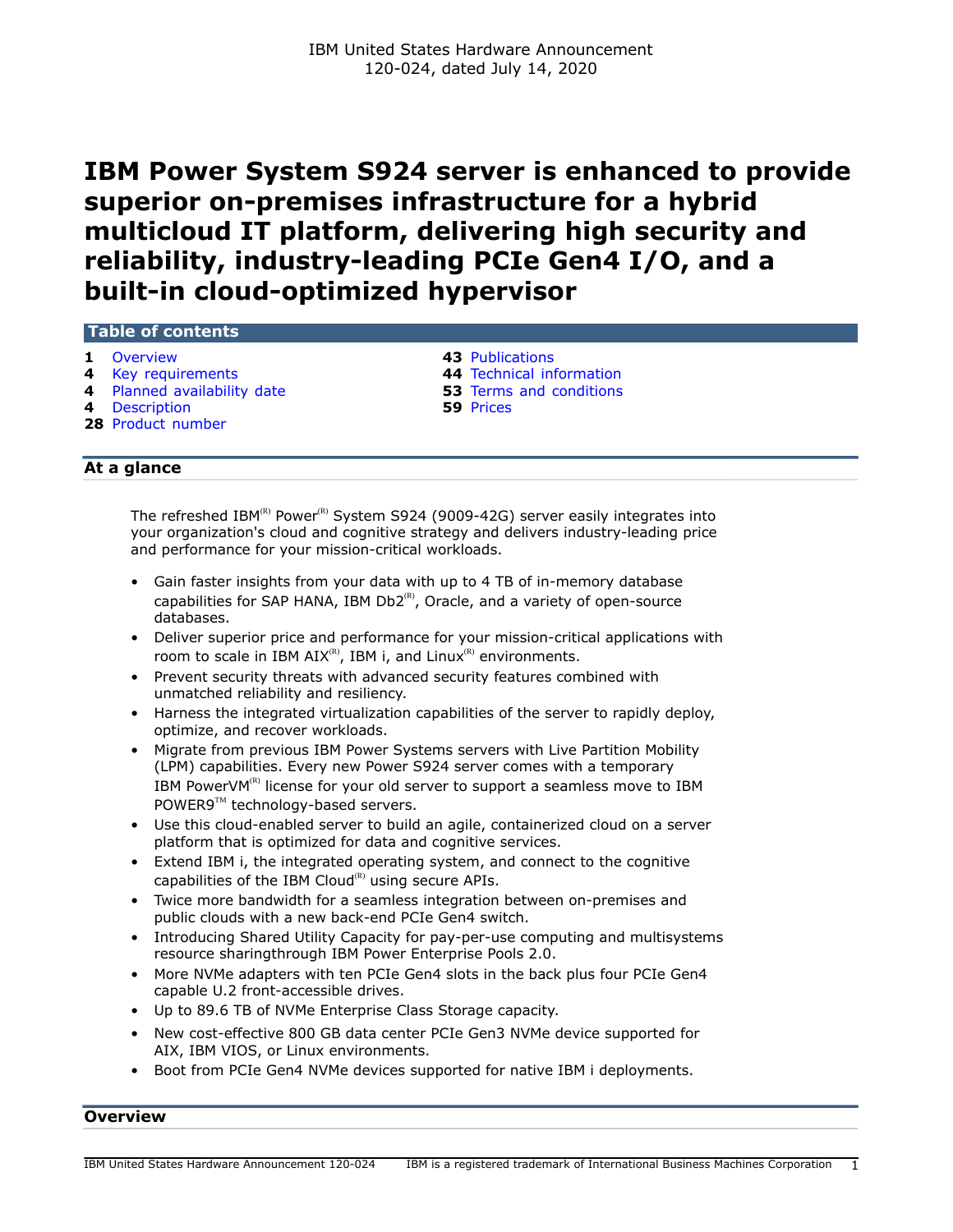IBM Power Systems has always been focused on reliability and performance. The Power System S924 server is primed with a POWER9 processor, displaying a technology designed from the ground up for data-intensive workloads, such as operational databases, advanced analytics, and business applications. The system is built with innovations that deliver the highest security and reliability standards for future-driven enterprises.

When it comes to virtualization technology, Power Systems is unmatched. With a built-in IBM PowerVM hypervisor, clients have been relying on IBM for years to provide consumability and agility in IT data centers. Today, leveraging IBM's unique, comprehensive approach to the cloud, from on-premises IT to public cloud provider, we are taking one step forward.

The new Power System S924, powered by PCIe Gen4 switches, delivers a seamless and lightspeed throughput I/O between multiple on-premises and public cloud applications, as well as cloud-like agility and economics by supporting Enterprise Pools 2.0.

The Power S924 (9009-42G) server has been refreshed to provide:

## **Superior on-premises infrastructure for hybrid cloud**

- Twice as fast back-end I/O enables seamless maximum speed and throughput between on-premises and multiple public cloud infrastructures with high availability.
- Largest memory bandwidth and memory storage in the market combined with up to 14 (four U.2 NVMe plus up to ten PCIe add in cards) NVMe adapters allows a huge VM, containers, and bare metal consolidation, saving data center space and networking costs.
- Supports multiple OS instances without processing overhead in the server.
- PowerVM hypervisor is built in at no extra charge, so every POWER9 workload is virtualized, mobile, and cloud ready.
- IBM VM Recovery Manager, built on PowerVM, provides easy, low-cost solutions for high availabiity (HA) and disaster recovery (DR) operations.
- IBM PowerHA $^{(R)}$  for AIX and IBM i are the low-cost, highly automated solutions to deliver high availability features to your mission critical applications.

## **Introducing Shared Utility Capacity for pay-per-use compute experience by the minute**

- Provides flexible consumption with a pay-per-use compute through Power Enterprise Pools 2.0. There are no fixed monthly fees: you pay for what you use.
- Enables multisystem resource sharing across a collection of IBM scale-out servers - pool processors, AIX, and IBM i license entitlements.
- Offers a lower initial system price with a higher value-added proposition. Systems may be configured with only a single core active and 256 GB memory.
- Delivers an on-premises cloud-like agility and economics experience with leadership business continuity and security hardware.
- Industry-leading monitoring and metering through the IBM Cloud Management Console (CMC) with granular real-time and historical views of consumption of resources by the LPAR and system.

# **Increased performance and flexibility for your key workloads**

- Upgrade AIX and IBM i installations to speed up your journey to a hybrid multicloud
- Benefit from an increased I/O architecture on IBM Db2 Mirror for i
- Optimize performance and license costs with Oracle applications through Shared Utility Capacity
- Red Hat<sup>(R)</sup> Enterprise Linux and Red Hat OpenShift<sup>(R)</sup> deployments
- Increased performance and reduced footprint to run IBM Cloud Paks
- Epic Healthcare Solution Edition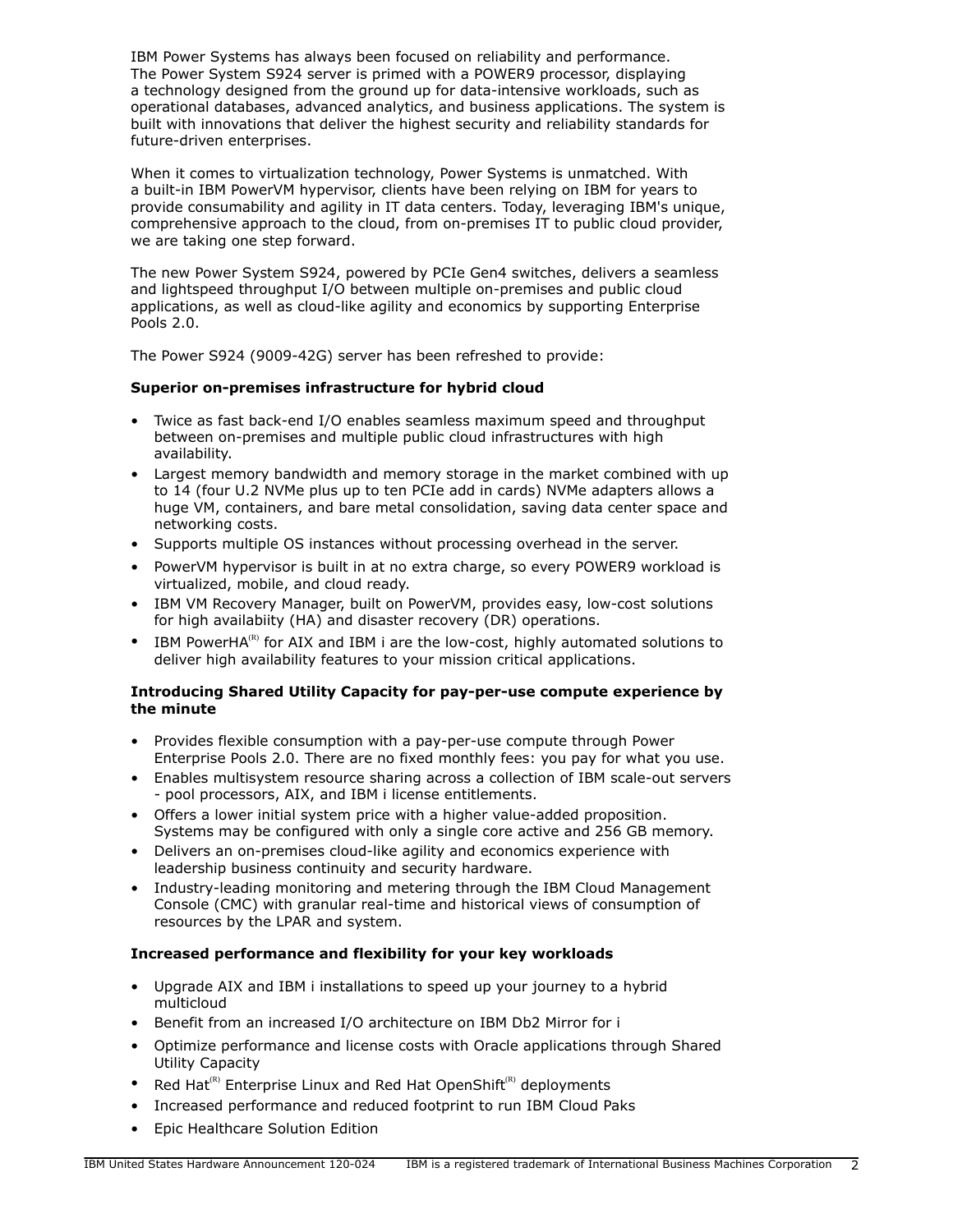- High performance for IBM Spectrum $(P)$  Scale offerings
- SAP HANA environments with external storage or multiple nodes

## **Key features**

The Power System S924 server is a robust 2-socket system that meets today's growth and tomorrow's processing needs. It ships with up to 24 powerful cores and I/O configuration flexibility in a 19-inch rackmount, 4U (EIA units) form factor. The server supports:

- One or two processor sockets populated with the following POWER9 processor modules:
	- 8-core typical 3.8 to 4.0 GHz (max)
	- 10-core typical 3.5 to 3.9 GHz (max)
	- 11-core typical 3.45 to 3.9 GHz (max)
	- 12-core typical 3.4 to 3.9 GHz (max)
	- Power Management mode is set to Max Performance by default in the system. This mode can dynamically optimize the processor frequency at any given time based on CPU utilization and operating environmental conditions. For a description of this feature and other power management options available for this server, see the [IBM EnergyScale for POWER9 Processor-Based Systems](https://www.ibm.com/downloads/cas/6GZMODN3) website.
- Up to 4.0 TB of system memory distributed across 32 DDR4 DIMM slots. Supports different memory DIMMs sizes such as 16 GB, 32 GB, 64 GB, and 128 GB, running at different speeds of 2133, 2400, and 2666 Mbps.
- Multiple I/O options:
	- Three x16 Gen4 full-height, half-length slots (CAPI)
	- One x8 Gen4 full-height, half-length slots (with x16 connectors) (CAPI)
	- One x8 Gen4 full-height, half-length slots (with x16 connectors)
	- Two x16 Gen4 full-height, half-length slots
	- Four x8 Gen4 full-height, half-length slots (One of these slots is used for the required base LAN adapter.)
- Storage feature and backplane options:
	- Storage backplane with six SFF-3 bays and two front PCIe Gen4 capable NVMe U.2 drive slots
	- Storage backplane with two or four front PCIe Gen4 capable NVMe U.2 drive slots
	- Twelve or eighteen 2.5-in. SFF-3 (Gen3 carrier) disk bays
	- Base 12 SFF-3 bays/RDX bay
	- RAID 0, 5, 6, 10, 5T2, 6T2, and 10T2 support
	- One RDX bay (only available with x12 disk bays, not available with x18 disk bays)
	- Split feature to 6+6 SFF bays: Add a second SAS controller
	- Expanded function 18 SFF-3 bays/dual IOA with write cache and optional external SAS port
	- Expanded function 12 SFF-3 bays/RDX Bay and optional external SAS port
	- Expansion capabilities for the EXP12SX/EXP24SX SFF Gen2-bay drawer
	- Hot-plug PCIe Gen4 capable U.2 slots
- Integrated technologies and features:
	- Service processor
	- EnergyScale
	- Hot-plug and redundant cooling
	- One front and two rear USB 3.0 ports
	- Two HMC ports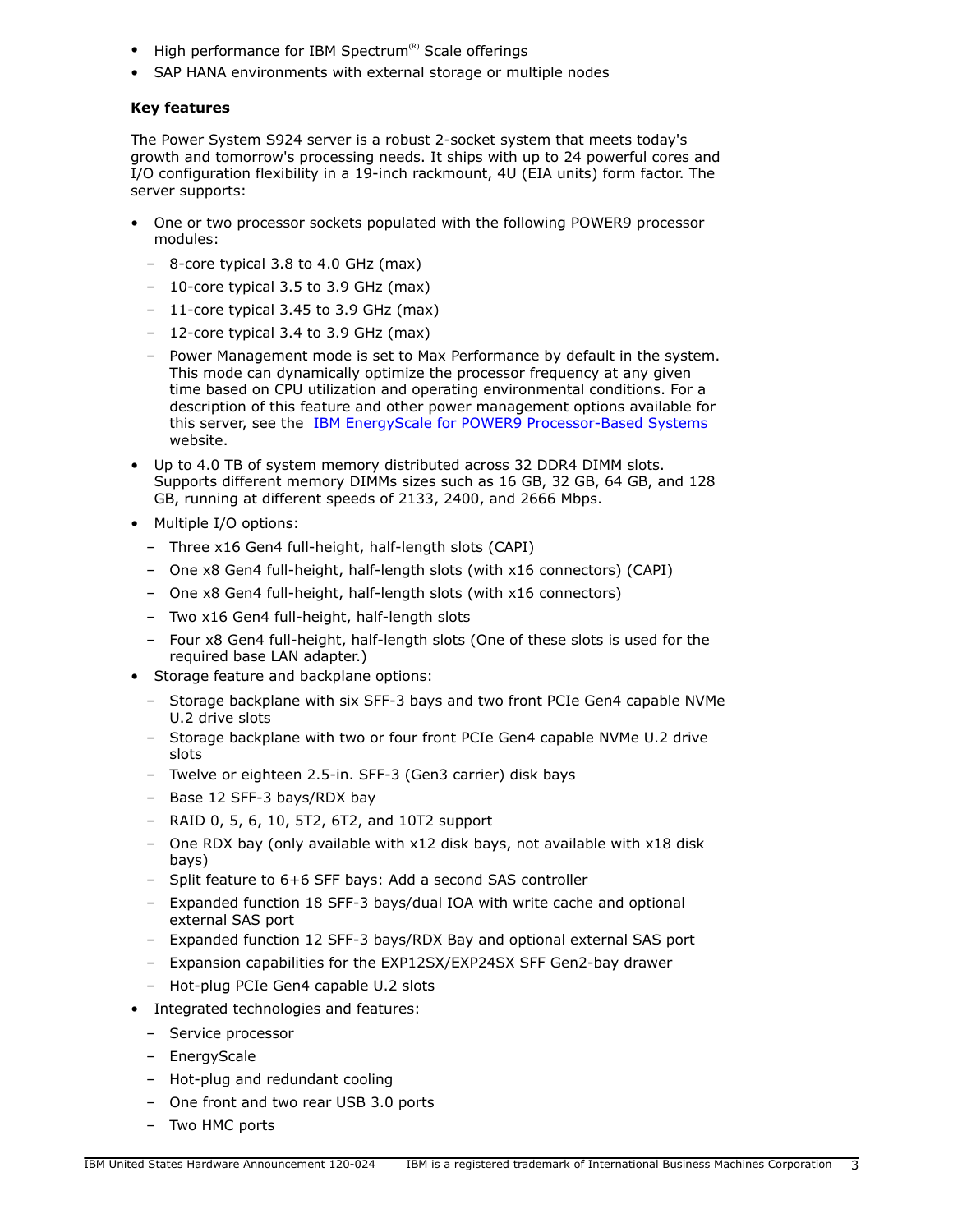- One system port with RJ45 connector
- 2+2 redundant hot-plug AC power supplies in each enclosure
- PowerVM integrated virtualization with minimum processing overhead

#### **Feature exchange**

Not applicable

#### <span id="page-3-0"></span>**Key requirements**

An IBM i, or AIX, or Linux operating system. See the [Software requirements](#page-50-0) section for details.

## <span id="page-3-1"></span>**Planned availability date**

July 24, 2020

## <span id="page-3-2"></span>**Description**

The POWER9 scale-out family is the first set of servers that comes completely cloud enabled out of the box with integrated PowerVM Enterprise capabilities. These servers have a native hypervisor included at no additional license cost. Additionally, on-chip analytics and algorithms combined with a sophisticated PCIe Gen4 I/O architecture help clients run their workloads at an optimized processor frequency for performance and throughput. In combination with the DDR4 memory footprint of 4 TB, IBM provides a system that is unmatched by the competition in terms of memory scaling as well as the core-to-memory ratio needed for data-centric and inmemory workloads. LPM capabilities help you migrate from previous Power Systems. Every new S924 also has the option of a temporary PowerVM license for your old server to support a seamless move of workloads to POWER9. The Power System S924 server has built-in security that can help you to be ready for current and future security threats.

#### **Summary of standard features for the Power S924 server:**

- POWER9 processor modules:
	- 8-core typical 3.8 to 4.0 GHz (max) POWER9 processor (#EP5E)
	- 10-core typical 3.5 to 3.9 GHz (max) POWER9 processor (#EP5F)
	- 11-core typical 3.45 to 3.9 GHz (max) POWER9 processor (#EP5H)
	- 12-core typical 3.4 to 3.9 GHz (max) POWER9 processor (#EP5G)
- High-performance Mbps DDR4 ECC memory
	- 16 GB (#EM62), 32 GB (#EM63), 64 GB (#EM64), or 128 GB (#EM65) memory features - different sizes/configurations run at different frequencies of 2133, 2400, and 2666 Mbps
	- Up to 4 TB of DDR4 memory with two Power Systems processors
	- Up to 2 TB of DDR4 memory with one Power Systems processor
- Storage backplane feature:
	- Storage backplane with six SFF-3 bays and two PCIe Gen4 capable NVMe U.2.
	- Storage backplane with two or four PCIe Gen4 capable NVMe U.2 drive slots.
	- Base 12 SFF-3 bays/RDX bay.
	- Optionally, split the above SFF-3 bays and add a second integrated SAS controller without cache.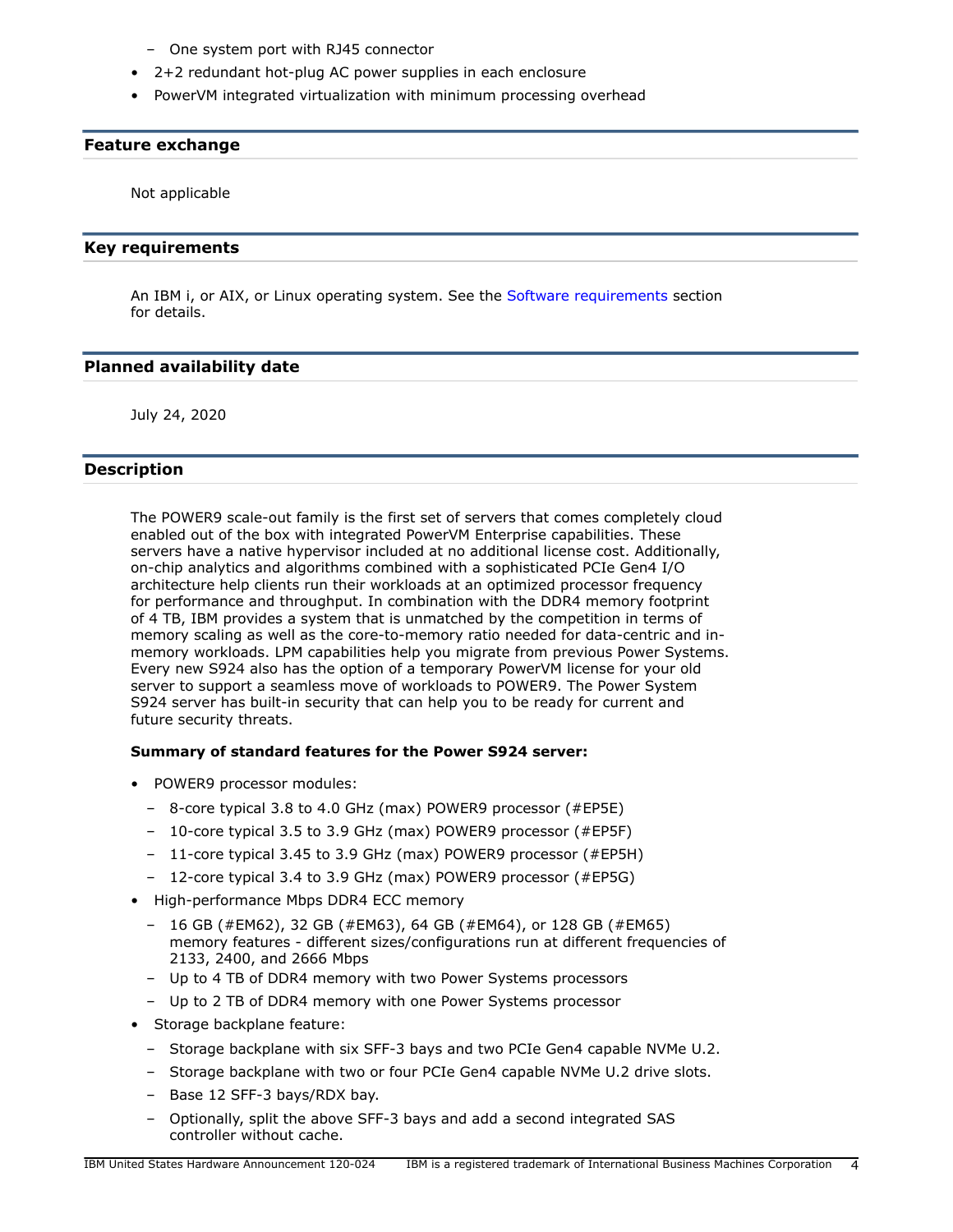- Expanded function 18 SFF-3 bays/dual IOA with write cache and optional external SAS port.
- Expanded function 12 SFF-3 bays/RDX bay/Dual IOA with write cache and optional external SAS port.
- Optionally, attach an EXP12SX/EXP24SX SAS HDD/SSD expansion drawer to the dual IOA.
- PCIe slots with single processor:
	- One x16 Gen4 full-height, half-length slots (CAPI)
	- One x8 Gen4 full-height, half-length slots (with x16 connectors) (CAPI)
	- Two x16 Gen4 full-height, half-length slots
	- Four x8 Gen4 full-height, half-length slots (One of these slots is used for the required base LAN adapter.)
- PCIe slots with two processors:
	- Three x16 Gen4 full-height, half-length slots (CAPI)
	- One x8 Gen4 full-height, half-length slots (with x16 connectors) (CAPI)
	- One x8 Gen4 full-height, half-length slots (with x16 connectors)
	- Two x16 Gen4 full-height, half-length slots
	- Four x8 Gen4 full-height, half-length slots (One of these slots is used for the required base LAN adapter.)
- Integrated:
	- Service processor
	- EnergyScale technology
	- Hot-swap and redundant cooling
	- One front USB 3.0 ports
	- Two rear USB 3.0 ports
	- Two HMC 1 GbE RJ45 ports
	- One system port with RJ45 connector
	- Four hot-plug, redundant power supplies
	- 19-inch rack-mounting hardware (4U)

# **PowerVM**

PowerVM, which delivers industrial-strength virtualization for AIX and Linux environments on POWER<sup>(R)</sup> processor-based systems, provides a virtualizationoriented performance monitor, and performance statistics are available through the HMC. These performance statistics can be used to understand the workload characteristics and to prepare for capacity planning.

# **Power S924 Capacity Backup (CBU) for IBM i**

The Power S924 (9009-42G) CBU designation enables you to temporarily transfer IBM i processor license entitlements and IBM i user license entitlements purchased for a primary machine to a secondary CBU-designated system for HA and DR operations. Temporarily transferring these resources instead of purchasing them for your secondary system may result in significant savings. Processor activations cannot be transferred.

The CBU specify feature 0444 is available only as part of a new server purchase. Certain system prerequisites must be met, and system registration and approval are required before the CBU specify feature can be applied on a new server. Standard IBM i terms and conditions do not allow either IBM i processor license entitlements or IBM i user license entitlements to be transferred permanently or temporarily. These entitlements remain with the machine they were ordered for. When you register the association between your primary and on-order CBU system, you must agree to certain terms and conditions regarding the temporary transfer.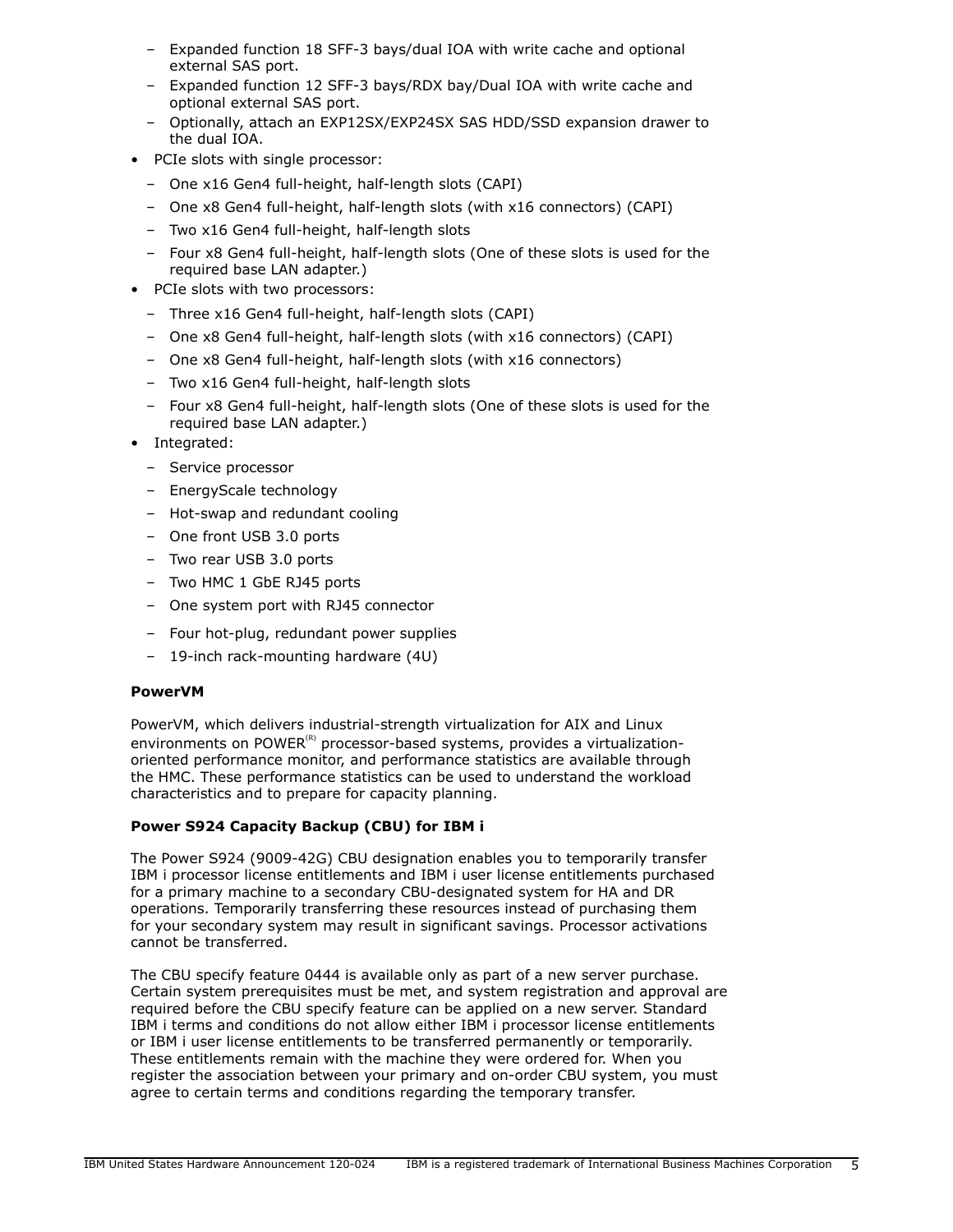After a new CBU system is registered as a pair with the proposed primary system and the configuration is approved, you can temporarily move your optional IBM i processor license entitlement and IBM i user license entitlements from the primary system to the CBU system when the primary system is down or while the primary system processors are inactive. The CBU system can then support failover and role swapping for a full range of test, disaster recovery, and high availability scenarios. Temporary entitlement transfer means that the entitlement is a property transferred from the primary system to the CBU system and may remain in use on the CBU system as long as the registered primary and CBU system are in deployment for the high availability or disaster recovery operation. The intent of the CBU offering is to enable regular role-swap operations.

Before you can temporarily transfer IBM i processor license entitlements from the registered primary system, you must have more than one IBM i processor license on the primary machine and at least one IBM i processor license on the CBU server. To be in compliance, the CBU will be configured in a such a manner that there will be no out-of-compliance messages prior to a failover. An activated processor(s) must be available on the CBU server to use the transferred entitlement. You can then transfer any IBM i processor entitlements above the minimum one, assuming the total IBM i workload on the primary system does not require the IBM i entitlement you would like to transfer during the time of the transfer. During this temporary transfer, the CBU system's internal records of its total number of IBM i processor license entitlements are not updated, and you may see IBM i license noncompliance warning messages from the CBU system. These warning messages in this situation do not mean you are not in compliance.

Before you can temporarily transfer 5250 Enterprise Enablement entitlements, you must have more than one 5250 Enterprise Enablement entitlement on the primary server and at least one 5250 Enterprise Enablement entitlement on the CBU system. You can then transfer the entitlements that are not required on the primary server during the time of transfer and that are above the minimum of one entitlement. The minimum number of permanent entitlements on the CBU is one; however, you are required to license all permanent workload, such as replication workload. If, for example, the replication workload consumes four processor cores at peak workload, then you are required to permanently license four cores on the CBU.

The servers with P20 or higher software tiers do not have user entitlements that can be transferred, and only processor license entitlements can be transferred.

The following are eligible primary systems for a Power S924 CBU:

- Power S924 (9009-42G)
- Power S924 (9009-42A)
- Power S824 (8286-42A)
- Power E870 (9119-MME)
- Power E880 (9119-MHE)
- Power E870C (9080-MME)
- Power E880C (9080-MHE)

#### **Power S924 SW tier for IBM i on 9009-42G**

- The 8-core processor (#EP5E, QPRCFEAT EP5E) is IBM i SW tier P20.
- The 10-core processor (#EP5F, QPRCFEAT EP5F) is IBM i SW tier P20.
- The 11-core processor (#EP5H, QPRCFEAT EP5H) is IBM i SW tier P20.
- The 12-core processor (#EP5G, QPRCFEAT EP5G) is IBM i SW tier P20.

For example, if you have a 12-core Power S924 server as your primary system with six IBM i processor license entitlements (five above the minimum) and two 5250 Enterprise Enablement entitlements (one above the minimum), you can temporarily transfer up to five IBM i entitlements and one 5250 Enterprise Enablement entitlement. During the temporary transfer, the CBU system's internal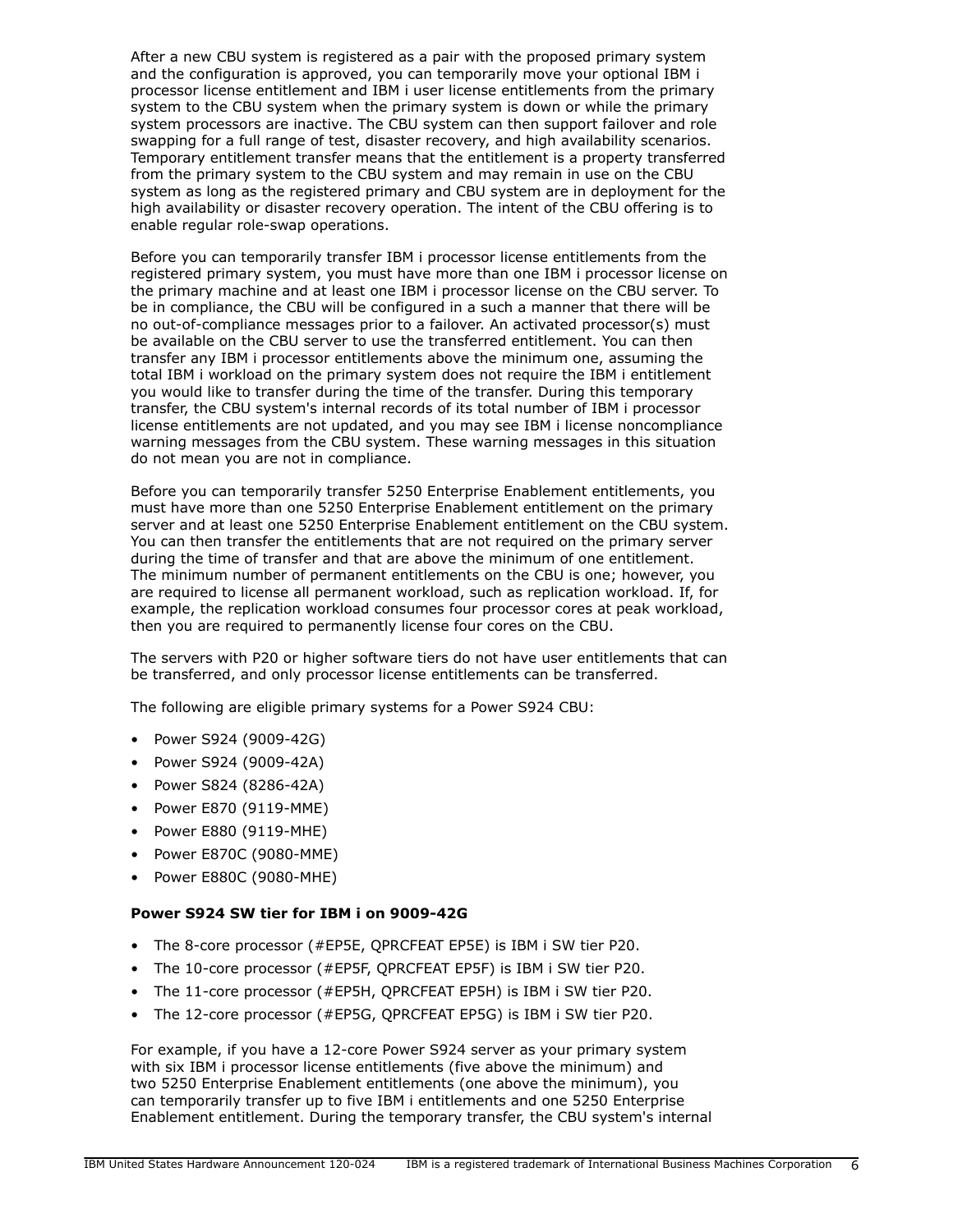records of its total number of IBM i processor entitlements are not updated, and you may see IBM i license noncompliance warning messages from the CBU system.

If your primary or CBU machine is sold or discontinued from use, any temporary entitlement transfers must be returned to the machine on which they were originally acquired. For CBU registration, terms and conditions, and further information, see the [IBM Power Systems: Capacity BackUp](https://www.ibm.com/support/pages/ibm-power-systems-capacity-backup) website.

#### **Processor modules**

A maximum of two processors of the same type is allowed. The following defines the allowed quantities of processor activation entitlements:

- One 8-core, typical 3.8 to 4.0 GHz (max) processor (#EP5E) requires that eight processor activation codes be ordered. A maximum of eight processor activations (#EP6E) is allowed.
- Two 8-core, typical 3.8 to 4.0 GHz (max) processors (#EP5E) require that sixteen processor activation codes be ordered. A maximum of 16 processor activations (#EP6E) is allowed.
- One 10-core, typical 3.5 to 3.9 GHz (max) processor (#EP5F) requires that ten processor activation codes be ordered. A maximum of 10 processor activation code features (#EP6F) is allowed.
- Two 10-core, typical 3.5 to 3.9 GHz (max) processors (#EP5F) require that twenty processor activation codes be ordered. A maximum of 20 processor activation code features (#EP6F) is allowed.
- One 11-core, typical 3.45 to 3.9 GHz (max) processors (#EP5H) require that eleven processor activation codes be ordered. A maximum of 11 processor activation code features (#EP6H) is allowed.
- Two 11-core, typical 3.45 to 3.9 GHz (max) processors (#EP5H) require that twenty-two processor activation codes be ordered. A maximum of 22 processor activation code features (#EP6H) is allowed.
- One 12-core, typical 3.4 to 3.9 GHz (max) processors (#EP5G) require that twelve processor activation codes be ordered. A maximum of 12 processor activation code features (#EP6G) is allowed.
- Two 12-core, typical 3.4 to 3.9 GHz (max) processors (#EP5G) require that twenty-four processor activation codes be ordered. A maximum of 24 processor activation code features (#EP6G) is allowed.

#### **System memory**

- A minimum 32 GB of memory is required on the Power S924 system.
- Memory upgrades require memory pairs. Base memory is two 16 GB DDR4 memory modules (#EM62).

Plans for future memory upgrades should be taken into account when deciding which memory feature size to use at the time of initial system order.

| <b>Feature</b><br>description | Feature number | <b>Minimum DIMM</b><br>quantity | <b>Maximum DIMM</b><br>quantity |
|-------------------------------|----------------|---------------------------------|---------------------------------|
| 16 GB DDR4<br>Memory          | EM62           | 0                               | 32                              |
| 32 GB DDR4<br>Memory          | EM63           | 0                               | 32                              |
| 64 GB DDR4<br>Memory          | EM64           | 0                               | 32                              |
| 128 GB DDR4<br>Memory         | EM65           | 0                               | 32                              |

**Note:** Different sizes/configurations run at different frequencies of 2133, 2400, and 2666 Mbps.

#### **Power supply**

• Four power supplies supporting a rack: 1+1 1400 Watt 200 - 240 Volt (#EB2M)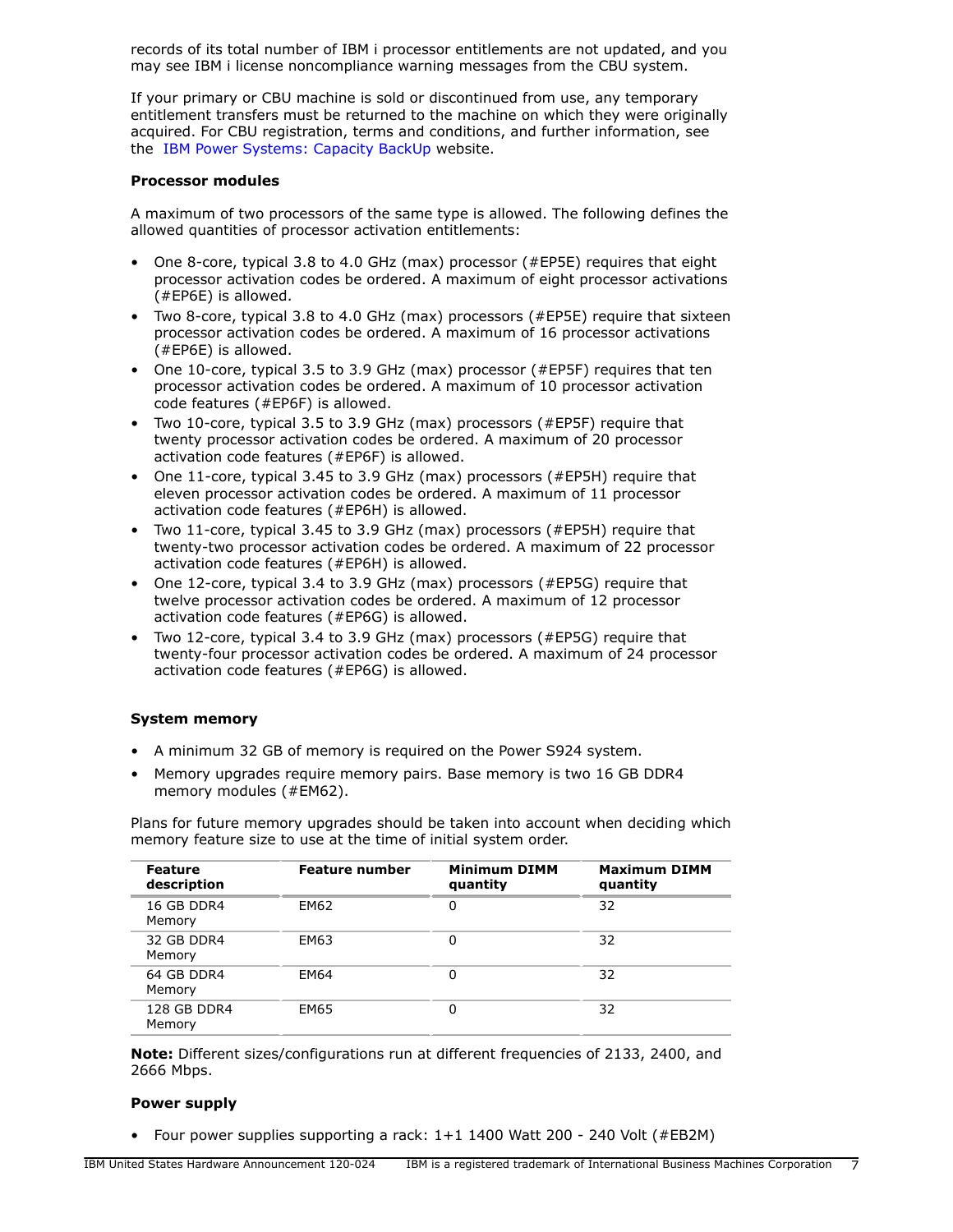#### **Redundant fans**

Redundant fans are standard.

#### **Power cords**

Four power cords are required. The Power S924 server supports power cord 4.3 m (14 ft), Drawer to Wall/IBM PDU (250V/10A) in the base shipment group. See the feature listing for other options.

#### **PCIe slots**

The Power S924 server has up to 14 (four U.2 NVMe plus up to ten PCIe add in cards) PCIe hot-plug slots, providing excellent configuration flexibility and expandability. For more information about PCIe slots, see the Rack-integrated system with I/O expansion drawer section below.

With two POWER9 processor single-chip modules (SCM), eleven PCIe slots are available, three are x16 Gen4 full-height, half-length slots (CAPI), One is x8 Gen4 full-height, half-length slots (with x16 connectors) (CAPI), One is x8 Gen4 fullheight, half-length slots (with x16 connectors), two are x16 Gen4 full-height, halflength slots, and four are x8 Gen4 full-height, half-length slots (one of these slots is used for the required base LAN adapter).

With one POWER9 processor SCM, eight PCIe slots are available. One is x16 Gen4 full-height, half-length slot (CAPI), one is x8 Gen4 full-height, half-length slot (with x16 connector) (CAPI), two are x16 Gen4 full-height, half-length slots, and four are x8 Gen4 full-height, half-length slots (one of these slots is used for the required base LAN adapter).

The x16 slots can provide up to twice the bandwidth of x8 slots because they offer twice as many PCIe lanes. PCIe Gen4 slots can support up to twice the bandwidth of a PCIe Gen3 slot, and PCIe Gen3 slots can support up to twice the bandwidth of a PCIe Gen2 slot, assuming an equivalent number of PCIe lanes.

At least one PCIe Ethernet adapter is required on the server by IBM to ensure proper manufacture, test, and support of the server. One of the x8 PCIe slots is used for this required adapter.

These servers are smarter about energy efficiency when cooling the PCIe adapter environment. They sense which IBM PCIe adapters are installed in their PCIe slots and, if an adapter requires higher levels of cooling, they automatically speed up fans to increase airflow across the PCIe adapters. Note that faster fans increase the sound level of the server. Higher wattage PCIe adapters include the PCIe3 SAS adapters and SSD/flash PCIe adapters (#EJ10, #EJ14, and #EJ0J).

## **NVMe drive slots, SAS bays, and storage backplane options**

- Storage backplane with 6 SFF-3 Bays and 2 PCIe Gen4 capable NVMe U.2 (#EJ1S)
- Storage backplane with 2 PCIe Gen4 capable NVMe U.2 drive slots (#EJ1T)
- Storage backplane with 4 PCIe Gen4 capable NVMe U.2 drive slots (#EJ1U)
- Base storage backplane 12 SFF-3 bays/RDX bay (#EJ1C)
- Feature EJ1E (6 +6 SFF-3 bays split backplane for  $#EJIC$ )
- Expanded function storage backplane 18 SFF-3 bays/dual IOA with write cache and optional external SAS port (#EJ1D)
- Expanded function storage backplane 12 SFF-3 bays/RDX bay/dual IOA with write cache and optional external SAS port (#EJ1M)

The backplane options provide SFF-3 SAS bays in the system unit. These 2.5-inch or small form factor (SFF) SAS bays can contain SAS drives (HDD or SSD) mounted on a Gen3 tray or carrier. Thus the drives are designated SFF-3. SFF-1 or SFF-2 drives do not fit in an SFF-3 bay. All SFF-3 bays support concurrent maintenance or hotplug capability.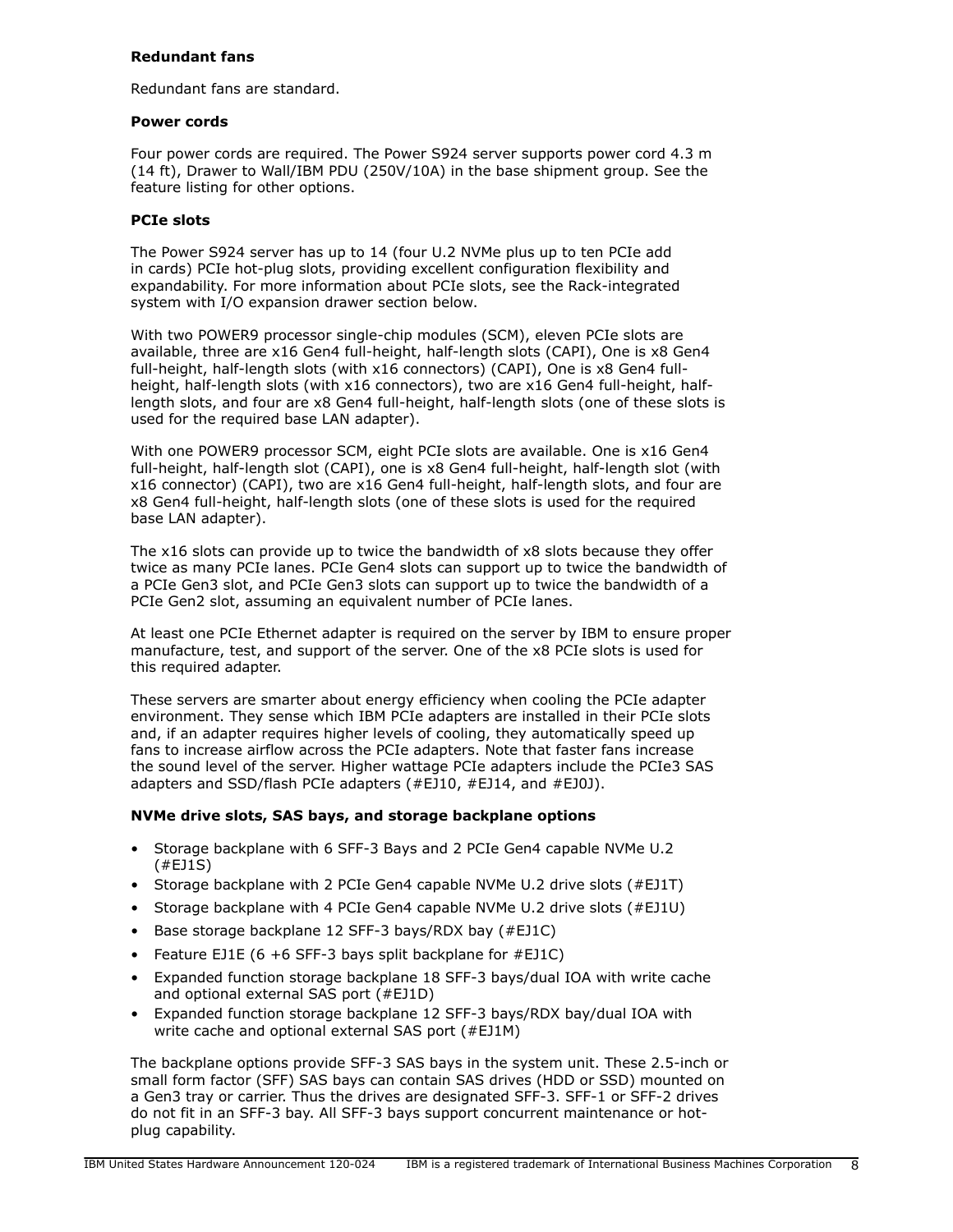These backplane options use leading-edge, integrated SAS RAID controller technology designed and patented by IBM. A custom-designed PowerP $C^{(R)}$ -based ASIC chip is the basis of these SAS RAID controllers and provides RAID 5 and RAID 6 performance levels, especially for SSD. Internally, SAS ports are implemented and provide plenty of bandwidth. The integrated SAS controllers are placed in dedicated slots and do not reduce the number of available PCIe slots.

The feature EJ1C base storage backplane option provides twelve SFF-3 bays and one SAS controller with zero write cache.

By optionally adding the feature EJ1E split backplane, a second integrated SAS controller with no write cache is provided, and the twelve SSF-3 bays are logically divided into two sets of six bays. Each SAS controller independently runs one of the six-bay sets of drives.

This backplane option supports HDDs or SSDs or a mixture of HDDs and SSDs in the SFF-3 bays. Mixing HDDs and SSDs applies even within a single set of six bays of the split backplane option. Note, if mixing HDDs and SSDs, they must be in separate arrays.

This backplane option can offer different drive protection options: RAID 0, RAID 5, RAID 6, or RAID 10. RAID 5 requires a minimum of three drives of the same capacity. RAID 6 requires a minimum of four drives of the same capacity. RAID 10 requires a minimum of two drives. Hot spare capability is supported with RAID 5, or RAID 6, or RAID 10.

Note that RAID 5 and RAID 6 result in more drive write activity than mirroring or than unprotected drives.

This backplane option is supported by AIX, Linux, VIOS, and IBM i. It is highly recommended but not required that the drives be protected. With IBM i all drives are required to be protected by either RAID or mirroring.

If the client needs a change after the server is installed, the backplane option can be changed. For example, the feature EJ1E split backplane feature can be added to an existing feature EJ1C backplane.

Unlike the hot-plug PCIe slots and SAS bays, concurrent maintenance is not available for the integrated SAS controllers. Scheduled downtime is required if a service action is required for these integrated resources.

In addition to supporting HDDs and SSDs in the SFF-3 SAS bays, the expanded function storage backplanes (#EJ1D and #EJ1M) support the optional attachment of an EXP12SX/EXP24SX drawer in mode 1. For these expanded function backplanes, all bays are accessed by both of the integrated SAS controllers. The bays support concurrent maintenance (hot-plug).

#### **Cable management arm**

A folding arm is attached to the server's rails at the rear of the server. The server's power cords and the cables from the PCIe adapters or integrated ports run through the arm and into the rack. The arm enables the server to be pulled forward on its rails for service access to PCIe slots, memory, processors, and so on without disconnecting the cables from the server. Approximately 1 meter (3 feet) of cord or cable length is needed for the arm.

## **Integrated I/O ports**

In addition to the integrated SAS controllers and SAS ports associated with the storage backplane, there are two HMC ports, one system port, and three USB ports. The two HMC ports are RJ45 supporting 1 Gb Ethernet connections.

The one system port is RJ45 and is supported by AIX and Linux for attaching serial devices such as an asynchronous device like a console. If the device does not have an RJ45 connection, a converter cable such as feature 3930 can provide a 9-pin Dshell connection. Note that serial devices can have very individual characteristics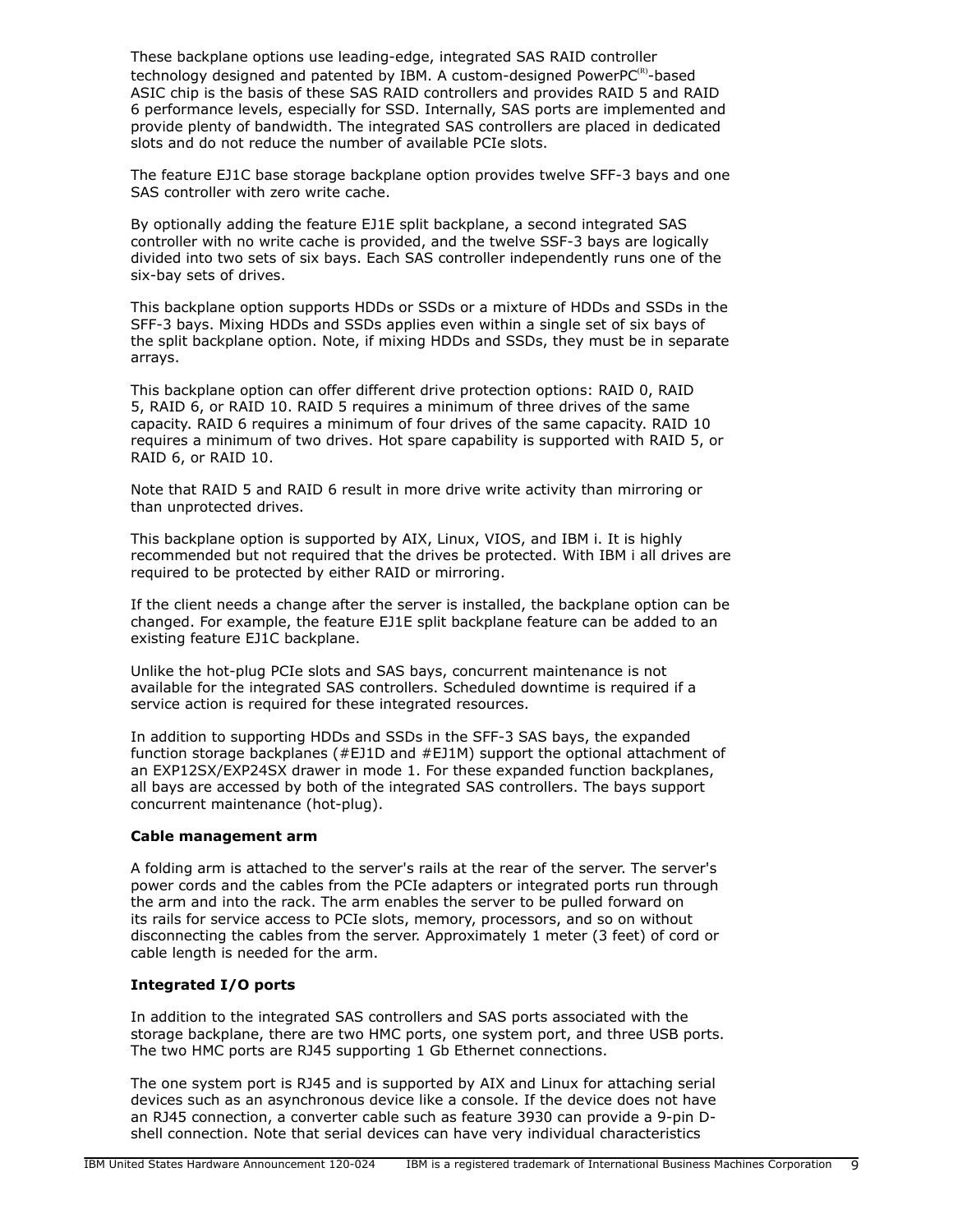(different pin outs), and the feature 3930 may not be appropriate for all possible devices. In this case, the user should acquire an OEM converter cable appropriate for their device.

Three USB-3 ports are available for general client use; one is located in front and two in the rear. Additionally, there are two USB-2 ports in the service processor located in the rear of the system. These ports are for limited client use. A converter cable ECCF provides a USB-to-9-pin D-Shell connection for this function.

#### **Rack-integrated system with I/O expansion drawer**

Regardless of the rack-integrated system to which the PCIe Gen3 I/O expansion drawer is attached, if the expansion drawer is ordered as factory integrated, the PDUs in the rack will placed horizontally by default to enhance cable management.

Expansion drawers complicate the access to vertical PDUs if located at the same height. IBM recommends accommodating PDUs horizontally on racks containing one or more PCIe Gen3 I/O expansion drawers.

After the rack with expansion drawers is delivered to the client, the client is allowed to rearrange the PDUs from horizontal to vertical. However, the configurator will continue to consider the PDUs as being placed horizontally for the matter of calculating the free space still available in the rack.

Vertical PDUs can be used only if CSRP (#0469) is on the order. When specifying CSRP, the client will provide the locations where the PCIe Gen3 I/O Expansion Drawers must be placed, avoiding locating those adjacent to vertical PDU locations, EIA 6 through 16 and 21 through 31.

The I/O expansion drawer can be migrated from a POWER8 $^{(R)}$  to a POWER9 processor-based system. Only I/O cards supported on POWER9 in the I/O expansion drawer are allowed. Clients migrating the I/O expansion drawer configuration might have one or two PCIe3 6-slot fanout modules (#EMXF or #EMXG) installed in the rear of the I/O expansion drawer.

For a 4U server configuration with one processor module, up to one I/O expansion drawer and one fanout module (#EMXF or #EMXG) connected to one optical cable adapter (#EJ08) are supported (the right PCIe module bay must be populated by a filler module).

For a 4U server configuration with one processor module, up to one I/O expansion drawer and one fanout module (#EMXH) connected to one optical cable adapter (#EJ20) are supported (the right PCIe module bay must be populated by a filler module).

## **Limitations:**

- Mixing of prior PCIe3 fanout modules (#EMXF or #EMXG) with PCIe3 fanout module (#EMXH) in the same I/O expansion drawer is not allowed.
- Mixing of I/O expansion drawer with prior PCIe3 fanout modules (#EMXF or #EMXG) and I/O expansion drawer with PCIe3 fanout module (#EMXH) in same configuration is allowed.
- PCIe3 optical cable adapters (#EJ20) requires the use of optical cables (#ECCX or ECCY) or copper cable (#ECCS).

## **RDX docking station**

The RDX docking station EUA4 accommodates RDX removable disk cartridges of any capacity. The disk is in a protective rugged cartridge enclosure that plugs into the docking station. The docking station holds one removable rugged disk drive/cartridge at a time. The rugged removable disk cartridge and docking station performs saves, restores, and backups similar to a tape drive. This docking station can be an excellent entry capacity/performance option.

## **EXP24SX SAS storage enclosure (#ESLS)**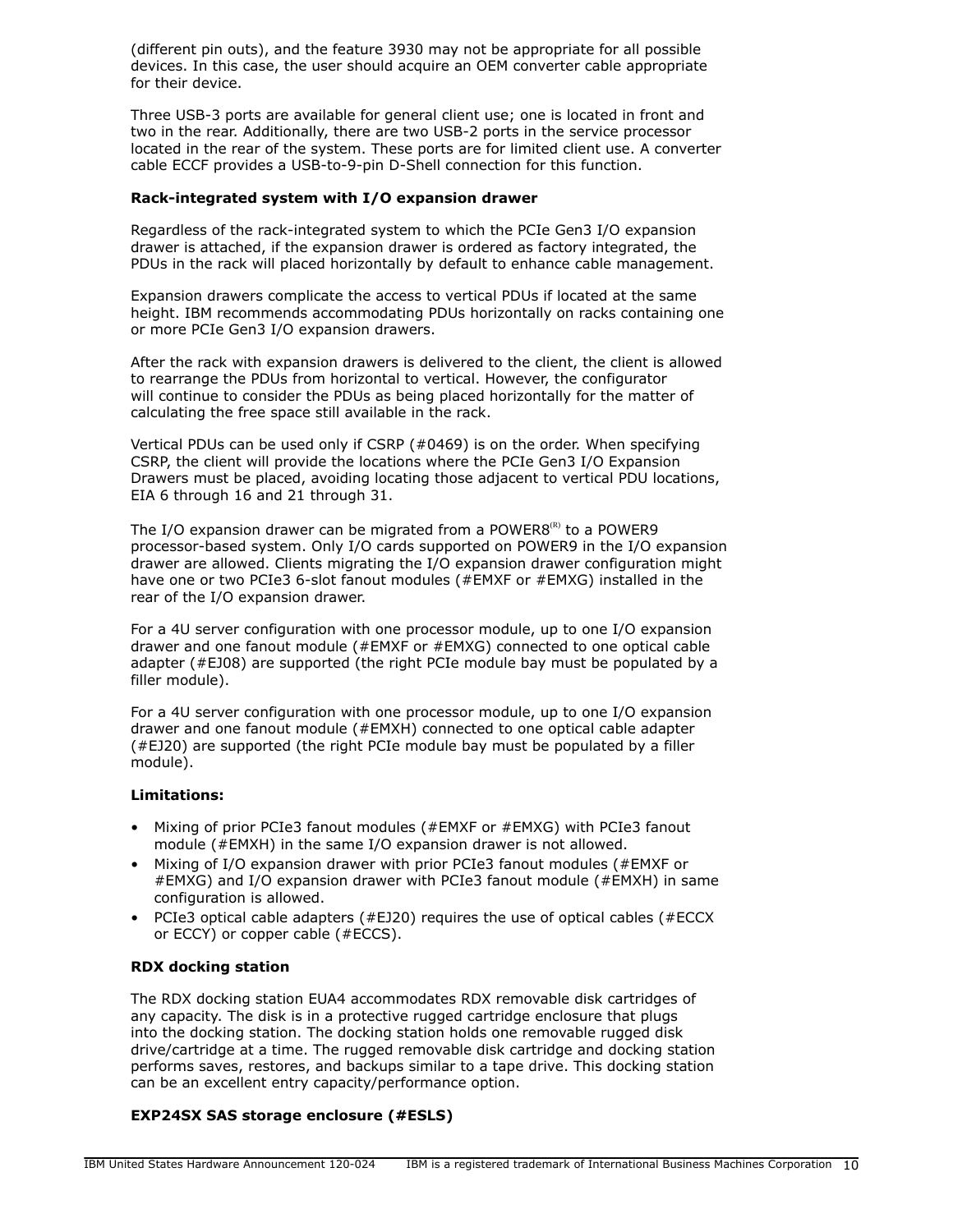The EXP24SX is a storage expansion enclosure with twenty-four 2.5-inch SFF SAS bays. It supports up to 24 hot-plug HDDs or SSDs in only 2 EIA of space in a 19 inch rack. The EXP24SX SFF bays use SFF Gen2 (SFF-2) carriers or trays.

The EXP24SX drawer feature ESLS is supported on the Power S914, Power S922, and Power S924 servers by AIX, IBM i, Linux, and VIOS.

With AIX/Linux/VIOS, the EXP24SX can be ordered with four sets of 6 bays (mode 4), two sets of 12 bays (mode 2), or one set of 24 bays (mode 1). With IBM i, only one set of twenty-four bays (mode 1) is supported. It is possible to change the mode setting in the field using software commands along with a specifically documented procedure. The predecessor EXP24S did not support this mode change in the field.

**Important:** When changing modes, a skilled, technically qualified person should follow the special documented procedures. Improperly changing modes can potentially destroy existing RAID sets, prevent access to existing data, or allow other partitions to access another partition's existing data. Hire an expert to assist if you are not familiar with this type of reconfiguration work.

Four mini-SAS HD ports on the EXP24SX are attached to PCIe Gen3 SAS adapters or attached to an integrated SAS controller in a POWER9 scale-out server such as the Power H922 or Power H924 servers. The following PCIe3 SAS adapters support the EXP24SX:

- PCIe3 RAID SAS Adapter Quad-port 6 Gb x8 (#EJ0J)
- PCIe3 12 GB Cache RAID Plus SAS Adapter Quad-port 6 Gb x8 (#EJ14)

Earlier generation PCIe2 or PCIe1 SAS adapters are not supported with the EXP24SX.

The attachment between the EXP24SX and the PCIe3 SAS adapters or integrated SAS controllers is through SAS YO12 or X12 cables. X12 and YO12 cables are designed to support up to 12 Gb SAS. The PCIe Gen3 SAS adapters support up to 6 Gb throughput. The EXP24SX has been designed to support up to 12 Gb throughput if future SAS adapters support that capability. All ends of the YO12 and X12 cables have mini-SAS HD narrow connectors. Cable options are:

- X12 cable: 3-meter copper (#ECDJ)
- YO12 cables: 1.5-meter copper (#ECDT), 3-meter copper (#ECDU)
- 3M 100 GbE Optical Cable QSFP28 (AOC) (#EB5R)
- 5M 100 GbE Optical Cable QSFP28 (AOC) (#EB5S)
- 10M 100 GbE Optical Cable QSFP28 (AOC) (#EB5T)
- 15M 100 GbE Optical Cable QSFP28 (AOC) (#EB5U)
- 20M 100 GbE Optical Cable QSFP28 (AOC) (#EB5V)
- 30M 100 GbE Optical Cable QSFP28 (AOC) (#EB5W)
- 50M 100 GbE Optical Cable QSFP28 (AOC) (#EB5X)
- 100M 100 GbE Optical Cable QSFP28 (AOC) (#EB5Y)

An AA12 cable interconnecting a pair of PCIe3 12 GB cache adapters (two #EJ14) is not attached to the EXP24SX. These higher-bandwidth cables could support 12 Gb throughput if future adapters support that capability. Copper feature ECE0 is 0.6 meters long, feature ECE3 is 3 meters long, and optical AA12 feature ECE4 is 4.5 meters long.

One no-charge specify code is used with each EXP24SX I/O drawer (#ESLS) to communicate to IBM configurator tools and IBM Manufacturing which mode setting, adapter, and SAS cable are needed. With this specify code, no hardware is shipped. The physical adapters, controllers, and cables must be ordered with their own chargeable feature numbers. There are more technically supported configurations than are represented by these specify codes. IBM Manufacturing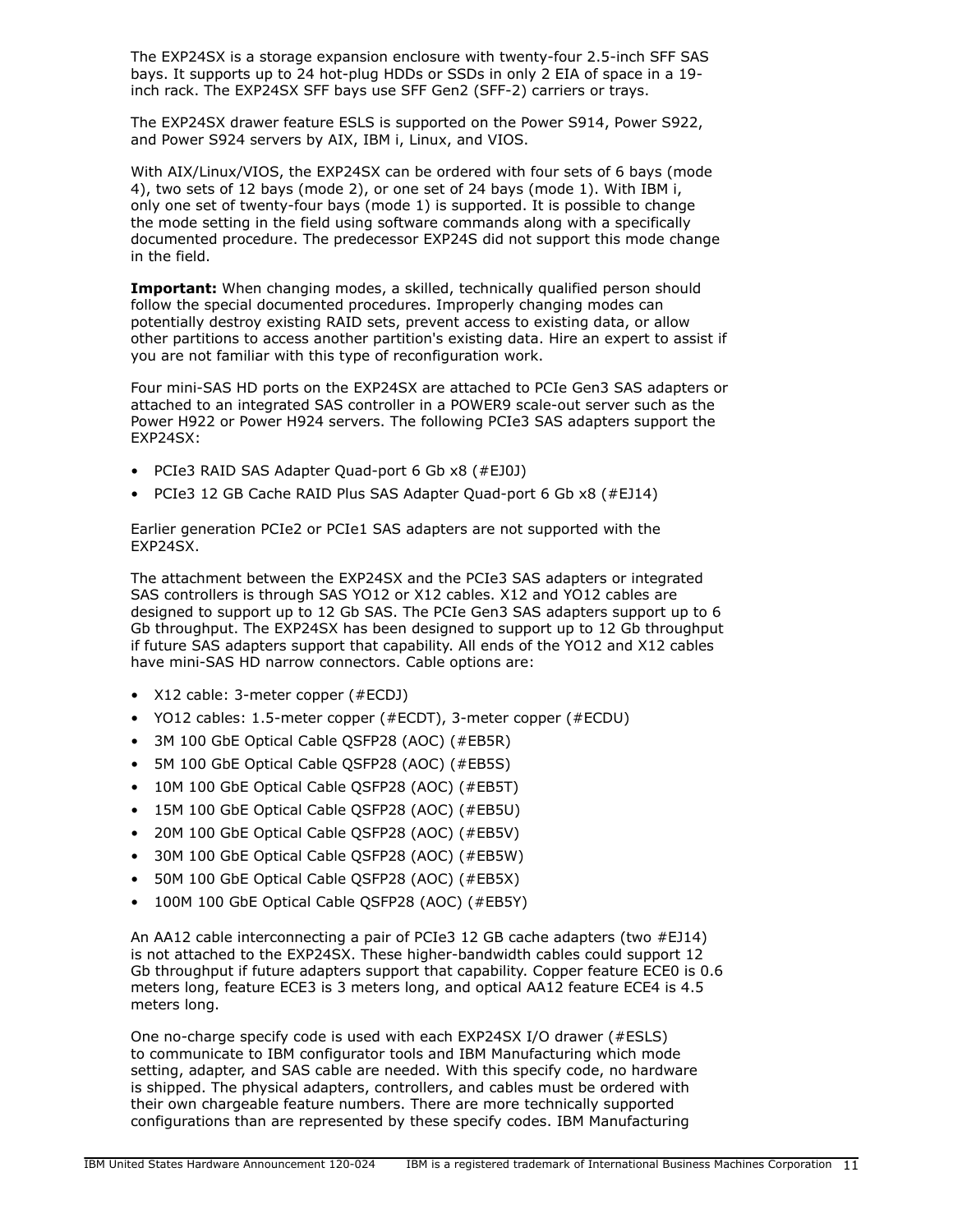| and IBM configurator tools such as e-config only understand and support EXP24SX |  |
|---------------------------------------------------------------------------------|--|
| configurations represented by these specify codes.                              |  |

| <b>Specify code</b> | Mode   | Adapter/<br><b>Controller</b>              | <b>Cable to</b><br>drawer | <b>Environment</b>        |
|---------------------|--------|--------------------------------------------|---------------------------|---------------------------|
| #EJWO               | Mode 1 | <b>CEC SAS</b><br>Ports                    | 2 YO12<br>cables          | AIX/IBM i/<br>Linux/VIOS  |
| #EJW1               | Mode 1 | One<br>(unpaired)<br>#EJ0J/#EJ0M           | 1 YO12 cable              | AIX/IBM i/<br>Linux/VIOS  |
| #EJW2               | Mode 1 | Two (one<br>pair) #EJ0J/<br>#EJ0M          | 2 YO12<br>cables          | AIX/IBM i/<br>Linux/VIOS  |
| #EJW3               | Mode 2 | Two<br>(unpaired)<br>#EJ0J/#EJ0M           | 2 X12 cables              |                           |
| #EJW4               | Mode 2 | Four (two<br>pair) #EJ0J/<br>#EJ0M         | 2 X12 cables              |                           |
| #EJW5               | Mode 4 | Four<br>(unpaired)<br>#EJ0J/#EJ0M          | 2 X12 cables              | AIX/Linux/<br><b>VIOS</b> |
| #EJW6               | Mode 2 | One<br>(unpaired)<br>#EJ0J/#EJ0M           | 2 YO12<br>cables          |                           |
| #EJW7               | Mode 2 | Two<br>(unpaired)<br>#EJ0J/#EJ0M           | 2 YO12<br>cables          |                           |
| #EJWF               | Mode 1 | Two (one<br>pair) $#EJ14$                  | 2 Y012 cables             |                           |
| #EJWG               | Mode 2 | Two (one<br>pair) #EJ14                    | 2 X12 cables              | AIX/Linux/<br><b>VIOS</b> |
| #EJWJ               | Mode 2 | Four (two<br>2 X12 cables<br>pair) $#EJ14$ |                           | AIX/Linux/<br><b>VIOS</b> |
| #EJWU               | Mode 1 | Controller<br>EJ1G                         | 1 YO12<br>cables          | Linux/AIX                 |

All of the above EXP24SX specify codes assume a full set of adapters and cables able to run all the SAS bays configured. The following specify codes communicate to IBM Manufacturing a lower-cost partial configuration is to be configured where the ordered adapters and cables can run only a portion of the SAS bays. The future MES addition of adapters and cables can enable the remaining SAS bays for growth. The following specify codes are used:

| <b>Specify</b>               | Mode   | Adapter/<br>Controller                  | Cable to<br>drawer | <b>Environment</b> |
|------------------------------|--------|-----------------------------------------|--------------------|--------------------|
| #EJWA (1/2<br>of $#EJW7$ )   | Mode 2 | One<br>(unpaired)<br>#EJ0J/#EJ0M        | 1 YO12<br>cables   | AIX/Linux/<br>VIOS |
| #EJWB (1/2<br>of $#EJW4)$    | Mode 2 | Two (one<br>pair) #EJ0J/<br>#EJ0M       | 1 X12 cable        | AIX/Linux/<br>VIOS |
| #EJWC (1/4<br>of $#EJW5)$    | Mode 4 | <b>One</b><br>(unpaired)<br>#EJ0J/#EJ0M | 1 X12 cable        | AIX/Linux/<br>VIOS |
| #EJWD $(1/2)$<br>of $#EJW5)$ | Mode 4 | Two<br>(unpaired)<br>#EJ0J/#EJ0M        | 1 X12 cables       | AIX/Linux/<br>VIOS |
| #EJWE (3/4<br>of $#EJW5$ )   | Mode 4 | Three<br>(unpaired)<br>#EJ0J/#EJ0M      | 2 X12 cables       | AIX/Linux/<br>VIOS |
| #EJWH (1/2<br>of #EJWJ)      | Mode 2 | Two (one<br>pair) #EJ14                 | 1 X12 cables       | AIX/Linux/<br>VIOS |

An EXP24SX drawer in mode 4 can be attached to two or four SAS controllers and provide a great deal of configuration flexibility. For example, if using unpaired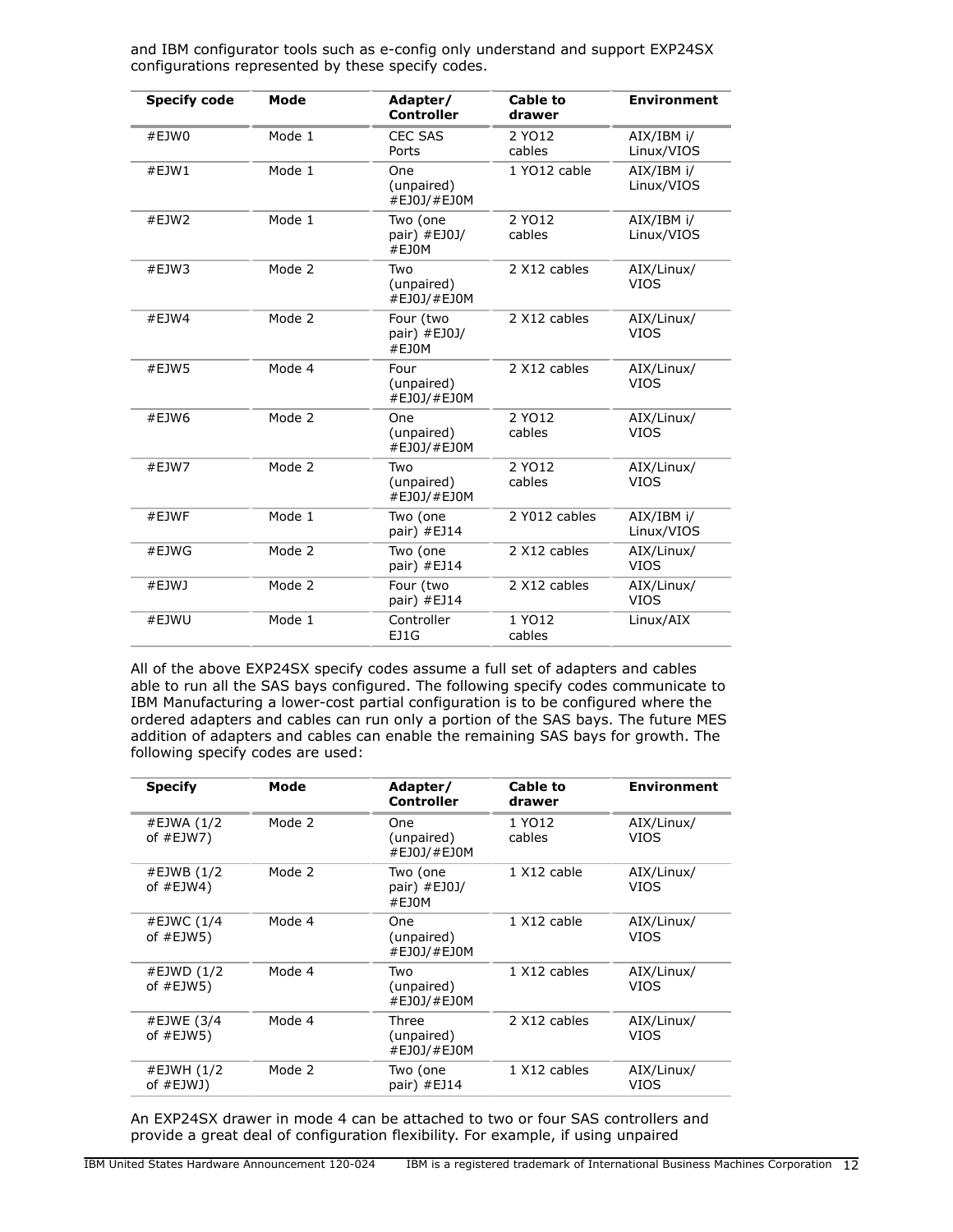feature EJ0J adapters, these EJ0J adapters could be in the same server in the same partition, same server in different partitions, or even different servers.

An EXP24SX drawer in mode 2 has similar flexibility. If the I/O drawer is in mode 2, then half of its SAS bays can be controlled by one pair of PCIe3 SAS adapters, such as a 12 GB write cache adapter pair  $(#EJ14)$ , and the other half can be controlled by a different PCIe3 SAS 12 GB write cache adapter pair or by zero-write-cache PCIe3 SAS adapters.

Note that for simplicity, IBM configurator tools such as e-config assume that the SAS bays of an individual I/O drawer are controlled by one type of SAS adapter. As a client, you have more flexibility than e-config understands.

A maximum of twenty-four 2.5-inch SSDs or 2.5-inch HDDs is supported in the EXP24SX 24 SAS bays. There can be no mixing of HDDs and SSDs in the same mode 1 drawer. HDDs and SSDs can be mixed in a mode 2 or mode 4 drawer, but they cannot be mixed within a logical split of the drawer. For example, in a mode 2 drawer with two sets of 12 bays, one set could hold SSDs and one set could hold HDDs, but you cannot mix SSDs and HDDs in the same set of 12 bays.

The indicator feature EHS2 helps IBM Manufacturing understand where SSDs are placed in a mode 2 or a mode 4 EXP24SX drawer. On one mode 2 drawer, use a quantity of one feature EHS2 to have SSDs placed in just half the bays, and use two EHS2 features to have SSDs placed in any of the bays. Similarly, on one mode 4 drawer, use a quantity of one, two, three, or four EHS2 features to indicate how many bays can have SSDs. With multiple EXP24SX orders, IBM Manufacturing will have to guess which quantity of feature ESH2 is associated with each EXP24SX. Consider using CSP (#0456) to reduce guessing.

Two-and-a-half-inch small form factor (SFF) SAS HDDs and SSDs are supported in the EXP24SX. All drives are mounted on Gen2 carriers/trays and thus named SFF-2 drives.

The EXP24SX drawer has many high-reliability design points:

- SAS drive bays that support hot swap
- Redundant and hot-plug-capable power and fan assemblies
- Dual line cords
- Redundant and hot-plug enclosure service modules (ESMs)
- Redundant data paths to all drives
- LED indicators on drives, bays, ESMs, and power supplies that support problem identification
- Through the SAS adapters/controllers, drives that can be protected with RAID and mirroring and hot-spare capability

Order two ESLA features for AC power supplies. The enclosure is shipped with adjustable depth rails and can accommodate 19-inch rack depths from 59.5 - 75 cm (23.4 - 29.5 in.). Slot filler panels are provided for empty bays when initially shipped from IBM.

#### **EXP12SX SAS storage enclosure (#ESLL)**

The EXP12SX is a storage expansion enclosure with twelve 3.5-inch LFF SAS bays. It supports up to 12 hot-plug HDDs in only 2 EIA of space in a 19-inch rack. The EXP12SX SFF bays use LFF Gen1 (LFF-1) carriers/trays. The 4k byte sector drives (#4096 or #4224) are supported. SSDs are not supported.

The EXP12SX drawer feature ESLL is supported on the Power S914, Power S922, and Power S924 servers by AIX, Linux, and VIOS.

With AIX/Linux/VIOS, the EXP12SX enclosure can be ordered with four sets of 3 bays (mode 4), two sets of 6 bays (mode 2), or one set of 12 bays (mode 1). The mode setting can be changed in the field using software commands along with a specifically documented procedure.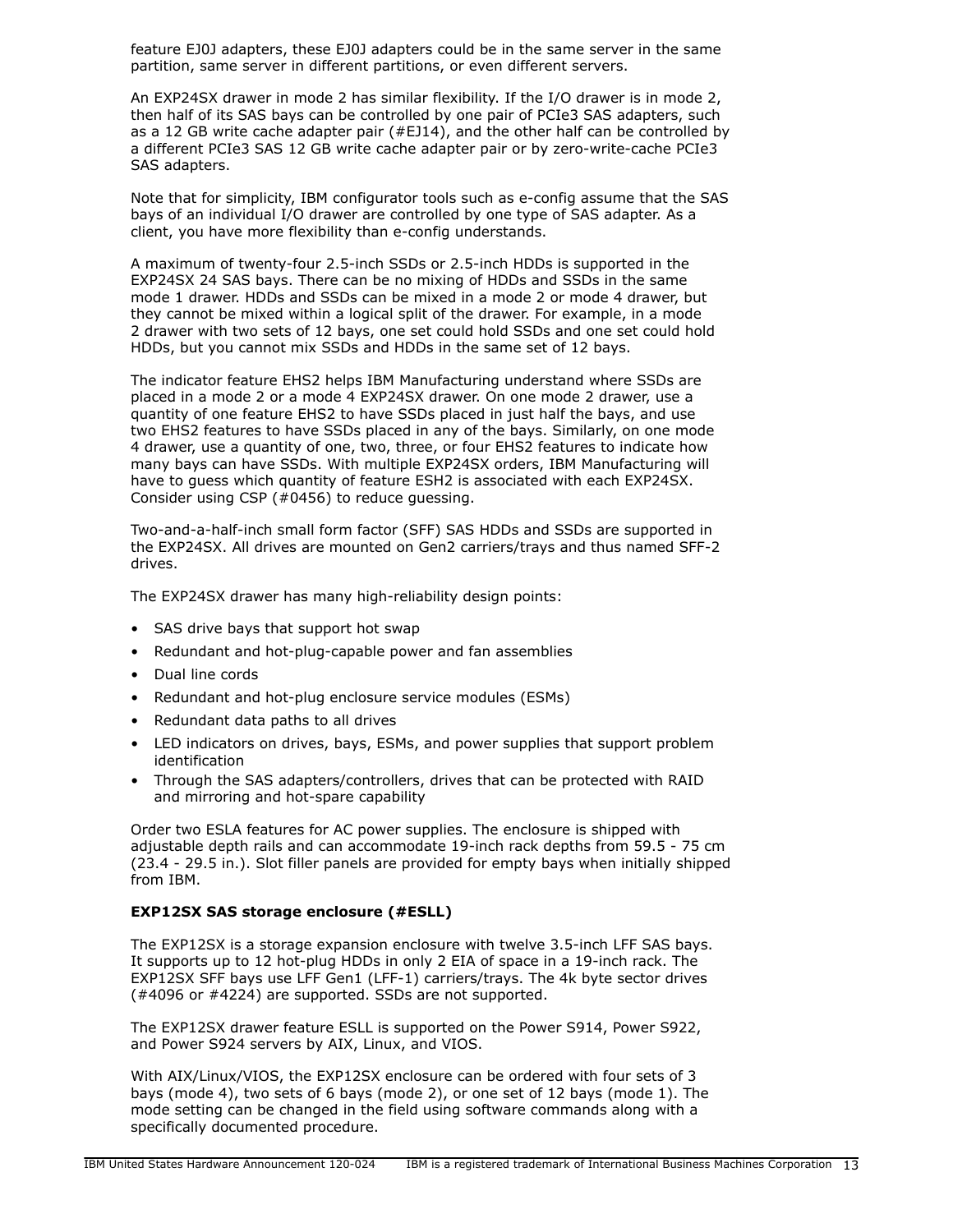**Important:** When changing modes, it is very important that you follow the documented procedures. Improperly changing modes can potentially destroy existing RAID sets, prevent access to existing data, or allow other partitions to access another partition's existing data. Hire an expert to assist if you are not familiar with this type of reconfiguration work.

Four mini-SAS HD ports on the EXP12SX are attached to PCIe Gen3 SAS adapters or attached to an integrated SAS controller in a POWER9 scale-out server such as the Power S914, Power S922, or Power S924 server. The following PCIe3 SAS adapters support the EXP12SX:

- PCIe3 RAID SAS Adapter Quad-port 6 Gb x8 (#EJ0J)
- PCIe3 12 GB Cache RAID Plus SAS Adapter Quad-port 6 Gb x8 (#EJ14)

Earlier generation PCIe2 or PCIe1 SAS adapters are not supported with the EXP12SX drawer.

The EXP12SX drawer and the PCIe3 SAS adapters or integrated SAS controllers are attached through SAS YO12 or X12 cables. X12 and YO12 cables are designed to support up to 12 Gb. The PCIe Gen3 SAS adapters support up to 6 Gb throughput. The EXP12SX has been designed to support up to 12 Gb throughput if future SAS adapters support that capability. All ends of the YO12 and X12 cables have mini-SAS HD narrow connectors. Cable options are:

- X12 cable: 3-meter copper (#ECDJ)
- YO12 cables: 1.5-meter copper (#ECDT), 3-meter copper (#ECDU)
- 3M 100 GbE Optical Cable QSFP28 (AOC) (#EB5R)
- 5M 100 GbE Optical Cable QSFP28 (AOC) (#EB5S)
- 10M 100 GbE Optical Cable QSFP28 (AOC) (#EB5T)
- 15M 100 GbE Optical Cable QSFP28 (AOC) (#EB5U)
- 20M 100 GbE Optical Cable QSFP28 (AOC) (#EB5V)
- 30M 100 GbE Optical Cable QSFP28 (AOC) (#EB5W)
- 50M 100 GbE Optical Cable QSFP28 (AOC) (#EB5X)
- 100M 100 GbE Optical Cable QSFP28 (AOC) (#EB5Y)

An AA12 cable interconnecting a pair of PCIe3 12 GB cache adapters (two #EJ14) is not attached to the EXP12SX drawer. These higher-bandwidth cables could support 12 Gb throughput if future adapters support that capability. Copper feature ECE0 is 0.6 meters long, feature ECE3 is 3 meters long, and optical AA12 feature ECE4 is 4.5 meters long.

One no-charge specify code is used with each EXP12SX I/O drawer (#ESLL) to communicate to IBM configurator tools and IBM Manufacturing which mode setting, adapter, and SAS cable are needed. With this specify code, no hardware is shipped. The physical adapters, controllers, and cables must be ordered with their own chargeable feature numbers. There are more technically supported configurations than are represented by these specify codes. IBM Manufacturing and IBM configurator tools such as e-config only understand and support EXP12SX configurations represented by these specify codes.

| <b>Specify</b> | Mode   | Adapter/<br><b>Controller</b>    | Cable to<br>drawer | <b>Environment</b> |
|----------------|--------|----------------------------------|--------------------|--------------------|
| #EJV $0$       | Mode 1 | CEC SAS<br>Ports                 | 2 YO12<br>cables   | AIX/Linux/<br>VIOS |
| #EJV1          | Mode 1 | One<br>(unpaired)<br>#EJ0J/#EJ0M | 1 YO12 cable       | AIX/Linux/<br>VIOS |
| #EJV2          | Mode 1 | Two<br>(unpaired)<br>#EJ0J/#EJ0M | 2 YO12<br>cables   | AIX/Linux/<br>VIOS |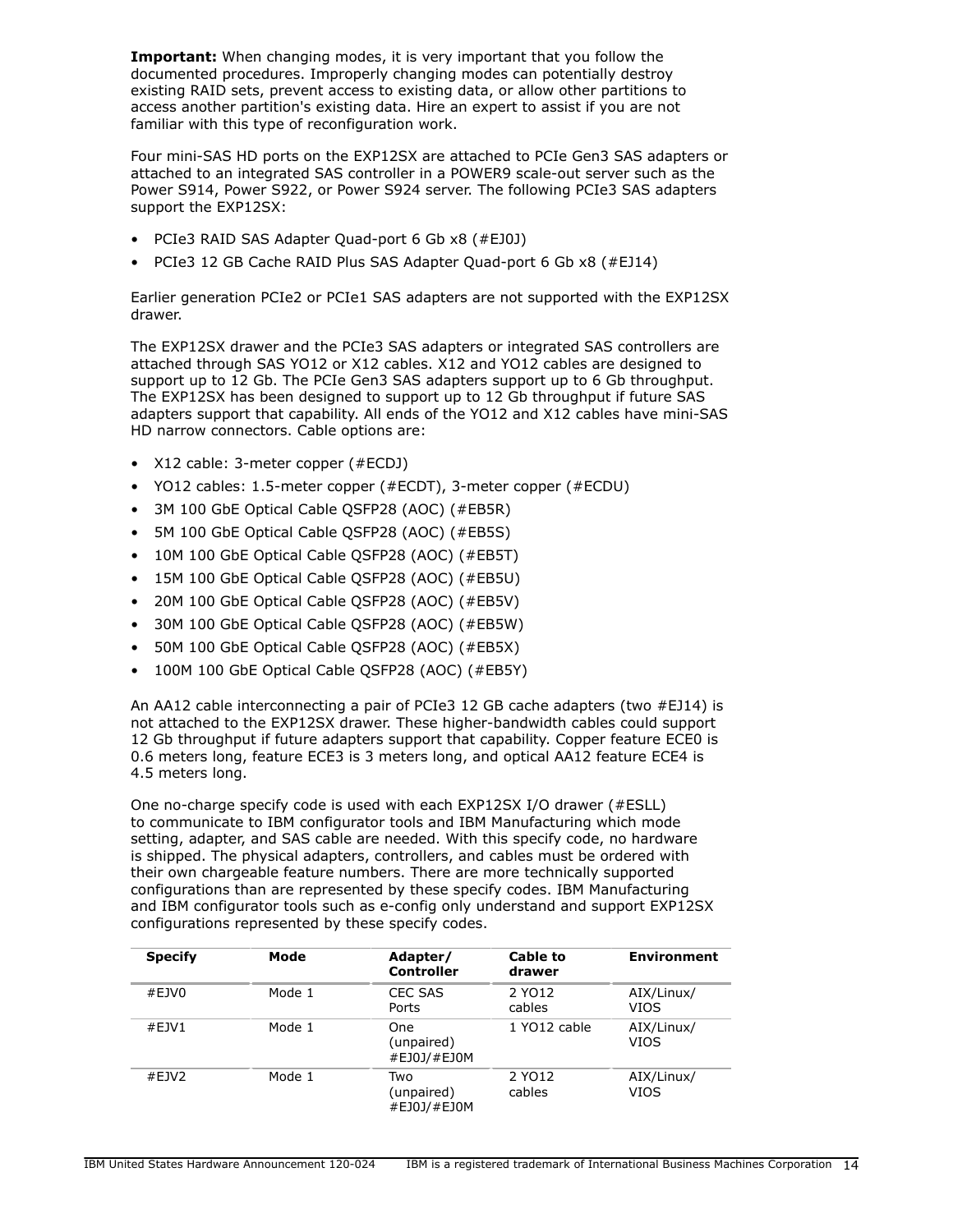| <b>Specify</b> | Mode   | Adapter/<br>Controller             | Cable to<br>drawer | <b>Environment</b>        |
|----------------|--------|------------------------------------|--------------------|---------------------------|
| #EJV3          | Mode 2 | Two (one<br>pair) #EJ0J/<br>#F10M  | 2 X12 cables       | AIX/Linux/<br><b>VIOS</b> |
| $#E$ JV4       | Mode 2 | Four (two<br>pair) #EJ0J/<br>#EJ0M | 2 X12 cables       | AIX/Linux/<br><b>VIOS</b> |
| #EJV5          | Mode 4 | Four<br>(unpaired)<br>#EJ0J/#EJ0M  | 2 X12 cables       | AIX/Linux/<br><b>VIOS</b> |
| #EJV6          | Mode 2 | One<br>(unpaired)<br>#EJ0J/#EJ0M   | 2 YO12<br>cables   | AIX/Linux/<br><b>VIOS</b> |
| #EJV7          | Mode 2 | Two<br>(unpaired)<br>#EJ0J/#EJ0M   | 2 YO12<br>cables   | AIX/Linux/<br><b>VIOS</b> |
| #EJVF          | Mode 1 | Two #EJ14<br>(one pair)            | 2 YO12<br>cables   | AIX/Linux/<br><b>VIOS</b> |
| #EJVG          | Mode 2 | Two $#EJ14$<br>(one pair)          | 2 X12 cables       | AIX/Linux/<br><b>VIOS</b> |
| #EJVI          | Mode 2 | Four #EJ14<br>(two pair)           | 2 X12 cable        | AIX/Linux/<br><b>VIOS</b> |
| #EJVU          | Mode 1 | Controller<br>#EJ1G/<br>#EL67      | 1 YO12<br>cables   | Linux                     |
|                |        |                                    |                    |                           |

All of the above EXP12SX specify codes assume a full set of adapters and cables able to run all the SAS bays configured. The following specify codes communicate to IBM Manufacturing a lower cost, partial configuration is to be configured where the ordered adapters and cables can run only a portion of the SAS bays. The future MES addition of adapters and cables can enable the remaining SAS bays for growth. The following specify codes are used:

| <b>Specify</b>          | Mode   | Adapter/<br>Controller                  | <b>Cable to</b><br>drawer | <b>Environment</b>        |
|-------------------------|--------|-----------------------------------------|---------------------------|---------------------------|
| #EJVA (1/2 of<br>#EJV7) | Mode 2 | One<br>(unpaired)<br>#EJ0J/#EJ0M        | 1 YO12<br>cables          | AIX/Linux/<br>VIOS        |
| #EJVB (1/2 of<br>#EJV4) | Mode 2 | One pair<br>#EJ0J/#EJ0M                 | 1 X12 cable               | AIX/Linux/<br>VIOS        |
| #EJVC (1/4 of<br>#EJV5) | Mode 4 | <b>One</b><br>(unpaired)<br>#EJ0J/#EJ0M | 1 X12 cable               | AIX/Linux/<br><b>VIOS</b> |
| #EJVD (2/4 of<br>#EJV5) | Mode 4 | Two<br>(unpaired)<br>#EJ0J/#EJ0M        | 1 X12 cables              | AIX/Linux/<br>VIOS        |
| #EJVE (3/4 of<br>#EJV5) | Mode 4 | Three<br>(unpaired)<br>#EJ0J/#EJ0M      | 2 X12 cables              | AIX/Linux/<br>VIOS        |

An EXP12SX drawer in mode 4 can be attached to two or four SAS controllers and provide a great deal of configuration flexibility. For example, if using unpaired feature EJ0J adapters, these EJ0J adapters could be in the same server in the same partition, same server in different partitions, or even different servers.

An EXP12SX drawer in mode 2 has similar flexibility. If the I/O drawer is in mode 2, then half of its SAS bays can be controlled by one pair of PCIe3 SAS adapters, such as a 12 GB write cache adapter pair (#EJ14), and the other half can be controlled by a different PCIe3 SAS 12 GB write cache adapter pair or by zero-write-cache PCIe3 SAS adapters.

Note that for simplicity, IBM configurator tools such as e-config assume that the SAS bays of an individual I/O drawer are controlled by one type of SAS adapter. As a client, you have more flexibility than e-config understands.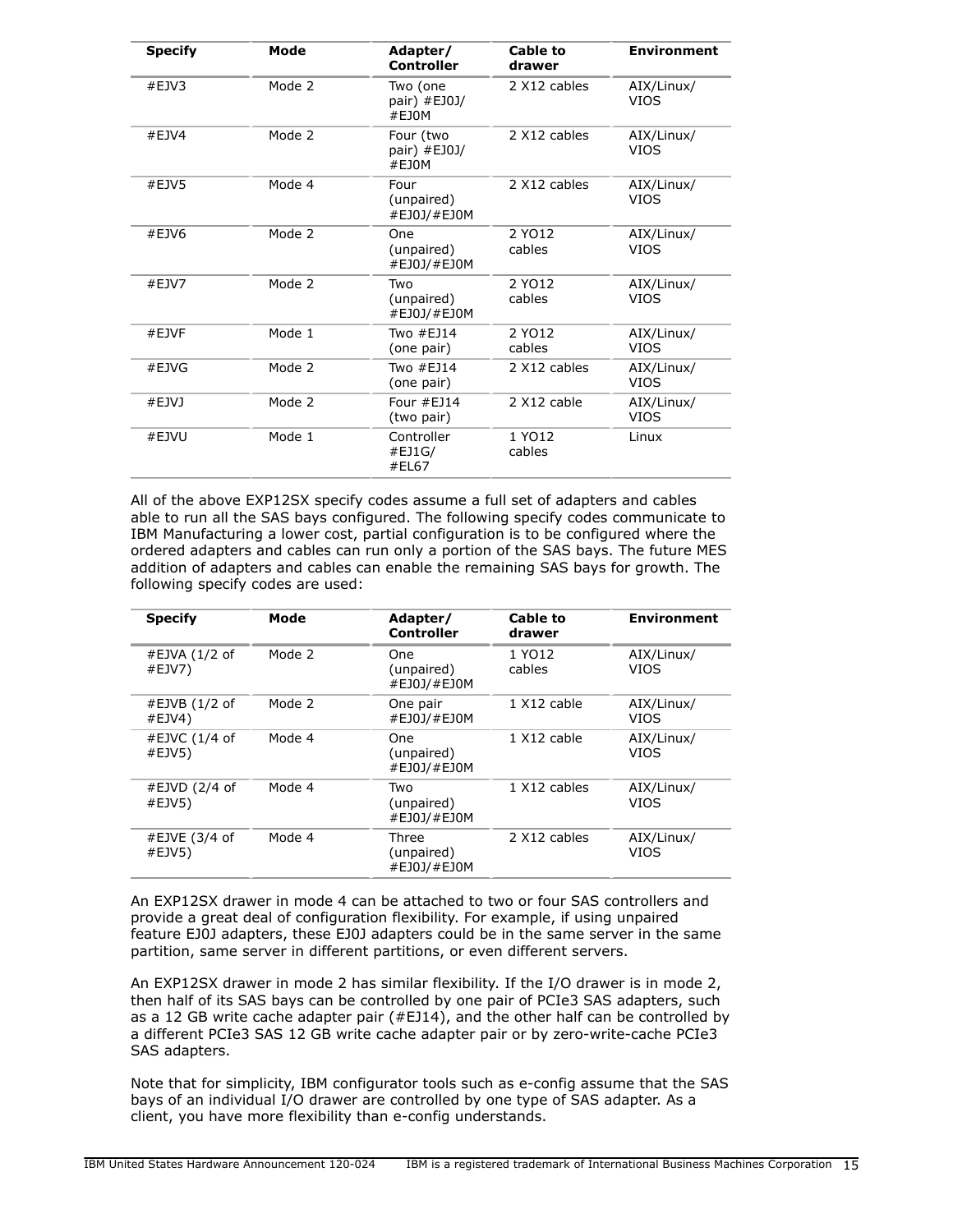The 3.5-inch large form factor (LFF) SAS HDDs are supported in the EXP24SX. All drives are mounted on Gen1 carriers/trays and thus named LFF-1 drives. Only 4k byte sector drives are supported in the EXP24SX drawer. The 5xx byte sector drives are not announced or planned. Drives are 7200 rpm and sometimes referred to as *nearline*. These drives provide excellent cost per gigabyte. Note that formatting or rebuilding arrays on large disk drives can take hours. If higher performance is required, consider higher rpm disks or SSDs in the EXP24SX drawer.

The EXP12SX drawer has many high-reliability design points:

- SAS bays that support hot swap
- Redundant and hot-plug power and fan assemblies
- Dual line cords
- Redundant and hot-plug ESMs
- Redundant data paths to all drives
- LED indicators on drives, bays, ESMs, and power supplies that support problem identification
- Through the SAS adapters/controllers, drives that can be protected with RAID and mirroring and hot-spare capability

Order two ESLA features for AC power supplies. The enclosure is shipped with adjustable depth rails and can accommodate 19-inch rack depths from 59.5 - 75 cm (23.4 - 29.5 in.). Slot filler panels are provided for empty bays when initially shipped from IBM.

EXP24SX and EXP12SX enclosures can be mixed on the same server. EXP24SX and EXP12SX enclosures can be mixed on the same PCIe3 adapter.

### **PCIe Gen3 I/O drawer cabling option**

A copper cabling option (#ECCS) is available for the scale-out servers. The cable option offers a much lower-cost connection between the server and the PCIe Gen3 I/ O drawer fanout modules. The currently available Active Optical Cable (AOC) offers much longer length cables, providing rack placement flexibility. Plus, AOC cables are much thinner and have tighter bend radius and thus are much easier to cable in the rack.

The 3M Copper CXP Cable Pair (#ECCS) has the same performance and same reliability, availability, and serviceability (RAS) characteristics as the AOC cables. One copper cable length of 3 meters is offered. Note that the cable management arm of the scale-out servers requires about 1 meter of cable.

Like the AOC cable pair, the copper pair is cabled in the same manner. One cable attaches to the top CXP port in the PCIe adapter in the x16 PCIe slot in the server system unit and then attaches to the top CXP port in the fanout module in the I/ O drawer. Its cable pair attaches to the bottom CXP port of the same PCIe adapter and to the bottom CXP port of the same fanout module. Note that the PCIe adapter providing the CXP ports on the server was named a PCIe3 "Optical" Cable Adapter. In hindsight, this naming was unfortunate as the adapter's CXP ports are not unique to optical. But at the time, optical cables were the only connection option planned.

Copper and AOC cabling can be mixed on the same server. However, they cannot be mixed on the same PCIe Gen3 I/O drawer or mixed on the same fanout module.

Copper cables have the same operating system software prerequisites as AOC cables.

#### **High-function (switched and monitored) power distribution units (PDUs)**

The high-function PDUs provide switching, better monitoring, and 50% more C19 receptacles than previous Power Systems PDUs. Depending on country wiring standards, either two or four full-price features are orderable.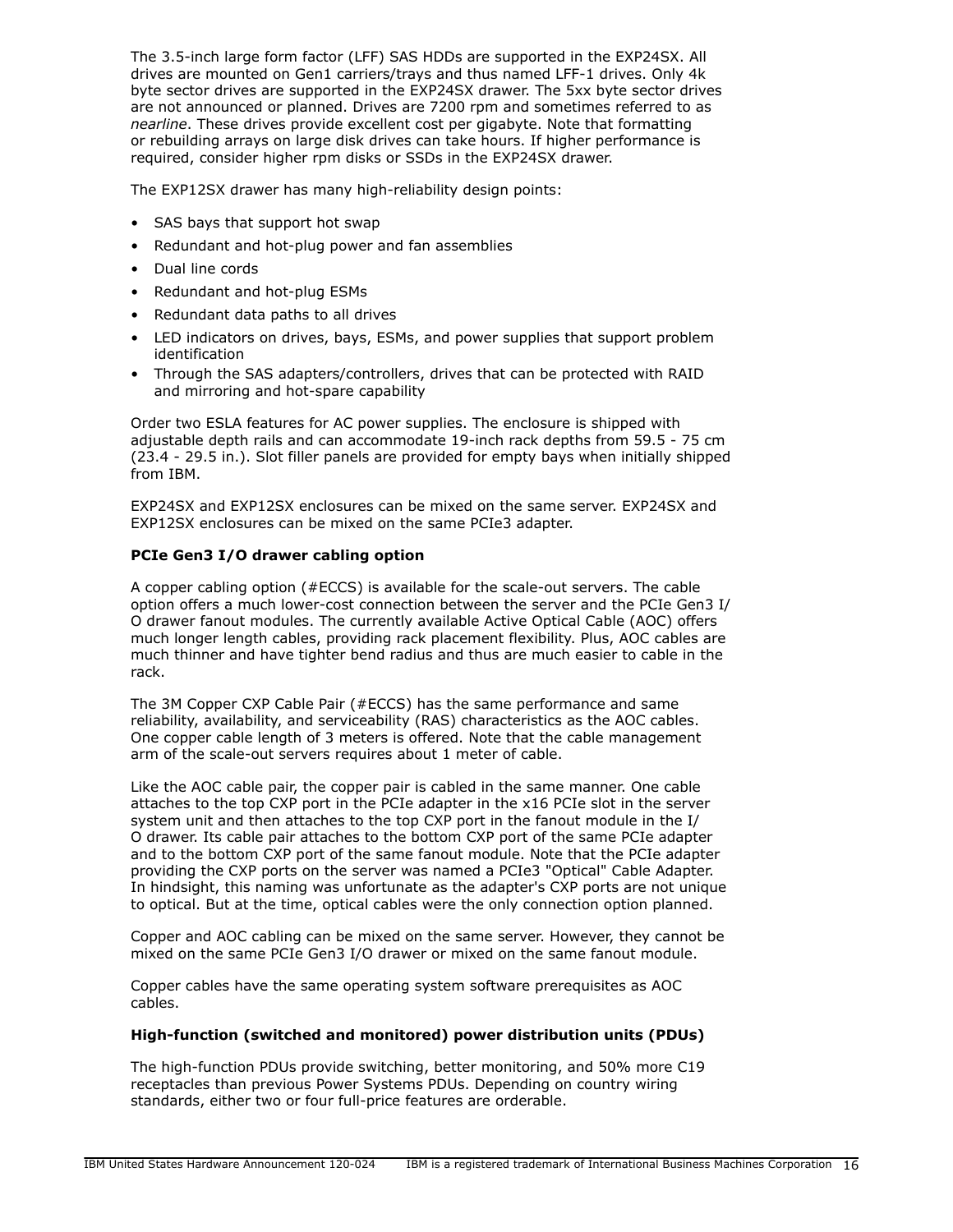|        | 208 V 3-phase delta | 200 V - 240 V 1-phase<br>or 3-phase wye |  |  |
|--------|---------------------|-----------------------------------------|--|--|
| 12xC13 | #EPTO               | $#$ FPTN                                |  |  |
| 9xC19  | #FPTI               | #EPTJ                                   |  |  |

These PDUs can be mounted vertically in rack-side pockets or they can be mounted horizontally. If mounted horizontally, they each use 1 EIA (1U) of rack space. See feature EPTH for horizontal mounting hardware, which is used when IBM Manufacturing doesn't automatically factory-install the PDU. Two RJ45 ports on the front of the PDU enable the client to monitor each receptacle's electrical power usage and to remotely switch any receptacle on or off. The PDU is shipped with a generic PDU password, and IBM strongly urges clients to change it upon installation. These PDUs do provide the same low price as the low-function 12xC13 PDU feature (#7188).

## **High-function (switched and monitored) PDUs plus**

## Hardware

- IEC 62368-1 and IEC 60950 safety standard
- A new product safety approval
- No China 5000 m altitude or tropical restrictions
- Detachable inlet for 3-phase delta-wired PDU with 30A, 50A, and 60A wall plugs
- IBM Technology and Qualification approved components, such as anti-sulfur resistors (ASRs)
- Ethernet 10/100/1000 Mb/s

## Software

- IPv4 and IPv6 support
- SSH command line
- Ability to change passwords over a network

| <b>PDU</b> description | 208 V 3-phase delta  | 200 V - 240 V 1-phase<br>or 3-phase wye |
|------------------------|----------------------|-----------------------------------------|
| 12xC13                 | #ECJO/#ECJP          | #ECJN/#ECJM                             |
| 9xC19                  | $\#$ ECJL/ $\#$ ECJK | #ECJJ/#ECJG                             |

These PDUs can be mounted vertically in rack-side pockets or they can be mounted horizontally. If mounted horizontally, they each use one EIA (1U) of rack space. See feature EPTH for horizontal mounting hardware, which is used when IBM Manufacturing doesn't automatically factory-install the PDU. Two RJ45 ports on the front of the PDU enable the client to monitor each receptacle's electrical power usage and to remotely switch any receptacle on or off.

*Recommendation:* The PDU is shipped with a generic PDU password. IBM strongly urges clients to change it upon installation.

Existing and new high-function (switched and monitored) PDUs have the same physical dimensions. New high-function (switched and monitored) PDUs can be supported in the same racks as existing PDUs. Mixing of PDUs in a rack on new orders is not allowed.

Also, all factory-integrated orders must have the same PDU line cord.

The PDU features ECJQ/ECJP and ECJL/ECJK with the Amphenol inlet connector require new PDU line cords:

- #ECJ5 4.3 m (14-Ft) PDU to Wall 3PH/24A 200-240V Delta-wired Power Cord
- #ECJ7 4.3 m (14-Ft) PDU to Wall 3PH/48A 200-240V Delta-wired Power Cord

No pigtail (like feature ELC0) is available because an Amphenol male inline connector is unavailable.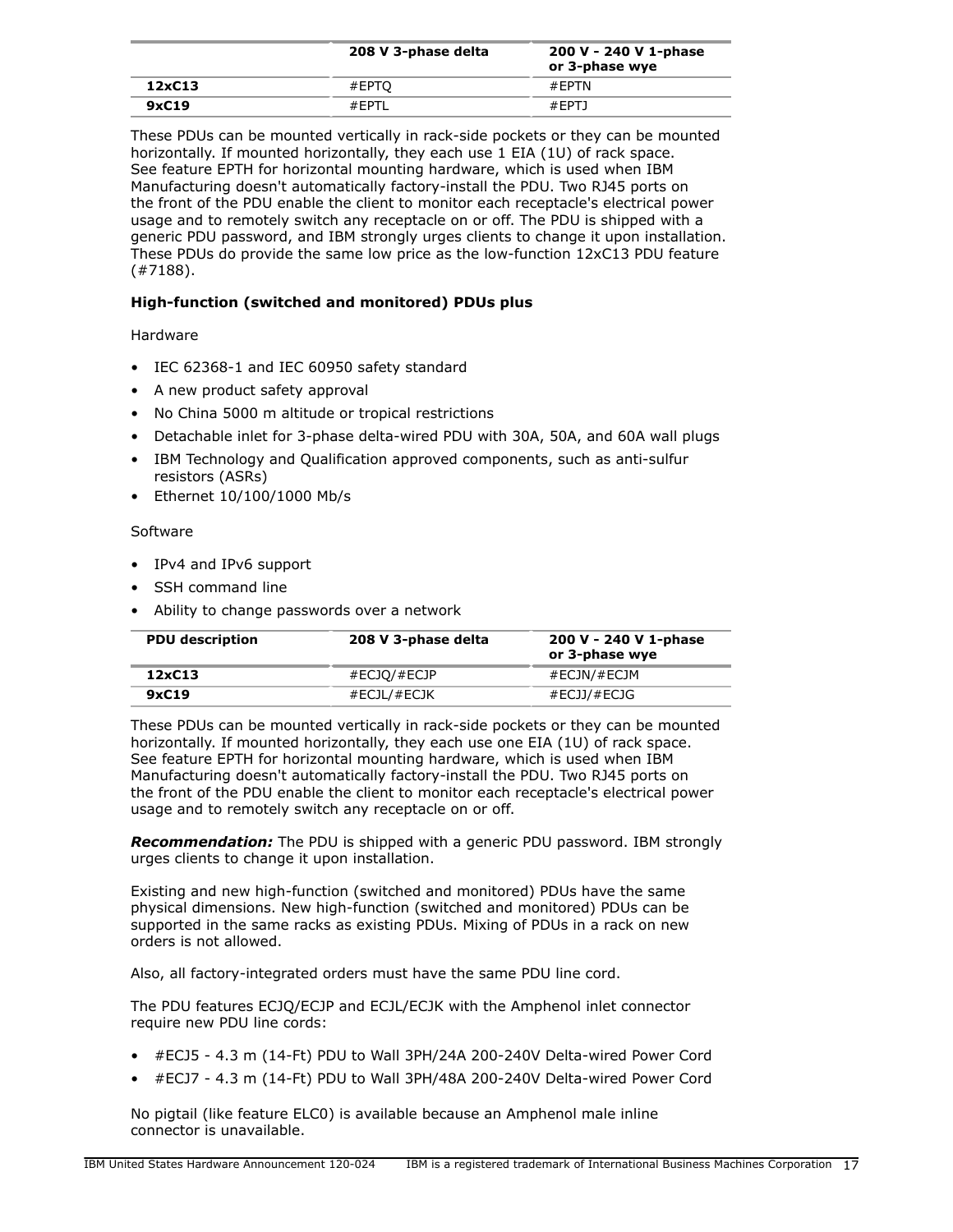The PDU features ECJJ/ECJG and ECJN/ECJM with the UTG624-7SKIT4/5 inlet connector use the existing PDU line cord features 6653, 6667, 6489, 6654, 6655, 6656, 6657, 6658, 6491, or 6492.

## **High-function 12xC13 PDU plus 3-phase delta (#ECJQ/#ECJP)**

This is an intelligent, switched 200 - 240 volt 3-phase delta AC PDU plus with twelve C13 receptacles on the front of the PDU. The PDU is mounted on the rear of the rack, making the twelve C13 receptacles easily accessible. Each receptacle has a 20 amp circuit breaker. Three-phase delta-wired connectors have 4-pins and use three line conductors and a protective earth. The input is 200 - 240 volt line-to-line, and the output is 200 - 240 volt line-to-line for three-phase delta PDUs.

The PDU can be mounted vertically in rack-side pockets, or it can be mounted horizontally. If mounted horizontally, it uses one EIA (1U) of rack space. See feature EPTH for horizontal mounting hardware.

Device power cords with a C20 plug connect to C19 PDU receptacles and are ordered separately. One wall line cord is also ordered separately and attaches to the Amphenol inlet connector. Supported line cords include features ECJ5 and ECJ7.

Two RJ45 ports on the front of the PDU enable clients to monitor the electrical power usage of each receptacle and to remotely switch any receptacle on or off.

*Recommendation:* The PDU is shipped with a generic PDU password. IBM strongly urges clients to change it upon installation.

Features ECJP and ECJQ are identical PDUs. Up to one lower-priced feature ECJP can be ordered with a new 7014-T42/T00 rack in place of a no-charge feature 9188 PDU.

For comparison, this is most like the earlier generation feature EPTP PDU.

*Limitation:* Some configurations of the Elastic Storage Server (ESS) are delivered with an Intelligent PDU. At this time, the intelligent management capabilities of this PDU are not configured or used by the ESS system. If the ESS customer would like to use this capability, it is the customer's responsibility to configure this PDU. In any case, the Ethernet port on the Intelligent PDU must not be connected to the ESS Management switch.

#### **High-function 9xC19 PDU plus 3-phase delta (#ECJL/#ECJK)**

This is an intelligent, switched 200 - 240 volt 3-phase delta AC PDU plus with nine C19 receptacles on the front of the PDU. The PDU is mounted on the rear of the rack making the nine C19 receptacles easily accessible. Each receptacle has a 20 amp circuit breaker. Three-phase delta-wired connectors have 4-pins and use three line conductors and a protective earth. The input is 200 - 240 volt line-to-line and the output is 200 - 240 volt line-to-line for three-phase delta PDUs.

The PDU can be mounted vertically in rack-side pockets, or it can be mounted horizontally. If mounted horizontally, it uses one EIA (1U) of rack space. See feature EPTH for horizontal mounting hardware.

Device power cords with a C20 plug connect to C19 PDU receptacles and are ordered separately. One wall line cord is also ordered separately and attaches to the Amphenol inlet connector. Supported line cords include features ECJ5 and ECJ7.

Two RJ45 ports on the front of the PDU enable clients to monitor the electrical power usage of each receptacle and to remotely switch any receptacle on or off.

*Recommendation:* The PDU is shipped with a generic PDU password. IBM strongly urges clients to change it upon installation.

There are also three C13 receptacles on the rear of the PDU positioned toward the middle of the rack. These are not easily accessed, and therefore IBM does not generally recommend their use.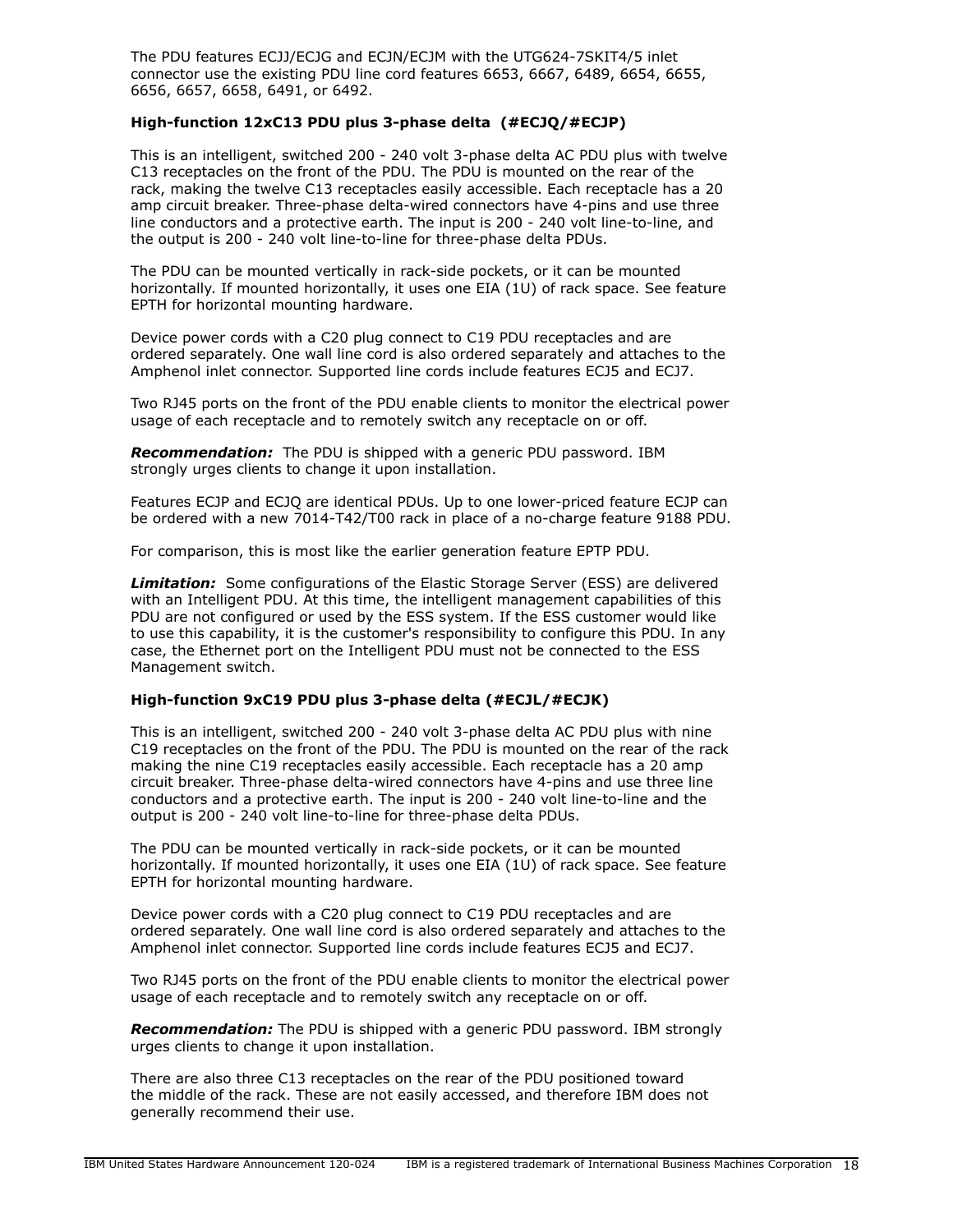Features ECJK and ECJL are identical PDUs. Up to one lower-priced feature ECJK can be ordered with a new 7014-T42/T00 rack in place of a no-charge feature 9188 PDU.

For comparison, this is most like the earlier generation feature EPTL PDU.

*Limitation:* Some configurations of the ESS are delivered with an Intelligent PDU. At this time, the intelligent management capabilities of this PDU are not configured or used by the ESS system. If the ESS customer would like to use this capability, it is the customer's responsibility to configure this PDU. In any case, the Ethernet port on the Intelligent PDU must not be connected to the ESS Management switch.

#### **High-function 9xC19 single-phase or 3-phase wye PDU plus (#ECJJ/#ECJG)**

This is an intelligent, switched 200 - 240 volt single-phase or 380 - 415/220 - 240 volt three-phase wye AC PDU plus with nine C19 receptacles on the front of the PDU. The PDU is mounted on the rear of the rack, making the nine C19 receptacles easily accessible. Each receptacle has a 20 amp circuit breaker. Depending on country wiring standards, the PDU is single-phase or three-phase wye. Three-phase wye-wired connectors have 5-pins and use three line conductors, a neutral, and a protective earth. The input is 380 - 415 volt line-to-line, and the output is 220 - 240 volt line-to-neutral for three-phase wye PDUs.

The PDU can be mounted vertically in rack-side pockets, or it can be mounted horizontally. If mounted horizontally, it uses one EIA (1U) of rack space. See feature EPTH for horizontal mounting hardware.

Device power cords with a C20 plug connect to C19 PDU receptacles and are ordered separately. One country-specific wall line cord is also ordered separately and attaches to a UTG524-7 connector on the front of the PDU. Supported line cords include features 6489, 6491, 6492, 6653, 6654, 6655, 6656, 6657, 6658, and 6667.

Two RJ45 ports on the front of the PDU enable clients to monitor the electrical power usage of each receptacle and to remotely switch any receptacle on or off.

*Recommendation:* The PDU is shipped with a generic PDU password. IBM strongly urges clients to change it upon installation.

There are also three C13 receptacles on the rear of the PDU positioned toward the middle of the rack. These are not easily accessed, and therefore IBM does not generally recommend their use.

Features ECJG and ECJJ are identical PDUs. Up to one lower-priced feature ECJG can be ordered with a new 7014-T42/T00 rack in place of a no-charge feature 9188 PDU.

For comparison, this is most like the earlier generation feature EPTJ PDU.

*Limitation:* Some configurations of the ESS are delivered with an Intelligent PDU. At this time, the intelligent management capabilities of this PDU are not configured or used by the ESS system. If the ESS customer would like to use this capability, it is the customer's responsibility to configure this PDU. In any case, the Ethernet port on the Intelligent PDU must not be connected to the ESS Management switch.

### **High-function 12xC13 single-phase or 3-phase wye PDU plus (#ECJN/ #ECJM)**

This is an intelligent, switched 200 - 240 volt single-phase or 380 - 415/220 - 240 volt three-phase wye AC PDU plus with twelve C13 receptacles on the front of the PDU. The PDU is mounted on the rear of the rack making the twelve C13 receptacles easily accessible. Each receptacle has a 20 amp circuit breaker. Depending on country wiring standards the PDU is single-phase or three-phase wye. Three-phase wye-wired connectors have 5-pins and use three line conductors, a neutral, and a protective earth. The input is 380 - 415 volt line-to-line, and the output is 220 - 240 volt line-to-neutral for three-phase wye PDUs.

See 3-phase #ECJP/#ECJQ for countries that do not use wye wiring.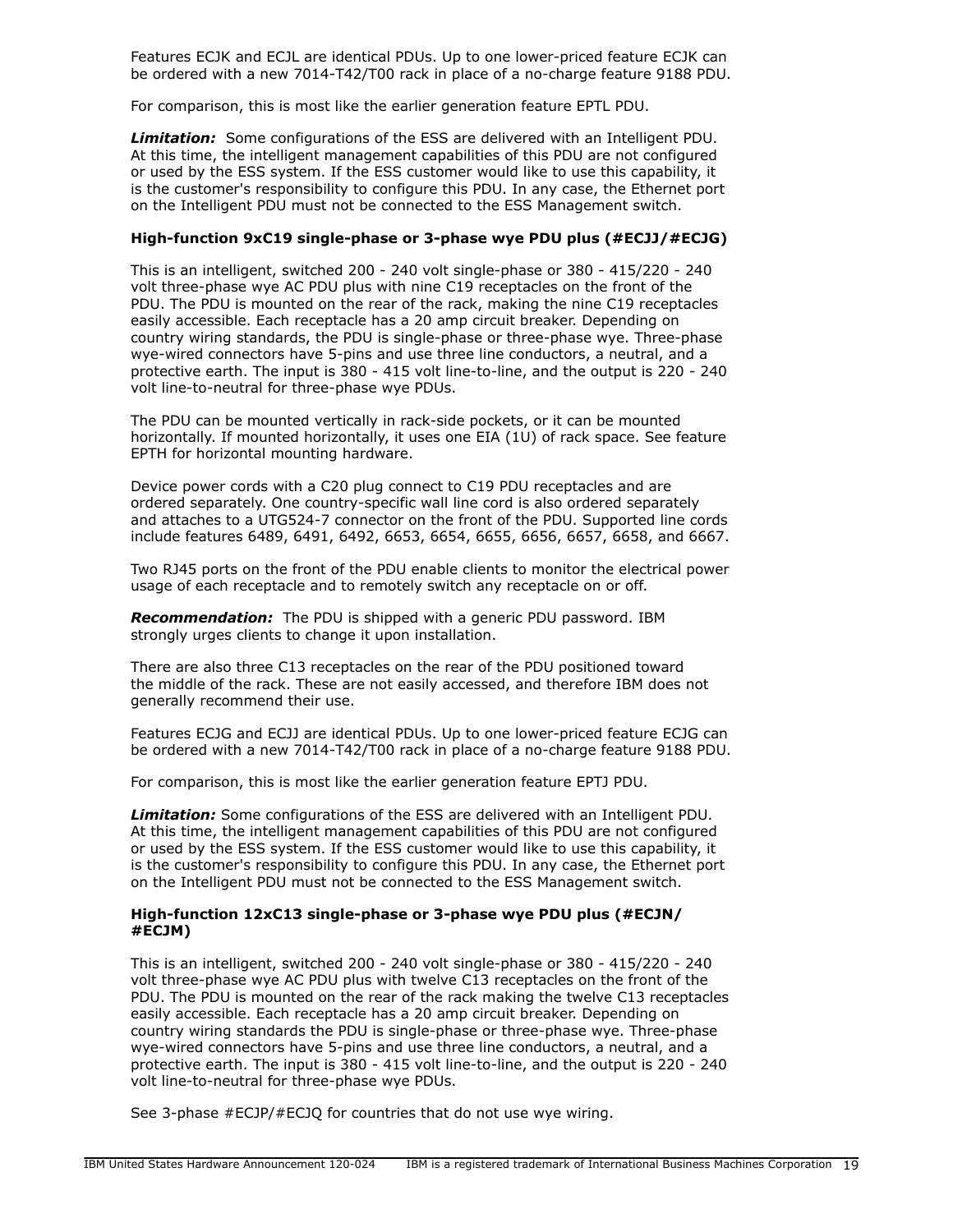The PDU can be mounted vertically in rack-side pockets, or it can be mounted horizontally. If mounted horizontally, it uses one EIA (1U) of rack space. See feature EPTH for horizontal mounting hardware.

Device power cords with a C14 plug connect to C13 PDU receptacles and are ordered separately. One country-specific wall line cord is also ordered separately and attaches to a UTG524-7 connector on the front of the PDU. Supported line cords include features 6489, 6491, 6492, 6653, 6654, 6655, 6656, 6657, 6658, and 6667.

Two RJ45 ports on the front of the PDU enable clients to monitor the electrical power usage of each receptacle and to remotely switch any receptacle on or off.

*Recommendation:* The PDU is shipped with a generic PDU password. IBM strongly urges clients to change it upon installation.

Features ECJM and ECJN are identical PDUs. Up to one lower-priced feature ECJM can be ordered with a new 7014-T42/T00 rack in place of a no-charge feature 9188 PDU.

For comparison, this is most like the earlier generation feature EPTN PDU.

*Limitation:* Some configurations of the ESS are delivered with an Intelligent PDU. At this time, the intelligent management capabilities of this PDU are not configured or used by the ESS system. If the ESS customer would like to use this capability, it is the customer's responsibility to configure this PDU. In any case, the Ethernet port on the Intelligent PDU must not be connected to the ESS Management switch.

#### **Power S924 Epic Solution configuration for 42G**

Power S924 Epic Solution Edition provides a more cost-effective solution to smallto-medium hospitals ordering a new Power S924 server. The following features help eligible Epic clients to order and effectively price the configuration:

- Epic Solution Indicator for 42G (#EHLQ)
- 512 GB (16 x 32 GB) Memory DIMMs bundle (#EM67)

The above features are available only with a new server order. MES orders can use the regular feature numbers with their regular pricing.

A Power S924 Epic Solution configuration is a 22-core, 2-socket server running AIX. An initial hardware order includes the following components:

| <b>Feature</b> | <b>Description</b>                                                                            | <b>Default</b> | Min | <b>Max</b> | Rules/<br><b>Comments</b>                                                                                                                                                                            |
|----------------|-----------------------------------------------------------------------------------------------|----------------|-----|------------|------------------------------------------------------------------------------------------------------------------------------------------------------------------------------------------------------|
| <b>EHLQ</b>    | POWER9<br>Epic<br>Solution<br>Indicator<br>for 42G                                            |                | 1   | 1          |                                                                                                                                                                                                      |
| <b>EM67</b>    | 512 GB (16<br>x 32 GB)<br>Memory<br><b>DIMMs</b><br>bundle<br>for EPIC<br>Solution<br>Edition |                | 1   | 1          | Reduce<br>price<br>bundled<br>feature for<br>memory is<br>required. If<br>additional<br>memory is<br>desired on<br>an initial<br>order,<br>only allow<br>quantity<br>of $16$ of<br>#EM63 (32<br>GB). |
| EP5H           | $11$ -core<br><b>Typical</b>                                                                  |                | 2   | 2          |                                                                                                                                                                                                      |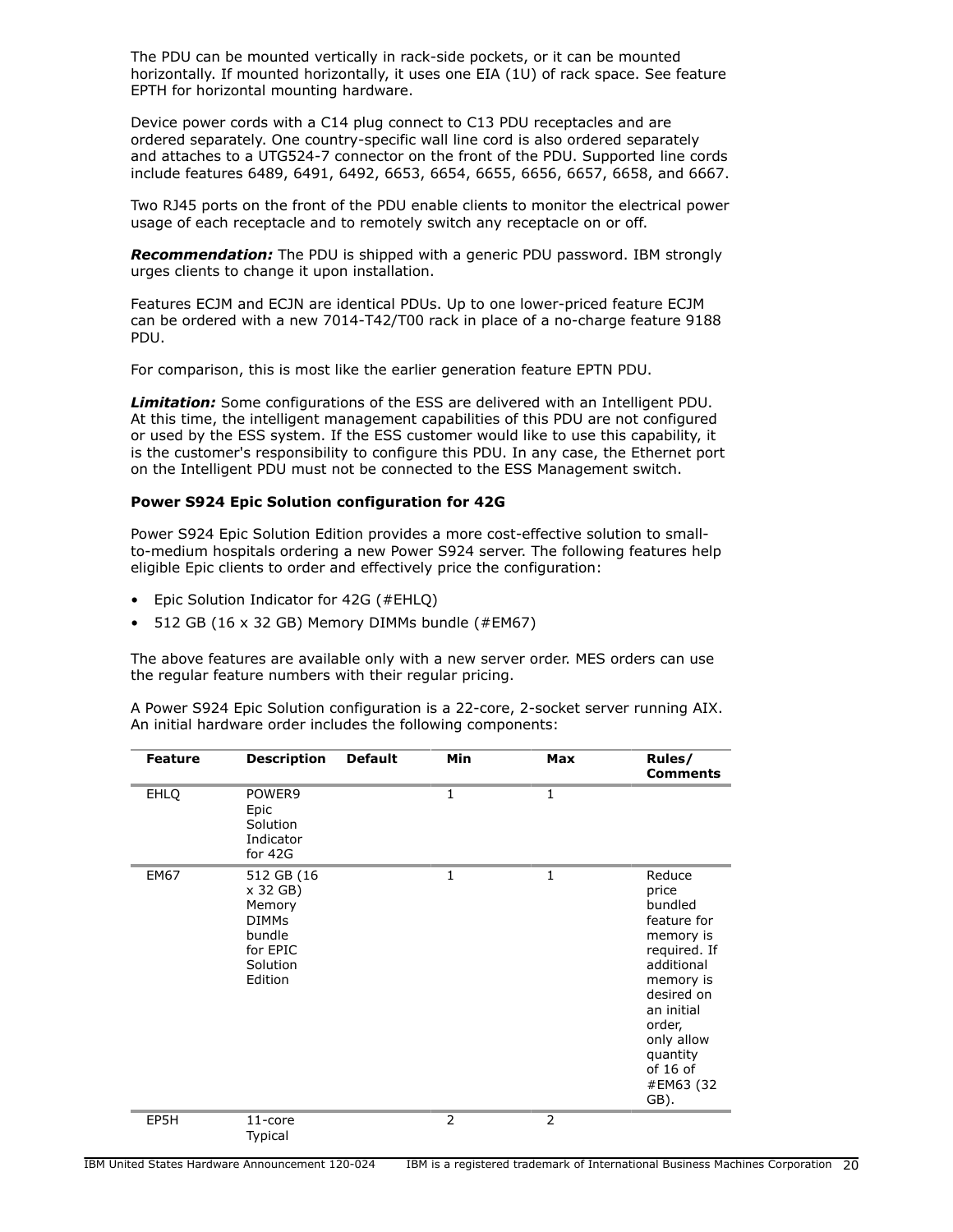| <b>Feature</b> | <b>Description</b>                                              | <b>Default</b> | Min         | Max | Rules/<br><b>Comments</b>                                                                                                                                                                                        |
|----------------|-----------------------------------------------------------------|----------------|-------------|-----|------------------------------------------------------------------------------------------------------------------------------------------------------------------------------------------------------------------|
|                | 3.45 to 3.9<br>Ghz (max)<br>POWER9<br>Processor                 |                |             |     |                                                                                                                                                                                                                  |
| EP6H           | One<br>Processor<br>Core<br>Activation<br>for #EP5H             |                | 22          | 22  |                                                                                                                                                                                                                  |
| EC5B           | PCIe3<br>x8 1.6<br>TB NVMe<br>Flash<br>Adapter for<br>AIX/Linux | $\overline{2}$ |             |     | Defaulted<br>but<br>customer<br>allowed<br>to replace<br>with other<br><b>NVMe Bolt</b><br>features.<br>If Boot<br>from SAN<br>(40837)<br>is on the<br>order, then<br>no drives<br>required.                     |
| <b>EN0A</b>    | PCIe3<br>16Gb 2-<br>port Fibre<br>Channel<br>Adapter            | $\overline{2}$ |             |     | Default<br>#EN0A Qty<br>2. Qty 2<br>of 16 GB<br>or higher<br>Fibre<br>Channel<br>cards are<br>required.<br>Allowed to<br>replace or<br>add from<br>available<br>16 GB or<br>higher<br>Fibre<br>Channel<br>cards. |
| ENOH           | PCIe3 4-<br>port (10Gb<br>FCoE &<br>1GbE)<br><b>SR&amp;RJ45</b> | 2              |             |     | Default<br>#EN0H Qty<br>2. Qty 2 of<br>10 GB or<br>higher LAN<br>cards are<br>required.<br>Allowed to<br>replace or<br>add from<br>available<br>10 GB or<br>higher LAN<br>cards.                                 |
| 2146           | Primary OS<br>-AIX                                              |                | $\mathbf 1$ |     |                                                                                                                                                                                                                  |
| 4650           | Rack<br>Indicator-<br>Not Factory<br>Integrated                 |                | $\mathbf 1$ |     |                                                                                                                                                                                                                  |
| 5000           | Software<br>Preload                                             | 1              |             |     | Defaulted<br>but can be<br>deselected--<br>there is no<br>minimum<br>required.                                                                                                                                   |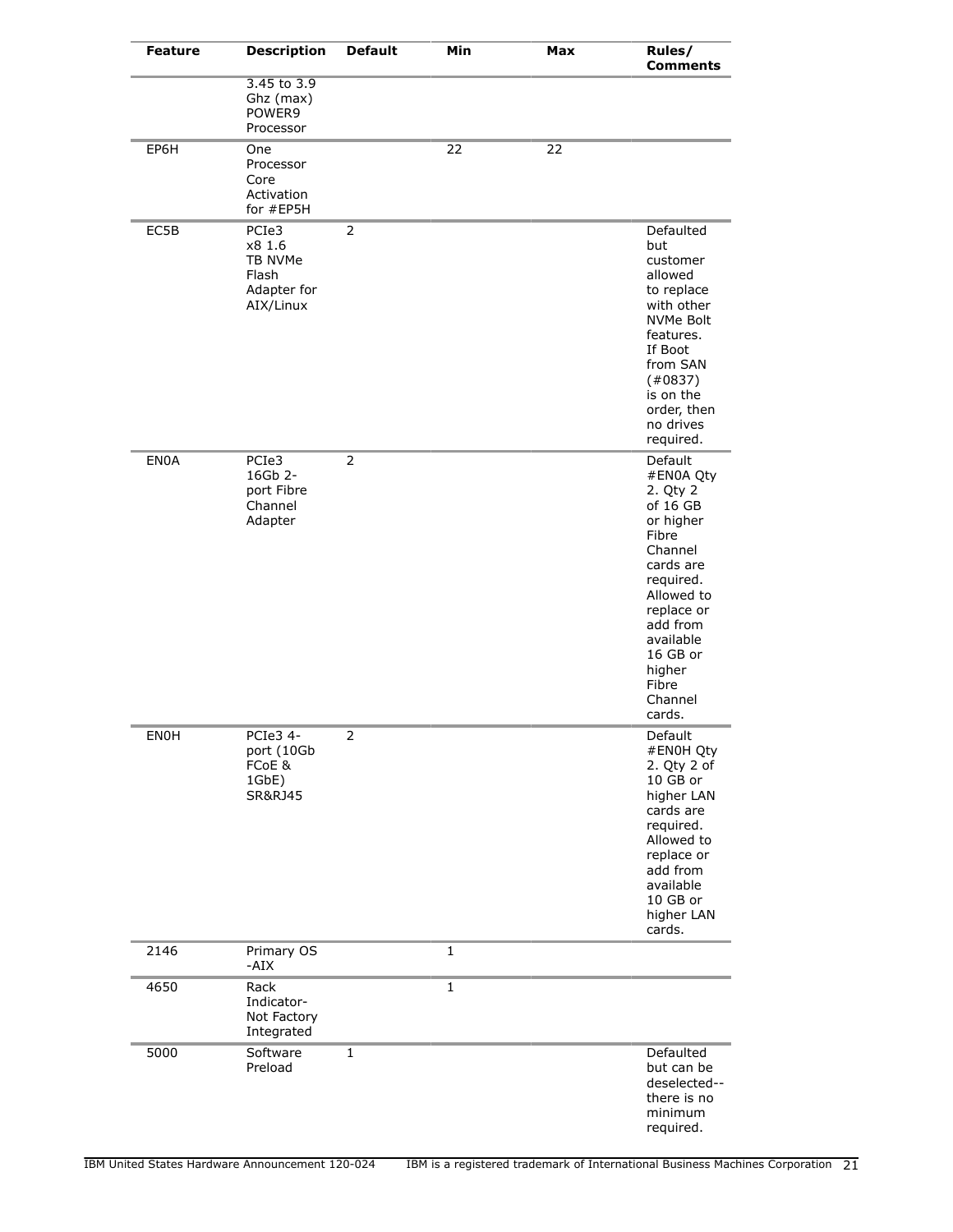| <b>Feature</b> | <b>Description</b>                    | <b>Default</b> | Min | Max | Rules/<br><b>Comments</b> |
|----------------|---------------------------------------|----------------|-----|-----|---------------------------|
| 5228           | PowerVM<br>Enterprise<br>Edition      |                | 22  |     |                           |
| 9440           | New AIX<br>License<br>Core<br>Counter |                | 22  |     |                           |

#### **Note:**

- Additional hardware components can be added as desired following normal supported configuration rules. The above is the predefined configuration.
- Additional software and maintenance can be added as desired following normal supported configuration rules.

To see if you are eligible to order this solution edition, see the [IBM Power Solution](https://www.ibm.com/us-en/marketplace/power-solution-editions-for-healthcare) [Editions for healthcare](https://www.ibm.com/us-en/marketplace/power-solution-editions-for-healthcare) website. Also, the sales channel can register each server using this solution edition at this website.

## **Reliability, Availability, and Serviceability**

### **Reliability, fault tolerance, and data correction**

The reliability of systems starts with components, devices, and subsystems that are designed to be highly reliable. During the design and development process, subsystems go through rigorous verification and integration testing processes. During system manufacturing, systems go through a thorough testing process to help ensure the highest level of product quality.

### **Memory subsystem RAS**

The memory has error detection and correction circuitry designed such that the failure of any one specific memory module within an ECC word by itself can be corrected absent any other fault.

#### **Mutual surveillance**

The service processor monitors the operation of the firmware during the boot process and also monitors the hypervisor for termination. The hypervisor monitors the service processor and reports a service reference code when it detects surveillance loss. In the PowerVM environment, it will perform a reset/reload if it detects the loss of the service processor.

#### **Environmental monitoring functions**

The Power Systems family does ambient and over temperature monitoring and reporting.

## **POWER9 processor functions**

As in POWER8, the POWER9 processor has the ability to do processor instruction retry for some transient errors.

## **Cache availability**

The L2 and L3 caches in the POWER9 processor in the memory buffer chip are protected with double-bit detect, single-bit correct error detection code (ECC). In addition, a threshold of correctable errors detected on cache lines can result in the data in the cache lines being purged and the cache lines removed from further operation without requiring a reboot in the PowerVM environment.

Modified data would be handled through Special Uncorrectable Error handling. L1 data and instruction caches also have a retry capability for intermittent errors and a cache set delete mechanism for handling solid failures.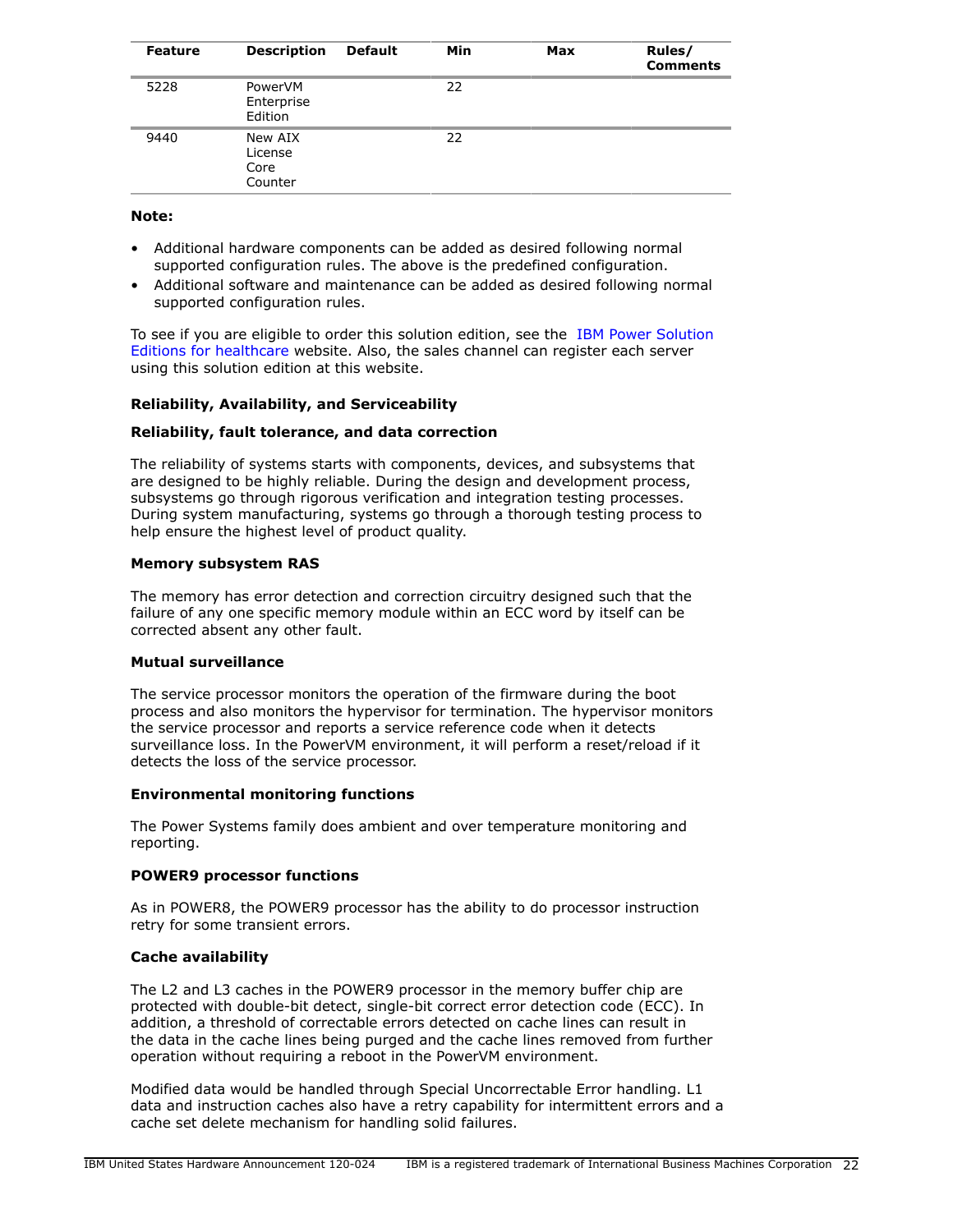## **Special Uncorrectable Error handling**

Special Uncorrectable Error (SUE) handling prevents an uncorrectable error in memory or cache from immediately causing the system to terminate. Rather, the system tags the data and determines whether it will ever be used again. If the error is irrelevant, it will not force a check stop. If the data is used, termination may be limited to the program/kernel or hypervisor owning the data; or the I/O adapters controlled by an I/O hub controller would freeze if data were transferred to an I/O device.

### **PCI extended error handling**

PCI extended error handling (EEH)-enabled adapters respond to a special data packet generated from the affected PCI slot hardware by calling system firmware, which will examine the affected bus, allow the device driver to reset it, and continue without a system reboot. For Linux, EEH support extends to the majority of frequently used devices, although some third-party PCI devices may not provide native EEH support.

#### **Uncorrectable error recovery**

When the auto-restart option is enabled, the system can automatically restart following an unrecoverable software error, hardware failure, or environmentally induced (AC power) failure.

### **Serviceability**

The purpose of serviceability is to efficiently repair the system while attempting to minimize or eliminate impact to system operation. Serviceability includes system installation, MES (system upgrades/downgrades), and system maintenance/repair. Depending upon the system and warranty contract, service may be performed by the client, an IBM representative, or an authorized warranty service provider.

The serviceability features delivered in this system help provide a highly efficient service environment by incorporating the following attributes:

#### **Service environment**

In the PowerVM environment, the HMC is a dedicated server that provides functions for configuring and managing servers for either partitioned or full-system partition using a GUI or command-line interface (CLI) or REST API. An HMC attached to the system allows support personnel (with client authorization) to remotely, or locally to the physical HMC that is in proximity of the server being serviced, log in to review error logs and perform remote maintenance if required.

The POWER9 processor-based platforms support several service environments:

- Attachment to one or more HMCs or vHMCs is a supported option by the system with PowerVM. This is the default configuration for servers supporting logical partitions with dedicated or virtual I/O. In this case, all servers have at least one logical partition.
- For non-HMC systems.
	- Full-system partition with PowerVM: A single partition owns all the server resources and only one operating system may be installed. The primary service interface is through the operating system and the service processor.

#### **Service interface**

Support personnel can use the service interface to communicate with the service support applications in a server using an operator console, a graphical user interface on the management console or service processor, or an operating system terminal. The service interface helps to deliver a clear, concise view of available service applications, helping the support team to manage system resources and service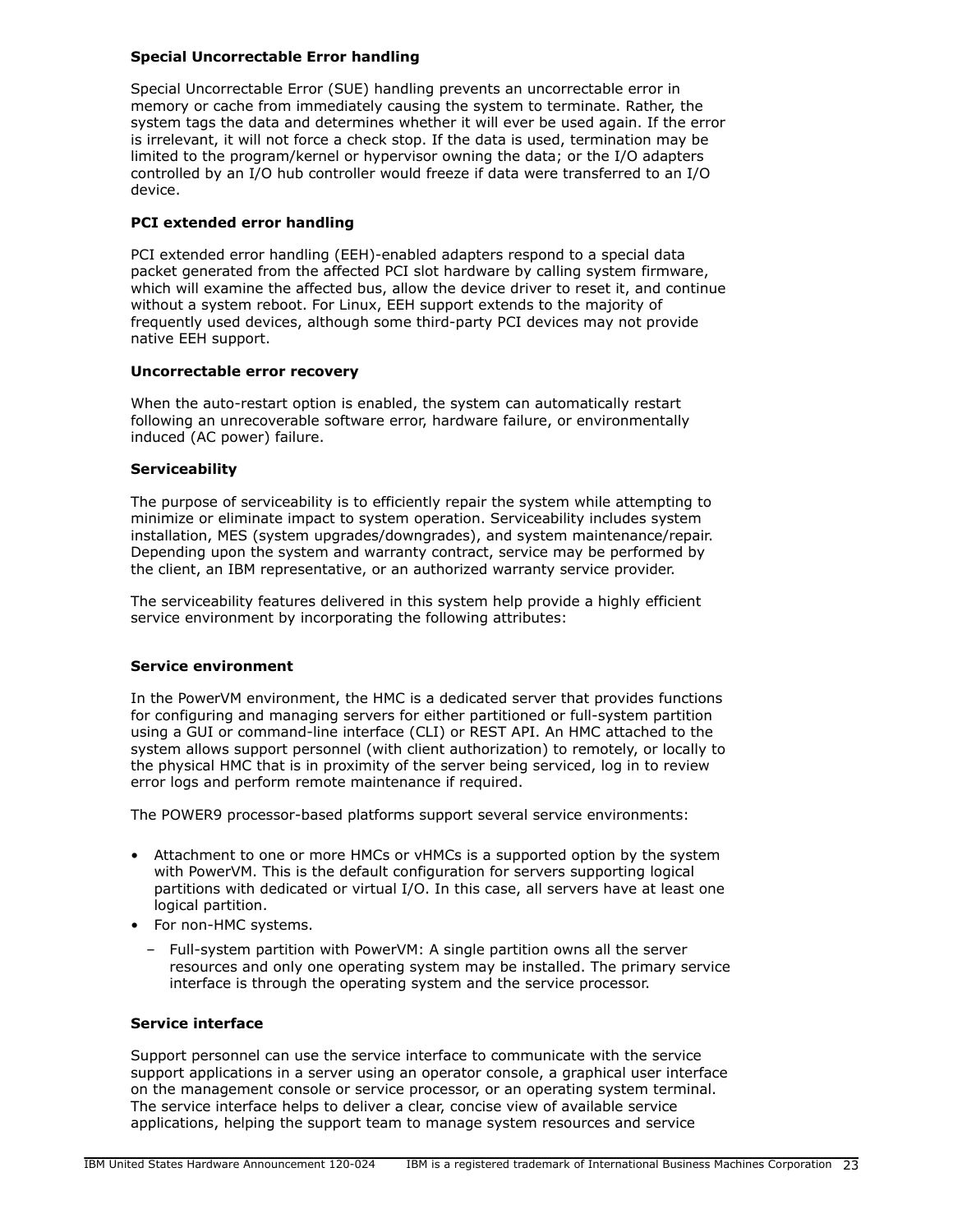information in an efficient and effective way. Applications available through the service interface are carefully configured and placed to give service providers access to important service functions.

Different service interfaces are used, depending on the state of the system, hypervisor, and operating environment. The primary service interfaces are:

- LEDs
- Operator Panel
- Service Processor menu
- Operating system service menu
- Service Focal Point on the HMC or vHMC with PowerVM

In the light path LED implementation, the system can clearly identify components for replacement by using specific component-level LEDs, and can also guide the servicer directly to the component by signaling (turning on solid) the amber system fault LED, enclosure fault LED, and component FRU fault LED. The servicer can also use the identify function to blink the FRU-level LED. When this function is activated, a roll-up to the blue enclosure locate and system locate LEDs will occur. These enclosure LEDs will turn on solid and can be used to follow the light path from the system to the enclosure and down to the specific FRU in the PowerVM environment.

## **First Failure Data Capture and error data analysis**

First Failure Data Capture (FFDC) is a technique that helps ensure that when a fault is detected in a system, the root cause of the fault will be captured without the need to re-create the problem or run any sort of extending tracing or diagnostics program. For the vast majority of faults, a good FFDC design means that the root cause can also be detected automatically without servicer intervention.

FFDC information, error data analysis, and fault isolation are necessary to implement the advanced serviceability techniques that enable efficient service of the systems and to help determine the failing items.

In the rare absence of FFDC and Error Data Analysis, diagnostics are required to recreate the failure and determine the failing items.

## **Diagnostics**

General diagnostic objectives are to detect and identify problems so they can be resolved quickly. Elements of IBM's diagnostics strategy include:

- Provide a common error code format equivalent to a system reference code with PowerVM, system reference number, checkpoint, or firmware error code.
- Provide fault detection and problem isolation procedures. Support remote connection ability to be used by the IBM Remote Support Center or IBM Designated Service.
- Provide interactive intelligence within the diagnostics with detailed online failure information while connected to IBM's back-end system.

## **Automatic diagnostics**

Because of the FFDC technology designed into IBM servers, it is not necessary to perform re-create diagnostics for failures or require user intervention. Solid and intermittent errors are designed to be correctly detected and isolated at the time the failure occurs. Runtime and boot-time diagnostics fall into this category.

## **Stand-alone diagnostics with PowerVM**

As the name implies, stand-alone or user-initiated diagnostics requires user intervention. The user must perform manual steps, including: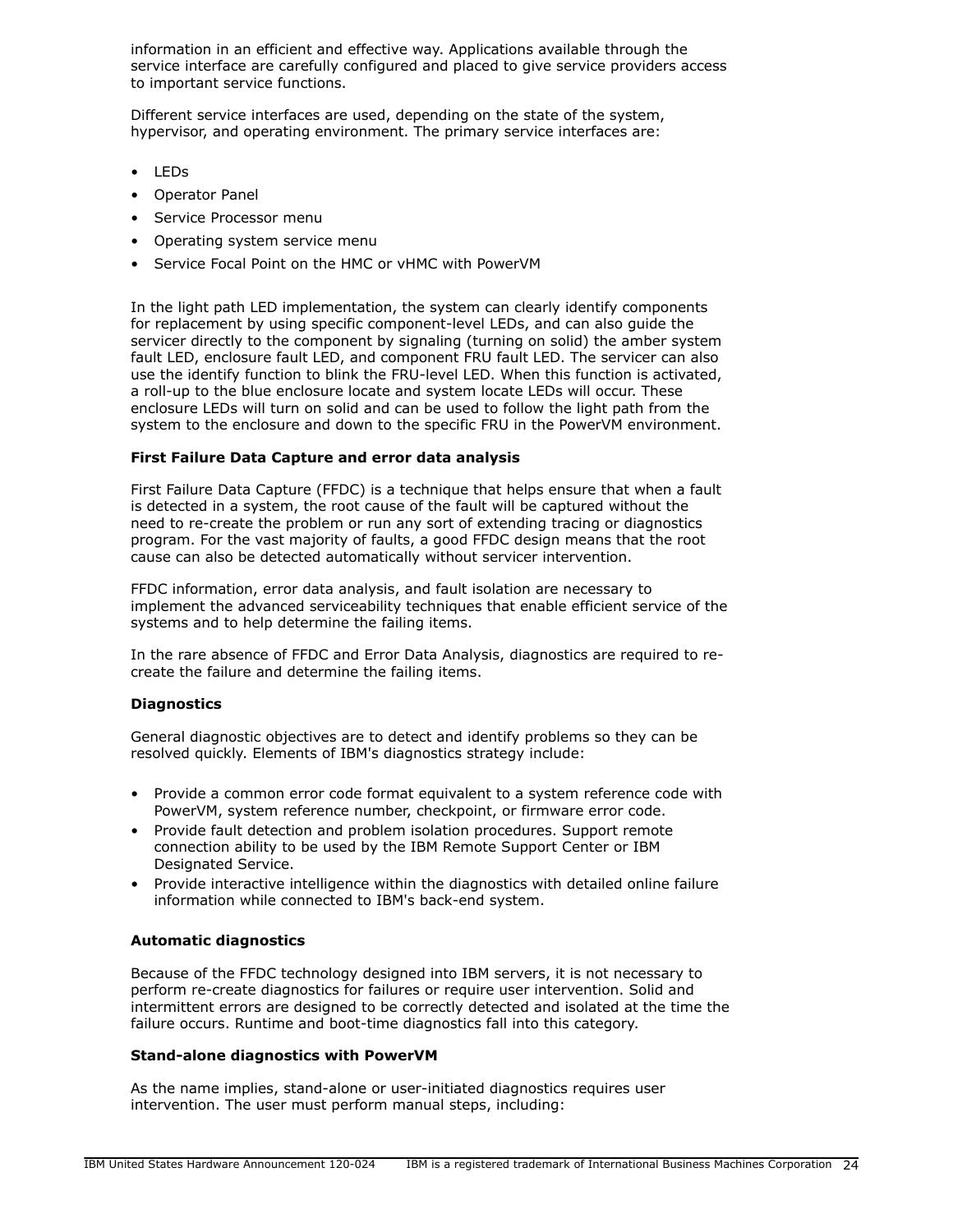- Booting from the diagnostics CD, DVD, USB, or network
- Interactively selecting steps from a list of choices

#### **Concurrent maintenance**

The determination of whether a firmware release can be updated concurrently is identified in the readme information file that is released with the firmware. An HMC is required for the concurrent firmware update with PowerVM. In addition, concurrent maintenance of PCIe adapters is supported with PowerVM. Concurrent maintenance of the Operator Panel is supported through ASMI. Additional concurrent maintenance includes power supplies, fans, and HDD/SSD drives.

#### **Service labels**

Service providers use these labels to assist them in performing maintenance actions. Service labels are found in various formats and positions and are intended to transmit readily available information to the servicer during the repair process. Following are some of these service labels and their purpose:

- Location diagrams: Location diagrams are located on the system hardware, relating information regarding the placement of hardware components. Location diagrams may include location codes, drawings of physical locations, concurrent maintenance status, or other data pertinent to a repair. Location diagrams are especially useful when multiple components such as DIMMs, CPUs, processor books, fans, adapter cards, LEDs, and power supplies are installed.
- Remove/replace procedures: Service labels that contain remove/replace procedures are often found on a cover of the system or in other spots accessible to the servicer. These labels provide systematic procedures, including diagrams detailing how to remove or replace certain serviceable hardware components.
- Arrows: Numbered arrows are used to indicate the order of operation and the serviceability direction of components. Some serviceable parts such as latches, levers, and touch points need to be pulled or pushed in a certain direction and in a certain order for the mechanical mechanisms to engage or disengage. Arrows generally improve the ease of serviceability.

## **QR labels**

QR labels are placed on the system to provide access to key service functions through a mobile device. Once the QR label is scanned, it will go to a landing page specific to that server which contains many of the service functions of interest while physically located at the server. These include things such as installation and repair instructions, service diagrams, reference code look up, and so on.

#### **Packaging for service**

The following service enhancements are included in the physical packaging of the systems to facilitate service:

- Color coding (touch points): Blue-colored touch points delineate touchpoints on service components where the component can be safely handled for service actions such as removal or installation.
- Tool-less design: Selected IBM systems support tool-less or simple tool designs. These designs require no tools or simple tools such as flathead screw drivers to service the hardware components.
- Positive retention: Positive retention mechanisms help to assure proper connections between hardware components such as cables to connectors, and between two cards that attach to each other. Without positive retention, hardware components run the risk of becoming loose during shipping or installation, preventing a good electrical connection. Positive retention mechanisms like latches, levers, thumb-screws, pop Nylatches (U-clips), and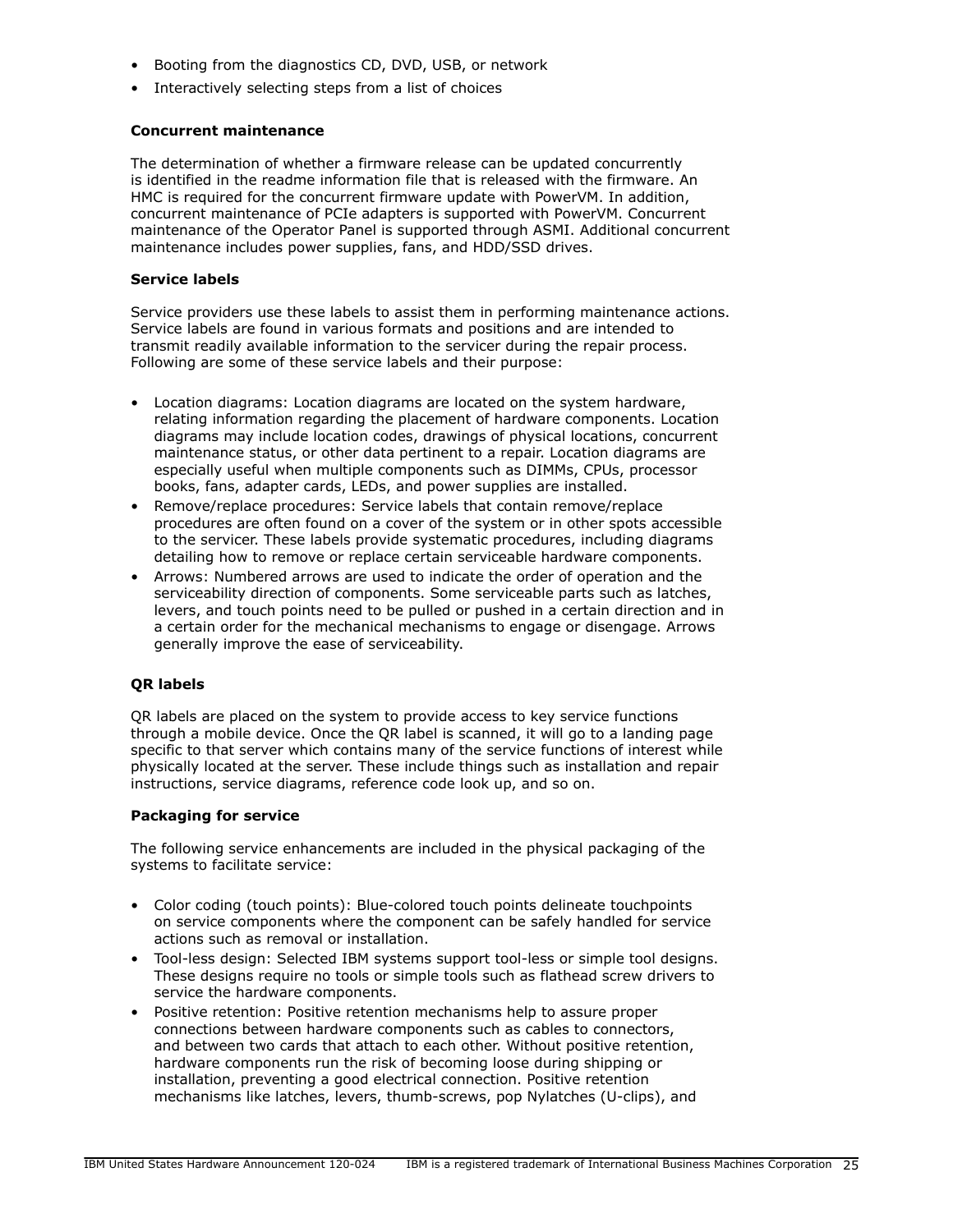cables are included to help prevent loose connections and aid in installing (seating) parts correctly. These positive retention items do not require tools.

### **Error handling and reporting**

In the event of system hardware or environmentally induced failure, the system runtime error capture capability systematically analyzes the hardware error signature to determine the cause of failure. The analysis result will be stored in system NVRAM. When the system can be successfully restarted either manually or automatically, or if the system continues to operate, the error will be reported to the operating system. Hardware and software failures are recorded in the system log. When an HMC is attached in the PowerVM environment, an ELA routine analyzes the error, forwards the event to the Service Focal Point (SFP) application running on the HMC, and notifies the system administrator that it has isolated a likely cause of the system problem. The service processor event log also records unrecoverable checkstop conditions, forwards them to the SFP application, and notifies the system administrator.

The system has the ability to call home through the operating system to report platform-recoverable errors and errors associated with PCI adapters/devices.

In the HMC-managed environment, a call home service request will be initiated from the HMC and the pertinent failure data with service parts information and part locations will be sent to an IBM service organization. Customer contact information and specific system-related data such as the machine type, model, and serial number, along with error log data related to the failure, are sent to IBM Service.

### **Live Partition Mobility**

With Live Partition Mobility, users can migrate an AIX or IBM i partition running on one POWER partition system to another POWER system without disrupting services. The migration transfers the entire system environment, including processor state, memory, attached virtual devices, and connected users. It provides continuous operating system and application availability during planned partition outages for repair of hardware and firmware faults.

#### **Service processor**

The service processor provides the capability to diagnose, check the status of, and sense the operational conditions of a system. It runs on its own power boundary and does not require resources from a system processor to be operational to perform its tasks.

Under PowerVM, the service processor supports surveillance of the connection to the HMC and to the system firmware (hypervisor). It also provides several remote power control options, environmental monitoring, reset, restart, remote maintenance, and diagnostic functions, including console mirroring. The service processors menus (ASMI) can be accessed concurrently with system operation, allowing nondisruptive abilities to change system default parameters.

#### **Call home**

*Call home* refers to an automatic or manual call from a client location to the IBM support structure with error log data, server status, or other service-related information. Call home invokes the service organization in order for the appropriate service action to begin. Call home can be done through HMC or most non-HMC-managed systems through Electronic Service Agent running on top of the operating system. While configuring call home is optional, clients are encouraged to implement this feature in order to obtain service enhancements such as reduced problem determination and faster and potentially more accurate transmittal of error information. In general, using the call home feature can result in increased system availability. The Electronic Service Agent application can be configured for automated call home. See the next section for specific details on this application.

#### **IBM Electronic Services**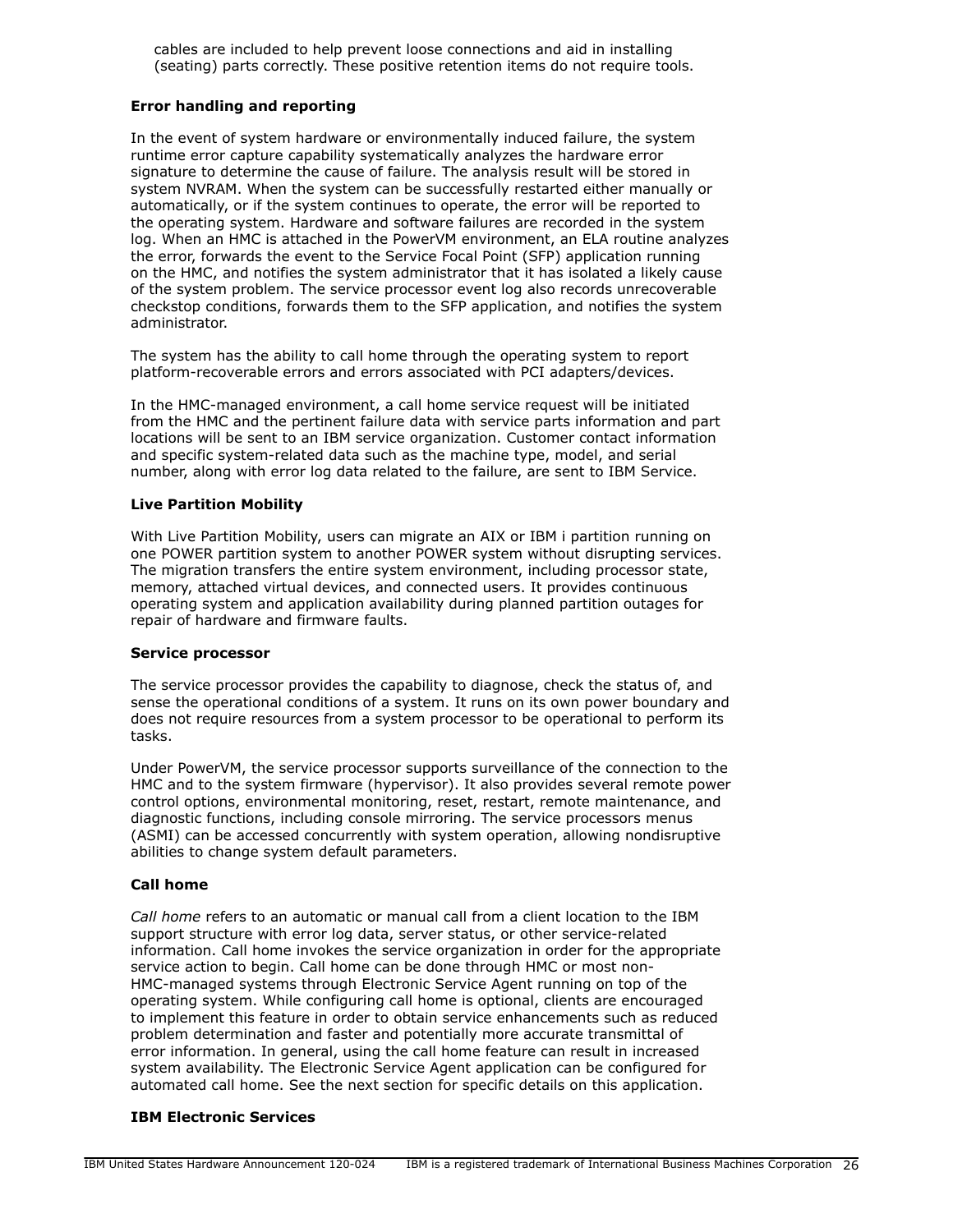Electronic Service Agent and the IBM Electronic Services web portal comprise the IBM Electronic Services solution, which is dedicated to providing fast, exceptional support to IBM clients. IBM Electronic Service Agent is a no-charge tool that proactively monitors and reports hardware events such as system errors, performance issues, and inventory. Electronic Service Agent can help focus on the client's company business initiatives, save time, and spend less effort managing day-to-day IT maintenance issues.

System configuration and inventory information collected by Electronic Service Agent also can be viewed on the secure Electronic Services web portal and used to improve problem determination and resolution between the client and the IBM support team. As part of an increased focus to provide even better service to IBM clients, Electronic Service Agent tool configuration and activation comes standard with the system. In support of this effort, a new HMC External Connectivity security whitepaper has been published, which describes data exchanges between the HMC and the IBM Service Delivery Center (SDC) and the methods and protocols for this exchange. To read the whitepaper and prepare for Electronic Service Agent installation, see the "Security" section at the [IBM Electronic Service Agent](https://www.ibm.com/support/knowledgecenter/ssw_ibm_i_71/rzaji/service_agent.htm) website.

Select your country. Click "IBM Electronic Service Agent Connectivity Guide."

## **Benefits: increased uptime**

Electronic Service Agent is designed to enhance the warranty and maintenance service by potentially providing faster hardware error reporting and uploading system information to IBM Support. This can optimize the time monitoring the symptoms, diagnosing the error, and manually calling IBM Support to open a problem record. And 24x7 monitoring and reporting means no more dependency on human intervention or off-hours client personnel when errors are encountered in the middle of the night.

**Security:** The Electronic Service Agent tool is designed to help secure the monitoring, reporting, and storing of the data at IBM. The Electronic Service Agent tool is designed to help securely transmit either through the internet (HTTPS or VPN) or modem to provide clients a single point of exit from their site. Communication is one way. Activating Electronic Service Agent does not enable IBM to call into a client's system.

For additional information, see the [IBM Electronic Service Agent](https://www.ibm.com/support/knowledgecenter/ssw_ibm_i_71/rzaji/service_agent.htm) website.

## **More accurate reporting**

Because system information and error logs are automatically uploaded to the IBM Support Center in conjunction with the service request, clients are not required to find and send system information, decreasing the risk of misreported or misdiagnosed errors. Once inside IBM, problem error data is run through a data knowledge management system, and knowledge articles are appended to the problem record.

## **Customized support**

By using the IBMid entered during activation, clients can view system and support information in the "My Systems" and "Premium Search" sections of the Electronic Services website.

The Electronic Services web portal is a single internet entry point that replaces the multiple entry points traditionally used to access IBM internet services and support. This web portal enables you to gain easier access to IBM resources for assistance in resolving technical problems. The newly improved My Systems and Premium Search functions make it even easier for Electronic Service Agent-enabled clients to track system inventory and find pertinent fixes.

My Systems provides valuable reports of installed hardware and software using information collected from the systems by IBM Electronic Service Agent. Reports are available for any system associated with the client's IBMid. Premium Search combines the function of search and the value of Electronic Service Agent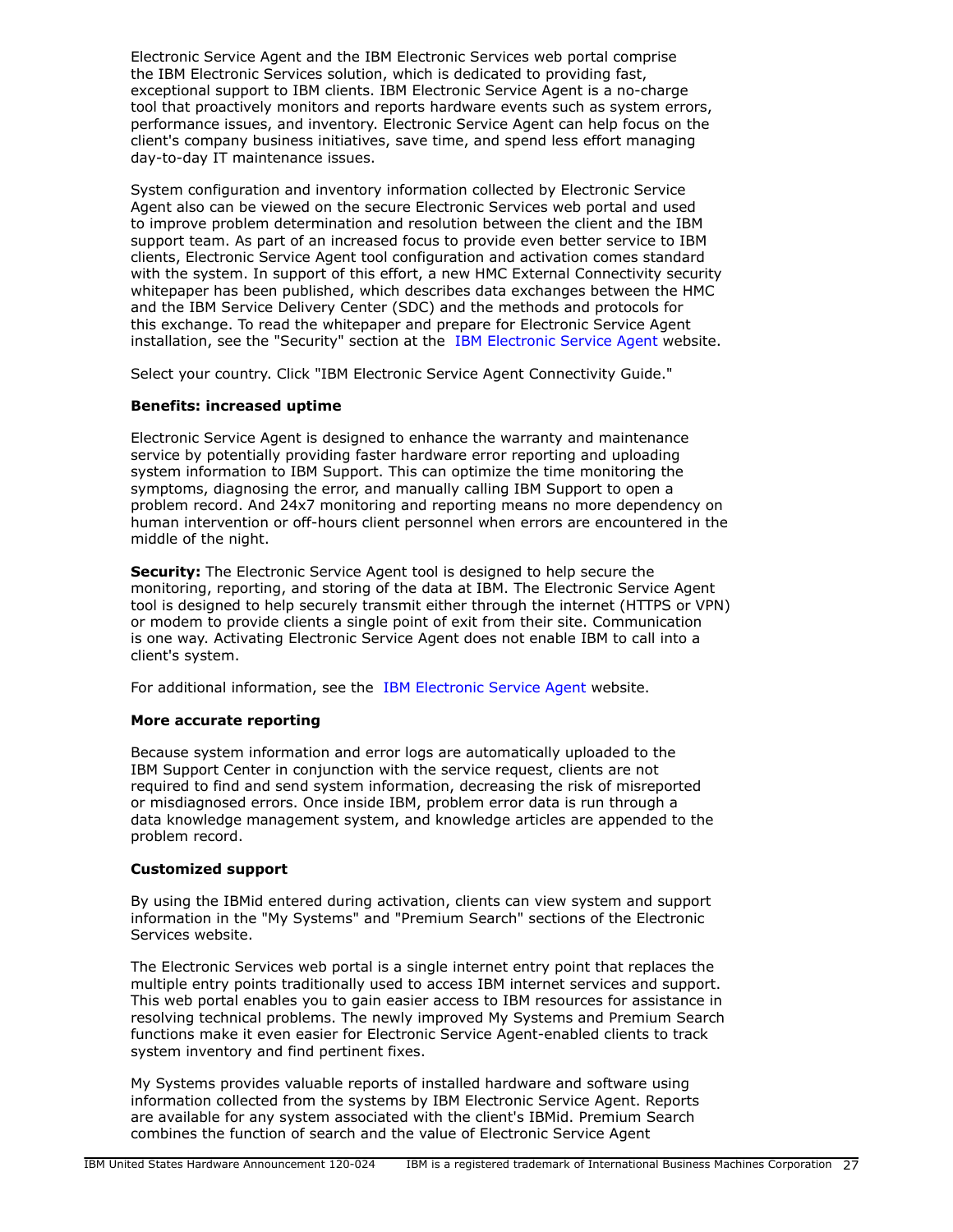information, providing advanced search of the technical support knowledgebase. Using Premium Search and the Service Agent information that has been collected from the system, clients are able to see search results that apply specifically to their systems.

For more information on how to utilize the power of IBM Electronic Services, see the following website or contact an [IBM Systems Services Representative](http://www.ibm.com/support/electronic).

#### **Section 508 of the US Rehabilitation Act**

The IBM Power System S924 is capable as of July 24, 2020, when used in accordance with associated IBM documentation, of satisfying the applicable standards, including the Worldwide Consortium Web Content Accessibility Guidelines, European Standard EN 301 349, and US Section 508, provided that any assistive technology used with the product properly interoperates with it. An Accessibility Conformance Statement can be requested on the [Product accessibility information](http://www.ibm.com/able/product_accessibility/index.html) website.

## <span id="page-27-0"></span>**Product number**

The following are newly announced features on the specific models of the IBM Power Systems 9009 machine type:

|                                                                                    | Machine      | Mode 1     | Feature           |
|------------------------------------------------------------------------------------|--------------|------------|-------------------|
| Description                                                                        | type         | number     | number            |
| IBM Power System S924                                                              | 9009         | 42G        |                   |
| Enterprise 6.4 TB SSD PCIe4 NVMe U.2 module for                                    |              |            |                   |
| AIX/Linux                                                                          | 9009         | 42G        | EC <sub>5V</sub>  |
| Enterprise 6.4 TB SSD PCIe4 NVMe U.2 module for                                    |              |            |                   |
| твм і                                                                              | 9009         | 42G        | EC <sub>5</sub> w |
| Mainstream 800 GB SSD PCIe3 NVMe U.2 module for                                    |              |            |                   |
| AIX/Linux                                                                          | 9009         | 42G        | EC <sub>5</sub> X |
| POWER9 Epic Solution indicator for 42G                                             | 9009         | 42G        | <b>EHLQ</b>       |
| NVMe U.2 Passthru adapter Gen4 capable                                             | 9009         | 42G        | EJ1Q              |
| Storage backplane 6 SFF-3 Bays and 2 front PCIe                                    |              |            |                   |
| Gen4 capable NVMe U.2 drive slots                                                  | 9009         | 42G        | EJ1S              |
| Storage backplane with two front PCIe Gen4                                         |              |            |                   |
| capable NVMe U.2 drive slots                                                       | 9009         | 42G        | EJ1T              |
| Storage backplane with four front PCIe Gen4                                        |              |            |                   |
| capable NVMe U.2 drive slots                                                       | 9009         | 42G        | EJ1U              |
| Front IBM Bezel for 6 SAS + 4 NVMe Bays BackPlane 9009                             |              | 42G        | <b>EJUK</b>       |
| Front OEM Bezel for 6 SAS + 4 NVMe-Bays BackPlane 9009                             |              | 42G        | <b>EJUL</b>       |
| ES1F Load Source Specify (1.6 TB 4K NVMe U.2 SSD                                   |              |            |                   |
| PCIe4 for IBM i)                                                                   | 9009         | 42G        | ELS3              |
| ES1H Load Source Specify (3.2 TB 4K NVMe U.2 SSD                                   |              |            |                   |
| for IBM i)                                                                         | 9009         | 42G        | <b>ELSQ</b>       |
| EC5W Load Source Specify (6.4 TB 4K NVMe U.2 SSD                                   |              |            |                   |
| for IBM i)                                                                         | 9009         | 42G        | <b>ELUW</b>       |
| PCIe3 2-Port 16Gb Fibre Channel Adapter                                            | 9009         | 42G        | EN1G              |
| 200 GB IBM i NVMe Load Source Namespace size                                       | 9009         | 42G        | <b>ENSA</b>       |
| 400 GB IBM i NVMe Load Source Namespace size                                       | 9009         | 42G        | <b>ENSB</b>       |
| 8-core Typical 3.8 to 4.0 Ghz (max) POWER9                                         |              |            |                   |
| Processor                                                                          | 9009         | 42G        | EP5E              |
| 10-core Typical 3.5 to 3.9 Ghz (max) POWER9                                        |              |            |                   |
| Processor                                                                          | 9009         | 42G        | EP5F              |
| 12-core Typical 3.4 to 3.9 Ghz (max) POWER9                                        |              |            |                   |
| Processor                                                                          | 9009         | 42G        | EP5G              |
| 11-core Typical 3.45 to 3.9 Ghz (max) POWER9                                       |              |            |                   |
| Processor                                                                          | 9009         | 42G        | EP5H              |
| One Processor Core Activation for #EP5E                                            | 9009         | 42G        | EP6E              |
| One Processor Core Activation for #EP5F<br>One Processor Core Activation for #EP5G | 9009<br>9009 | 42G<br>42G | EP6F              |
| One Processor Core Activation for #EP5H                                            | 9009         | 42G        | EP6G<br>EP6H      |
|                                                                                    |              |            |                   |
| Enterprise 1.6 TB SSD PCIe4 NVMe U.2 module for<br>AIX/Linux                       | 9009         | 42G        | ES1E              |
| Enterprise 1.6 TB SSD PCIe4 NVMe U.2 module for                                    |              |            |                   |
| IBM i                                                                              | 9009         | 42G        | ES1F              |
|                                                                                    |              |            |                   |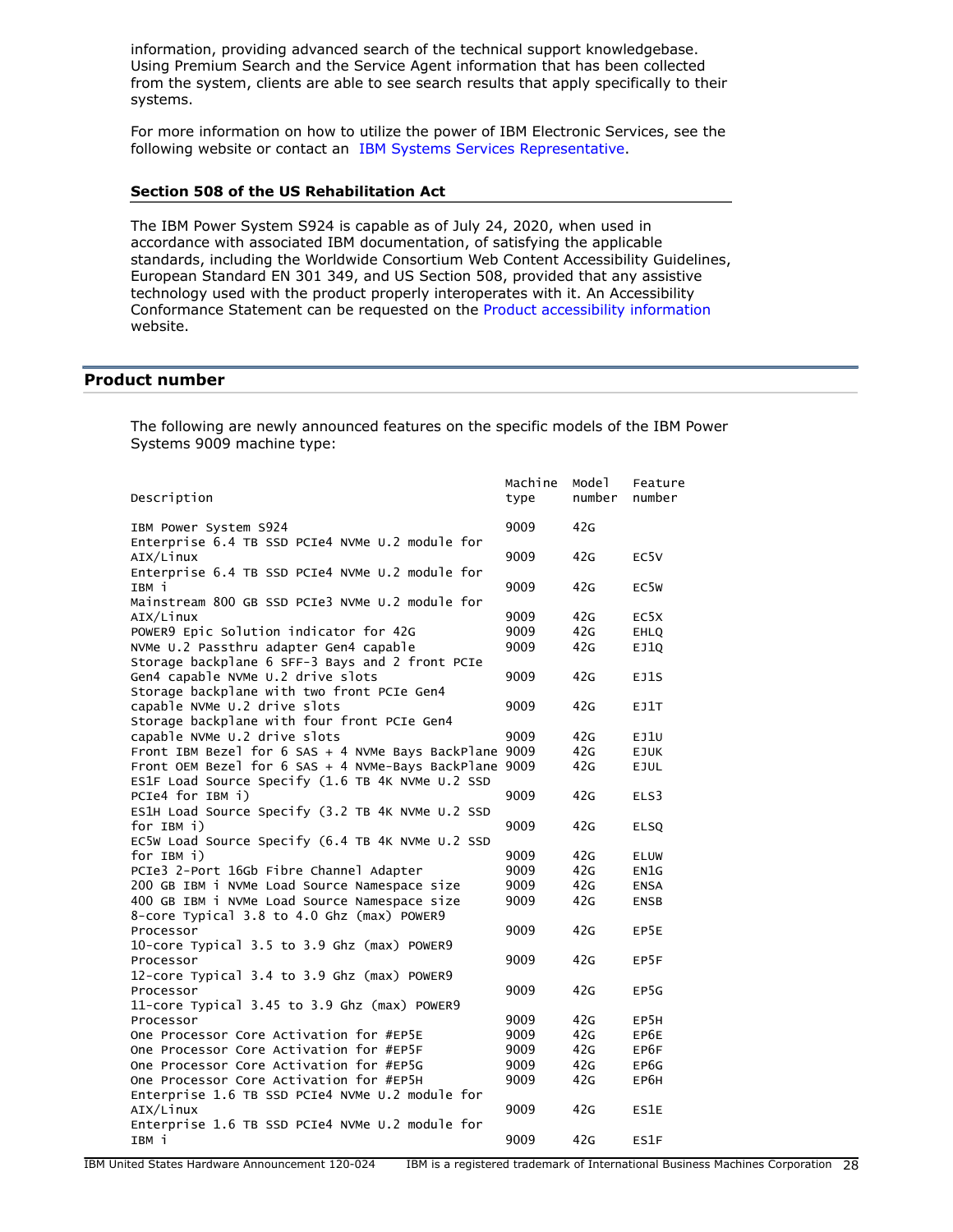| Enterprise 3.2 TB SSD PCIe4 NVMe U.2 module for |  |  |  |  |      |     |                   |
|-------------------------------------------------|--|--|--|--|------|-----|-------------------|
| AIX/Linux                                       |  |  |  |  | 9009 | 42G | <b>FS1G</b>       |
| Enterprise 3.2 TB SSD PCIe4 NVMe U.2 module for |  |  |  |  |      |     |                   |
| IBM i                                           |  |  |  |  | 9009 | 42G | FS <sub>1</sub> H |

The following are features already announced for the IBM Power Systems 9009 machine type:

|                                                             | Machine      | Mode 1     | Feature      |
|-------------------------------------------------------------|--------------|------------|--------------|
| Description                                                 | type         | number     | number       |
| One CSC Billing Unit                                        | 9009         | 42G        | 0010         |
| Ten CSC Billing Units                                       | 9009         | 42G        | 0011         |
| Mirrored System Disk Level, Specify Code                    | 9009         | 42G        | 0040         |
| Device Parity Protection-All, Specify Code                  | 9009         | 42G        | 0041         |
| Mirrored System Bus Level, Specify Code                     | 9009         | 42G        | 0043         |
| Device Parity RAID-6 All, Specify Code                      | 9009         | 42G        | 0047         |
|                                                             |              |            |              |
| RISC-to-RISC Data Migration                                 | 9009         | 42G        | 0205<br>0265 |
| AIX Partition Specify<br>Linux Partition Specify            | 9009<br>9009 | 42G<br>42G | 0266         |
| IBM i Operating System Partition Specify                    | 9009         | 42G        | 0267         |
| Specify Custom Data Protection                              | 9009         | 42G        | 0296         |
| Mirrored Level System Specify Code                          | 9009         | 42G        | 0308         |
| RAID Hot Spare Specify                                      | 9009         | 42G        | 0347         |
| V.24/EIA232 6.1m (20-Ft) PCI Cable                          | 9009         | 42G        | 0348         |
| $V.35$ 6.1m (20-Ft) PCI Cable                               | 9009         | 42G        | 0353         |
| X.21 6.1m (20-Ft) PCI Cable                                 | 9009         | 42G        | 0359         |
|                                                             |              |            |              |
| CBU Specify                                                 | 9009         | 42G        | 0444         |
| Customer Specified Placement                                | 9009         | 42G        | 0456         |
| 19 inch, 1.8 meter high rack                                | 9009         | 42G        | 0551         |
| 19 inch, 2.0 meter high rack                                | 9009         | 42G        | 0553         |
| Rack Filler Panel Kit                                       | 9009         | 42G        | 0599         |
| Load Source Not in CEC                                      | 9009         | 42G        | 0719         |
| EXP24S SFF Gen2 Load Source Specify (#5887 or               |              |            |              |
| #ELIS)                                                      | 9009         | 42G        | 0728         |
| SAN Load Source Specify                                     | 9009         | 42G        | 0837         |
| #1948 Load Source Specify (283GB 15k RPM SAS                |              |            |              |
| SFF-2 Disk)<br>#1962 Load Source Specify (571GB 10k RPM SAS | 9009         | 42G        | 0872         |
| SFF-2 Disk)                                                 | 9009         | 42G        | 0875         |
| #ESD2 Load Source Specify (1.1TB 10k SFF-2)                 | 9009         | 42G        | 0911         |
|                                                             |              |            |              |
| US TAA Compliance Indicator                                 | 9009         | 42G        | 0983         |
| Product assembled in USA manufacturing plant                | 9009         | 42G        | 0984         |
|                                                             |              |            |              |
|                                                             |              |            |              |
| Modem Cable - US/Canada and General Use                     | 9009         | 42G        | 1025         |
| USB 500 GB Removable Disk Drive                             | 9009         | 42G        | 1107         |
| Custom Service Specify, Rochester Minn, USA                 | 9009         | 42G        | 1140         |
| Quantity 150 of #1962                                       | 9009         | 42G        | 1817         |
| Quantity 150 of #1964                                       | 9009         | 42G        | 1818         |
| Quantity 150 of #1948                                       | 9009         | 42G        | 1927         |
| Quantity 150 of #1953                                       | 9009         | 42G        | 1929         |
| 283GB 15k RPM SAS SFF-2 Disk Drive (IBM i)                  | 9009         | 42G        | 1948         |
| 300GB 15k RPM SAS SFF-2 Disk Drive (AIX/Linux)              | 9009         | 42G        | 1953         |
| 571GB 10k RPM SAS SFF-2 Disk Drive (IBM i)                  | 9009         | 42G        | 1962         |
| 600GB 10k RPM SAS SFF-2 Disk Drive (AIX/Linux)              | 9009         | 42G        | 1964         |
| Primary OS - IBM i                                          | 9009         | 42G        | 2145         |
| Primary OS - AIX                                            | 9009         | 42G        | 2146         |
| Primary OS - Linux<br>Factory Deconfiguration of 1-core     | 9009<br>9009 | 42G<br>42G | 2147<br>2319 |
| 2M LC-SC 50 Micron Fiber Converter Cable                    | 9009         | 42G        | 2456         |
| 2M LC-SC 62.5 Micron Fiber Converter Cable                  | 9009         | 42G        | 2459         |
| PCIe 2-Line WAN w/Modem                                     | 9009         | 42G        | 2893         |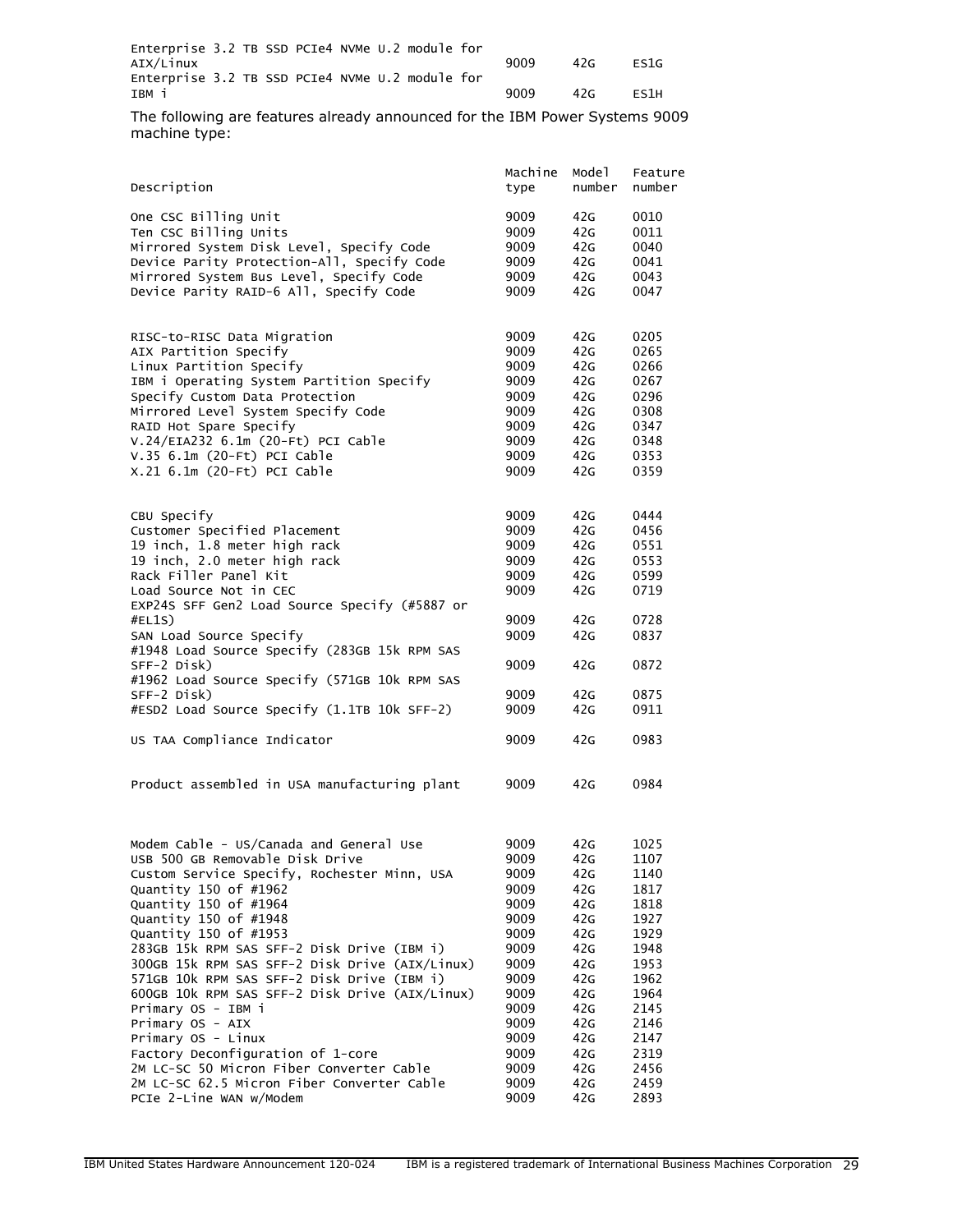| 3M Asynchronous Terminal/Printer Cable EIA-232                                               | 9009         | 42G        | 2934         |
|----------------------------------------------------------------------------------------------|--------------|------------|--------------|
| Asynchronous Cable EIA-232/V.24 3M                                                           | 9009         | 42G        | 2936         |
| Serial-to-Serial Port Cable for Drawer/Drawer-<br>3.7M                                       | 9009         | 42G        | 3124         |
| Serial-to-Serial Port Cable for Rack/Rack- 8M                                                | 9009         | 42G        | 3125         |
| Widescreen LCD Monitor                                                                       | 9009         | 42G        | 3632         |
| 0.3M Serial Port Converter Cable, 9-Pin to 25-Pin 9009                                       |              | 42G        | 3925         |
| Serial Port Null Modem Cable, 9-pin to 9-pin,                                                |              |            |              |
| 3.7M                                                                                         | 9009         | 42G        | 3927         |
| Serial Port Null Modem Cable, 9-pin to 9-pin, 10M 9009<br>System Serial Port Converter Cable | 9009         | 42G<br>42G | 3928<br>3930 |
| 1.8 M (6-ft) Extender Cable for Displays (15-pin                                             |              |            |              |
| D-shell to 15-pin D-shell)                                                                   | 9009         | 42G        | 4242         |
| Extender Cable - USB Keyboards, 1.8M                                                         | 9009         | 42G        | 4256         |
| VGA to DVI Connection Converter                                                              | 9009         | 42G        | 4276         |
| Rack Integration Services                                                                    | 9009         | 42G        | 4649         |
| One and only one rack indicator feature is required on                                       |              |            |              |
| all orders (#4650 to #4666).                                                                 |              |            |              |
| Rack Indicator- Not Factory Integrated<br>Rack Indicator, Rack #1                            | 9009<br>9009 | 42G<br>42G | 4650<br>4651 |
| Rack Indicator, Rack #2                                                                      | 9009         | 42G        | 4652         |
| Rack Indicator, Rack #3                                                                      | 9009         | 42G        | 4653         |
| Rack Indicator, Rack #4                                                                      | 9009         | 42G        | 4654         |
| Rack Indicator, Rack #5                                                                      | 9009         | 42G        | 4655         |
| Rack Indicator, Rack #6                                                                      | 9009         | 42G        | 4656         |
| Rack Indicator, Rack #7                                                                      | 9009         | 42G        | 4657         |
| Rack Indicator, Rack #8                                                                      | 9009         | 42G        | 4658         |
| Rack Indicator, Rack #9                                                                      | 9009         | 42G        | 4659         |
| Rack Indicator, Rack #10<br>Rack Indicator, Rack #11                                         | 9009<br>9009 | 42G<br>42G | 4660<br>4661 |
| Rack Indicator, Rack #12                                                                     | 9009         | 42G        | 4662         |
| Rack Indicator, Rack #13                                                                     | 9009         | 42G        | 4663         |
| Rack Indicator, Rack #14                                                                     | 9009         | 42G        | 4664         |
| Rack Indicator, Rack #15                                                                     | 9009         | 42G        | 4665         |
| Rack Indicator, Rack #16                                                                     | 9009         | 42G        | 4666         |
| Power Active Memory Expansion Enablement                                                     | 9009         | 42G        | 4794         |
| One Processor of 5250 Enterprise Enablement                                                  | 9009         | 42G        | 4970         |
| Full 5250 Enterprise Enablement<br>Software Preload Required                                 | 9009<br>9009 | 42G<br>42G | 4974<br>5000 |
| PowerVM Enterprise Edition                                                                   | 9009         | 42G        | 5228         |
| Sys Console On HMC                                                                           | 9009         | 42G        | 5550         |
| System Console-Ethernet LAN adapter                                                          | 9009         | 42G        | 5557         |
| PCIe2 8Gb 4-port Fibre Channel Adapter                                                       | 9009         | 42G        | 5729         |
| 8 Gigabit PCI Express <sup>(R)</sup> Dual Port Fibre Channel                                 |              |            |              |
| Adapter                                                                                      | 9009         | 42G        | 5735         |
| POWER <sup>(R)</sup> GXT145 PCI Express Graphics Accelerator                                 | 9009         | 42G        | 5748         |
| 4 Port Async EIA-232 PCIe Adapter                                                            | 9009         | 42G        | 5785         |
| EXP24S SFF Gen2-bay Drawer<br>PCIe2 4-port 1GbE Adapter                                      | 9009<br>9009 | 42G<br>42G | 5887<br>5899 |
| Opt Front Door for 1.8m Rack                                                                 | 9009         | 42G        | 6068         |
| Opt Front Door for 2.0m Rack                                                                 | 9009         | 42G        | 6069         |
| 1.8m Rack Acoustic Doors                                                                     | 9009         | 42G        | 6248         |
| 2.0m Rack Acoustic Doors                                                                     | 9009         | 42G        | 6249         |
| 1.8m Rack Trim Kit                                                                           | 9009         | 42G        | 6263         |
| 2.0m Rack Trim Kit                                                                           | 9009         | 42G        | 6272         |
| Power Cord 4.3m (14-ft), Drawer to IBM PDU (250V/                                            |              |            |              |
| 10A)<br>Power Cord 4.3m (14-ft), Drawer To OEM PDU                                           | 9009         | 42G        | 6458         |
| (125V, 15A)                                                                                  | 9009         | 42G        | 6460         |
| Power Cord 4.3m (14-ft), Drawer to Wall/OEM PDU                                              |              |            |              |
| $(250V/15A)$ U.S.                                                                            | 9009         | 42G        | 6469         |
| Power Cord 1.8m (6-ft), Drawer to Wall (125V/15A)                                            | 9009         | 42G        | 6470         |
| Power Cord 2.7m (9-ft), Drawer to Wall/OEM PDU                                               |              |            |              |
| (250V/10A)                                                                                   | 9009         | 42G        | 6471         |
| Power Cord 2.7m (9-ft), Drawer to Wall/OEM PDU                                               |              |            |              |
| (250V/16A)<br>Power Cord 2.7m (9-ft), Drawer to Wall/OEM PDU                                 | 9009         | 42G        | 6472         |
| (250V/10A)                                                                                   | 9009         | 42G        | 6473         |
| Power Cord 2.7m (9-ft), Drawer to Wall/OEM PDU,                                              |              |            |              |
| (250V/13A)                                                                                   | 9009         | 42G        | 6474         |
| Power Cord 2.7m (9-ft), Drawer to Wall/OEM PDU,                                              |              |            |              |
| (250V/16A)                                                                                   | 9009         | 42G        | 6475         |
| Power Cord 2.7m (9-ft), Drawer to Wall/OEM PDU,                                              |              |            |              |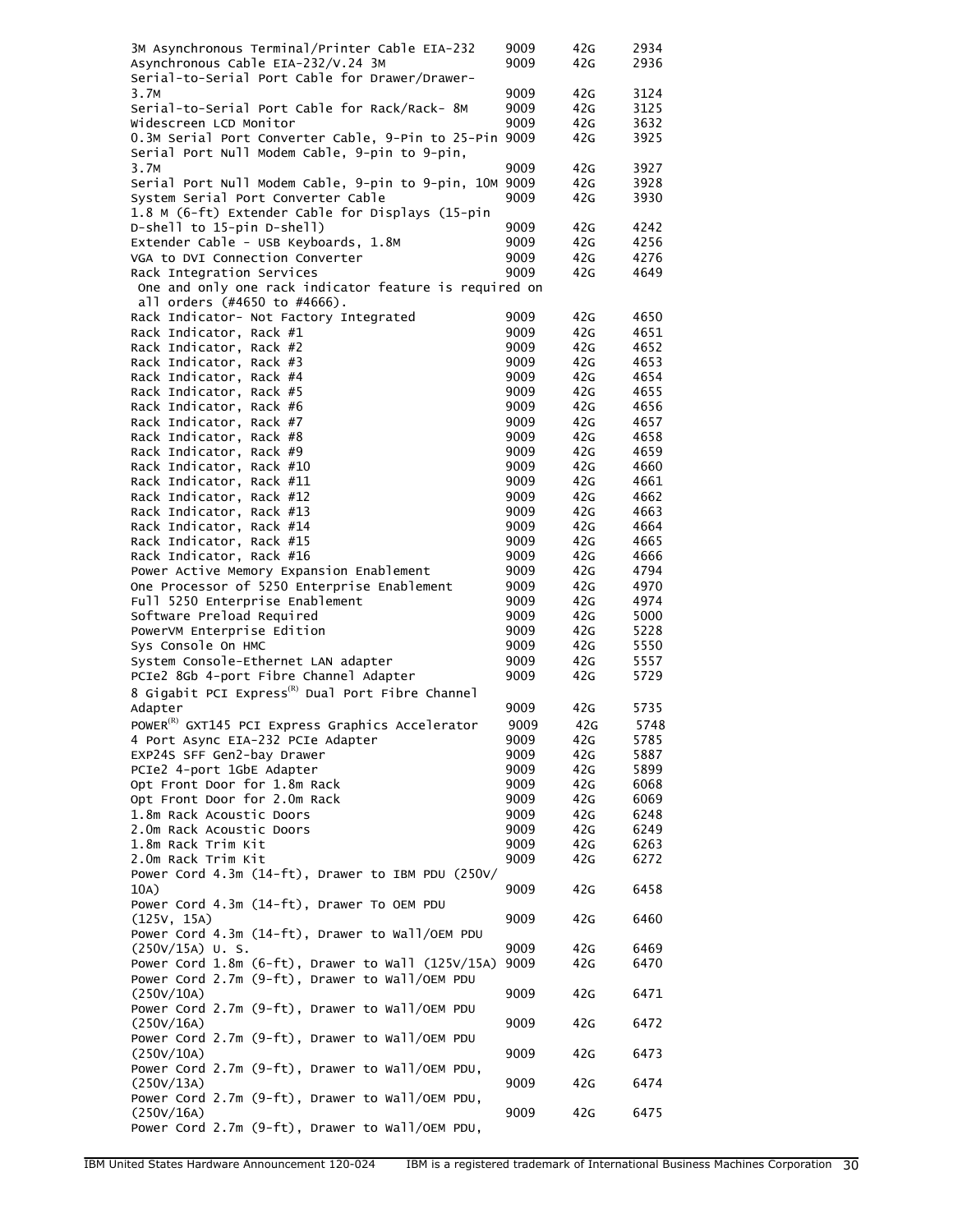| (250V/10A)                                                                      | 9009         | 42G        | 6476         |
|---------------------------------------------------------------------------------|--------------|------------|--------------|
| Power Cord 2.7m (9-ft), Drawer to Wall/OEM PDU,                                 |              |            |              |
| (250V/16A)                                                                      | 9009         | 42G        | 6477         |
| Power Cord 2.7 M(9-foot), To Wall/OEM PDU,<br>(250V, 16A)                       | 9009         | 42G        | 6478         |
| Power Cord 2.7m (9-ft), Drawer to Wall/OEM PDU,                                 |              |            |              |
| (125V/15A or 250V/10A)                                                          | 9009         | 42G        | 6488         |
| 4.3m (14-Ft) 3PH/32A 380-415V Power Cord                                        | 9009         | 42G        | 6489         |
| 4.3m (14-Ft) 1PH/63A 200-240V Power Cord                                        | 9009         | 42G        | 6491         |
| 4.3m (14-Ft) 1PH/48A 200-240V Power Cord                                        | 9009         | 42G        | 6492         |
| Power Cord 2.7m (9-ft), Drawer to Wall/OEM PDU,<br>(250V/10A)                   | 9009         | 42G        | 6493         |
| Power Cord 2.7m (9-ft), Drawer to Wall/OEM PDU,                                 |              |            |              |
| (250V/10A)                                                                      | 9009         | 42G        | 6494         |
| Power Cord 2.7M (9-foot), To Wall/OEM PDU,                                      |              |            |              |
| (250V, 10A)                                                                     | 9009         | 42G        | 6496         |
| Power Cable - Drawer to IBM PDU, 200-240V/10A                                   | 9009         | 42G        | 6577         |
| Optional Rack Security Kit<br>Power Cord 2.7M (9-foot), To Wall/OEM PDU,        | 9009         | 42G        | 6580         |
| (125V, 15A)                                                                     | 9009         | 42G        | 6651         |
| 4.3m (14-Ft) 3PH/16A 380-415V Power Cord                                        | 9009         | 42G        | 6653         |
| 4.3m (14-Ft) 1PH/24A Power Cord                                                 | 9009         | 42G        | 6654         |
| 4.3m (14-Ft) 1PH/24A WR Power Cord                                              | 9009         | 42G        | 6655         |
| 4.3m (14-Ft) 1PH/32A Power Cord                                                 | 9009         | 42G        | 6656         |
| 4.3m (14-Ft) 1PH/32A Power Cord                                                 | 9009         | 42G        | 6657         |
| 4.3m (14-Ft) 1PH/24A Power Cord-Korea                                           | 9009         | 42G        | 6658         |
| Power Cord 2.7M (9-foot), To Wall/OEM PDU,<br>(250v, 15A)                       | 9009         | 42G        | 6659         |
| Power Cord 4.3m (14-ft), Drawer to Wall/OEM PDU                                 |              |            |              |
| (125V/15A)                                                                      | 9009         | 42G        | 6660         |
| Power Cord 2.8m (9.2-ft), Drawer to IBM PDU,                                    |              |            |              |
| (250V/10A)                                                                      | 9009         | 42G        | 6665         |
| 4.3m (14-Ft) 3PH/32A 380-415V Power                                             |              |            |              |
| Cord-Australia<br>Power Cord 4.3M (14-foot), Drawer to OEM PDU,                 | 9009         | 42G        | 6667         |
| (250V, 15A)                                                                     | 9009         | 42G        | 6669         |
| Power Cord 2.7M (9-foot), Drawer to IBM PDU,                                    |              |            |              |
| 250V/10A                                                                        | 9009         | 42G        | 6671         |
| Power Cord 2M (6.5-foot), Drawer to IBM PDU,                                    |              |            |              |
| 250V/10A                                                                        | 9009         | 42G        | 6672         |
| Power Cord 2.7m (9-ft), Drawer to Wall/OEM PDU,<br>(250V/10A)                   | 9009         | 42G        | 6680         |
| Intelligent PDU+, 1 EIA Unit, Universal UTG0247                                 |              |            |              |
| Connector                                                                       | 9009         | 42G        | 7109         |
| Environmental Monitoring Probe                                                  | 9009         | 42G        | 7118         |
| Power Distribution Unit                                                         | 9009         | 42G        | 7188         |
| Power Distribution Unit (US) - 1 EIA Unit,                                      |              |            |              |
| Universal, Fixed Power Cord<br>Ethernet Cable, 15m, Hardware Management Console | 9009         | 42G        | 7196         |
| to System Unit                                                                  | 9009         | 42G        | 7802         |
| Linux Software Preinstall                                                       | 9009         | 42G        | 8143         |
| Linux Software Preinstall (Business Partners)                                   | 9009         | 42G        | 8144         |
| USB Mouse                                                                       | 9009         | 42G        | 8845         |
| Order Routing Indicator- System Plant                                           | 9009         | 42G        | 9169         |
| Language Group Specify - US English                                             | 9009         | 42G        | 9300         |
| Specify mode-1 & CEC SAS port for EXP24 #5887/<br>EL <sub>1</sub> S             | 9009         | 42G        | 9387         |
| New AIX License Core Counter                                                    | 9009         | 42G        | 9440         |
| New IBM i License Core Counter                                                  | 9009         | 42G        | 9441         |
| New Red Hat License Core Counter                                                | 9009         | 42G        | 9442         |
| New SUSE License Core Counter                                                   | 9009         | 42G        | 9443         |
| Other AIX License Core Counter                                                  | 9009         | 42G        | 9444         |
| Other Linux License Core Counter                                                | 9009         | 42G        | 9445         |
| 3rd Party Linux License Core Counter<br>VIOS Core Counter                       | 9009<br>9009 | 42G<br>42G | 9446<br>9447 |
| Other License Core Counter                                                      | 9009         | 42G        | 9449         |
| Ubuntu Linux License Core Counter                                               | 9009         | 42G        | 9450         |
| Month Indicator                                                                 | 9009         | 42G        | 9461         |
| Day Indicator                                                                   | 9009         | 42G        | 9462         |
| Hour Indicator                                                                  | 9009         | 42G        | 9463         |
| Minute Indicator                                                                | 9009         | 42G        | 9464         |
| Qty Indicator<br>Countable Member Indicator                                     | 9009<br>9009 | 42G<br>42G | 9465<br>9466 |
| Language Group Specify - Dutch                                                  | 9009         | 42G        | 9700         |
|                                                                                 |              |            |              |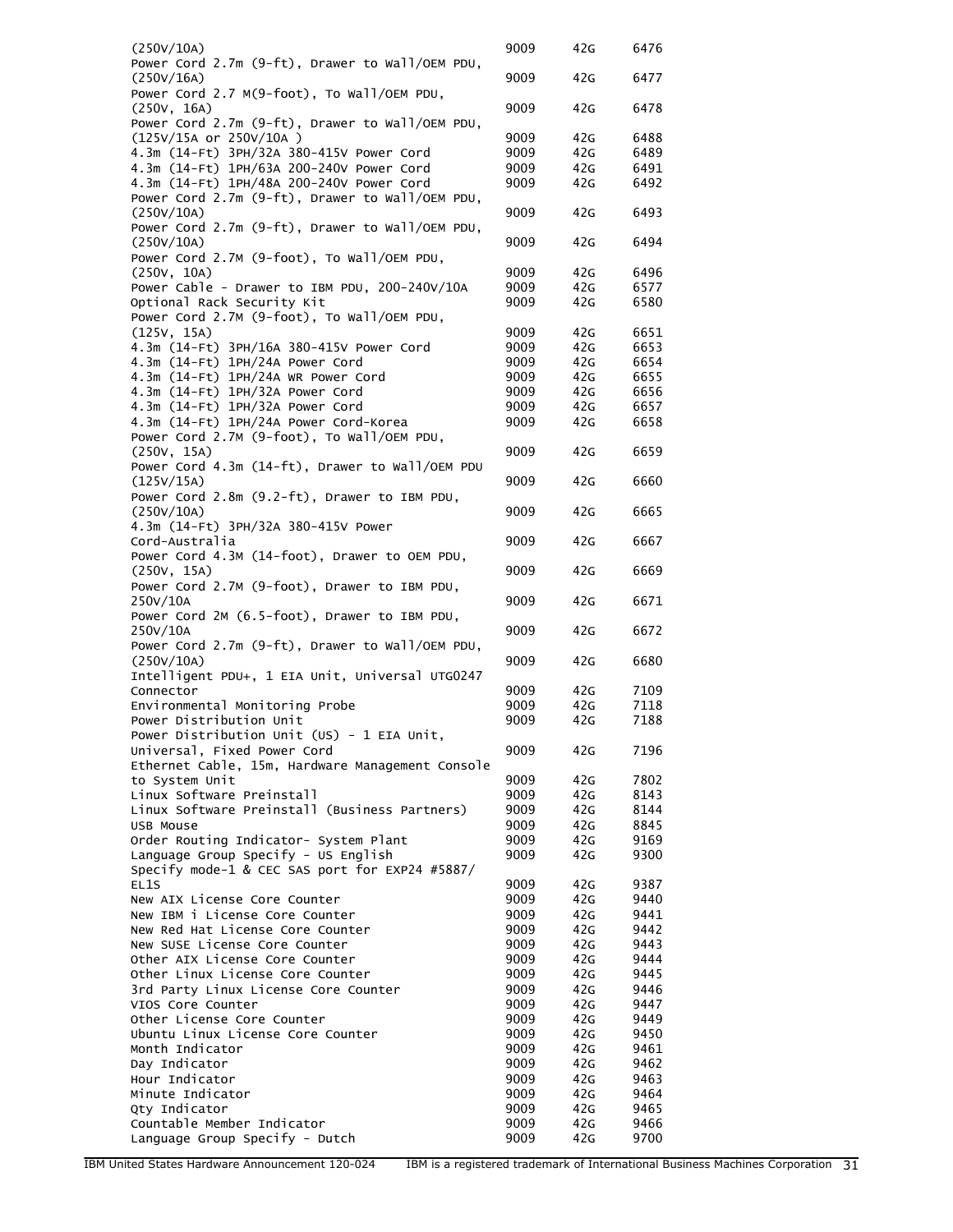| Language Group Specify - French                                                | 9009         | 42G        | 9703              |
|--------------------------------------------------------------------------------|--------------|------------|-------------------|
| Language Group Specify - German                                                | 9009         | 42G        | 9704              |
| Language Group Specify - Polish                                                | 9009         | 42G        | 9705              |
| Language Group Specify - Norwegian                                             | 9009         | 42G        | 9706              |
| Language Group Specify - Portuguese                                            | 9009         | 42G        | 9707              |
| Language Group Specify - Spanish                                               | 9009         | 42G        | 9708              |
| Language Group Specify - Italian                                               | 9009         | 42G        | 9711              |
| Language Group Specify - Canadian French                                       | 9009         | 42G        | 9712              |
| Language Group Specify - Japanese                                              | 9009         | 42G        | 9714              |
| Language Group Specify - Traditional Chinese                                   |              |            |                   |
| (Taiwan)                                                                       | 9009         | 42G        | 9715              |
| Language Group Specify - Korean                                                | 9009         | 42G        | 9716              |
| Language Group Specify - Turkish                                               | 9009         | 42G        | 9718              |
| Language Group Specify - Hungarian                                             | 9009         | 42G        | 9719              |
| Language Group Specify - Slovakian                                             | 9009         | 42G        | 9720              |
| Language Group Specify - Russian                                               | 9009         | 42G        | 9721              |
| Language Group Specify - Simplified Chinese (PRC)                              | 9009         | 42G        | 9722              |
| Language Group Specify - Czech                                                 | 9009         | 42G        | 9724              |
| Language Group Specify - Romanian                                              | 9009         | 42G        | 9725              |
| Language Group Specify - Croatian                                              | 9009         | 42G        | 9726              |
| Language Group Specify - Slovenian                                             | 9009         | 42G        | 9727              |
| Language Group Specify - Brazilian Portuguese                                  | 9009         | 42G        | 9728              |
| Language Group Specify - Thai                                                  | 9009         | 42G        | 9729              |
| QSFP+ 40GbE Base-SR Transceiver                                                | 9009         | 42G        | <b>EB27</b>       |
| 1m (3.3-ft), IBM Passive QSFP+ to QSFP+ Cable                                  |              |            |                   |
| (DAC)                                                                          | 9009         | 42G        | EB2B              |
| 3m (9.8-ft), IBM Passive QSFP+ to QSFP+ Cable                                  |              |            |                   |
| (DAC)                                                                          | 9009         | 42G        | EB <sub>2</sub> H |
| 10m (30.3-ft), IBM Passive QSFP+ MTP Optical<br>Cable                          |              |            |                   |
|                                                                                | 9009         | 42G        | EB2J              |
| 30m (90.3-ft), IBM Passive QSFP+ MTP Optical<br>Cable                          | 9009         | 42G        | EB2K              |
| AC Power Supply - 1400w for Server (200-240 VAC)                               | 9009         | 42G        | EB2M              |
| Lift tool based on GenieLift GL-8 (standard)                                   | 9009         | 42G        | EB3Z              |
| 10GbE Optical Transceiver SFP+ SR                                              | 9009         | 42G        | EB46              |
| 25GbE Optical Transceiver SFP28                                                | 9009         | 42G        | EB47              |
| 0.5m SFP28/25GbE copper Cable                                                  | 9009         | 42G        | EB4J              |
| 1.0m SFP28/25GbE copper Cable                                                  | 9009         | 42G        | EB4K              |
| 1.5m SFP28/25GbE copper Cable                                                  | 9009         | 42G        | EB4L              |
| 2.0m SFP28/25GbE copper Cable                                                  | 9009         | 42G        | EB4M              |
| 2.0m QSFP28/100GbE copper split Cable to SFP28                                 |              |            |                   |
| 4x25GbE                                                                        | 9009         | 42G        | EB4P              |
| Service wedge shelf tool kit for EB3Z                                          | 9009         | 42G        | EB4Z              |
| 0.5m EDR IB Copper Cable QSFP28                                                | 9009         | 42G        | EB <sub>50</sub>  |
| 1.0m EDR IB Copper Cable QSFP28                                                | 9009         | 42G        | EB51              |
| 2.0M EDR IB Copper Cable QSFP28                                                | 9009         | 42G        | EB52              |
| 1.5M EDR IB Copper Cable QSFP28                                                | 9009         | 42G        | EB54              |
| 100GbE Optical Transceiver QSFP28                                              | 9009         | 42G        | EB59              |
| 3M EDR IB Optical Cable QSFP28                                                 | 9009         | 42G        | EB5A              |
| 5M EDR IB Optical Cable QSFP28                                                 | 9009         | 42G        | EB5B              |
| 10M EDR IB Optical Cable QSFP28                                                | 9009         | 42G        | EB5C              |
| 15M EDR IB Optical Cable QSFP28                                                | 9009         | 42G        | EB <sub>5</sub> D |
| 20M EDR IB Optical Cable QSFP28                                                | 9009         | 42G        | EB5E              |
| 30M EDR IB Optical Cable QSFP28                                                | 9009         | 42G        | EB5F              |
| 50M EDR IB Optical Cable QSFP28                                                | 9009         | 42G        | EB5G              |
| 100M EDR IB Optical Cable QSFP28                                               | 9009         | 42G        | EB5H              |
| 0.5M 100GbE Copper Cable QSFP28                                                | 9009         | 42G        | EB5J              |
| 1.0M 100GbE Copper Cable QSFP28                                                | 9009         | 42G        | EB5K              |
| 1.5M 100GbE Copper Cable QSFP28                                                | 9009         | 42G        | EB5L              |
| 2.0M 100GbE Copper Cable QSFP28                                                | 9009         | 42G        | EB5M              |
| 25M EDR IB Optical Cable QSFP28                                                | 9009         | 42G        | EB5N              |
| 3M 100GbE Optical Cable QSFP28 (AOC)                                           | 9009         | 42G        | EB5R              |
| 5M 100GbE Optical Cable QSFP28 (AOC)                                           | 9009         | 42G        | EB5S              |
| 10M 100GbE Optical Cable QSFP28 (AOC)<br>15M 100GbE Optical Cable QSFP28 (AOC) | 9009<br>9009 | 42G<br>42G | EB5T<br>EB5U      |
| 20M 100GbE Optical Cable QSFP28 (AOC)                                          | 9009         | 42G        | EB5V              |
| 30M 100GbE Optical Cable QSFP28 (AOC)                                          | 9009         | 42G        | EB5W              |
| 50M 100GbE Optical Cable QSFP28 (AOC)                                          | 9009         | 42G        | EB <sub>5</sub> x |
| 100M 100GbE Optical Cable QSFP28 (AOC)                                         | 9009         | 42G        | EB5Y              |
| IBM i 7.2 Indicator                                                            | 9009         | 42G        | EB72              |
| IBM i 7.3 Indicator                                                            | 9009         | 42G        | EB73              |
| IBM i 7.4 Indicator                                                            | 9009         | 42G        | EB74              |
| Slim Rear Acoustic Door                                                        | 9009         | 42G        | EC07              |
| Slim Front Acoustic Door                                                       | 9009         | 42G        | EC08              |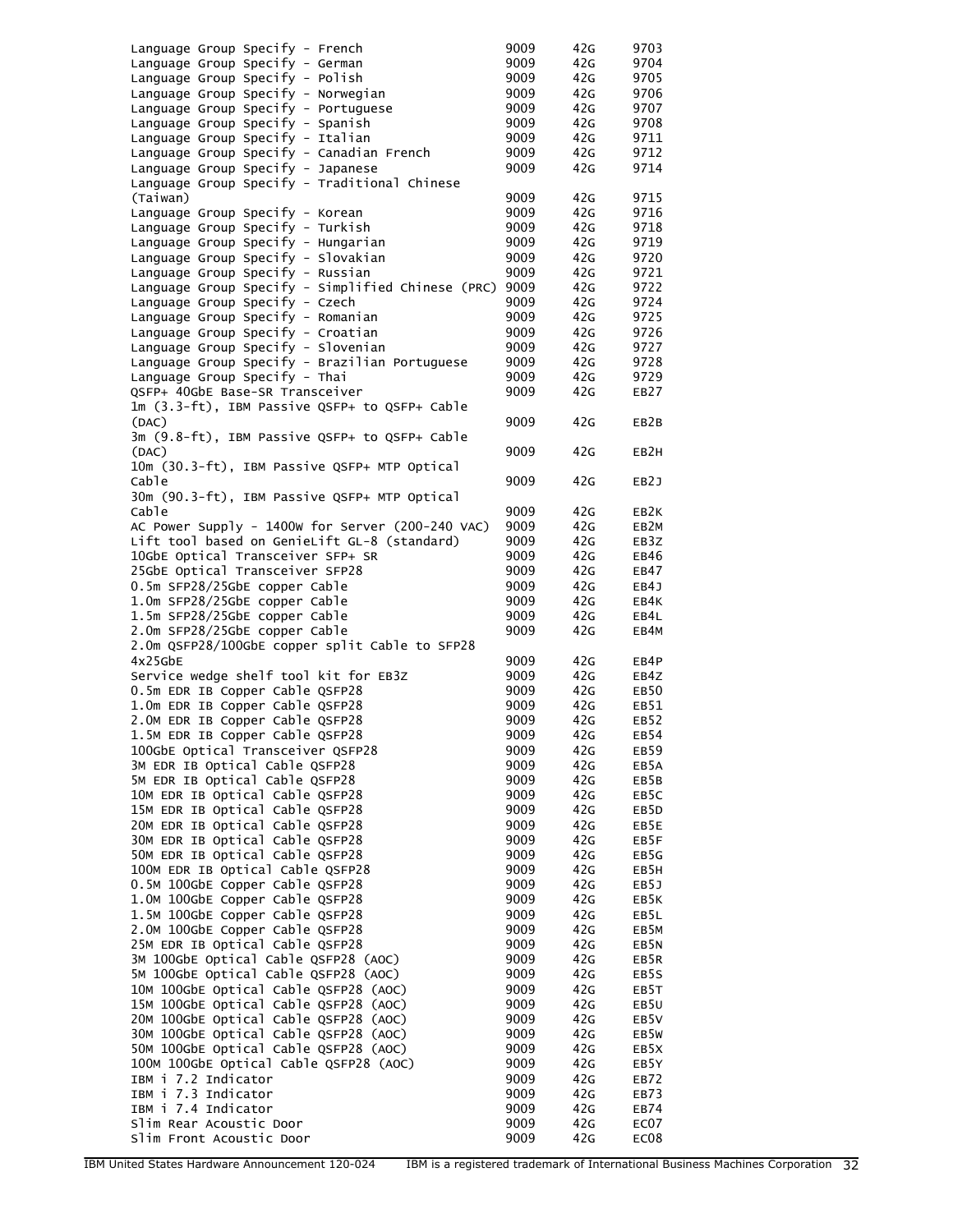| PCIe3 2-Port 10Gb NIC&ROCE SR/Cu Adapter                         | 9009 | 42G | EC2S              |
|------------------------------------------------------------------|------|-----|-------------------|
| PCIe3 2-Port 25/10Gb NIC&ROCE SR/Cu Adapter                      | 9009 | 42G | EC2U              |
| PCIe3 2-port 10GbE NIC&RoCE SFP+ Copper Adapter                  | 9009 | 42G | EC38              |
| PCIe3 2-Port 40GbE NIC RoCE QSFP+ Adapter                        | 9009 | 42G | EC3B              |
| PCIe3 2-port 100Gb EDR IB Adapter x16                            | 9009 | 42G | EC3F              |
| PCIe3 2-port 100GbE (NIC&RoCE) QSFP28 Adapter x16 9009           |      | 42G | EC3M              |
| PCIe3 1-port 100Gb EDR IB Adapter x16                            | 9009 | 42G | EC <sub>3</sub> U |
| PCIe2 4-Port USB 3.0 Adapter                                     | 9009 | 42G | EC46              |
| PCIe3 x8 1.6 TB NVMe Flash Adapter for AIX/Linux                 | 9009 | 42G | EC <sub>5</sub> B |
| PCIe3 x8 3.2 TB NVMe Flash Adapter for AIX/Linux                 | 9009 | 42G | EC5D              |
| PCIe3 x8 6.4 TB NVMe Flash Adapter for AIX/Linux                 | 9009 | 42G | EC5F              |
| PCIe4 1-port 100Gb EDR IB CAPI adapter                           | 9009 | 42G | EC63              |
| PCIe4 2-port 100Gb EDR IB CAPI adapter                           | 9009 | 42G | EC65              |
| PCIe4 2-port 100Gb ROCE EN adapter                               | 9009 | 42G | EC66              |
| PCIe3 x8 1.6 TB NVMe Flash Adapter for IBM i                     | 9009 | 42G | EC6V              |
| PCIe3 x8 3.2 TB NVMe Flash Adapter for IBM i                     | 9009 | 42G | EC6X              |
| PCIe3 x8 6.4 TB NVMe Flash Adapter for IBM i                     | 9009 | 42G | EC6Z              |
| SAS X Cable 3m - HD Narrow 6Gb 2-Adapters to                     |      |     |                   |
| Enclosure                                                        | 9009 | 42G | <b>ECBJ</b>       |
| SAS X Cable 6m - HD Narrow 6Gb 2-Adapters to                     |      |     |                   |
| Enclosure                                                        | 9009 | 42G | <b>ECBK</b>       |
| SAS X Cable 10m - HD Narrow 6Gb 2-Adapters to                    |      |     |                   |
| Enclosure                                                        | 9009 | 42G | <b>ECBL</b>       |
| SAS X Cable 15m - HD Narrow 3Gb 2-Adapters to                    |      |     |                   |
| Enclosure                                                        | 9009 | 42G | <b>ECBM</b>       |
| 5m (16.4-ft), IBM Passive QSFP+ to QSFP+ Cable                   |      |     |                   |
| (DAC)                                                            | 9009 | 42G | <b>ECBN</b>       |
| SAS YO Cable 1.5m - HD Narrow 6Gb Adapter to                     |      |     |                   |
| Enclosure                                                        | 9009 | 42G | <b>ECBT</b>       |
| SAS YO Cable 3m - HD Narrow 6Gb Adapter to                       |      |     |                   |
| Enclosure                                                        | 9009 | 42G | <b>ECBU</b>       |
| SAS YO Cable 6m - HD Narrow 6Gb Adapter to                       |      |     |                   |
| Enclosure                                                        | 9009 | 42G | <b>ECBV</b>       |
| SAS YO Cable 10m - HD Narrow 6Gb Adapter to                      |      |     |                   |
| Enclosure                                                        | 9009 | 42G | <b>ECBW</b>       |
| SAS YO Cable 15m - HD Narrow 3Gb Adapter to                      |      |     |                   |
| Enclosure                                                        | 9009 | 42G | <b>ECBX</b>       |
| SAS AE1 Cable 4m - HD Narrow 6Gb Adapter to                      |      |     |                   |
| Enclosure                                                        | 9009 | 42G | <b>ECBY</b>       |
| SAS YE1 Cable 3m - HD Narrow 6Gb Adapter to                      |      |     |                   |
| Enclosure                                                        | 9009 | 42G | <b>ECBZ</b>       |
| 3M Optical Cable Pair for PCIe3 Expansion Drawer                 | 9009 | 42G | ECC7              |
| 10M Optical Cable Pair for PCIe3 Expansion Drawer                | 9009 | 42G | ECC8              |
| System Port Converter Cable for UPS                              | 9009 | 42G | <b>ECCF</b>       |
| 3M Copper CXP Cable Pair for PCIe3 Expansion                     |      |     |                   |
| Drawer                                                           | 9009 | 42G | <b>ECCS</b>       |
| 3M Active Optical Cable Pair for PCIe3 Expansion                 |      |     |                   |
| Drawer                                                           | 9009 | 42G | ECCX              |
| 10M Active Optical Cable Pair for PCIe3                          |      |     |                   |
| Expansion Drawer                                                 | 9009 | 42G | <b>ECCY</b>       |
| 3.0M SAS X12 Cable (Two Adapter to Enclosure)                    | 9009 | 42G | <b>ECDJ</b>       |
| 4.5M SAS X12 Active Optical Cable (Two Adapter                   |      |     |                   |
| to Enclosure)                                                    | 9009 | 42G | ECDK              |
| 10M SAS X12 Active Optical Cable (Two Adapter to                 |      |     |                   |
| Enclosure)                                                       | 9009 | 42G | ECDL              |
| 1.5M SAS YO12 Cable (Adapter to Enclosure)                       | 9009 | 42G | ECDT              |
| 3.0M SAS YO12 Cable (Adapter to Enclosure)                       | 9009 | 42G | ECDU              |
| 4.5M SAS YO12 Active Optical Cable (Adapter to                   |      |     |                   |
| Enclosure)                                                       |      |     |                   |
|                                                                  |      |     |                   |
|                                                                  | 9009 | 42G | ECDV              |
| 10M SAS YO12 Active Optical Cable (Adapter to                    |      |     |                   |
| Enclosure)                                                       | 9009 | 42G | <b>ECDW</b>       |
| 0.6M SAS AA12 Cable (Adapter to Adapter)                         | 9009 | 42G | ECE0              |
| 3.0M SAS AA12 Cable                                              | 9009 | 42G | ECE3              |
| 4.5M SAS AA12 Active Optical Cable (Adapter to                   |      |     |                   |
| Adapter)                                                         | 9009 | 42G | ECE4              |
| 4.3m (14-Ft) PDU to Wall 3PH/24A 200-240V                        |      |     |                   |
| Delta-wired Power Cord                                           | 9009 | 42G | ECJ5              |
| 4.3m (14-Ft) PDU to Wall 3PH/48A 200-240V                        |      |     |                   |
| Delta-wired Power Cord                                           | 9009 | 42G | ECJ7              |
| High Function 9xC19 Single-Phase or Three-Phase                  |      |     |                   |
| Wye PDU plus                                                     | 9009 | 42G | ECJJ              |
| High Function 9xC19 PDU plus 3-Phase Delta                       | 9009 | 42G | <b>ECJL</b>       |
| High Function 12xC13 Single-Phase or Three-Phase<br>Wye PDU plus | 9009 | 42G | ECJN              |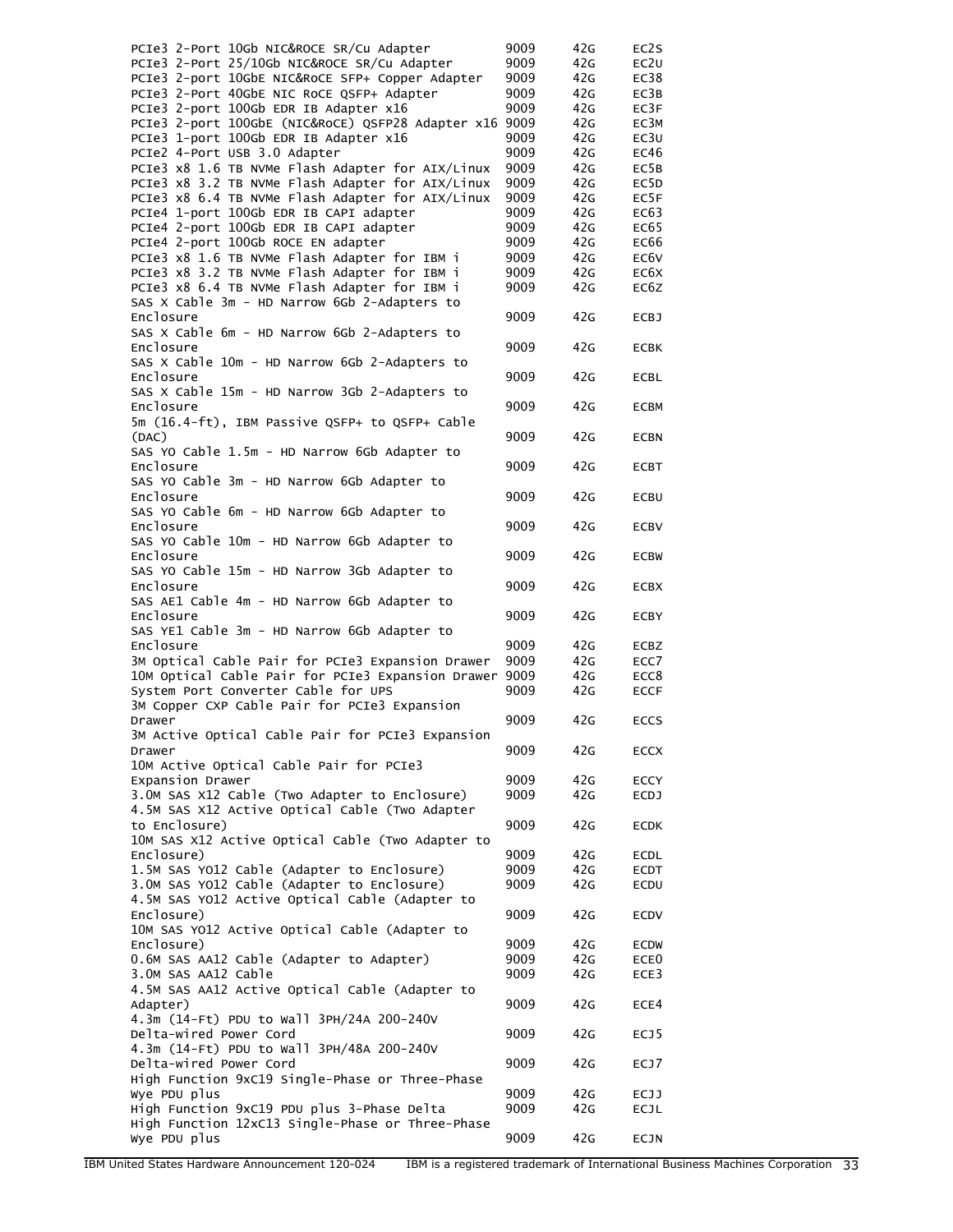| High Function 12xC13 PDU plus 3-Phase Delta                                                    | 9009         | 42G        | <b>ECJQ</b>                |
|------------------------------------------------------------------------------------------------|--------------|------------|----------------------------|
| Cloud Private Solution                                                                         | 9009         | 42G        | ECP <sub>0</sub>           |
| 2.0 Meter Slim Rack                                                                            | 9009         | 42G        | ECR <sub>0</sub>           |
| Rack Front Door High-End appearance                                                            | 9009         | 42G        | <b>ECRF</b>                |
| Rack Rear Door Black<br>Rack Side Cover                                                        | 9009<br>9009 | 42G<br>42G | <b>ECRG</b><br><b>ECRJ</b> |
| Rack Rear Extension 5-In                                                                       | 9009         | 42G        | <b>ECRK</b>                |
| Rack Front Door for Rack (Black/Flat)                                                          | 9009         | 42G        | <b>ECRM</b>                |
| Custom Service Specify, Montpellier, France                                                    | 9009         | 42G        | <b>ECSF</b>                |
| Custom Service Specify, Mexico                                                                 | 9009         | 42G        | <b>ECSM</b>                |
| Custom Service Specify, Poughkeepsie, USA                                                      | 9009         | 42G        | <b>ECSP</b>                |
| Integrated Solution Packing                                                                    | 9009         | 42G        | <b>ECSS</b>                |
| Optical Wrap Plug                                                                              | 9009         | 42G        | ECW <sub>0</sub>           |
| 1x HW Subscription Increment                                                                   | 9009         | 42G        | EHB1                       |
| 10x HW Subscription Increment                                                                  | 9009         | 42G        | EHB <sub>2</sub>           |
| 100x HW Subscription Increment                                                                 | 9009<br>9009 | 42G<br>42G | EHB3                       |
| SAP HANA TRACKING FEATURE<br>IBM Power Systems for SAS Viya (Linux)                            | 9009         | 42G        | <b>EHKV</b><br>EHLU        |
| IBM Power Systems for SAS 9.4 Grid (AIX)                                                       | 9009         | 42G        | EHLV                       |
| Boot Drive / Load Source in EXP12SX Specify (in                                                |              |            |                            |
| #ESLL or #ELLL)                                                                                | 9009         | 42G        | EHR1                       |
| Boot Drive / Load Source in EXP24SX Specify (in                                                |              |            |                            |
| #ESLS or #ELLS)                                                                                | 9009         | 42G        | EHR <sub>2</sub>           |
| SSD Placement Indicator - #ESLS/#ELLS                                                          | 9009         | 42G        | EHS2                       |
| PCIe3 Optical Cable Adapter for PCIe3 Expansion                                                |              |            |                            |
| Drawer                                                                                         | 9009         | 42G        | EJ08                       |
| PCIe3 RAID SAS Adapter Quad-port 6Gb x8                                                        | 9009         | 42G        | EJ0J                       |
| PCIe3 12GB Cache RAID SAS Adapter Quad-port 6Gb                                                |              |            |                            |
| х8<br>SAS Ports/Cabling for Dual IOA BackPlane                                                 | 9009<br>9009 | 42G<br>42G | EJOL<br>EJ0W               |
| PCIe3 SAS Tape/DVD Adapter Quad-port 6Gb x8                                                    | 9009         | 42G        | EJ10                       |
| PCIe3 12GB Cache RAID PLUS SAS Adapter Quad-port                                               |              |            |                            |
| 6Gb x8                                                                                         | 9009         | 42G        | EJ14                       |
| Base Storage Backplane 12 SFF-3 Bays/RDX Bay                                                   | 9009         | 42G        | EJ1C                       |
| Expanded Function Storage Backplane 18 SFF-3                                                   |              |            |                            |
| Bays/Dual IOA with Write Cache/Opt Ext SAS port                                                | 9009         | 42G        | EJ1D                       |
| Split #EJ1C to 6+6 SFF-3 Bays: Add 2nd SAS                                                     |              |            |                            |
| Controller                                                                                     | 9009         | 42G        | EJ1E                       |
| Expanded Function Storage Backplane 12 SFF-3                                                   |              |            |                            |
| Bays/RDX Bay/Opt Ext SAS port                                                                  | 9009         | 42G        | EJ1M                       |
| PCIel SAS Tape/DVD Dual-port 3Gb x8 Adapter<br>PCIe x16 to CXP Optical or CU converter Adapter | 9009         | 42G        | EJ1P                       |
| for PCIe3 Expansion Drawer                                                                     | 9009         | 42G        | EJ20                       |
| PCIe3 Crypto Coprocessor no BSC 4767                                                           | 9009         | 42G        | EJ32                       |
| PCIe3 Crypto Coprocessor BSC-Gen3 4767                                                         | 9009         | 42G        | EJ33                       |
| Specify Mode-1 & (1)EJ0J/EJOM/EL3B for EXP24S                                                  |              |            |                            |
| $(\#5887/EL1S)$                                                                                | 9009         | 42G        | EJR1                       |
| Specify Mode-1 & (2)EJ0J/EJOM/EL3B for EXP24S                                                  |              |            |                            |
| $(\#5887/EL1S)$                                                                                | 9009         | 42G        | EJR2                       |
| Specify Mode-2 & (2)EJ0J/EJ0M/EL3B & (2) X for                                                 |              |            |                            |
| EXP24S (#5887/EL1S)                                                                            | 9009         | 42G        | EJR3                       |
| Specify Mode-2 & (4)EJ0J/EJOM/EL3B for EXP24S                                                  |              |            |                            |
| (#5887/EL1S)<br>Specify Mode-4 & (4)EJ0J/EJOM/EL3B for EXP24S                                  | 9009         | 42G        | EJR4                       |
| (#5887/EL1S)                                                                                   | 9009         | 42G        | EJR5                       |
| Specify Mode-2 & (1)EJ0J/EJOM/EL3B & (2) YO for                                                |              |            |                            |
| EXP24S (#5887/EL1S)                                                                            | 9009         | 42G        | EJR6                       |
| Specify Mode-2 & (2)EJ0J/EJOM/EL3B & (2) YO for                                                |              |            |                            |
| EXP24S (#5887/EL1S)                                                                            | 9009         | 42G        | EJR7                       |
| Specify Mode-2 & (1)EJ0J/EJOM/EL3B & (1) YO for                                                |              |            |                            |
| EXP24S (#5887/El1S)                                                                            | 9009         | 42G        | <b>EJRA</b>                |
| Specify Mode-2 & $(2)EJ0J/EJ0M/EL3B$ & $(1)$ X for                                             |              |            |                            |
| EXP24S (#5887/EL1S)                                                                            | 9009         | 42G        | EJRB                       |
| Specify Mode-4 & (1)EJ0J/EJOM/EL3B for EXP24S                                                  |              |            |                            |
| (#5887/EL1S)                                                                                   | 9009         | 42G        | <b>EJRC</b>                |
| Specify Mode-4 & (2)EJ0J/EJOM/EL3B for EXP24S<br>(#5887/EL1S)                                  | 9009         | 42G        |                            |
| Specify Mode-4 & (3)EJ0J/EJOM/EL3B for EXP24S                                                  |              |            | EJRD                       |
| $(\#5888/EL15)$                                                                                | 9009         | 42G        | <b>EJRE</b>                |
| Specify Mode-1 & (2)EJ14 for EXP24S (#5887/EL1S)                                               | 9009         | 42G        | <b>EJRF</b>                |
| Specify Mode-2 & (2)EJ14 & (2) X for EXP24S                                                    |              |            |                            |
| (#5887/EL1S)                                                                                   | 9009         | 42G        | EJRG                       |
| Specify Mode-2 & $(2)EJ14$ & $(1)$ X for EXP24S                                                |              |            |                            |
| (#5887/EL1S)                                                                                   | 9009         | 42G        | <b>EJRH</b>                |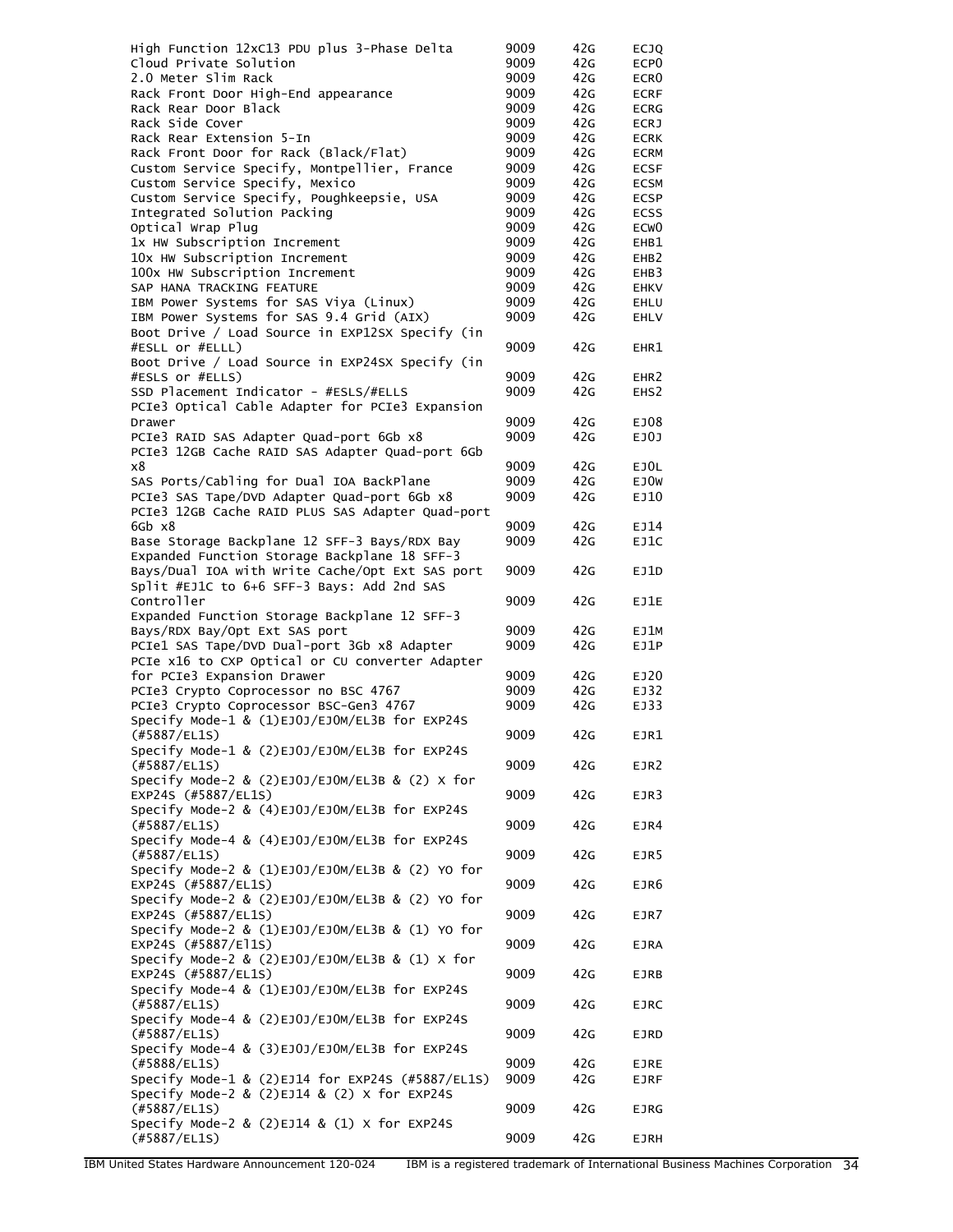| Specify Mode-2 & $(4)$ EJ14 for EXP24S $(\#5887/EL15)$                       | 9009 | 42G | <b>EJRJ</b>      |
|------------------------------------------------------------------------------|------|-----|------------------|
| Non-paired Indicator EJ14 PCIe SAS RAID+ Adapter                             | 9009 | 42G | <b>EJRL</b>      |
| Specify Mode-1 & (2)EJOL for EXP24S (#5887/EL1S)                             | 9009 | 42G | <b>EJRP</b>      |
| Specify mode-2 & (4) EJOL for EXP24S #5887/EL1S                              | 9009 | 42G | <b>EJRR</b>      |
| Specify Mode-2 & $(2)EJOL$ & $(2)$ X for EXP24S                              |      |     |                  |
| (#5887/EL1S)                                                                 | 9009 | 42G | <b>EJRS</b>      |
| Specify Mode-2 & $(2)EJOL$ & $(1)$ X for EXP24S<br>$(+5887/EL15)$            | 9009 | 42G | EJRT             |
| Non-paired Indicator EJOL PCIe SAS RAID Adapter                              | 9009 | 42G | <b>EJRU</b>      |
| Front IBM Bezel for 12-Bay BackPlane                                         | 9009 | 42G | EJU3             |
| Front OEM Bezel for 12-Bay BackPlane                                         | 9009 | 42G | EJU4             |
| Front IBM Bezel for 18-Bay BackPlane                                         | 9009 | 42G | <b>EJUG</b>      |
| Front OEM Bezel for 18-Bay BackPlane                                         | 9009 | 42G | <b>EJUH</b>      |
| Specify Mode-1 & CEC SAS Ports & (2)Y012 for                                 |      |     |                  |
| EXP12SX #ESLL/ELLL                                                           | 9009 | 42G | EJV <sub>0</sub> |
| Specify Mode-1 & (1)EJ0J/EJOM/EL3B/EL59 &                                    |      |     |                  |
| (1)Y012 for EXP12SX #ESLL/ELLL                                               | 9009 | 42G | EJV1             |
| Specify Mode-1 & (2)EJ0J/EJOM/EL3B/EL59 &                                    |      |     |                  |
| (2)Y012 for EXP12SX #ESLL/ELLL                                               | 9009 | 42G | EJV2             |
| Specify Mode-2 & (2)EJ0J/EJ0M/EL3B/EL59 & (2)X12                             |      |     |                  |
| for EXP12SX #ESLL/ELLL                                                       | 9009 | 42G | EJV3             |
| Specify Mode-2 & (4)EJ0J/EJ0M/EL3B/EL59 & (2)X12                             |      |     |                  |
| for EXP12SX #ESLL/ELLL                                                       | 9009 | 42G | EJV4             |
| Specify Mode-4 & (4)EJ0J/EJOM/EL3B/EL59 & (2)X12                             |      |     |                  |
| for EXP12SX #ESLL/ELLL<br>Specify Mode-2 & (1)EJ0J/EJOM/EL3B/EL59 &          | 9009 | 42G | EJV5             |
|                                                                              |      | 42G |                  |
| (2) Y012 for EXP12SX #ESLL/ELLL<br>Specify Mode-2 & (2)EJ0J/EJOM/EL3B/EL59 & | 9009 |     | EJV6             |
| (2)Y012 for EXP12SX #ESLL/ELLL                                               | 9009 | 42G | EJV7             |
| Specify Mode-2 & (1)EJ0J/EJOM/EL3B/EL59 &                                    |      |     |                  |
| (1)Y012 for EXP12SX #ESLL/ELLL                                               | 9009 | 42G | <b>EJVA</b>      |
| Specify Mode-2 & (2)EJ0J/EJ0M/EL3B/EL59 & (1)X12                             |      |     |                  |
| for EXP12SX #ESLL/ELLL                                                       | 9009 | 42G | EJVB             |
| Specify Mode-4 & (1)EJ0J/EJ0M/EL3B/EL59 & (1)X12                             |      |     |                  |
| for EXP12SX #ESLL/ELLL                                                       | 9009 | 42G | <b>EJVC</b>      |
| Specify Mode-4 & (2)EJ0J/EJOM/EL3B/EL59 & (1)X12                             |      |     |                  |
| for EXP12SX #ESLL/ELLL                                                       | 9009 | 42G | <b>EJVD</b>      |
| Specify Mode-4 & (3)EJ0J/EJ0M/EL3B/EL59 & (2)X12                             |      |     |                  |
| for EXP12SX #ESLL/ELLL                                                       | 9009 | 42G | <b>EJVE</b>      |
| Specify Mode-1 & (2)EJ14 & (2)YO12 for EXP12SX                               |      |     |                  |
| #ESLL/ELLL                                                                   | 9009 | 42G | <b>EJVF</b>      |
| Specify Mode-1 & (2)EJOL & (2)YO12 for EXP12SX                               |      |     |                  |
| #ESLL/ELLL                                                                   | 9009 | 42G | <b>EJVP</b>      |
| Specify Mode-1 & CEC SAS Ports & (2)Y012 for<br>EXP24SX #ESLS/ELS            | 9009 | 42G | EJW <sub>0</sub> |
| Specify Mode-1 & (1)EJ0J/EJOM/EL3B/EL59 &                                    |      |     |                  |
| (1)Y012 for EXP24SX #ESLS/ELLS                                               | 9009 | 42G | EJW1             |
| Specify Mode-1 & (2)EJ0J/EJOM/EL3B/EL59 &                                    |      |     |                  |
| (2)Y012 for EXP24SX #ESLS/ELLS                                               | 9009 | 42G | EJW2             |
| Specify Mode-2 & (2)EJ0J/EJOM/EL3B/EL59 & (2)X12                             |      |     |                  |
| for EXP24SX #ESLS/ELLS                                                       | 9009 | 42G | EJW3             |
| Specify Mode-2 & (4)EJ0J/EJ0M/EL3B/EL59 & (2)X12                             |      |     |                  |
| for EXP24SX #ESLS/ELLS                                                       | 9009 | 42G | EJW4             |
| Specify Mode-4 & (4)EJ0J/EJ0M/EL3B/EL59 & (2)X12                             |      |     |                  |
| for EXP24SX #ESLS/ELLS                                                       | 9009 | 42G | EJW5             |
| Specify Mode-2 & (1)EJ0J/EJOM/EL3B/EL59 &                                    |      |     |                  |
| (2) Y012 for EXP24SX #ESLS/ELLS                                              | 9009 | 42G | EJW6             |
| Specify Mode-2 & (2)EJ0J/EJOM/EL3B/EL59 &                                    |      |     |                  |
| (2)Y012 for EXP24SX #ESLS/ELLS                                               | 9009 | 42G | EJW7             |
| Specify Mode-2 & (1)EJ0J/EJOM/EL3B/EL59 &                                    |      |     |                  |
| (1)Y012 for EXP24SX #ESLS/ELLS                                               | 9009 | 42G | <b>EJWA</b>      |
| Specify Mode-2 & (2)EJ0J/EJ0M/EL3B/EL59 & (1)X12<br>for EXP24SX #ESLS/ELLS   | 9009 | 42G |                  |
| Specify Mode-4 & (1)EJ0J/EJ0M/EL3B/EL59 & (1)X12                             |      |     | EJWB             |
| for EXP24SX #ESLS/ELLS                                                       | 9009 | 42G | <b>EJWC</b>      |
| Specify Mode-4 & (2)EJ0J/EJOM/EL3B/EL59 & (1)X12                             |      |     |                  |
| for EXP24SX #ESLS/ELLS                                                       | 9009 | 42G | <b>EJWD</b>      |
| Specify Mode-4 & (3)EJ0J/EJOM/EL3B/EL59 & (2)X12                             |      |     |                  |
| for EXP24SX #ESLS/ELLS                                                       | 9009 | 42G | <b>EJWE</b>      |
| Specify Mode-1 & (2)EJ14 & (2)YO12 for EXP24SX                               |      |     |                  |
| #ESLS/ELLS                                                                   | 9009 | 42G | <b>EJWF</b>      |
| Specify Mode-2 & (2)EJ14 & (2)X12 for EXP24SX                                |      |     |                  |
| #ESLS/ELLS                                                                   | 9009 | 42G | <b>EJWG</b>      |
| Specify Mode-2 & (2)EJ14 & (1)X12 for EXP24SX                                |      |     |                  |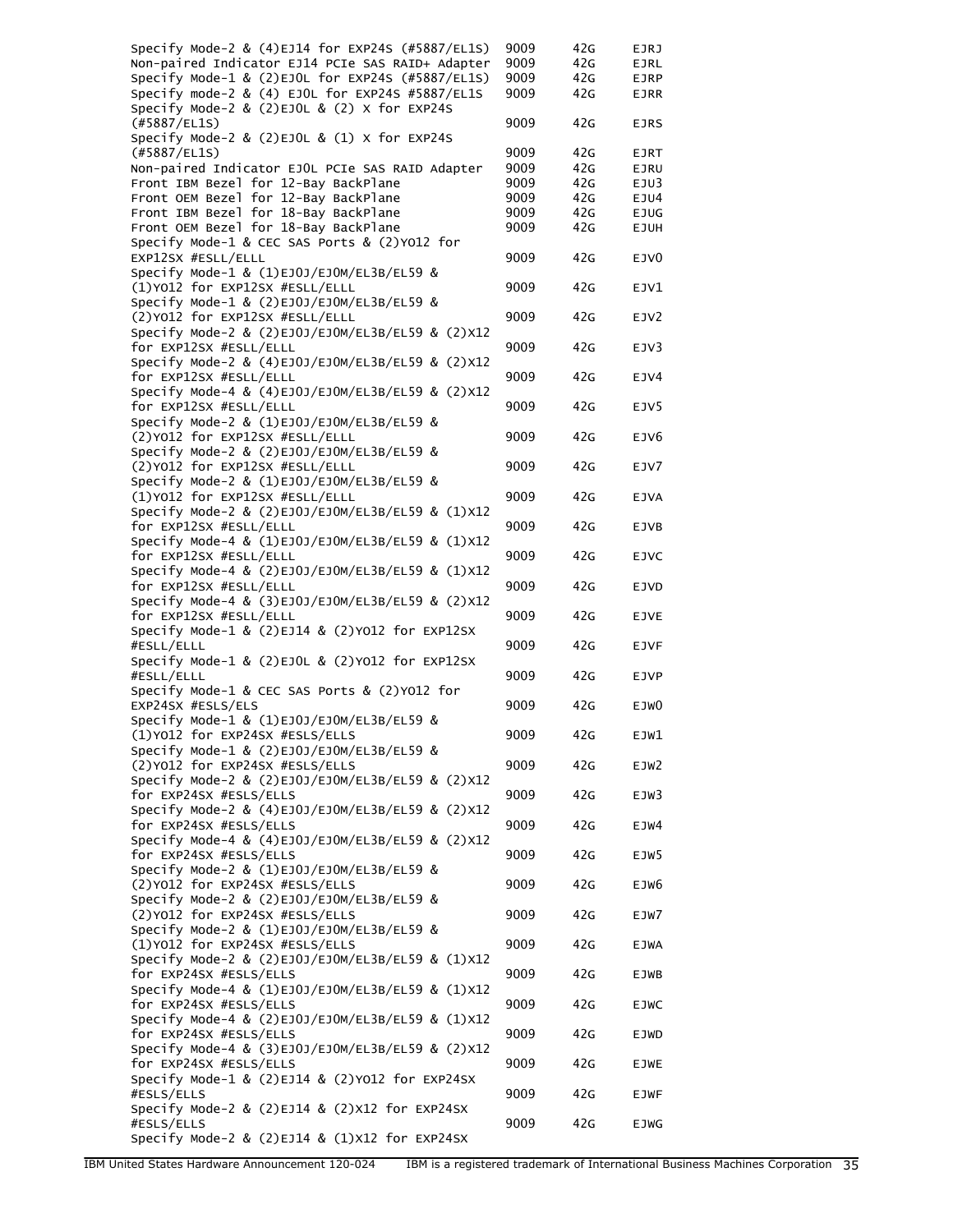| #ESLS/ELLS                                                                                | 9009 | 42G             | <b>EJWH</b>      |
|-------------------------------------------------------------------------------------------|------|-----------------|------------------|
| Specify Mode-2 & $(4)EJ14$ & $(2)X12$ for EXP24SX                                         |      |                 |                  |
| #ESLS/ELLS                                                                                | 9009 | 42G             | <b>EJWJ</b>      |
| Specify Mode-1 & (2)EJOL & (2)YO12 for EXP24SX                                            |      |                 |                  |
| #ESLS/ELLS                                                                                | 9009 | 42 <sub>G</sub> | <b>EJWP</b>      |
| Specify Mode-2 & (4)EJOL & (2)X12 for EXP24SX                                             |      |                 |                  |
| #ESLS/ELLS                                                                                | 9009 | 42G             | <b>EJWR</b>      |
| Specify Mode-2 & (2)EJOL & (2)X12 for EXP24SX                                             |      |                 |                  |
|                                                                                           |      |                 |                  |
| #ESLS/ELLS                                                                                | 9009 | 42G             | <b>EJWS</b>      |
| Specify Mode-2 & $(2)$ EJOL& $(1)$ X12 for EXP24SX                                        |      |                 |                  |
| #ESLS/ELLS                                                                                | 9009 | 42G             | <b>EJWT</b>      |
| PDU Access Cord 0.38m                                                                     | 9009 | 42G             | ELC <sub>0</sub> |
| Power Cable - Drawer to IBM PDU (250V/10A)                                                | 9009 | 42G             | ELC5             |
| #ESD4 Load Source Specify (571GB 10K RPM SAS                                              |      |                 |                  |
| SFF-3 for IBM i)                                                                          | 9009 | 42G             | ELS4             |
| #ESDA Load Source Specify (283GB 15K RPM SAS                                              |      |                 |                  |
| $SFF-3$ for IBM $i)$                                                                      | 9009 | 42G             | <b>ELSA</b>      |
| #ESDN Load Source Specify (571GB 15K RPM SFF-2 )                                          | 9009 | 42G             | <b>ELSN</b>      |
| #ESOR Load Source Specify (387GB SSD SFF-2 4K)                                            | 9009 | 42G             | <b>ELSR</b>      |
| #ESOT Load Source Specify (775GB SSD SFF-2 4K)                                            | 9009 | 42G             | <b>ELST</b>      |
|                                                                                           |      |                 |                  |
| #ESFU Load Source Specify (1.7TB HDD SFF-3)                                               | 9009 | 42G             | ELT <sub>0</sub> |
| #ES81 Load Source Specify (1.9TB SFF-2 SSD)                                               | 9009 | 42G             | ELT1             |
| #ESF2 Load Source Specify (1.1TB HDD SFF-2)                                               | 9009 | 42G             | ELT <sub>2</sub> |
| #ESF4 Load Source Specify (571GB HDD SFF-3)                                               | 9009 | 42G             | ELT4             |
| #ES86 Load Source Specify (387GB SFF-2 SSD 4k                                             |      |                 |                  |
| for IBM i)                                                                                | 9009 | 42G             | ELT <sub>6</sub> |
| #ESF8 Load Source Specify (1.1TB HDD SFF-3)                                               |      |                 |                  |
|                                                                                           | 9009 | 42G             | ELT8             |
| #ES79 Load Source Specify (387GB SFF-2 SSD 5xx                                            |      |                 |                  |
| for IBM i)                                                                                | 9009 | 42G             | ELT9             |
| #ESFA Load Source Specify (283GB 15K RPM SAS                                              |      |                 |                  |
| SFF-3 4K Block - 4224)                                                                    | 9009 | 42G             | <b>ELTA</b>      |
| #ES8D Load Source Specify (775GB SFF-2 SSD 4k                                             |      |                 |                  |
| for IBM i)                                                                                | 9009 | 42G             | <b>ELTD</b>      |
| #ESFE Load Source Specify (571GB 15K RPM SAS                                              |      |                 |                  |
| SFF-3 4K Block - 4224)                                                                    |      |                 |                  |
|                                                                                           | 9009 | 42G             | <b>ELTE</b>      |
| #ES7F Load Source Specify (775GB SFF-2 SSD 5xx                                            |      |                 |                  |
| for IBM i)                                                                                | 9009 | 42G             | <b>ELTF</b>      |
| #ES8G Load Source Specify (1.55TB SFF-2 SSD 4k                                            |      |                 |                  |
| for IBM i)                                                                                | 9009 | 42G             | <b>ELTG</b>      |
| #ES8K Load Source Specify (1.9TB SFF-3 SSD)                                               | 9009 | 42G             | <b>ELTK</b>      |
| #ES7L Load Source Specify (387GB SFF-3 SSD 5xx                                            |      |                 |                  |
| for IBM i)                                                                                |      |                 |                  |
|                                                                                           | 9009 | 42G             | <b>ELTL</b>      |
| #ESFN Load Source Specify (571GB 15K RPM SAS                                              |      |                 |                  |
| SFF-2 4K Block - 4224)                                                                    | 9009 | 42G             | <b>ELTN</b>      |
| #ES8P Load Source Specify (387GB SFF-3 SSD 4k                                             |      |                 |                  |
| for IBM i)                                                                                | 9009 | 42 <sub>G</sub> | <b>ELTP</b>      |
| #ES7Q Load Source Specify (775GB SFF-3 SSD 5xx                                            |      |                 |                  |
| for IBM i)                                                                                | 9009 | 42G             | <b>ELTQ</b>      |
| #ES8R Load Source Specify (775GB SFF-3 SSD 4k                                             |      |                 |                  |
| for IBM i)                                                                                | 9009 | 42G             | <b>ELTR</b>      |
|                                                                                           |      |                 |                  |
| #ESFS Load Source Specify (1.7TB HDD SFF-2)                                               | 9009 | 42G             | <b>ELTS</b>      |
| #ESEU Load Source Specify (571GB HDD SFF-2)                                               | 9009 | 42G             | ELTU             |
| #ES8W Load Source Specify (1.55TB SFF-3 SSD 4k                                            |      |                 |                  |
| for IBM i)                                                                                | 9009 | 42G             | <b>ELTW</b>      |
| #ESEY Load Source Specify (283GB 15K RPM SAS                                              |      |                 |                  |
| SFF-2 4K Block - 4224)                                                                    | 9009 | 42G             | <b>ELTY</b>      |
| #ESNJ Load Source Specify (283GB HDD SFF-3)                                               | 9009 | 42G             | <b>ELUJ</b>      |
| #ESNL Load Source Specify (283GB HDD SFF-2)                                               | 9009 | 42G             |                  |
|                                                                                           |      |                 | <b>ELUL</b>      |
| #ESNN Load Source Specify (571GB HDD SFF-3)                                               | 9009 | 42G             | <b>ELUN</b>      |
| #ESNQ Load Source Specify (571GB HDD SFF-2)                                               | 9009 | 42G             | ELUQ             |
| ES91 Load Source Specify (387GB SSD SFF-3)                                                | 9009 | 42G             | ELZ1             |
| #ESE2 Load Source Specify (3.72TB SSD SFF-3)                                              | 9009 | 42G             | ELZ2             |
| #ES93 Load Source Specify (1.86TB SSD SFF-3)                                              | 9009 | 42G             | ELZ3             |
| #ES84 Load Source Specify (931GB SSD SFF-3)                                               | 9009 | 42G             | ELZ4             |
|                                                                                           |      |                 |                  |
| ES95 Load Source Specify (387GB SSD SFF-2)                                                | 9009 | 42G             | ELZ5             |
| #ESG6 Load Source Specify (387GB SSD SFF-2)                                               | 9009 | 42G             | ELZ6             |
| #ES97 Load Source Specify (1.86TB SSD SFF-2)                                              | 9009 | 42G             | ELZ7             |
| #ESE8 Load Source Specify (3.72TB SSD SFF-2)                                              | 9009 | 42G             | ELZ8             |
| #ESM9 Load Source Specify (3.72 TB SSD 4k SFF-2)                                          | 9009 | 42G             | ELZ9             |
| #ESGA Load Source Specify (387GB SSD SFF-3)                                               | 9009 | 42G             | ELZA             |
| ESNB Load Source Specify (775GB SSD SFF-2)                                                | 9009 | 42G             | ELZB             |
| #ESGC Load Source Specify (387GB SSD SFF-2)                                               | 9009 | 42G             |                  |
|                                                                                           |      |                 | <b>ELZC</b>      |
| ESND Load Source Specify (775GB SSD SFF-3)<br>#ESGE Load Source Specify (387GB SSD SFF-3) | 9009 | 42G             | ELZD             |
|                                                                                           | 9009 | 42G             | <b>ELZE</b>      |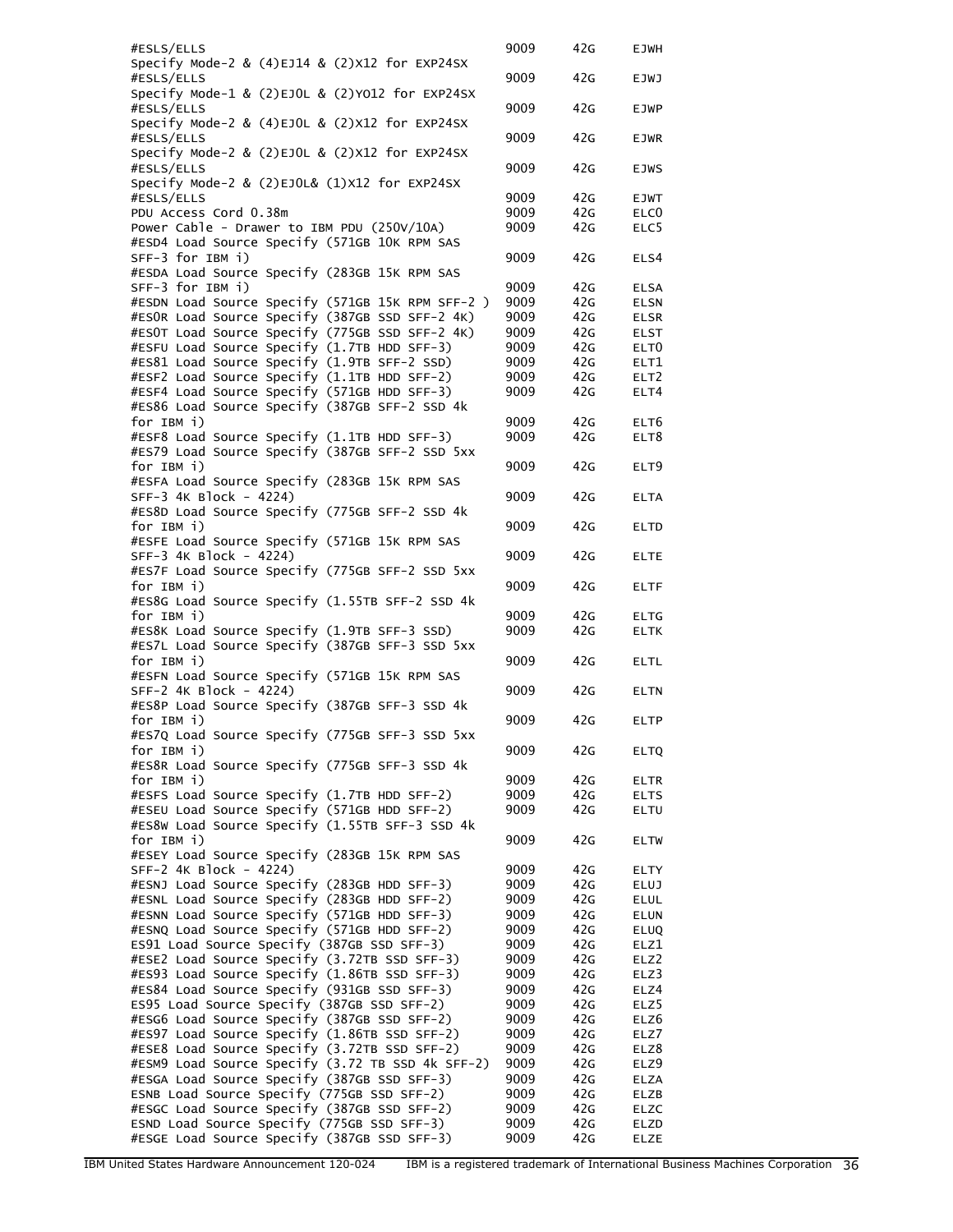| ESNF Load Source Specify (1.55TB SSD SFF-2)                      | 9009 | 42G | ELZF              |
|------------------------------------------------------------------|------|-----|-------------------|
| #ESGG Load Source Specify (775GB SSD SFF-2)                      | 9009 | 42G | <b>ELZG</b>       |
| ESNH Load Source Specify (1.55TB SSD SFF-3)                      | 9009 | 42G | <b>ELZH</b>       |
| #ESGJ Load Source Specify (775GB SSD SFF-3)                      | 9009 | 42G | <b>ELZJ</b>       |
| #ESHK Load Source Specify (931 GB SSD 4k SFF-2)                  | 9009 | 42G | <b>ELZK</b>       |
| #ESGL Load Source Specify (775GB SSD SFF-2)                      | 9009 | 42G | <b>ELZL</b>       |
| #ESHM Load Source Specify (1.86 TB SSD 4k SFF-2)                 | 9009 | 42G | <b>ELZM</b>       |
| #ESGN Load Source Specify (775GB SSD SFF-3)                      | 9009 | 42G | ELZN              |
| #ESGQ Load Source Specify (1.55TB SSD SFF-2)                     | 9009 | 42G | ELZQ              |
| #ESMR Load Source Specify (3.72 TB SSD 4k SFF-3)                 | 9009 | 42G | <b>ELZR</b>       |
| #ESGS Load Source Specify (1.55TB SSD SFF-3)                     | 9009 | 42G | <b>ELZS</b>       |
| #ESHT Load Source Specify (931 GB SSD 4k SFF-3)                  | 9009 | 42G | <b>ELZT</b>       |
| #ESHV Load Source Specify (1.86 TB SSD 4k SFF-3)                 | 9009 | 42G | ELZV              |
| #ES8Z Load Source Specify (931GB SSD SFF-2)                      | 9009 | 42G | ELZZ              |
| 8 GB DDR4 Memory                                                 | 9009 | 42G | EM60              |
| 16 GB DDR4 Memory                                                | 9009 | 42G | EM62              |
| 32 GB DDR4 Memory                                                | 9009 | 42G | <b>EM63</b>       |
| 64 GB DDR4 Memory                                                | 9009 | 42G | <b>EM64</b>       |
| 128 GB DDR4 Memory                                               | 9009 | 42G | EM65              |
| 512GB (16x32GB) Memory DIMMs bundle for EPIC<br>Solution Edition | 9009 | 42G | EM67              |
| PCIe Gen3 I/O Expansion Drawer                                   | 9009 | 42G | EMX <sub>0</sub>  |
| AC Power Supply Conduit for PCIe3 Expansion                      |      |     |                   |
| Drawer                                                           | 9009 | 42G | <b>EMXA</b>       |
| PCIe3 6-Slot Fanout Module for PCIe3 Expansion                   |      |     |                   |
| Drawer                                                           | 9009 | 42G | <b>EMXF</b>       |
| PCIe3 6-Slot Fanout Module for PCIe3 Expansion                   |      |     |                   |
| Drawer                                                           | 9009 | 42G | <b>EMXG</b>       |
| PCIe3 6-Slot Fanout Module for PCIe3 Expansion                   |      |     |                   |
| Drawer                                                           | 9009 | 42G | <b>EMXH</b>       |
| 1m (3.3-ft), 10Gb E'Net Cable SFP+ Act Twinax                    |      |     |                   |
| Copper                                                           | 9009 | 42G | <b>EN01</b>       |
| 3m (9.8-ft), 10Gb E'Net Cable SFP+ Act Twinax                    |      |     |                   |
| Copper                                                           | 9009 | 42G | EN <sub>02</sub>  |
| 5m (16.4-ft), 10Gb E'Net Cable SFP+ Act Twinax                   |      |     |                   |
| Copper                                                           | 9009 | 42G | EN <sub>03</sub>  |
| PCIe3 16Gb 2-port Fibre Channel Adapter                          | 9009 | 42G | EN0A              |
| PCIe2 8Gb 2-Port Fibre Channel Adapter                           | 9009 | 42G | EN <sub>O</sub> G |
| PCIe3 4-port (10Gb FCoE & 1GbE) SR&RJ45                          | 9009 | 42G | <b>ENOH</b>       |
| PCIe3 4-port (10Gb FCoE & 1GbE) SFP+Copper&RJ45                  | 9009 | 42G | <b>ENOK</b>       |
| PCIe2 4-Port (10Gb+1GbE) SR+RJ45 Adapter                         | 9009 | 42G | EN <sub>OS</sub>  |
| PCIe2 4-port (10Gb+1GbE) Copper SFP+RJ45 Adapter                 | 9009 | 42G | EN <sub>OU</sub>  |
| PCIe2 2-port 10/1GbE BaseT RJ45 Adapter                          | 9009 | 42G | <b>ENOW</b>       |
| PCIe2 8Gb 4-port Fibre Channel Adapter                           | 9009 | 42G | <b>EN12</b>       |
| Not withdrawn in Japan until August 7, 2018                      |      |     |                   |
| PCIe 1-port Bisync Adapter                                       | 9009 | 42G | EN13              |
| PCIe3 4-port 10GbE SR Adapter                                    | 9009 | 42G | EN15              |
| PCIe3 32Gb 2-port Fibre Channel Adapter                          | 9009 | 42G | EN1A              |
| PCIe3 16Gb 4-port Fibre Channel Adapter                          | 9009 | 42G | EN1C              |
|                                                                  |      |     |                   |
|                                                                  |      |     |                   |
| 188 GB IBM i NVMe Load Source Namespace size                     | 9009 | 42G | ENS1              |
| 393 GB IBM i NVMe Load Source Namespace size                     | 9009 | 42G | ENS <sub>2</sub>  |
| Deactivation of LPM (Live Partition Mobility)                    | 9009 | 42G | EPA <sub>0</sub>  |
| Horizontal PDU Mounting Hardware                                 | 9009 | 42G | <b>EPTH</b>       |
| High Function 9xC19 PDU: Switched, Monitoring                    | 9009 | 42G | EPTJ              |
| High Function 9xC19 PDU 3-Phase: Switched,                       |      |     |                   |
| Monitoring                                                       | 9009 | 42G | EPTL              |
| High Function 12xC13 PDU: Switched, Monitoring                   | 9009 | 42G | <b>EPTN</b>       |
| High Function 12xC13 PDU 3-Phase: Switched,                      |      |     |                   |
| Monitoring                                                       | 9009 | 42G | <b>EPTQ</b>       |
| Quantity 150 of #ESOQ 387GB SFF-2 4k SSD (AIX/                   |      |     |                   |
| Linux)                                                           | 9009 | 42G | EQ <sub>0</sub> Q |
| Quantity 150 of #ESOR 387GB SFF-2 4k SSD (IBM i)                 | 9009 | 42G | EQ0R              |
| Quantity 150 of #ESOS 775GB SFF-2 4k SSD (AIX/                   |      |     |                   |
| Linux)                                                           | 9009 | 42G | EQ0S              |
| Quantity 150 of #ESOT 775GB SFF-2 4k SSD (IBM i)                 | 9009 | 42G | EQ0T              |
| Quantity 150 of #ES62 3.86-4.0 TB 7200 rpm 4k                    |      |     |                   |
| LFF-1 Disk                                                       | 9009 | 42G | EQ62              |
| Quantity 150 of #ES64 7.72-8.0 TB 7200 rpm 4k                    |      |     |                   |
| LFF-1 Disk                                                       | 9009 | 42G | EQ64              |
| Quantity 150 of #ES78 387GB SFF-2 SSD 5xx                        | 9009 | 42G | EQ78              |
| Quantity 150 of #ES79 387GB SFF-2 SSD 5xx                        | 9009 | 42G | EQ79              |
| Quantity 150 of #ES7E 775GB SFF-2 SSD 5xx                        | 9009 | 42G | EQ7E              |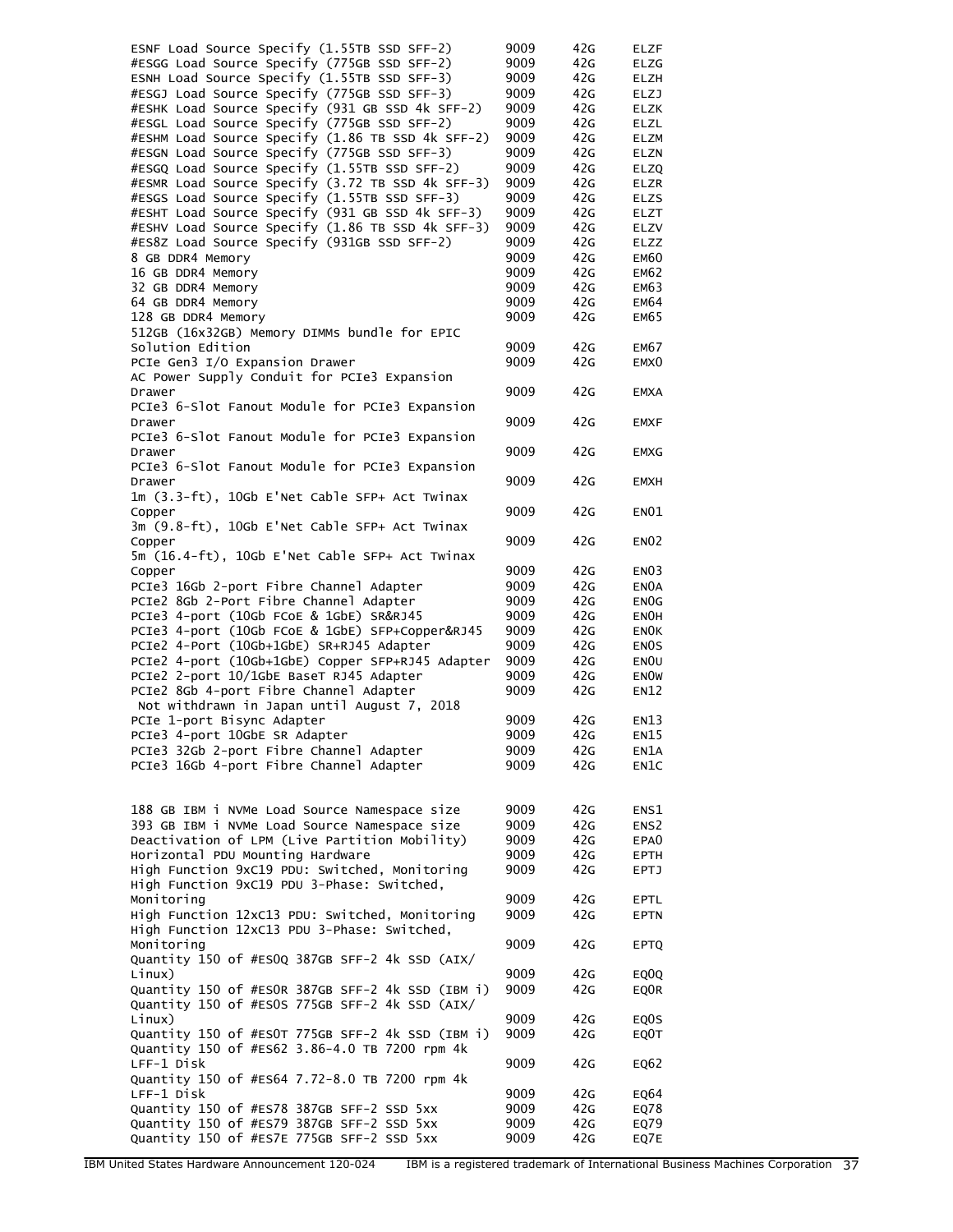| Quantity 150 of #ES7F 775GB SFF-2 SSD 5xx       | 9009 | 42G | EQ7F              |
|-------------------------------------------------|------|-----|-------------------|
| Quantity 150 of #ES80 1.9TB SFF-2 SSD 4k        | 9009 | 42G | EQ80              |
| Quantity 150 of ES81 1.9TB SFF-2 SSD 4k         | 9009 | 42G | EQ81              |
| Quantity 150 of #ES85 387GB SFF-2 SSD 4k        | 9009 | 42G | EQ85              |
| Quantity 150 of #ES86 387GB SFF-2 SSD 4k        | 9009 | 42G | EQ86              |
| Quantity 150 of #ES8C 775GB SFF-2 SSD 4k        | 9009 | 42G | EQ8C              |
| Quantity 150 of #ES8D 775GB SFF-2 SSD 4k        | 9009 | 42G | EQ8D              |
| Quantity 150 of #ES8F 1.55TB SFF-2 SSD 4k       | 9009 | 42G | EQ8F              |
| Quantity 150 of #ES8G 1.55TB SFF-2 SSD 4k       | 9009 | 42G | EQ8G              |
|                                                 |      |     |                   |
| Quantity 150 of #ES8Y 931GB SFF-2 SSD 4k        | 9009 | 42G | EQ8Y              |
| Quantity 150 of ES8Z 931GB SFF-2 SSD 4k         | 9009 | 42G | EQ8Z              |
| Quantity 150 of ES96 1.86TB SFF-2 SSD 4k        | 9009 | 42G | EQ96              |
| Quantity 150 of ES97 1.86TB SFF-2 SSD 4k        | 9009 | 42G | EQ97              |
| Quantity 150 of #ESD2 (1.1TB 10k SFF-2)         | 9009 | 42G | EQD <sub>2</sub>  |
| Quantity 150 of #ESD3 (1.2TB 10k SFF-2)         | 9009 | 42G | EQD3              |
| Quantity 150 of #ESDN (571GB 15K RPM SAS SFF-2  |      |     |                   |
| for IBM i)                                      | 9009 | 42G | EQDN              |
| Quantity 150 of #ESDP (600GB 15K RPM SAS SFF-2  |      |     |                   |
| for AIX/LINUX)                                  | 9009 | 42G | EQDP              |
| Quantity 150 of #ESE7 3.72TB SFF-2 SSD 4k       | 9009 | 42G | EQE7              |
|                                                 |      |     |                   |
| Quantity 150 of ESE8 3.72TB SFF-2 SSD 4k        | 9009 | 42G | EQE8              |
| Quantity 150 of #ESEU (571GB 10k SFF-2)         | 9009 | 42G | EQEU              |
| Quantity 150 of #ESEV (600GB 10k SFF-2)         | 9009 | 42G | EQEV              |
| Quantity 150 of #ESEY (283 GB SFF-2)            | 9009 | 42G | EQEY              |
| Quantity 150 of #ESEZ (300GB SFF-2)             | 9009 | 42G | EQEZ              |
| Quantity 150 of #ESF2 (1.1TB 10k SFF-2)         | 9009 | 42G | EQF2              |
| Quantity 150 of #ESF3 (1.2TB 10k SFF-2)         | 9009 | 42G | EQF3              |
| Quantity 150 of #ESFN (571GB SFF-2)             | 9009 | 42G | EQFN              |
| Quantity 150 of #ESFP (600GB SFF-2)             | 9009 | 42G | <b>EQFP</b>       |
| Quantity 150 of #ESFS (1.7TB 10k SFF-2)         | 9009 | 42G |                   |
|                                                 |      |     | <b>EQFS</b>       |
| Quantity 150 of #ESFT (1.8TB 10k SFF-2)         | 9009 | 42G | <b>EQFT</b>       |
| Quantity 150 of #ESG5 (387GB SAS 5xx)           | 9009 | 42G | EQG5              |
| Quantity 150 of #ESG6 (387GB SAS 5xx)           | 9009 | 42G | EQG6              |
| Quantity 150 of #ESGB (387GB SAS 4k)            | 9009 | 42G | EQGB              |
| Quantity 150 of #ESGC (387GB SAS 4k)            | 9009 | 42G | EQGC              |
| Quantity 150 of #ESGF (775GB SAS 5xx)           | 9009 | 42G | <b>EQGF</b>       |
| Quantity 150 of #ESGG (775GB SAS 5xx)           | 9009 | 42G | EQGG              |
| Quantity 150 of #ESGK (775GB SAS 4k)            | 9009 | 42G | EQGK              |
| Quantity 150 of #ESGL (775GB SAS 4k)            | 9009 | 42G | EQGL              |
| Quantity 150 of #ESGP (1.55TB SAS 4k)           | 9009 | 42G | <b>EQGP</b>       |
| Quantity 150 of #ESGQ (1.55TB SAS 4k)           | 9009 | 42G |                   |
|                                                 |      |     | EQGQ              |
| Quantity 150 of ES94 387GB SAS 4k               | 9009 | 42G | ER94              |
| Quantity 150 of ES95 387GB SAS 4k               | 9009 | 42G | ER95              |
| RFID Tags for Servers, Compute Nodes, Chassis,  |      |     |                   |
| Racks, and HMCs                                 | 9009 | 42G | ERF1              |
| Rear rack extension                             | 9009 | 42G | ERG0              |
| Quantity 150 of ESGV 387GB SSD 4k               | 9009 | 42G | ERGV              |
| Quantity 150 of ESGZ 775GB SSD 4k               | 9009 | 42G | ERGZ              |
| Quantity 150 of #ESHJ 931 GB SSD 4k SFF-2       | 9009 | 42G | ERHJ              |
| Quantity 150 of #ESHK 931 GB SSD 4k SFF-2       | 9009 | 42G | ERHK              |
| Quantity 150 of #ESHL 1.86 TB SSD 4k SFF-2      | 9009 | 42G | ERHL              |
| Quantity 150 of #ESHM 1.86 TB SSD 4k SFF-2      | 9009 | 42G | ERHM              |
| Quantity 150 of #ESHN 7.45 TB SSD 4k SFF-2      |      | 42G |                   |
|                                                 | 9009 |     | ERHN              |
| Quantity 150 of ESJO 931GB SAS 4k               | 9009 | 42G | ERJ0              |
| Quantity 150 of ESJ1 931GB SAS 4k               | 9009 | 42G | ERJ1              |
| Quantity 150 of ESJ2 1.86TB SAS 4k              | 9009 | 42G | ERJ2              |
| Quantity 150 of ESJ3 1.86TB SAS 4k              | 9009 | 42G | ERJ3              |
| Quantity 150 of ESJ4 3.72TB SAS 4k              | 9009 | 42G | ER <sub>J</sub> 4 |
| Quantity 150 of ESJ5 3.72TB SAS 4k              | 9009 | 42G | ERJ5              |
| Quantity 150 of ESJ6 7.45TB SAS 4k              | 9009 | 42G | ERJ6              |
| Quantity 150 of ESJ7 7.45TB SAS 4k              | 9009 | 42G | ERJ7              |
| Quantity 150 of #ESM8 3.72 TB SSD 4k SFF-2      | 9009 | 42G | ERM8              |
|                                                 |      |     |                   |
| Quantity 150 of #ESM9 3.72 TB SSD 4k SFF-2      | 9009 | 42G | ERM9              |
| Quantity 150 of ESNA 775GB SSD 4k               | 9009 | 42G | ERNA              |
| Quantity 150 of ESNB 775GB SSD 4k               | 9009 | 42G | ERNB              |
| Quantity 150 of ESNE 1.55TB SSD 4k              | 9009 | 42G | ERNE              |
| Quantity 150 of ESNF 1.55TB SSD 4k              | 9009 | 42G | <b>ERNF</b>       |
| 387GB SFF-2 4K SSD for AIX/Linux                | 9009 | 42G | ES <sub>0</sub>   |
| 387GB SFF-2 4k SSD for IBM i                    | 9009 | 42G | <b>ESOR</b>       |
| 775GB SFF-2 4k SSD for AIX/Linux                | 9009 | 42G | ES0S              |
| 775GB SFF-2 4k SSD for IBM i                    | 9009 | 42G | ES0T              |
| 3.86-4.0 TB 7200 RPM 4K SAS LFF-1 Nearline Disk |      |     |                   |
|                                                 | 9009 | 42G | ES62              |
| Drive (AIX/Linux)                               |      |     |                   |
| 7.72-8.0 TB 7200 RPM 4K SAS LFF-1 Nearline Disk |      |     |                   |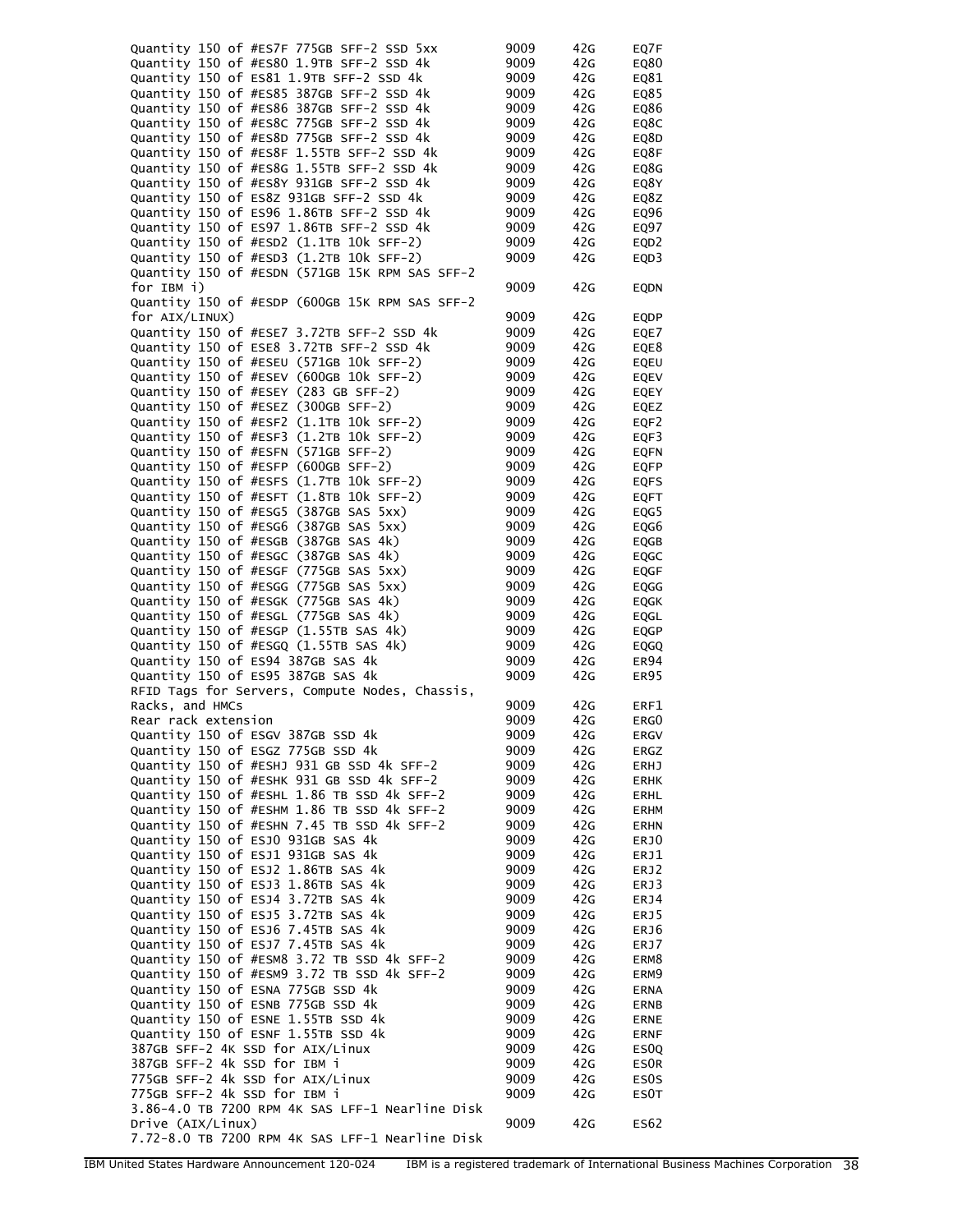| Drive (AIX/Linux)                                                                                | 9009         | 42G        | <b>ES64</b>      |
|--------------------------------------------------------------------------------------------------|--------------|------------|------------------|
| 387GB SFF-2 SSD 5xx eMLC4 for AIX/Linux                                                          | 9009         | 42G        | <b>ES78</b>      |
| 387GB SFF-2 SSD 5xx eMLC4 for IBM i                                                              | 9009         | 42G        | <b>ES79</b>      |
| 775GB SFF-2 SSD 5xx eMLC4 for AIX/Linux                                                          | 9009         | 42G        | ES7E             |
| 775GB SFF-2 SSD 5xx eMLC4 for IBM i                                                              | 9009         | 42G        | ES7F             |
| 387GB SFF-3 SSD 5xx eMLC4 for AIX/Linux                                                          | 9009         | 42G        | ES7K             |
| 387GB SFF-3 SSD 5xx eMLC4 for IBM i                                                              | 9009         | 42G        | ES7L             |
| 775GB SFF-3 SSD 5xx eMLC4 for AIX/Linux                                                          | 9009         | 42G        | ES7P             |
| 775GB SFF-3 SSD 5xx eMLC4 for IBM i                                                              | 9009         | 42G        | ES7Q             |
| 1.9TB Read Intensive SAS 4k SFF-2 SSD for AIX/                                                   |              |            |                  |
| Linux                                                                                            | 9009         | 42G        | <b>ES80</b>      |
| 1.9TB Read Intensive SAS 4k SFF-2 SSD for IBM i                                                  | 9009         | 42G        | ES81             |
| 931GB Mainstream SAS 4k SFF-3 SSD for AIX/Linux                                                  | 9009         | 42G        | ES83             |
| 931GB Mainstream SAS 4k SFF-3 SSD for IBM i                                                      | 9009         | 42G        | <b>ES84</b>      |
| 387GB SFF-2 SSD 4k eMLC4 for AIX/Linux                                                           | 9009         | 42G        | <b>ES85</b>      |
| 387GB SFF-2 SSD 4k eMLC4 for IBM i                                                               | 9009         | 42G        | <b>ES86</b>      |
| 775GB SFF-2 SSD 4k eMLC4 for AIX/Linux<br>775GB SFF-2 SSD 4k eMLC4 for IBM i                     | 9009<br>9009 | 42G<br>42G | ES8C<br>ES8D     |
| 1.55TB SFF-2 SSD 4k eMLC4 for AIX/Linux                                                          | 9009         | 42G        | ES8F             |
| 1.55TB SFF-2 SSD 4k eMLC4 for IBM i                                                              | 9009         | 42G        | ES8G             |
| 1.9TB Read Intensive SAS 4k SFF-3 SSD for AIX/                                                   |              |            |                  |
| Linux                                                                                            | 9009         | 42G        | ES8J             |
| 1.9TB Read Intensive SAS 4k SFF-3 SSD for IBM i                                                  | 9009         | 42G        | ES8K             |
| 387GB SFF-3 SSD 4k eMLC4 for AIX/Linux                                                           | 9009         | 42G        | ES8N             |
| 387GB SFF-3 SSD 4k eMLC4 for IBM i                                                               | 9009         | 42G        | ES8P             |
| 775GB SFF-3 SSD 4k eMLC4 for AIX/Linux                                                           | 9009         | 42G        | ES8Q             |
| 775GB SFF-3 SSD 4k eMLC4 for IBM i                                                               | 9009         | 42G        | ES8R             |
| 1.55TB SFF-3 SSD 4k eMLC4 for AIX/Linux                                                          | 9009         | 42G        | ES8V             |
| 1.55TB SFF-3 SSD 4k eMLC4 for IBM i                                                              | 9009         | 42G        | ES8W             |
| 931GB Mainstream SAS 4k SFF-2 SSD for AIX/Linux                                                  | 9009         | 42G        | ES8Y             |
| 931GB Mainstream SAS 4k SFF-2 SSD for IBM i                                                      | 9009         | 42G        | ES8Z             |
| 387GB Enterprise SAS 4k SFF-3 SSD for AIX/Linux                                                  | 9009         | 42G        | <b>ES90</b>      |
| 387GB Enterprise SAS 4k SFF-3 SSD for IBM i                                                      | 9009         | 42G        | ES91             |
| 1.86TB Mainstream SAS 4k SFF-3 SSD for AIX/Linux                                                 | 9009         | 42G        | <b>ES92</b>      |
| 1.86TB Mainstream SAS 4k SFF-3 SSD for IBM i                                                     | 9009         | 42G        | <b>ES93</b>      |
| 387GB Enterprise SAS 4k SFF-2 SSD for AIX/Linux                                                  | 9009         | 42G        | <b>ES94</b>      |
| 387GB Enterprise SAS 4k SFF-2 SSD for IBM i                                                      | 9009         | 42G        | <b>ES95</b>      |
| 1.86TB Mainstream SAS 4k SFF-2 SSD for AIX/Linux                                                 | 9009         | 42G        | <b>ES96</b>      |
| 1.86TB Mainstream SAS 4k SFF-2 SSD for IBM i                                                     | 9009         | 42G        | <b>ES97</b>      |
| 387GB Enterprise SAS 5xx SFF-3 SSD for AIX/Linux                                                 | 9009         | 42G        | ESB <sub>0</sub> |
| 387GB Enterprise SAS 5xx SFF-2 SSD for AIX/Linux                                                 | 9009         | 42G        | ESB <sub>2</sub> |
| 775GB Enterprise SAS 5xx SFF-3 SSD for AIX/Linux                                                 | 9009         | 42G        | ESB4             |
| 775GB Enterprise SAS 5xx SFF-2 SSD for AIX/Linux                                                 | 9009         | 42G        | ESB6             |
| 387GB Enterprise SAS 4k SFF-3 SSD for AIX/Linux                                                  | 9009         | 42G        | ESB8             |
| 387GB Enterprise SAS 4k SFF-3 SSD for IBM i                                                      | 9009         | 42G        | ESB9             |
| 387GB Enterprise SAS 4k SFF-2 SSD for AIX/Linux                                                  | 9009         | 42G        | <b>ESBA</b>      |
| 387GB Enterprise SAS 4k SFF-2 SSD for IBM i                                                      | 9009         | 42G        | ESBB             |
| 775GB Enterprise SAS 4k SFF-3 SSD for AIX/Linux                                                  | 9009         | 42G        | <b>ESBE</b>      |
| 775GB Enterprise SAS 4k SFF-3 SSD for IBM i                                                      | 9009         | 42G        | <b>ESBF</b>      |
| 775GB Enterprise SAS 4k SFF-2 SSD for AIX/Linux                                                  | 9009         | 42G        | ESBG             |
| 775GB Enterprise SAS 4k SFF-2 SSD for IBM i                                                      | 9009         | 42G        | ESBH             |
| 1.55TB Enterprise SAS 4k SFF-3 SSD for AIX/Linux                                                 | 9009         | 42G        | <b>ESBJ</b>      |
| 1.55TB Enterprise SAS 4k SFF-3 SSD for IBM i                                                     | 9009         | 42G        | <b>ESBK</b>      |
| 1.55TB Enterprise SAS 4k SFF-2 SSD for AIX/Linux                                                 | 9009         | 42G        | <b>ESBL</b>      |
| 1.55TB Enterprise SAS 4k SFF-2 SSD for IBM i                                                     | 9009         | 42G        | <b>ESBM</b>      |
| S&H - No Charge                                                                                  | 9009         | 42G        | ESC <sub>0</sub> |
| $S&H-b$                                                                                          | 9009         | 42G        | ESC <sub>6</sub> |
| 1.1TB 10K RPM SAS SFF-2 Disk Drive (IBMi)                                                        | 9009         | 42G        | ESD <sub>2</sub> |
| 1.2TB 10K RPM SAS SFF-2 Disk Drive (AIX/Linux)                                                   | 9009         | 42G        | ESD3             |
| 571GB 10K RPM SAS SFF-3 Disk Drive (IBM i)                                                       | 9009         | 42G        | ESD4             |
| 600GB 10K RPM SAS SFF-3 Disk Drive (AIX/Linux)                                                   | 9009         | 42G        | ESD <sub>5</sub> |
| 283GB 15K RPM SAS SFF-3 Disk Drive (IBM i)                                                       | 9009         | 42G        | <b>ESDA</b>      |
| 300GB 15K RPM SAS SFF-3 Disk Drive (AIX/Linux)                                                   | 9009         | 42G        | ESDB             |
| 571GB 15K RPM SAS SFF-2 Disk Drive - 528 Block                                                   |              |            |                  |
| (IBM i)                                                                                          | 9009         | 42G        | ESDN             |
| 600GB 15K RPM SAS SFF-2 Disk Drive - 5xx Block                                                   |              |            |                  |
| (AIX/Linux)                                                                                      | 9009         | 42G        | <b>ESDP</b>      |
| 3.72TB Mainstream SAS 4k SFF-3 SSD for AIX/Linux                                                 | 9009         | 42G        | ESE1             |
| 3.72TB Mainstream SAS 4k SFF-3 SSD for IBM i                                                     | 9009         | 42G        | ESE2             |
| 3.72TB Mainstream SAS 4k SFF-2 SSD for AIX/Linux<br>3.72TB Mainstream SAS 4k SFF-2 SSD for IBM i | 9009         | 42G        | ESE7             |
| 571GB 10K RPM SAS SFF-2 Disk Drive 4K Block -                                                    | 9009         | 42G        | ESE8             |
| 4224                                                                                             | 9009         | 42G        | ESEU             |
| 600GB 10K RPM SAS SFF-2 Disk Drive 4K Block -                                                    |              |            |                  |
|                                                                                                  |              |            |                  |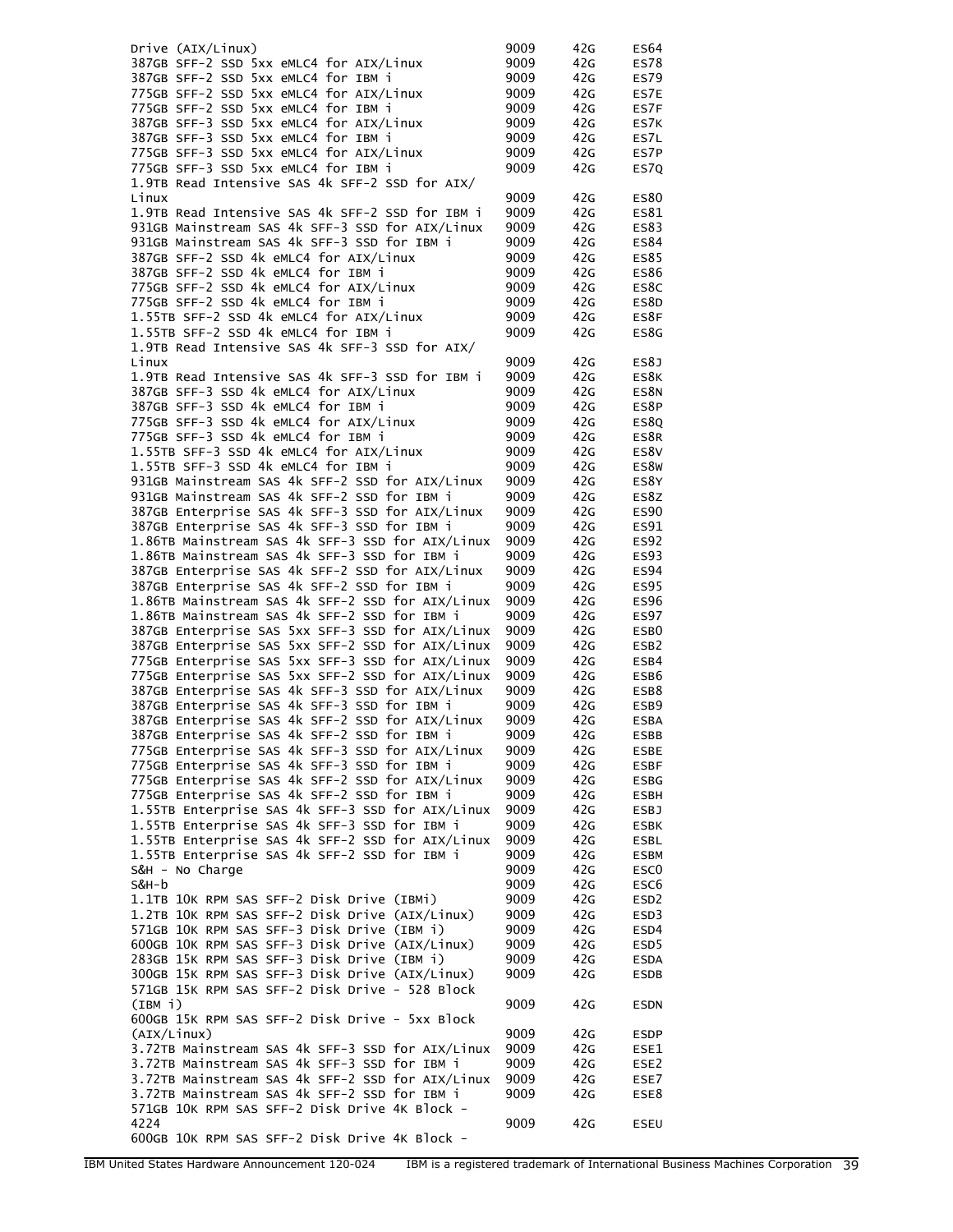| 4096                                                                                                       | 9009         | 42G        | ESEV                       |
|------------------------------------------------------------------------------------------------------------|--------------|------------|----------------------------|
| 283GB 15K RPM SAS SFF-2 4K Block - 4224 Disk                                                               |              |            |                            |
| Drive                                                                                                      | 9009         | 42G        | ESEY                       |
| 300GB 15K RPM SAS SFF-2 4K Block - 4096 Disk<br>Drive                                                      | 9009         | 42G        | ESEZ                       |
| 1.1TB 10K RPM SAS SFF-2 Disk Drive 4K Block -                                                              |              |            |                            |
| 4224                                                                                                       | 9009         | 42G        | ESF2                       |
| 1.2TB 10K RPM SAS SFF-2 Disk Drive 4K Block -                                                              |              |            |                            |
| 4096<br>571GB 10K RPM SAS SFF-3 Disk Drive 4K Block -                                                      | 9009         | 42G        | ESF3                       |
| 4224                                                                                                       | 9009         | 42G        | ESF4                       |
| 600GB 10K RPM SAS SFF-3 Disk Drive 4K Block -                                                              |              |            |                            |
| 4096<br>1.1TB 10K RPM SAS SFF-3 Disk Drive 4K Block -                                                      | 9009         | 42G        | ESF5                       |
| 4224                                                                                                       | 9009         | 42G        | ESF8                       |
| 1.2TB 10K RPM SAS SFF-3 Disk Drive 4K Block -                                                              |              |            |                            |
| 4096                                                                                                       | 9009         | 42G        | ESF9                       |
| 283GB 15K RPM SAS SFF-3 4K Block - 4224 Disk<br>Drive                                                      | 9009         | 42G        | <b>ESFA</b>                |
| 300GB 15K RPM SAS SFF-3 4K Block - 4096 Disk                                                               |              |            |                            |
| Drive                                                                                                      | 9009         | 42G        | <b>ESFB</b>                |
| 571GB 15K RPM SAS SFF-3 4K Block - 4224 Disk<br>Drive                                                      | 9009         | 42G        | <b>ESFE</b>                |
| 600GB 15K RPM SAS SFF-3 4K Block - 4096 Disk                                                               |              |            |                            |
| Drive                                                                                                      | 9009         | 42G        | <b>ESFF</b>                |
| 571GB 15K RPM SAS SFF-2 4K Block - 4224 Disk                                                               |              |            |                            |
| Drive<br>600GB 15K RPM SAS SFF-2 4K Block - 4096 Disk                                                      | 9009         | 42G        | <b>ESFN</b>                |
| Drive                                                                                                      | 9009         | 42G        | <b>ESFP</b>                |
| 1.7TB 10K RPM SAS SFF-2 Disk Drive 4K Block -                                                              |              |            |                            |
| 4224                                                                                                       | 9009         | 42G        | <b>ESFS</b>                |
| 1.8TB 10K RPM SAS SFF-2 Disk Drive 4K Block -<br>4096                                                      | 9009         | 42G        | <b>ESFT</b>                |
| 1.7TB 10K RPM SAS SFF-3 Disk Drive 4K Block -                                                              |              |            |                            |
| 4224                                                                                                       | 9009         | 42G        | <b>ESFU</b>                |
| 1.8TB 10K RPM SAS SFF-3 Disk Drive 4K Block -<br>4096                                                      |              |            |                            |
| 387GB Enterprise SAS 5xx SFF-2 SSD for AIX/Linux                                                           | 9009<br>9009 | 42G<br>42G | <b>ESFV</b><br>ESG5        |
| 387GB Enterprise SAS 5xx SFF-2 SSD for IBM i                                                               | 9009         | 42G        | ESG6                       |
| 387GB Enterprise SAS 5xx SFF-3 SSD for AIX/Linux                                                           | 9009         | 42G        | ESG9                       |
| 387GB Enterprise SAS 5xx SFF-3 SSD for IBM i                                                               | 9009         | 42G        | <b>ESGA</b>                |
| 387GB Enterprise SAS 4k SFF-2 SSD for AIX/Linux                                                            | 9009         | 42G        | ESGB                       |
| 387GB Enterprise SAS 4k SFF-2 SSD for IBM i                                                                | 9009         | 42G        | <b>ESGC</b>                |
| 387GB Enterprise SAS 4k SFF-3 SSD for AIX/Linux                                                            | 9009         | 42G        | ESGD                       |
| 387GB Enterprise SAS 4k SFF-3 SSD for IBM i                                                                | 9009         | 42G        | <b>ESGE</b>                |
| 775GB Enterprise SAS 5xx SFF-2 SSD for AIX/Linux                                                           | 9009         | 42G        | <b>ESGF</b>                |
| 775GB Enterprise SAS 5xx SFF-2 SSD for IBM i<br>775GB Enterprise SAS 5xx SFF-3 SSD for AIX/Linux           | 9009<br>9009 | 42G<br>42G | ESGG<br>ESGH               |
| 775GB Enterprise SAS 5xx SFF-3 SSD for IBM i                                                               | 9009         | 42G        | <b>ESGJ</b>                |
| 775GB Enterprise SAS 4k SFF-2 SSD for AIX/Linux                                                            | 9009         | 42G        | <b>ESGK</b>                |
| 775GB Enterprise SAS 4k SFF-2 SSD for IBM i                                                                | 9009         | 42G        | ESGL                       |
| 775GB Enterprise SAS 4k SFF-3 SSD for AIX/Linux                                                            | 9009         | 42G        | ESGM                       |
| 775GB Enterprise SAS 4k SFF-3 SSD for IBM i                                                                | 9009         | 42G        | <b>ESGN</b>                |
| 1.55TB Enterprise SAS 4k SFF-2 SSD for AIX/Linux                                                           | 9009         | 42G        | <b>ESGP</b>                |
| 1.55TB Enterprise SAS 4k SFF-2 SSD for IBM i                                                               | 9009         | 42G        | ESGQ                       |
| 1.55TB Enterprise SAS 4k SFF-3 SSD for AIX/Linux<br>1.55TB Enterprise SAS 4k SFF-3 SSD for IBM i           | 9009         | 42G        | ESGR                       |
| 387GB Enterprise SAS 5xx SFF-3 SSD for AIX/Linux                                                           | 9009<br>9009 | 42G<br>42G | <b>ESGS</b><br>ESGT        |
| 387GB Enterprise SAS 5xx SFF-2 SSD for AIX/Linux                                                           | 9009         | 42G        | ESGV                       |
| 775GB Enterprise SAS 5xx SFF-3 SSD for AIX/Linux                                                           | 9009         | 42G        | ESGX                       |
| 775GB Enterprise SAS 5xx SFF-2 SSD for AIX/Linux                                                           | 9009         | 42G        | ESGZ                       |
| 931 GB Mainstream SAS 4k SFF-2 SSD for AIX/Linux                                                           | 9009         | 42G        | ESHJ                       |
| 931 GB Mainstream SAS 4k SFF-2 SSD for IBM i                                                               | 9009         | 42G        | <b>ESHK</b>                |
| 1.86 TB Mainstream SAS 4k SFF-2 SSD for AIX/Linux 9009                                                     |              | 42G        | <b>ESHL</b>                |
| 1.86 TB Mainstream SAS 4k SFF-2 SSD for IBM i                                                              | 9009         | 42G        | <b>ESHM</b>                |
| 7.45 TB Mainstream SAS 4k SFF-2 SSD for AIX/Linux 9009<br>931 GB Mainstream SAS 4k SFF-3 SSD for AIX/Linux | 9009         | 42G<br>42G | <b>ESHN</b><br><b>ESHS</b> |
| 931 GB Mainstream SAS 4k SFF-3 SSD for IBM i                                                               | 9009         | 42G        | <b>ESHT</b>                |
| 1.86 TB Mainstream SAS 4k SFF-3 SSD for AIX/Linux 9009                                                     |              | 42G        | <b>ESHU</b>                |
| 1.86 TB Mainstream SAS 4k SFF-3 SSD for IBM i                                                              | 9009         | 42G        | <b>ESHV</b>                |
| 7.45 TB Mainstream SAS 4k SFF-3 SSD for AIX/Linux 9009                                                     |              | 42G        | <b>ESHW</b>                |
| 931GB Mainstream SAS 4k SFF-2 SSD for AIX/Linux                                                            | 9009         | 42G        | ESJ0                       |
| 931GB Mainstream SAS 4k SFF-2 SSD for IBM i<br>1.86TB Mainstream SAS 4k SFF-2 SSD for AIX/Linux            | 9009<br>9009 | 42G<br>42G | ESJ1<br>ESJ2               |
|                                                                                                            |              |            |                            |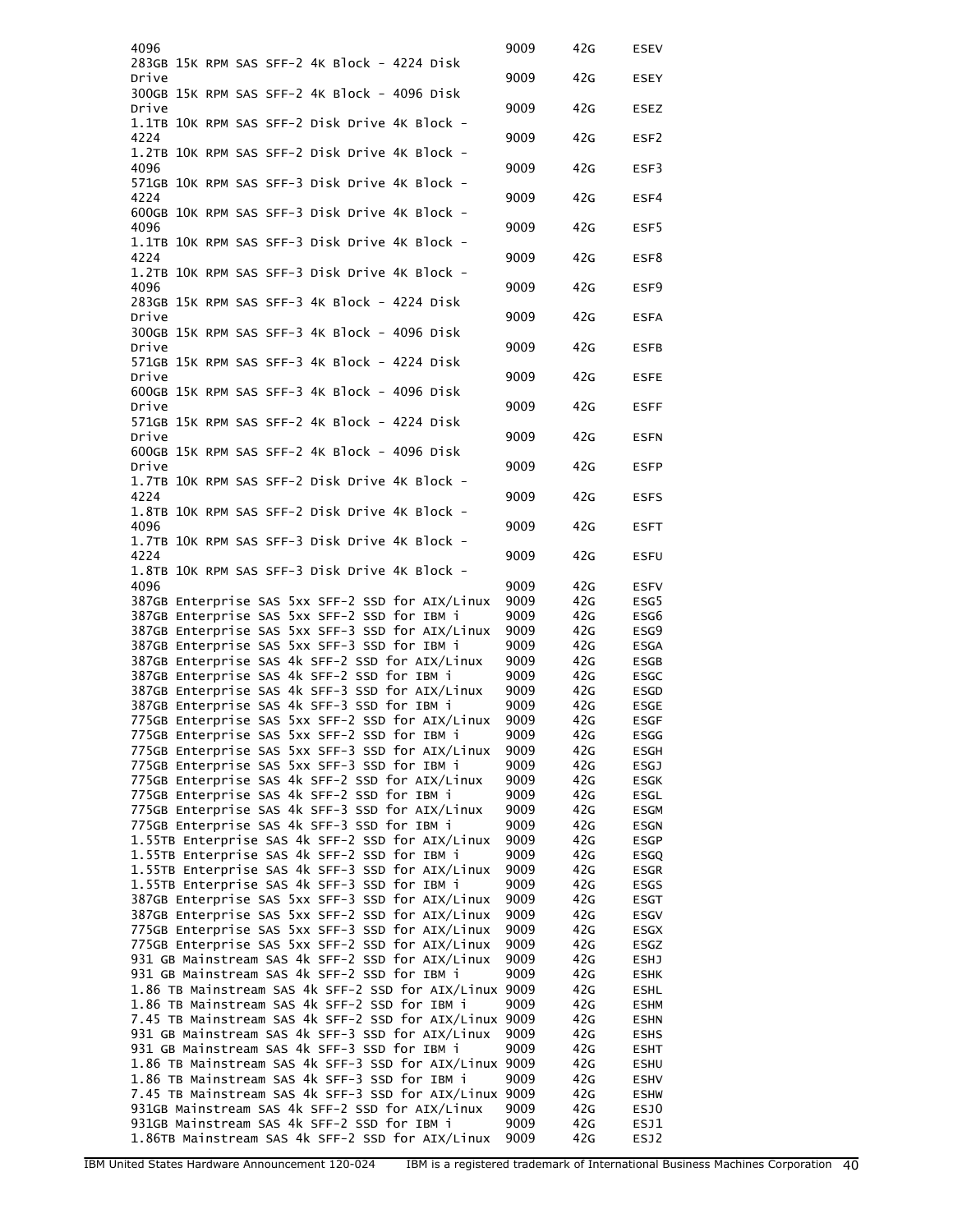| 1.86TB Mainstream SAS 4k SFF-2 SSD for IBM i                                                     | 9009         | 42G        | ESJ3                       |
|--------------------------------------------------------------------------------------------------|--------------|------------|----------------------------|
| 3.72TB Mainstream SAS 4k SFF-2 SSD for AIX/Linux                                                 | 9009         | 42G        | ESJ4                       |
| 3.72TB Mainstream SAS 4k SFF-2 SSD for IBM i                                                     | 9009         | 42G        | ESJ5                       |
| 7.45TB Mainstream SAS 4k SFF-2 SSD for AIX/Linux                                                 | 9009         | 42G        | ESJ6                       |
| 7.45TB Mainstream SAS 4k SFF-2 SSD for IBM i                                                     | 9009         | 42G        | ESJ7                       |
| 931GB Mainstream SAS 4k SFF-3 SSD for AIX/Linux                                                  | 9009         | 42G        | ESJ8                       |
| 931GB Mainstream SAS 4k SFF-3 SSD for IBM i                                                      | 9009         | 42G        | ESJ9                       |
| 1.86TB Mainstream SAS 4k SFF-3 SSD for AIX/Linux                                                 | 9009         | 42G        | <b>ESJA</b>                |
| 1.86TB Mainstream SAS 4k SFF-3 SSD for IBM i                                                     | 9009         | 42G        | <b>ESJB</b>                |
| 3.72TB Mainstream SAS 4k SFF-3 SSD for AIX/Linux                                                 | 9009         | 42G        | <b>ESJC</b>                |
| 3.72TB Mainstream SAS 4k SFF-3 SSD for IBM i                                                     | 9009<br>9009 | 42G        | ESJD                       |
| 7.45TB Mainstream SAS 4k SFF-3 SSD for AIX/Linux<br>7.45TB Mainstream SAS 4k SFF-3 SSD for IBM i | 9009         | 42G<br>42G | <b>ESJE</b><br><b>ESJF</b> |
| ESB9 Load Source Specify (387GB SSD SFF-3)                                                       | 9009         | 42G        | ESL9                       |
| Specify AC Power Supply for EXP12SX/EXP24SX                                                      |              |            |                            |
| Storage Enclosure                                                                                | 9009         | 42G        | <b>ESLA</b>                |
| ESBB Load Source Specify (387GB SSD SFF-2)                                                       | 9009         | 42G        | <b>ESLB</b>                |
| ESBF Load Source Specify (775GB SSD SFF-3)                                                       | 9009         | 42G        | <b>ESLF</b>                |
| ESBH Load Source Specify (775GB SSD SFF-2)                                                       | 9009         | 42G        | <b>ESLH</b>                |
| ESBK Load Source Specify (1.55TB SSD SFF-3)                                                      | 9009         | 42G        | <b>ESLK</b>                |
| EXP12SX SAS Storage Enclosure                                                                    | 9009         | 42G        | <b>ESLL</b>                |
| ESBM Load Source Specify (1.55TB SSD SFF-2)                                                      | 9009         | 42G        | <b>ESLM</b>                |
| EXP24SX SAS Storage Enclosure                                                                    | 9009         | 42G        | <b>ESLS</b>                |
| Load Source Specify for EC6V (NVMe 1.6 TB SSD                                                    |              |            |                            |
| for IBM i)                                                                                       | 9009         | 42G        | <b>ESLV</b>                |
| Load Source Specify for EC6X (NVMe 3.2 TB SSD                                                    |              |            |                            |
| for IBM i)                                                                                       | 9009         | 42G        | <b>ESLX</b>                |
| Load Source Specify for EC6Z (NVMe 6.4 TB SSD                                                    |              |            |                            |
| for IBM i)                                                                                       | 9009         | 42G        | ESLZ                       |
| 3.72 TB Mainstream SAS 4k SFF-2 SSD for AIX/Linux 9009                                           |              | 42G        | ESM8                       |
| 3.72 TB Mainstream SAS 4k SFF-2 SSD for IBM i                                                    | 9009         | 42G        | ESM9                       |
| 3.72 TB Mainstream SAS 4k SFF-3 SSD for AIX/Linux 9009                                           |              | 42G        | <b>ESMQ</b>                |
| 3.72 TB Mainstream SAS 4k SFF-3 SSD for IBM i                                                    | 9009         | 42G        | <b>ESMR</b>                |
| 775GB Enterprise SAS 4k SFF-2 SSD for AIX/Linux                                                  | 9009         | 42G        | <b>ESNA</b>                |
| 775GB Enterprise SAS 4k SFF-2 SSD for IBM i                                                      | 9009         | 42G        | <b>ESNB</b>                |
| 775GB Enterprise SAS 4k SFF-3 SSD for AIX/Linux                                                  | 9009         | 42G        | <b>ESNC</b>                |
| 775GB Enterprise SAS 4k SFF-3 SSD for IBM i<br>1.55TB Enterprise SAS 4k SFF-2 SSD for AIX/Linux  | 9009<br>9009 | 42G<br>42G | <b>ESND</b>                |
| 1.55TB Enterprise SAS 4k SFF-2 SSD for IBM i                                                     | 9009         | 42G        | <b>ESNE</b><br><b>ESNF</b> |
| 1.55TB Enterprise SAS 4k SFF-3 SSD for AIX/Linux                                                 | 9009         | 42G        | <b>ESNG</b>                |
| 1.55TB Enterprise SAS 4k SFF-3 SSD for IBM i                                                     | 9009         | 42G        | <b>ESNH</b>                |
| 283GB 15K RPM SAS SFF-3 4k Block Cached Disk                                                     |              |            |                            |
| Drive (IBM i)                                                                                    | 9009         | 42G        | ESNJ                       |
| 300GB 15K RPM SAS SFF-3 4k Block Cached Disk                                                     |              |            |                            |
| Drive (AIX/Linux)                                                                                | 9009         | 42G        | <b>ESNK</b>                |
| 283GB 15K RPM SAS SFF-2 4k Block Cached Disk                                                     |              |            |                            |
| Drive (IBM i)                                                                                    | 9009         | 42G        | <b>ESNL</b>                |
| 300GB 15K RPM SAS SFF-2 4k Block Cached Disk                                                     |              |            |                            |
| Drive (AIX/Linux)                                                                                | 9009         | 42G        | <b>ESNM</b>                |
| 571GB 15K RPM SAS SFF-3 4k Block Cached Disk                                                     |              |            |                            |
| Drive (IBM i)                                                                                    | 9009         | 42G        | <b>ESNN</b>                |
| 600GB 15K RPM SAS SFF-3 4k Block Cached Disk                                                     |              |            |                            |
| Drive (AIX/Linux)                                                                                | 9009         | 42G        | <b>ESNP</b>                |
| 571GB 15K RPM SAS SFF-2 4k Block Cached Disk                                                     |              |            |                            |
| Drive (IBM i)                                                                                    | 9009         | 42G        | ESNQ                       |
| 600GB 15K RPM SAS SFF-2 4k Block Cached Disk                                                     |              |            |                            |
| Drive (AIX/Linux)                                                                                | 9009         | 42G        | <b>ESNR</b>                |
| Quantity 150 of #ESNL (283GB 15k SFF-2)                                                          | 9009         | 42G        | <b>ESPL</b>                |
| Quantity 150 of #ESNM (300GB 15k SFF-2)                                                          | 9009         | 42G        | <b>ESPM</b>                |
| Quantity 150 of #ESNQ (571GB 15k SFF-2)                                                          | 9009         | 42G        | <b>ESPQ</b>                |
| Quantity 150 of #ESNR (600GB 15k SFF-2)                                                          | 9009         | 42G        | <b>ESPR</b>                |
| Quantity 150 of ESB2 387GB SAS 4k<br>Quantity 150 of ESB6 775GB SAS 4k                           | 9009<br>9009 | 42G<br>42G | ESQ2                       |
| Quantity 150 of ESBA 387GB SAS 4k                                                                | 9009         | 42G        | ESQ6<br><b>ESQA</b>        |
| Quantity 150 of ESBB 387GB SAS 4k                                                                | 9009         | 42G        | <b>ESQB</b>                |
| Quantity 150 of ESBG 775GB SAS 4k                                                                | 9009         | 42G        | ESQG                       |
| Quantity 150 of ESBH 775GB SAS 4k                                                                | 9009         | 42G        | <b>ESQH</b>                |
| Quantity 150 of ESBL 1.55TB SAS 4k                                                               | 9009         | 42G        | <b>ESQL</b>                |
| Quantity 150 of ESBM 1.55TB SAS 4k                                                               | 9009         | 42G        | <b>ESQM</b>                |
| RDX USB Internal Docking Station for Removable                                                   |              |            |                            |
| Disk Cartridge                                                                                   | 9009         | 42G        | EU00                       |
| 1TB Removable Disk Drive Cartridge                                                               | 9009         | 42G        | EU01                       |
| Not available in US, EMEA, and Japan                                                             |              |            |                            |
|                                                                                                  |              |            |                            |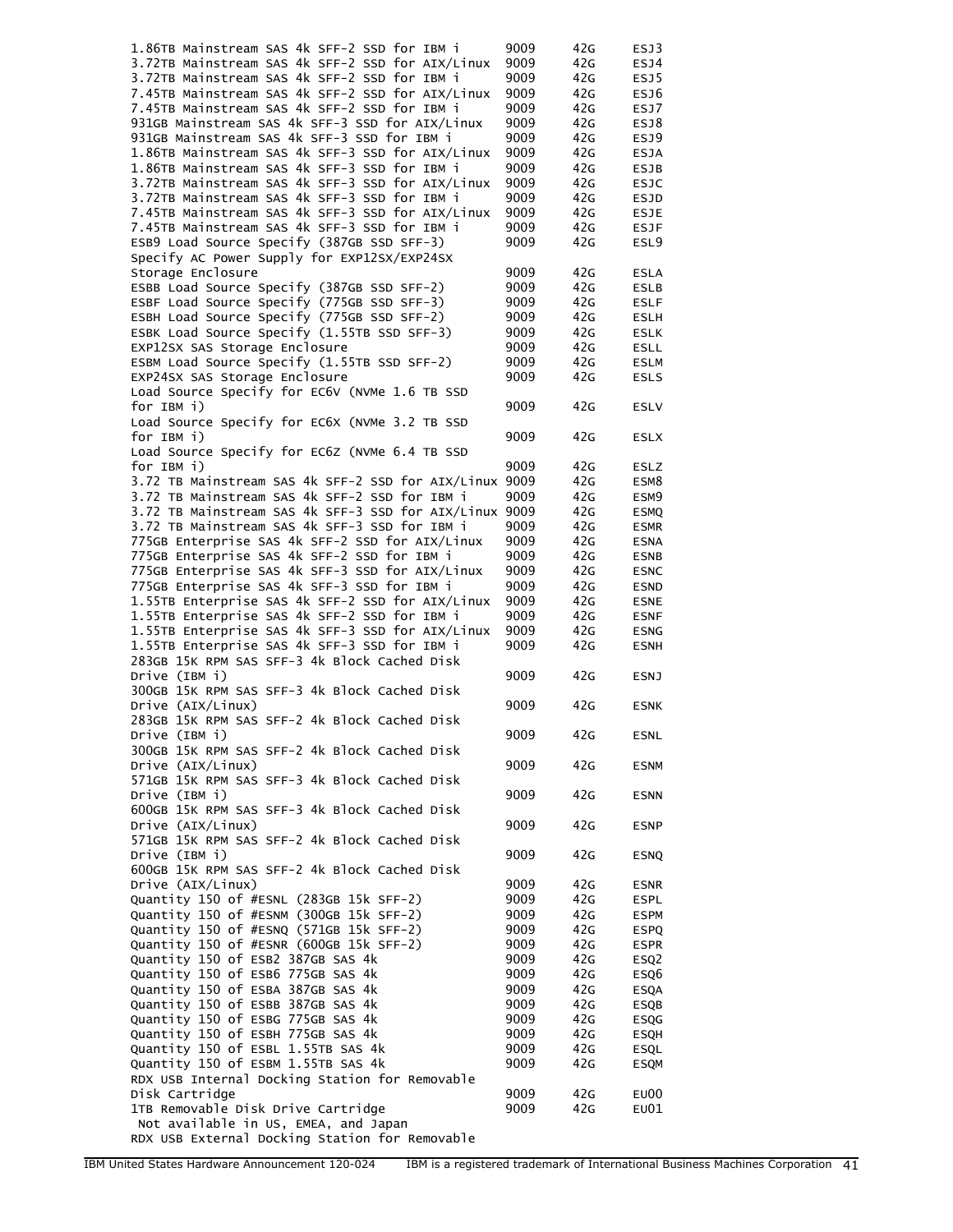| Disk Cartridge                                                                                                                                                                                                     | 9009                                         | 42G                                    | E <sub>U</sub> 04                                                                         |
|--------------------------------------------------------------------------------------------------------------------------------------------------------------------------------------------------------------------|----------------------------------------------|----------------------------------------|-------------------------------------------------------------------------------------------|
| RDX 320 GB Removable Disk Drive                                                                                                                                                                                    | 9009                                         | 42G                                    | E <sub>U</sub> 08                                                                         |
| Operator Panel LCD Display                                                                                                                                                                                         | 9009                                         | 42G                                    | EU0B                                                                                      |
| 1.5TB Removable Disk Drive Cartridge                                                                                                                                                                               | 9009                                         | 42G                                    | EU15                                                                                      |
| Cable Ties & Labels                                                                                                                                                                                                | 9009                                         | 42G                                    | E <sub>U</sub> 19                                                                         |
| Order Placed Indicator                                                                                                                                                                                             | 9009                                         | 42G                                    | EU29                                                                                      |
| 2TB Removable Disk Drive Cartridge (RDX)                                                                                                                                                                           | 9009                                         | 42G                                    | FU <sub>2</sub> T                                                                         |
| ESJ1 Load Source Specify (931GB SSD SFF-2)                                                                                                                                                                         | 9009                                         | 42G                                    | EU41                                                                                      |
| ESJ3 Load Source Specify (1.86TB SSD SFF-2)                                                                                                                                                                        | 9009                                         | 42G                                    | EU43                                                                                      |
| ESJ5 Load Source Specify (3.72TB SSD SFF-2)                                                                                                                                                                        | 9009                                         | 42G                                    | EU45                                                                                      |
| ESJ7 Load Source Specify (7.45TB SSD SFF-2)                                                                                                                                                                        | 9009                                         | 42G                                    | <b>EU47</b>                                                                               |
| ESJ9 Load Source Specify (931GB SSD SFF-3)                                                                                                                                                                         | 9009                                         | 42G                                    | EU49                                                                                      |
| ESJB Load Source Specify (1.86TB SSD SFF-3)                                                                                                                                                                        | 9009                                         | 42G                                    | EU4B                                                                                      |
| ESJD Load Source Specify (3.72TB SSD SFF-3)                                                                                                                                                                        | 9009                                         | 42G                                    | EU4D                                                                                      |
| ESJF Load Source Specify (7.45TB SSD SFF-3)                                                                                                                                                                        | 9009                                         | 42G                                    | EU4F                                                                                      |
| RDX USB External Docking Station                                                                                                                                                                                   | 9009                                         | 42G                                    | EUA4                                                                                      |
| Standalone USB DVD drive w/cable<br>Core Use HW Feature<br>Core Use HW Feature 10X<br>BP Post-Sale Services: 1 Day<br>IBM Systems Lab Services Post-Sale Services: 1<br>Day<br>Other IBM Post-Sale Services: 1 Day | 9009<br>9009<br>9009<br>9009<br>9009<br>9009 | 42G<br>42G<br>42G<br>42G<br>42G<br>42G | EUA <sub>5</sub><br>EUC <sub>6</sub><br>EUC7<br><b>SVBP</b><br><b>SVCS</b><br><b>SVNN</b> |

The following are newly announced features on the specific models of the IBM Power Systems 7014 and 7965 machine type:

# **Planned Availability Date July 24, 2020**

#### *New Feature*

| Description                           | Machine Model<br>type | number                        | Feature<br>number |
|---------------------------------------|-----------------------|-------------------------------|-------------------|
| Rack Content Specify: 9009-42G - 4EIA | 7014<br>7014<br>7965  | T <sub>00</sub><br>T42<br>S42 | ER35              |

#### **Feature conversions**

The existing components being replaced during a model or feature conversion become the property of IBM and must be returned.

Feature conversions are always implemented on a "quantity of one for quantity of one" basis. Multiple existing features may not be converted to a single new feature. Single existing features may not be converted to multiple new features.

The following conversions are available to clients:

## *Feature conversions for 9009-42G adapters features:*

| From FC:                                         | TO FC:                                             | Return<br>parts |
|--------------------------------------------------|----------------------------------------------------|-----------------|
| $EJ32 - PCIe3$ Crypto<br>Coprocessor no BSC 4767 | $EJ33 - PCIe3$ Crypto<br>Coprocessor BSC-Gen3 4767 | No              |

#### **Business Partner information**

If you are a Direct Reseller - System Reseller acquiring products from IBM, you may link directly to Business Partner information for this announcement. A PartnerWorld ID and password are required (use IBMid).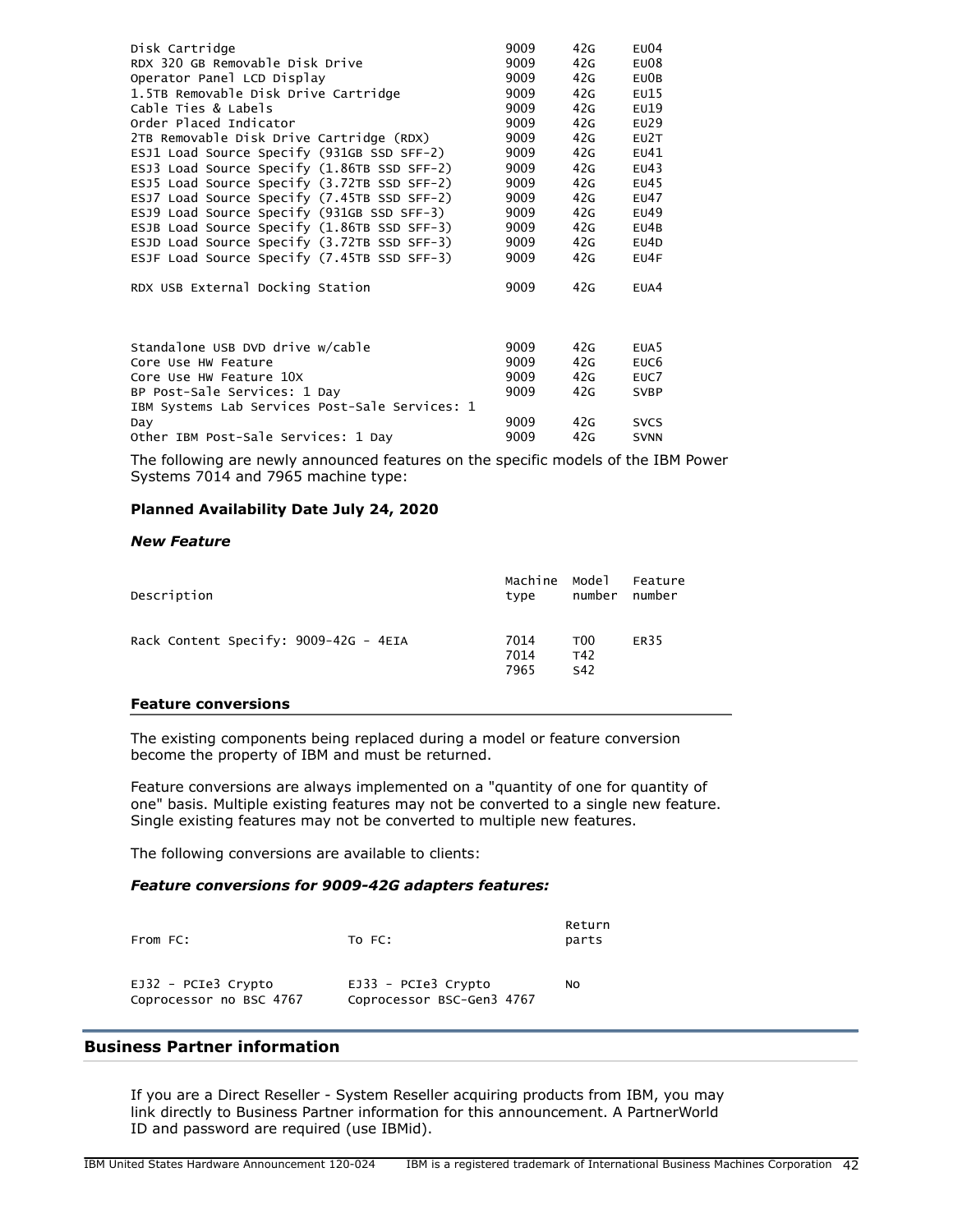#### **Publications**

Power Systems hardware documentation provides clients with the following topical information:

- Licenses, notices, safety, and warranty information
- Planning for the system
- Installing and configuring the system
- Troubleshooting, service, and support
- Installing, configuring, and managing consoles, terminals, and interfaces
- Installing operating systems
- Creating a virtual computing environment
- Enclosures and expansion units
- Glossary

You can access the product documentation at [IBM Knowledge Center.](http://www.ibm.com/support/knowledgecenter/POWER9)

Product documentation is also available on DVD (SK5T-7087).

The following information is shipped with the Power S924 server:

- Power Hardware Information DVD SK5T-7087
- Installing the 9009-42G
- Important Notices
- Warranty Information
- License Agreement for Machine Code

Hardware documentation such as installation instructions, user's information, and service information is available to download or view at the [IBM Support](https://www.ibm.com/support/home/) website.

You can access [IBM](https://www.ibm.com/support/knowledgecenter/ssw_ibm_i) i documentation at the IBM website.

You can access [AIX](https://www.ibm.com/support/knowledgecenter/ssw_aix) documentation at the AIX website.

You can access documentation about Linux on IBM systems at the [Linux information](https://www.ibm.com/support/knowledgecenter/linuxonibm/liaaa/ic-homepage.htm) [for IBM systems](https://www.ibm.com/support/knowledgecenter/linuxonibm/liaaa/ic-homepage.htm) website.

The IBM Systems Information Center provides you with a single information center where you can access product documentation for IBM systems hardware, operating systems, and server software. Through a consistent framework, you can efficiently find information and personalize your access. See the IBM Systems Information Center, at [IBM Knowledge Center.](https://www.ibm.com/support/knowledgecenter/)

To access the IBM Publications Center Portal, go to the [IBM Publications Center](http://www.ibm.com/shop/publications/order) website.

The Publications Center is a worldwide central repository for IBM product publications and marketing material with a catalog of 70,000 items. Extensive search facilities are provided. A large number of publications are available online in various file formats, which can currently be downloaded.

## **Services**

#### **IBM Systems Lab Services**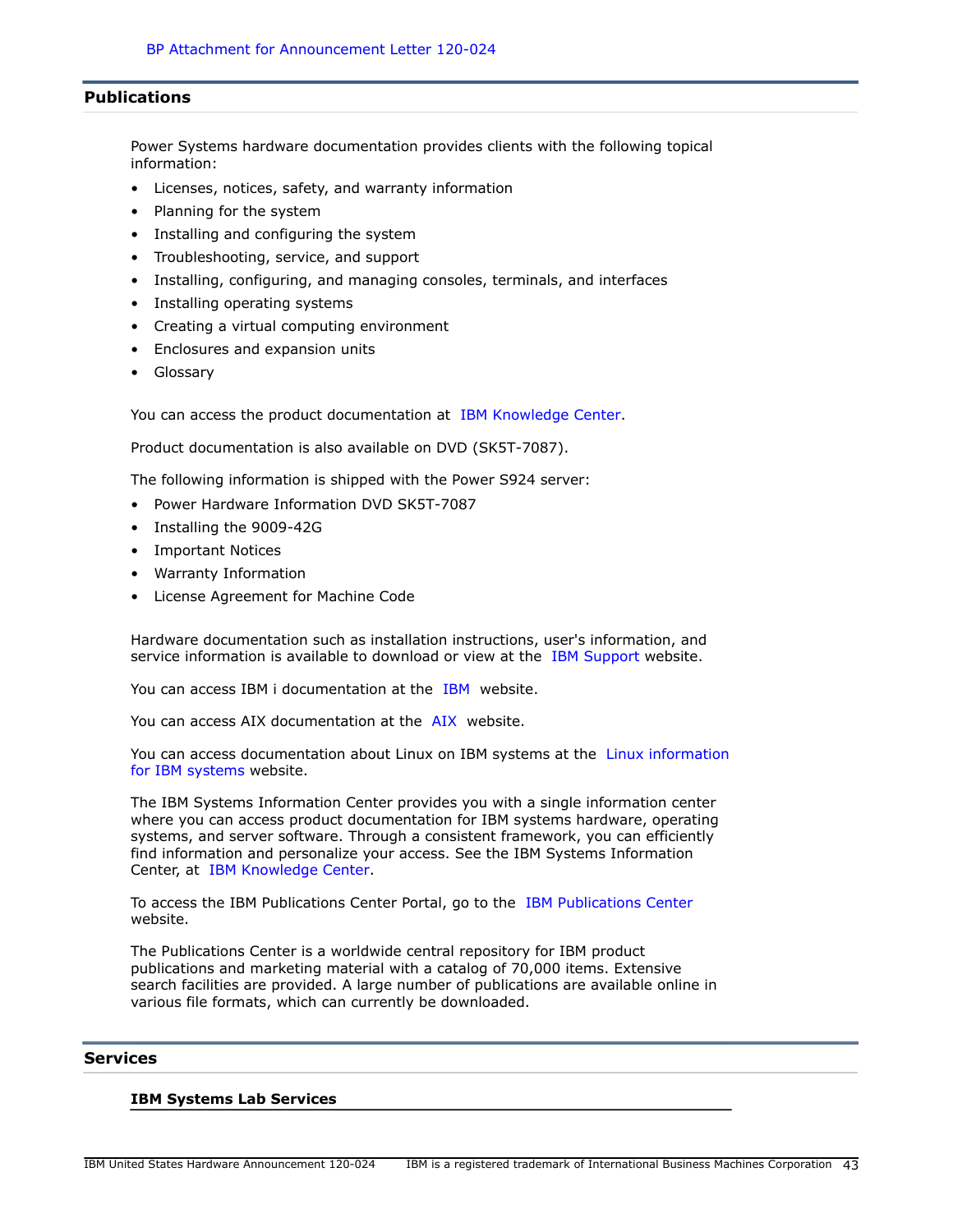IBM Systems Lab Services offers a wide array of services available for your enterprise. It brings expertise on the latest technologies from the IBM development community and can help with your most difficult technical challenges.

IBM Systems Lab Services exists to help you successfully implement emerging technologies so as to accelerate your return on investment and improve your satisfaction with your IBM systems and solutions. Services examples include initial implementation, integration, migration, and skills transfer on IBM systems solution capabilities and recommended practices. IBM Systems Lab Services is one of the service organizations of IBM's world-renowned IBM Systems Group development labs.

For details on available services, contact your IBM representative or go to the [IBM](https://www.ibm.com/it-infrastructure/services/lab-services) [Systems Lab Services](https://www.ibm.com/it-infrastructure/services/lab-services) website.

#### **Global Technology Services**

IBM services include business consulting, outsourcing, hosting services, applications, and other technology management.

These services help you learn about, plan, install, manage, or optimize your IT infrastructure to be an on-demand business. They can help you integrate your highspeed networks, storage systems, application servers, wireless protocols, and an array of platforms, middleware, and communications software for IBM and many non-IBM offerings. IBM is your one-stop shop for IT support needs.

For details on available services, contact your IBM representative or go to the [IBM](http://www.ibm.com/services/) [Global Technology Services](http://www.ibm.com/services/) website.

For details on available IBM Business Continuity and Recovery Services, contact your IBM representative or go to the [Resiliency Services](http://www.ibm.com/services/continuity) website.

Details on education offerings related to specific products can be found on the [IBM](http://www.ibm.com/services/learning/ites.wss/zz/en?pageType=tp_search_new) [Skills Gateway](http://www.ibm.com/services/learning/ites.wss/zz/en?pageType=tp_search_new) website.

# **Technical information**

#### **Specified operating environment**

#### *Physical specifications*

- Width: 482 mm (18.97 in.)
- Depth: 769.6 mm (30.3 in.)
- Height: 173.3 mm (6.8 in.)
- Weight: 39.9 kg (88 lb)

To assure installability and serviceability in non-IBM industry-standard racks, review the installation planning information for any product-specific installation requirements.

#### *Operating environment*

- Temperature: (nonoperating) 5 to 45 degrees C (41 to 113 F); recommended temperature (operating) 18 to 27 degrees C (64 to 80 F); allowable operating temperature 5 to 40 degrees C (41 to 104 F)
- Relative humidity: 8% 85% (allowable operating humidity range); recommended 5.5 degrees C (42 F) dew point to 60% RH and 15 degrees C (59 F) dew point
- Maximum dew point: 24 degrees C (75 F) (allowable operating)
- Operating voltage: 1400 W PSU: 200 240 V AC
- Operating frequency: 47/63 Hz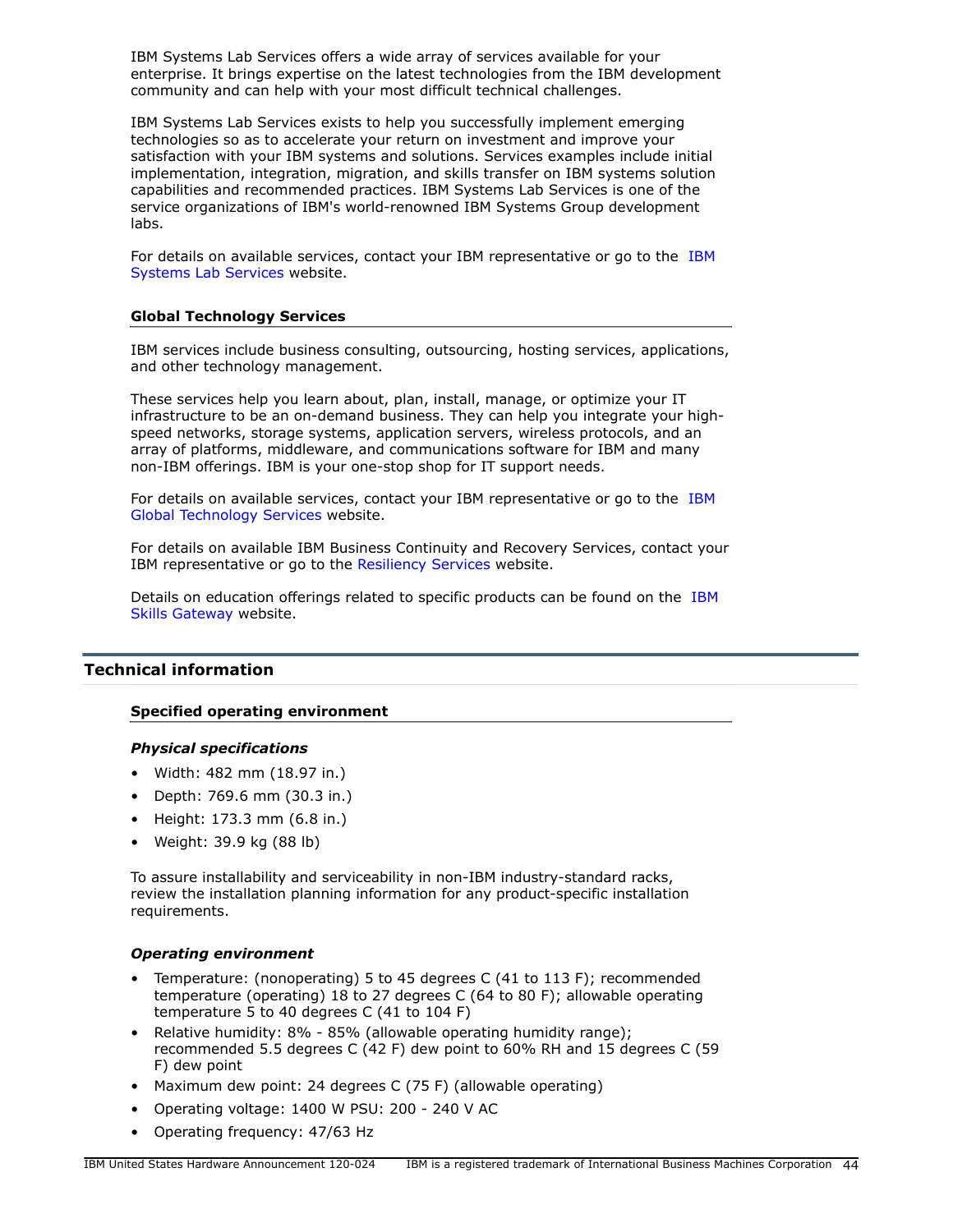- Maximum power consumption: 2750 watts (maximum)
- Power factor: 0.98
- Thermal output: 9,386 Btu/hour (maximum)
- Power-source loading
	- 2.835 kVa (maximum configuration)
	- Maximum altitude: 3,050 m (10,000 ft)

**Note:** The maximum measured value is the worst case power consumption expected from a fully populated server under an intensive workload. The maximum measured value also accounts for component tolerance and non-ideal operating conditions. Power consumption and heat load vary greatly by server configuration and utilization. The [IBM Systems Energy Estimator](http://see.au-syd.mybluemix.net/see/EnergyEstimator) should be used to obtain a heat output estimate based on a specific configuration.

# **Noise levels and declared A-weighted sound power level**

• Rack-mount system: 6.4 bels operating; 5.2 bels idling

## See the **Installation Planning Guide** in [IBM Knowledge Center](http://www.ibm.com/support/knowledgecenter/POWER9) for additional detail.

For example, the actual sound power noise level is impacted by multiple factors, including:

- Enablement of Maximum Performance mode increases fan speed, which increases power noise levels
- Usage of Maximum Performance mode further increases fan speed, which further increases power noise levels
- Using higher wattage PCIe adapters increases fan speed, which increases power noise levels.
- Placing multiple servers in a rack increases the total power noise level.
- Placing servers in racks with acoustic doors reduces the power noise levels.

# **EMC conformance classification**

This equipment is subject to FCC rules and shall comply with the appropriate FCC rules before final delivery to the buyer or centers of distribution.

- US: FCC Class A
- Europe: CISPR 22 Class A
- Japan: VCCI-A
- Korea: Korean Requirement Class A
- China: People's Republic of China commodity inspection law Class A

# **Homologation -- Telecom environmental testing (Safety and EMC):**

Homologation approval for specific countries has been initiated with the IBM Homologation and Type Approval (HT&A) organization in LaGaude, France. This Power Systems model and applicable features meet the environmental testing requirements of the country telecom and have been designed and tested in compliance with the Full Quality Assurance Approval (FQAA) process as delivered by the British Approval Board for Telecom (BABT), the UK Telecom regulatory authority.

This product is not certified for connection by any means whatsoever to interfaces of public telecommunications networks. Certification may be required by law prior to making any such connection. Contact an IBM representative or reseller for any questions.

# **Product safety/Country testing/Certification**

• UL 60950-1:2007 Underwriters Laboratory, Safety Information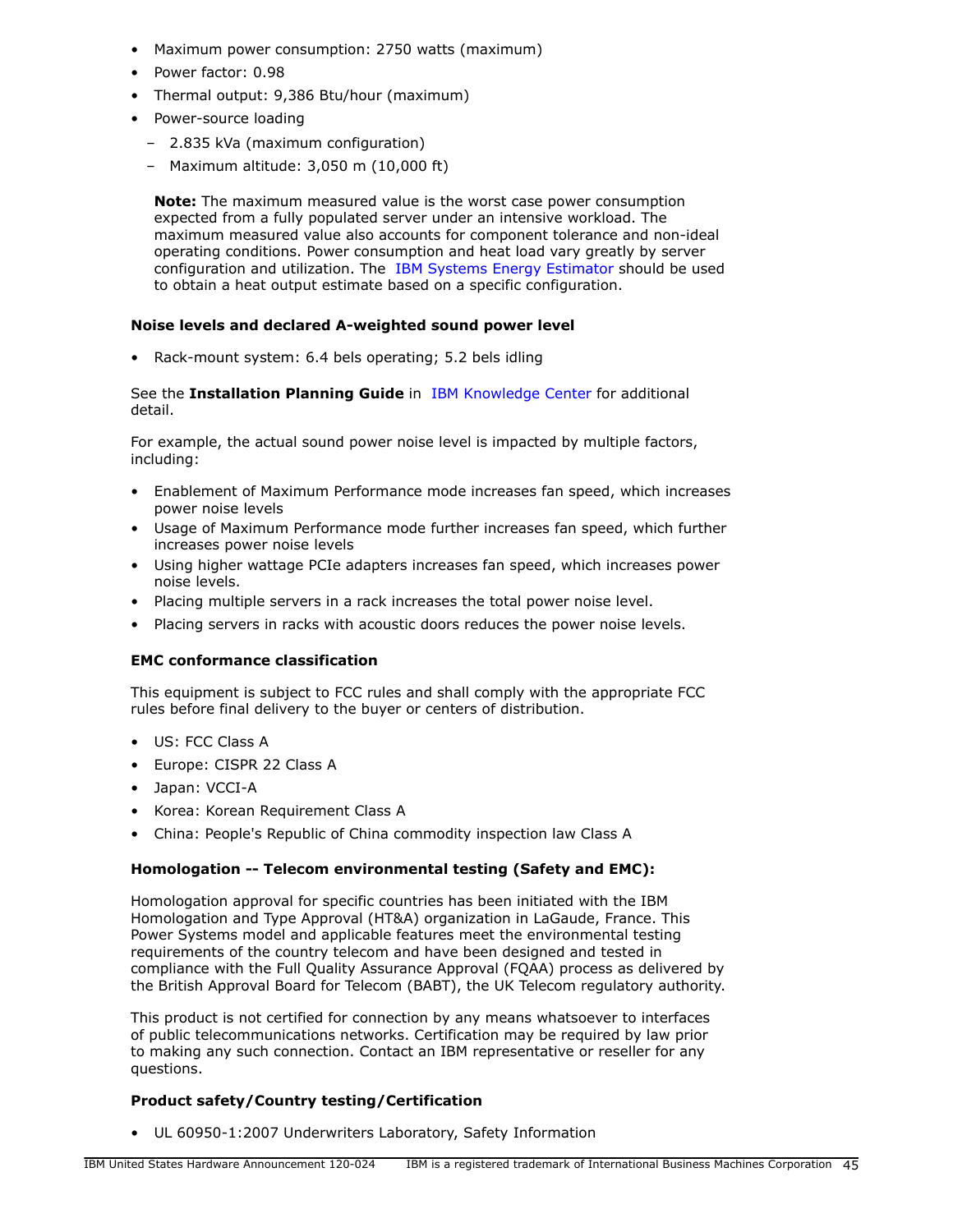- CSA C22.2 No. 60950-1-07, Canadian Standards Association
- EN60950 European Norm
- IEC 60950, Edition 1, International Electrotechnical Commission, Safety Information
- Nordic deviations to IEC 60950-1 1st Edition

## **General requirements:**

The product is in compliance with IBM Corporate Bulletin C-B 0-2594-000 Statement of Conformity of IBM Product to External Standard (Suppliers Declaration).

## *Homologation*

This product is not certified for direct connection by any means whatsoever to interfaces of public telecommunications networks. Certification may be required by law prior to making any such connection. Contact an IBM representative or reseller for any questions.

## *Hardware requirements*

## **Power S924 system configuration**

The minimum Power S924 initial order must include a processor module, two 16 GB DIMMs, four power supplies and line cords, an operating system indicator, a cover set indicator, and a Language Group Specify. Also, it must include one of these storage options and one of these network options:

Storage options:

- For boot from NVMe: One NVMe drive slot and one NVMe drive or one PCIe NVMe add in adapter.
- For boot from direct attach storage SFF-3 / SFF-2 HDD or SSD: One storage backplane and one SFF-3 / SFF-2 HDD or SSD.
- For boot from SAN: Internal HDD or SSD and RAID card are *not* required if feature 0837 (Boot from SAN) is selected. A Fibre Channel adapter must be ordered if feature 0837 is selected.

Network options:

- One PCIe2 4-port 1 Gb Ethernet adapter
- One of the supported 10 Gb Ethernet adapters

AIX or Linux is the primary operating system. The minimum defined initial order configuration is as follows:

| <b>Feature number</b> | <b>Description</b>                                              | Quantity | <b>Notes</b>                  |
|-----------------------|-----------------------------------------------------------------|----------|-------------------------------|
| EU0B                  | Operator Panel<br><b>LCD Display</b>                            | 1        | Optional with AIX<br>or Linux |
| Processors            |                                                                 |          |                               |
| EP5E                  | 8-core typical 3.8<br>to $4.0$ GHz (max)<br>POWER9 Processor    | 1        |                               |
| or                    |                                                                 |          |                               |
| EP5F                  | 10-core typical 3.5<br>to $3.9$ GHz (max)<br>POWER9 Processor   | 1        |                               |
| or                    |                                                                 |          |                               |
| EP5H                  | 11-core Typical<br>3.45 to 3.9 Ghz<br>(max) POWER9<br>Processor | 1        |                               |
| nr                    |                                                                 |          |                               |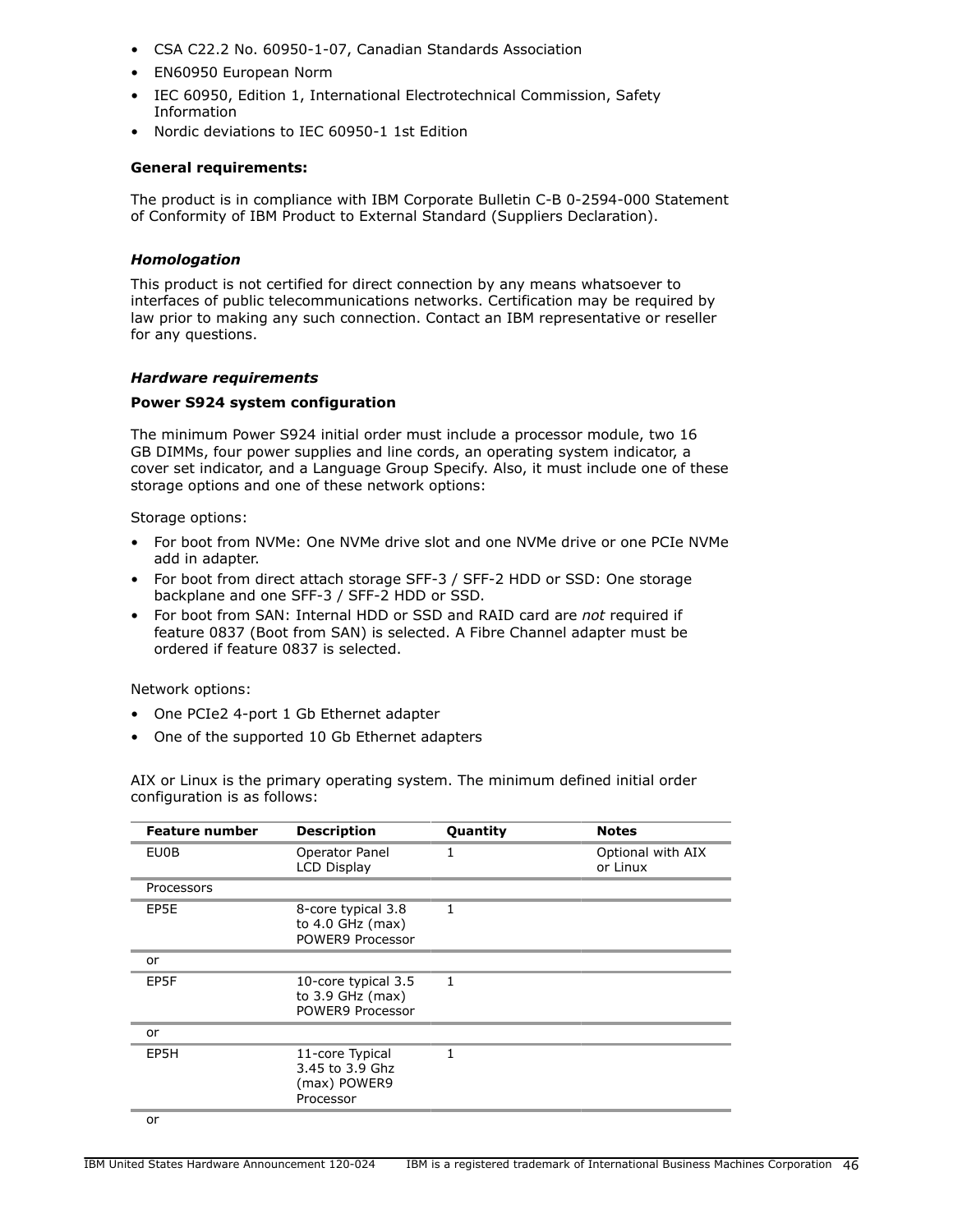| <b>Feature number</b>         | <b>Description</b>                                                                           | Quantity       | <b>Notes</b>                                                                        |
|-------------------------------|----------------------------------------------------------------------------------------------|----------------|-------------------------------------------------------------------------------------|
| EP5G                          | 12-core Typical 3.4<br>to 3.9 Ghz (max)<br>POWER9 Processor                                  | 1              |                                                                                     |
| Processor<br>activations      |                                                                                              |                |                                                                                     |
| EP6E                          | One Processor<br>Core Activation for<br>#EP5E                                                | 8              |                                                                                     |
| or                            |                                                                                              |                |                                                                                     |
| EP6F                          | One Processor<br>Core Activation for<br>#EP5F                                                | 10             |                                                                                     |
| or                            |                                                                                              |                |                                                                                     |
| EP6H                          | One Processor<br>Core Activation for<br>#EP5H                                                | 11             |                                                                                     |
| or                            |                                                                                              |                |                                                                                     |
| EP6G                          | One Processor<br>Core Activation for<br>#EP5G                                                | 12             |                                                                                     |
| Memory DIMMs                  |                                                                                              |                |                                                                                     |
| <b>EM62</b>                   | 16 GB DDR4<br>Memory                                                                         | $\overline{2}$ |                                                                                     |
| or                            |                                                                                              |                |                                                                                     |
| <b>EM63</b>                   | 32 GB DDR4<br>Memory                                                                         | $\overline{2}$ |                                                                                     |
| or                            |                                                                                              |                |                                                                                     |
| EM64                          | 64 GB DDR4<br>Memory                                                                         | $\overline{2}$ |                                                                                     |
| or                            |                                                                                              |                |                                                                                     |
| <b>EM65</b>                   | 128 GB DDR4<br>Memory                                                                        | 2              |                                                                                     |
| Storage Backplane             |                                                                                              |                |                                                                                     |
| EJ1S                          | Storage Backplane<br>with 6 SFF-3 Bays<br>and 2 PCIe Gen4<br>capable NVMe U.2<br>drive slots | 1              | See Note 2 and<br>Note 4                                                            |
| or                            |                                                                                              |                |                                                                                     |
| EJ1T                          | Storage Backplane<br>with 2 PCIe Gen4<br>capable NVMe U.2<br>drive slots                     | 1              | Optional EJ1Q as<br>MES to allow 4<br>NVMe U.2 drives.<br>See Note 2 and<br>Note 4. |
| or                            |                                                                                              |                |                                                                                     |
| EJ1U                          | Storage Backplane<br>with 4 PCIe Gen4<br>capable NVMe U.2<br>drive slots                     | 1              | See Note 2 and<br>Note 4                                                            |
| Disk Drive                    |                                                                                              |                |                                                                                     |
| <b>ESDB</b>                   | 300 GB 15K RPM<br>SAS SFF-3 Disk<br>Drive (AIX/Linux)                                        | $\mathbf{1}$   |                                                                                     |
| LAN Adapter                   |                                                                                              |                |                                                                                     |
| 5899                          | PCIe2 LP 4-port<br>1GbE Adapter                                                              | $\mathbf{1}$   | See Note 3                                                                          |
| Power Supplies/<br>Power cord |                                                                                              |                |                                                                                     |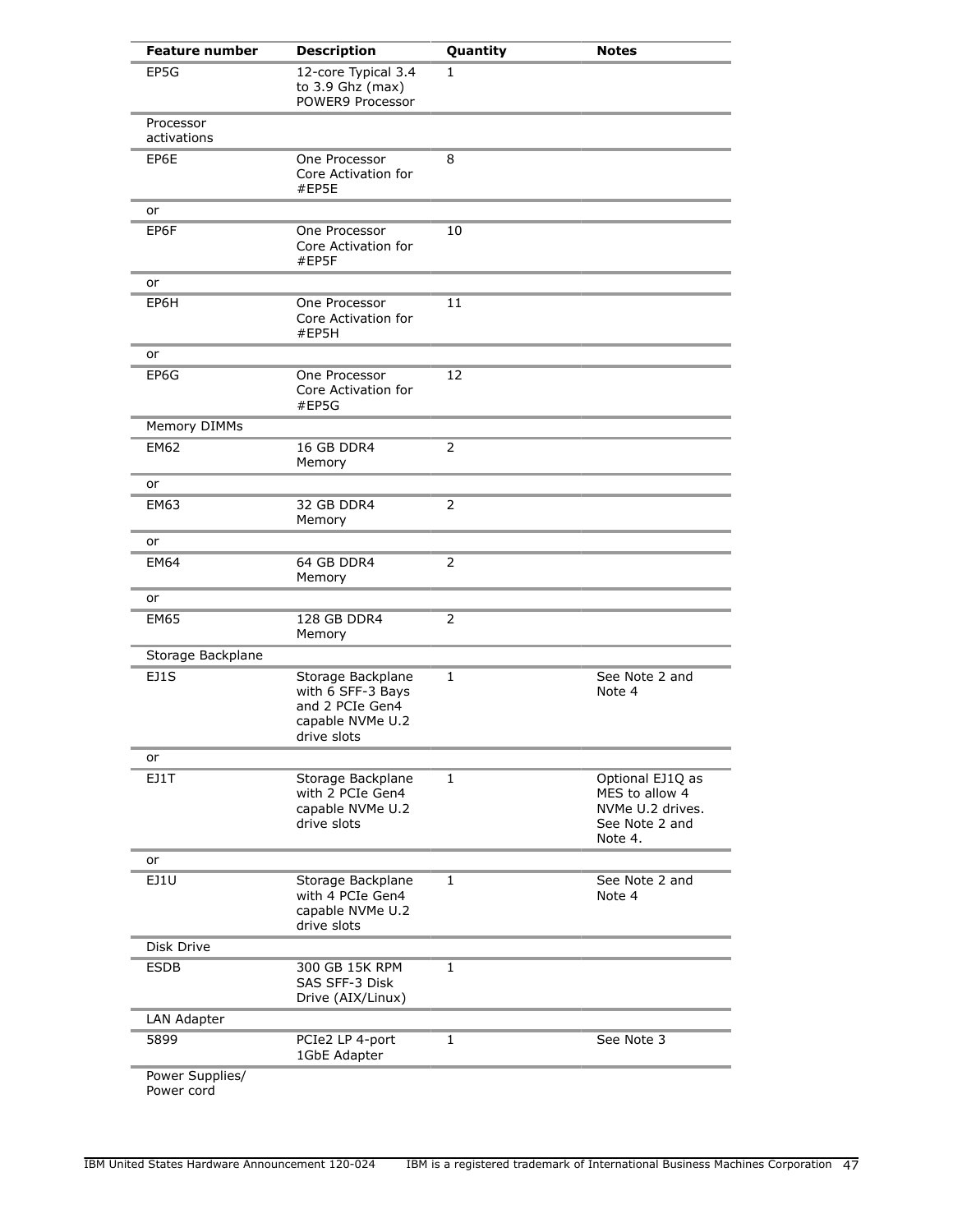| <b>Feature number</b>       | <b>Description</b>                                                  | Quantity       | <b>Notes</b>                                                             |
|-----------------------------|---------------------------------------------------------------------|----------------|--------------------------------------------------------------------------|
| EB <sub>2</sub> M           | AC Power Supply -<br>1400 W for Server<br>(200 - 240 V AC)          | 4              | EB2M - (default)                                                         |
| 6458                        | Power Cord 4.3<br>m (14 ft), Drawer<br>to IBM PDU<br>(250V/10A)     | $\overline{4}$ | 6458 - (default)                                                         |
| 9300/97xx                   | Language Group<br>Specify                                           | $\mathbf{1}$   | 9300 - (default)                                                         |
| Front Bezel                 |                                                                     |                | Default Front Bezel<br>is #EJU3 when no<br>DASD Backplane is<br>ordered. |
| <b>EJUK</b>                 | Front IBM Bezel for<br>$6$ SAS + 4 NVMe<br>Bays BackPlane           | $\mathbf{1}$   |                                                                          |
| or                          |                                                                     |                |                                                                          |
| <b>EJUL</b>                 | Front OEM Bezel<br>for $6$ SAS +<br>4 NVMe-Bays<br><b>BackPlane</b> | $\mathbf{1}$   |                                                                          |
| Primary operating<br>system |                                                                     |                |                                                                          |
| 2146                        | Primary Operating<br>System Indicator -<br>AIX                      | $\mathbf{1}$   |                                                                          |
| or                          |                                                                     |                |                                                                          |
| 2147                        | Primary Operating<br>System Indicator -<br>Linux                    | 1              |                                                                          |

- 1. The racking approach for the initial order must be either a 7014-T00, 7014- T42, 7965-S42, or 7953-94Y. If an additional rack is required for I/O expansion drawers as an MES to an existing system, either a feature 0551, 0553, or ER05 rack must be ordered.
- 2. Must order, at a minimum, one #ES1E/#ES1G/#EC5V/#EC5X (NVMe U.2 drive) with backplane #EJ1S, #EJ1T, or #EJ1U. Maximum of two #ES1E/#ES1G/ #EC5V/#EC5X per one #EJ1S/#EJ1T. Maximum of four #ES1E/#ES1G/#EC5V/ #EC5X per one #EJ1U. Mixing of #ES1E, #ES1G, #EC5V, or #EC5X is allowed on a backplane.
- 3. One PCIe2 4-port 1 GbE Adapter (#5899) is defaulted. Options for servers with AIX and Linux as the primary operating system are one of a 10 Gb Ethernet adapter, either feature EC2S, EC2U, EN0H, EN0K, EN0S, EN0U, EN0W, or EN15.
- 4. Storage backplane features EJ1C, EJ1D, EJ1E, and EJ1M are also available (selected Front Bezel are required).

The minimum defined initial order configuration, if no choice is made, when IBM i is the primary operating system, is:

| <b>Feature number</b> | <b>Description</b>                                            | Quantity | <b>Notes</b> |
|-----------------------|---------------------------------------------------------------|----------|--------------|
| EU0B                  | Operator Panel<br><b>LCD Display</b>                          |          |              |
| Processors            |                                                               |          |              |
| EP5E                  | 8-core typical 3.8<br>to 4.0 GHz (max)<br>POWER9 Processor    | 1        |              |
| or                    |                                                               |          |              |
| EP5F                  | 10-core typical 3.5<br>to $3.9$ GHz (max)<br>POWER9 Processor | 1        |              |
| or                    |                                                               |          |              |
| EP5H                  | 11-core Typical<br>3.45 to 3.9 Ghz                            | 1        |              |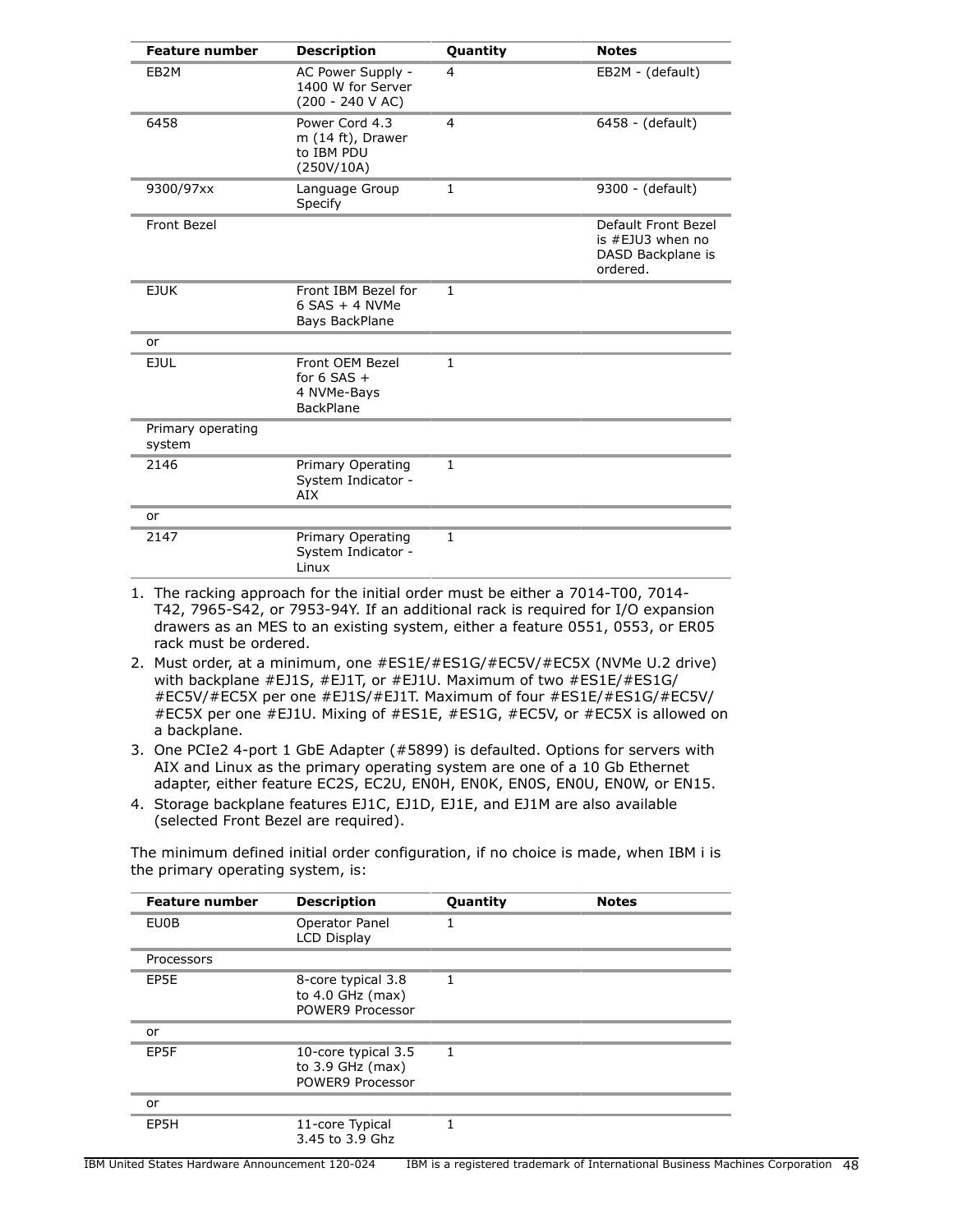| <b>Feature number</b>    | <b>Description</b>                                                            | Quantity | <b>Notes</b>                                                                        |
|--------------------------|-------------------------------------------------------------------------------|----------|-------------------------------------------------------------------------------------|
|                          | (max) POWER9<br>Processor                                                     |          |                                                                                     |
| or                       |                                                                               |          |                                                                                     |
| EP5G                     | 12-core Typical 3.4<br>to 3.9 Ghz (max)<br>POWER9 Processor                   | 1        |                                                                                     |
| Processor<br>activations |                                                                               |          |                                                                                     |
| EP6E                     | One Processor<br>Core Activation for<br>#EP5E                                 | 8        |                                                                                     |
| or                       |                                                                               |          |                                                                                     |
| EP6F                     | One Processor<br>Core Activation for<br>#EP5F                                 | 10       |                                                                                     |
| or                       |                                                                               |          |                                                                                     |
| EP6H                     | One Processor<br>Core Activation for<br>#EP5H                                 | 11       |                                                                                     |
| or                       |                                                                               |          |                                                                                     |
| EP6G                     | One Processor<br>Core Activation for<br>#EP6G                                 | 12       |                                                                                     |
| Memory DIMMs             |                                                                               |          |                                                                                     |
| <b>EM62</b>              | 16 GB DDR4<br>Memory                                                          | 2        |                                                                                     |
| or                       |                                                                               |          |                                                                                     |
| <b>EM63</b>              | 32 GB DDR4<br>Memory                                                          | 2        |                                                                                     |
| or                       |                                                                               |          |                                                                                     |
| <b>EM64</b>              | 64 GB DDR4<br>Memory                                                          | 2        |                                                                                     |
| or                       |                                                                               |          |                                                                                     |
| <b>EM65</b>              | 128 GB DDR4<br>Memory                                                         | 2        |                                                                                     |
| Storage Backplane        |                                                                               |          | See Note 3                                                                          |
| EJ1S                     | Storage Backplane<br>with 6 SFF-3 Bays<br>and 2 PCIe Gen4<br>capable NVMe U.2 | 1        | See Note 2 and<br>Note 4                                                            |
| or                       |                                                                               |          |                                                                                     |
| EJ1T                     | Storage Backplane<br>with 2 PCIe Gen4<br>capable NVMe U.2<br>drive slots      | 1        | Optional EJ1Q as<br>MES to allow 4<br>NVMe U.2 drives.<br>See Note 2 and<br>Note 4. |
| or                       |                                                                               |          |                                                                                     |
| EJ1U                     | Storage Backplane<br>with 4 PCIe Gen4<br>capable NVMe U.2<br>drive slots      | 1        | See Note 2 and<br>Note 4                                                            |
| Disk Drive               |                                                                               |          |                                                                                     |
| <b>ESNJ</b>              | 283GB 15K RPM<br>SAS SFF-3 4k<br><b>Block Cached Disk</b><br>Drive (IBM i)    | 2        | One system data<br>protection specify<br>code required                              |
| LAN Adapter              |                                                                               |          |                                                                                     |
| 5899                     | PCIe2 LP 4-port 1<br><b>GbE Adapter</b>                                       | 1        |                                                                                     |
| or                       |                                                                               |          |                                                                                     |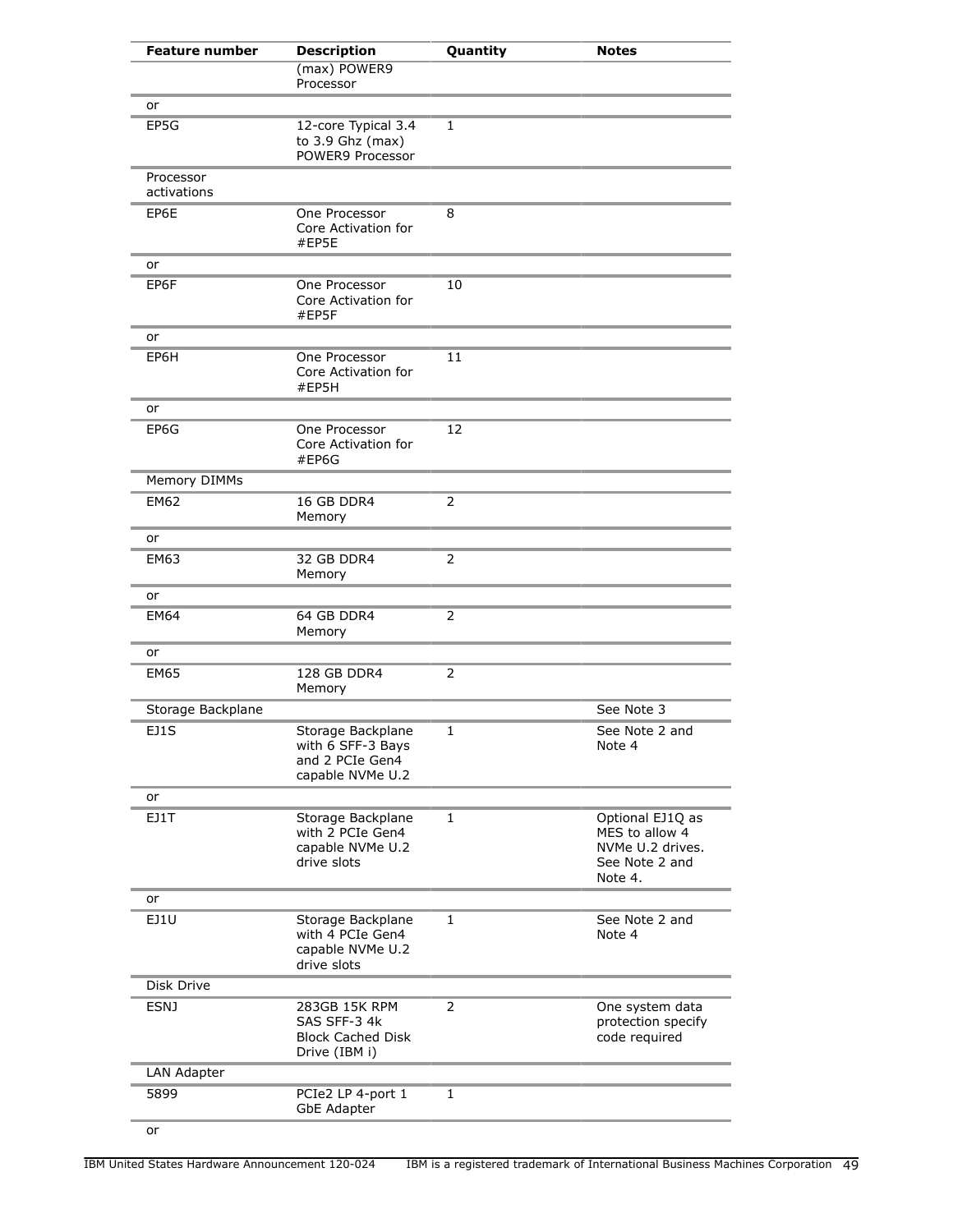| <b>Feature number</b>             | <b>Description</b>                                              | Quantity     | <b>Notes</b>                                                                           |
|-----------------------------------|-----------------------------------------------------------------|--------------|----------------------------------------------------------------------------------------|
| <b>EN15</b>                       | PCIe3 4-port 10<br>GbE SR Adapter                               | 1            |                                                                                        |
| or                                |                                                                 |              |                                                                                        |
| EC2S                              | PCIe3 2-Port 10Gb<br>NIC&ROCE SR/Cu<br>Adapter                  | $\mathbf{1}$ |                                                                                        |
| or                                |                                                                 |              |                                                                                        |
| EC <sub>2U</sub>                  | PCIe3 2-<br>Port 25/10Gb<br>NIC&ROCE SR/Cu<br>Adapter           | 1            |                                                                                        |
| Power supplies/<br>Power cord     |                                                                 |              |                                                                                        |
| EB2M                              | AC Power Supply -<br>1400 W for Server<br>$(200 - 240 V AC)$    | 4            | EB2M - (default)                                                                       |
| 6458                              | Power Cord 4.3<br>m (14 ft), Drawer<br>to IBM PDU<br>(250V/10A) | 4            | 6458 - (default)                                                                       |
| 9300/97xx                         | Language Group<br>Specify                                       | 1            | 9300 - (default)                                                                       |
| Front Bezel                       |                                                                 |              | Default Front Bezel<br>is #EJU3 when no<br>DASD Backplane is<br>ordered.               |
| <b>EJUK</b>                       | Front IBM Bezel for<br>$6$ SAS + 4 NVMe<br>Bays BackPlane       | 1            |                                                                                        |
| System Data<br>Protection Specify |                                                                 |              |                                                                                        |
| 0040                              | Mirrored System<br>Disk Level, Specify<br>Code                  | 1            | One system data<br>protection specify<br>code required.<br>$\#0040$ is the<br>default. |
| System Console<br>Specify         |                                                                 |              |                                                                                        |
| 5550                              | System console on<br>HMC                                        | $\mathbf{1}$ |                                                                                        |
| or                                |                                                                 |              |                                                                                        |
| 5557                              | System Console-<br><b>Ethernet LAN</b><br>adapter               | $\mathbf{1}$ |                                                                                        |
| Primary operating<br>system       |                                                                 |              |                                                                                        |
| 2145                              | Primary Operating<br>System Indicator -<br>IBM i                | 1            | Feature EB73 or<br>EB74 is required.                                                   |

- 1. The racking approach for the initial order must be either a 7014-T00, 7014- T42, 7965-S42, or 7953-94Y. If an additional rack is required for I/O expansion drawers as an MES to an existing system, either a feature 0551, 0553, or ER05 rack must be ordered.
- 2. Must order, at a minimum, two #ES1F/#ES1H/#EC5W (NVMe U.2 drive) with backplane #EJ1S, #EJ1T, or #EJ1U. Maximum of two #ES1F/#ES1H/#EC5W per one #EJ1S/#EJ1T. Maximum of four #ES1F/#ES1H/#EC5W per one #EJ1U. Mixing of #ES1F, #ES1H, or #EC5W is allowed in pairs.
- 3. IBM i operating system performance: Clients with write-sensitive disk/HDD workloads should upgrade from the feature EJ1C/EJ1E base storage backplane to the feature EJ1M/EJ1D expanded function storage backplanes to gain the performance advantage of write cache, or upgrade to use NVMe devices to gain the advantage of NVMe.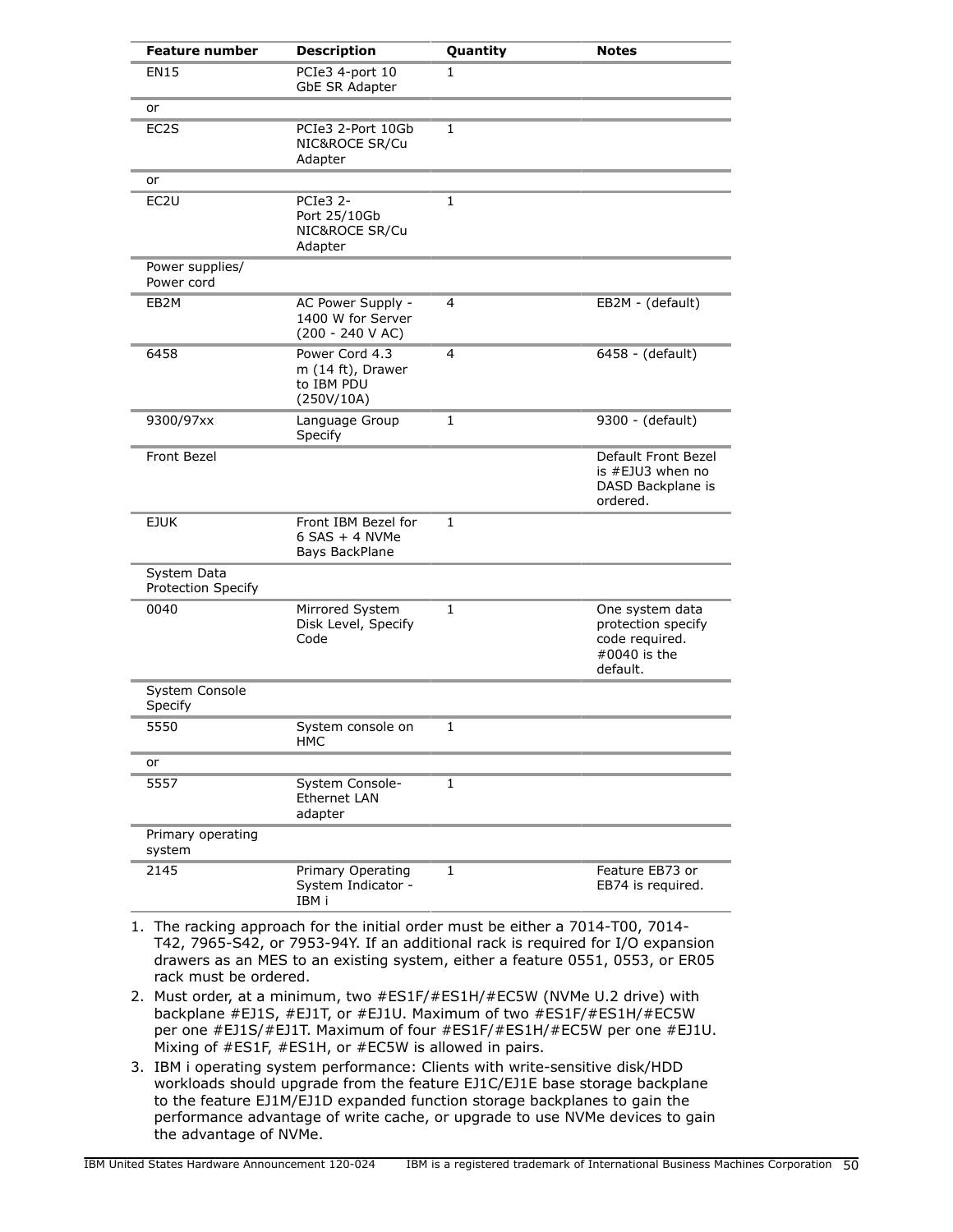4. Storage backplane features EJ1C, EJ1D, EJ1E, and EJ1M are also available (selected Front Bezel are required).

## **Hardware Management Console (HMC) machine code**

An HMC is required to manage the Power S924 server implementing partitioning. Multiple POWER7 $R$ , POWER $8R$ <sup> $R$ </sup>, and POWER9 processor-based servers can be supported by a single HMC.

Planned HMC hardware and software support:

- X86 based 7042-CR7, 7042-CR8, 7042-CR9
	- vHMC x86
- POWER8 based Open Power: 7063-CR1
	- vHMC PowerVM based LPAR

If you are attaching an HMC to a new server or adding function to an existing server that requires a firmware update, the HMC machine code may need to be updated because HMC code must always be equal to or higher than the managed server's firmware. Access to firmware and machine code updates is conditioned on entitlement and license validation in accordance with IBM policy and practice. IBM may verify entitlement through customer number, serial number, electronic restrictions, or any other means or methods employed by IBM at its discretion.

To determine the HMC machine code level required for the firmware level on any server, go to the following web page to access the Fix Level Recommendation Tool (FLRT) on or after the planned availability date for this product. FLRT will identify the correct HMC machine code for the selected system firmware level; see the website [Fix Level Recommendation Tool](https://www14.software.ibm.com/support/customercare/flrt/).

If a single HMC is attached to multiple servers, the HMC machine code level must be updated to be at or higher than the server with the most recent firmware level. All prior levels of server firmware are supported with the latest HMC machine code level.

The HMC code latest level contains the following:

- Support for managing Power S922, Power S924, and Power S914 systems.
- Support for the new HMC model 7063-CR1.
- Support for PowerVM functions such as the new HMC GUI interface for VIOS management.
- GUI for HMC's Performance and Capacity Monitoring function.
- An HMC command to initiate a remote restart operation. This removes the requirement of VMControl for the PowerVM Remote Restart function.
- For PowerVM GUI functions, VIOS is recommended.

For clients installing systems higher than the EIA 29 position (location of the rail that supports the rack-mounted server) in any IBM or non-IBM rack, acquire approved tools outlined in the server specifications section at [IBM Knowledge Center.](http://www.ibm.com/support/knowledgecenter/POWER9)

In situations where IBM service is required and the recommended tools are not available, there could be delays in repair actions.

# *Software requirements*

If installing the Linux operating system LPAR:

- Red Hat Enterprise Linux 8 for Power LE, version 8.1, or later
- SUSE Linux Enterprise Server 15 Service Pack 1, or later

If installing the Linux operating systems LPAR in non-production SAP implementations: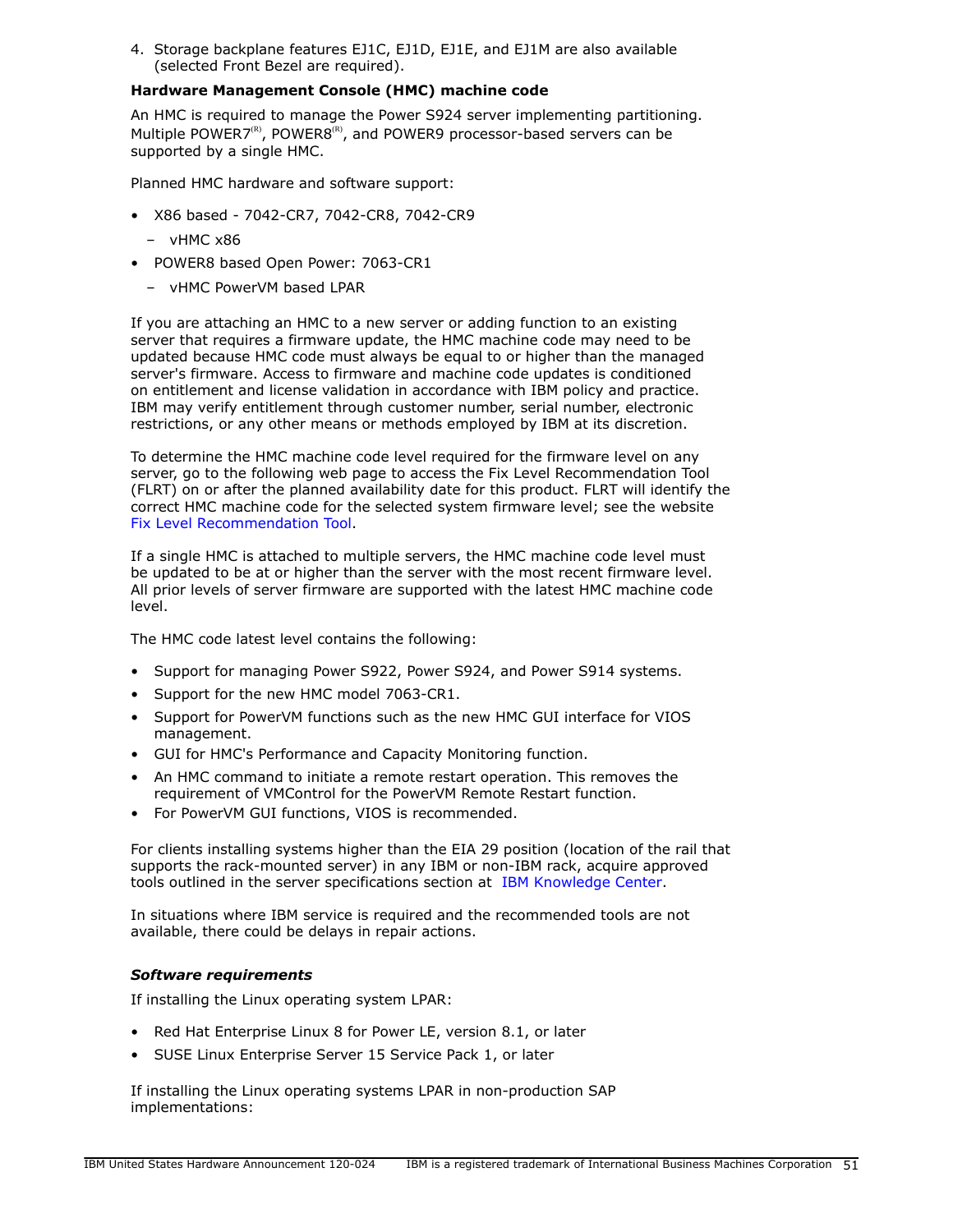- SUSE Linux Enterprise Server for SAP with SUSE Linux Enterprise Server 15 Service Pack 1, or later
- Red Hat Enterprise Linux for SAP with Red Hat Enterprise Linux 8 for Power LE version 8.1, or later

If installing IBM i, the IBM i operating system levels supported are:

- IBM i 7.4 TR2, or later
- IBM i 7.3 TR8, or later
- IBM i 7.2 with 7.2 Licensed Machine Code RS 720-Q, or later

If installing the AIX operating system LPAR with any I/O configuration (one of these):

- AIX Version 7.2 with the 7200-04 Technology Level and Service Pack 7200-04-02-2028, or later
- AIX Version 7.1 with the 7100-05 Technology Level and Service Pack 7100-05-06-2028, or later
- AIX Version 7.2 with the 7200-03 Technology Level and Service Pack 7 (Planned Availability February 19, 2021)

If installing the AIX operating system Virtual I/O only LPAR (one of these):

- AIX Version 7.2 with the 7200-04 Technology Level, or later
- AIX Version 7.2 with the 7200-03 Technology Level, or later
- AIX Version 7.2 with the 7200-02 Technology Level and Service Pack 7200-02-02-1832, or later
- AIX Version 7.1 with the 7100-05 Technology Level and Service Pack 7100-05-02-1832, or later

If installing VIOS:

- VIOS 3.1.1.25, or later
- VIOS 2.2.6.65, or later

#### *Limitations*

- Integrated system port is not supported under AIX or Linux when the HMC ports are connected to an HMC. Either the HMC ports or the integrated system ports can be used, but not both. The FSP2 USB 2.0 port is used for communication to a UPS.
- The integrated system port is supported for modem and TTY terminal connections by AIX or Linux. Any other application using serial ports requires a serial port adapter to be installed in a PCI slot. The integrated system port does not support HACMP configurations.

#### **Boot requirements**

- If IBM i (#2145) is selected as the primary operating system and SAN boot is not selected (#0837), one of the load source specify codes for SAS drives or NVMe devices in Special Features - Initial Orders - Specify codes section must be specified.
- If IBM i (#2145) is selected and the load source disk unit is not in the system unit (CEC), one of the following specify codes must also be selected:
	- #0719 Load Source Not in CEC and are to be placed in I/O drawers or in external SAN-attached disk
	- #EHR2 Load Source Specifies DASD are placed in an EXP24SX SFF Gen2 bay Drawer (#ESLS or #ELLS)
	- #0837 SAN Operating System Load Source Specify
- If IBM i (#2145) is selected, one of the following system console specify codes must be selected: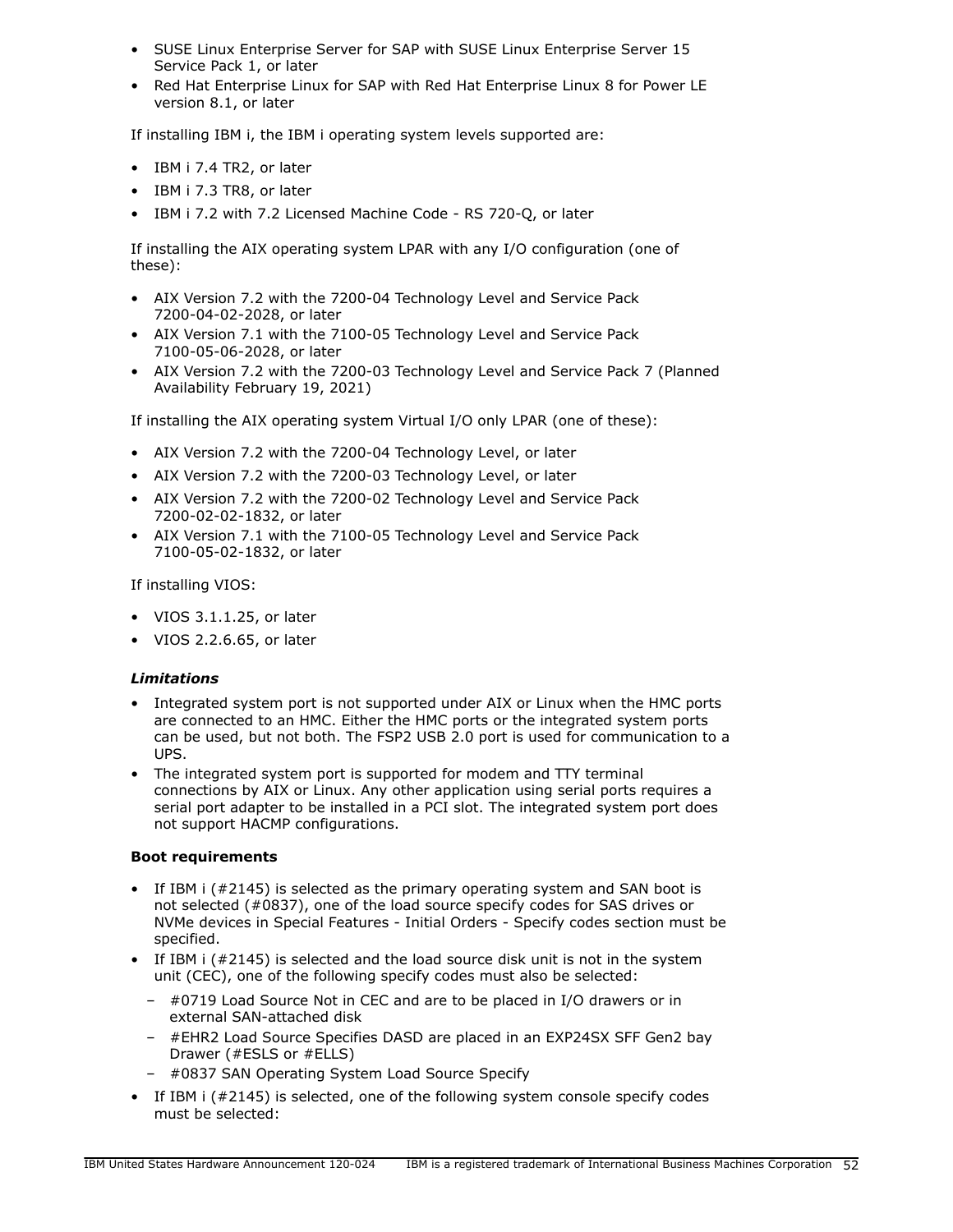- #5550 -- System Console on HMC
- #5557 -- System Console Internal LAN

## **Planning information**

# *Cable orders*

No cables required.

## **Security, auditability, and control**

This product uses the security and auditability features of host hardware and application software.

The client is responsible for evaluation, selection, and implementation of security features, administrative procedures, and appropriate controls in application systems and communications facilities.

## **IBM Systems Lab Services**

For details on available services, contact your IBM representative or go to the [IBM](https://www.ibm.com/it-infrastructure/services/lab-services) [Systems Lab Services](https://www.ibm.com/it-infrastructure/services/lab-services) website.

# **Terms and conditions**

#### **Volume orders**

Contact your IBM representative.

#### **IBM Global Financing**

Yes

#### **Products - terms and conditions**

#### *Warranty period*

| <i></i>                                                                        |                                                                              |
|--------------------------------------------------------------------------------|------------------------------------------------------------------------------|
| Warranty and additional coverage<br>options:                                   | Coverage summary $(1)$ :                                                     |
| Warranty Period:                                                               | 3 years                                                                      |
| Service Level:                                                                 | IBM CRU & On-Site, 9x5 Next Business<br>Day                                  |
| <b>Service Upgrade Options:</b>                                                |                                                                              |
| Warranty Service Upgrade                                                       | IBM On-Site Repair, 9x5 Same Day <sup>(2)</sup> and<br>24x7 Same Day options |
| Maintenance Services (Post-Warranty):                                          | IBM On-Site Repair, Next Business Day<br>and Same Day options                |
| <b>IBM Hardware Maintenance Services -</b><br>committed maintenance $^{(3)}$ : | Y                                                                            |

 $<sup>(1)</sup>$  See complete coverage details below.</sup>

<sup>(2)</sup> Offered in US and EMEA only.

 $^{(3)}$  Not offered in the US.

To obtain copies of the IBM Statement of Limited Warranty, contact your reseller or IBM.

An IBM part or feature installed during the initial installation of an IBM machine is subject to the full warranty period specified by IBM. An IBM part or feature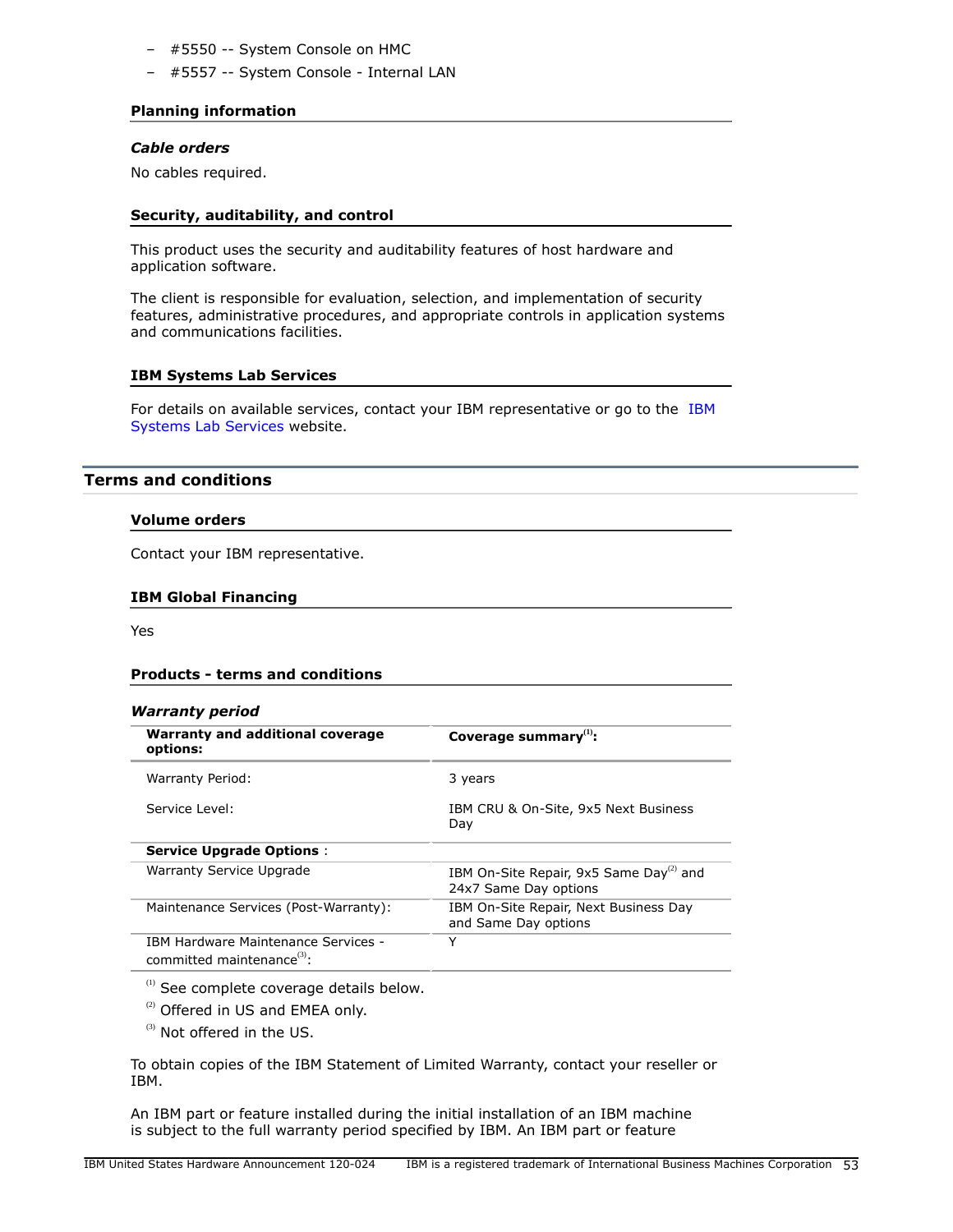that replaces a previously installed part or feature assumes the remainder of the warranty period for the replaced part or feature. An IBM part or feature added to a machine without replacing a previously installed part or feature is subject to a full warranty. Unless specified otherwise, the warranty period, type of warranty service, and service level of a part or feature are the same as those for the machine in which it is installed.

IBM Solid State Drive (SSD) and Non-Volatile Memory Express<sup>(R)</sup> (NVMe) devices identified in this document may have a maximum number of write cycles. IBM SDD and NMVe device failures will be replaced during standard warranty and maintenance period for devices that have not reached the maximum number of write cycles. Devices that reach this limit may fail to operate according to specifications and must be replaced at the client's expense. Individual service life may vary and can be monitored using an operating system command.

The IBM warranty covers feature number EB4Z. For warranty terms associated with feature number EB3Z and the Lift tool based on GenieLift GL-8, see the separate warranty terms provided by Genie found in the Genie Operator's Manual at the [Genie](http://www.genielift.com) website.

For clients installing systems higher than the EIA 29 position (location of the rail that supports the rack-mounted server) in any IBM or non-IBM rack, acquire approved tools outlined in the server specifications section at [IBM Knowledge Center.](http://www.ibm.com/support/knowledgecenter/POWER9) In situations where IBM service is required and the recommended tools are not available, there could be delays in repair actions.

#### *Warranty service*

If required, IBM provides repair or exchange service depending on the types of warranty service specified for the machine. IBM will attempt to resolve your problem over the telephone, or electronically through an IBM website. Certain machines contain remote support capabilities for direct problem reporting, remote problem determination, and resolution with IBM. You must follow the problem determination and resolution procedures that IBM specifies. Following problem determination, if IBM determines on-site service is required, scheduling of service will depend upon the time of your call, machine technology and redundancy, and availability of parts. If applicable to your product, parts considered Customer Replaceable Units (CRUs) will be provided as part of the machine's standard warranty service.

Service levels are response-time objectives and are not guaranteed. The specified level of warranty service may not be available in all worldwide locations. Additional charges may apply outside IBM's normal service area. Contact your local IBM representative or your reseller for country-specific and location-specific information.

# *CRU Service*

IBM provides replacement CRUs to you for you to install. CRU information and replacement instructions are shipped with your machine and are available from IBM upon your request. CRUs are designated as being either a Tier 1 (mandatory) or a Tier 2 (optional) CRU.

# *Tier 1 (mandatory) CRU*

Installation of Tier 1 CRUs, as specified in this announcement, is your responsibility. If IBM installs a Tier 1 CRU at your request, you will be charged for the installation.

The following parts have been designated as Tier 1 CRUs:

- DASD SFF Drive
- DASD SSD Drive
- RDX Drive
- **Enclosure**
- Power Cable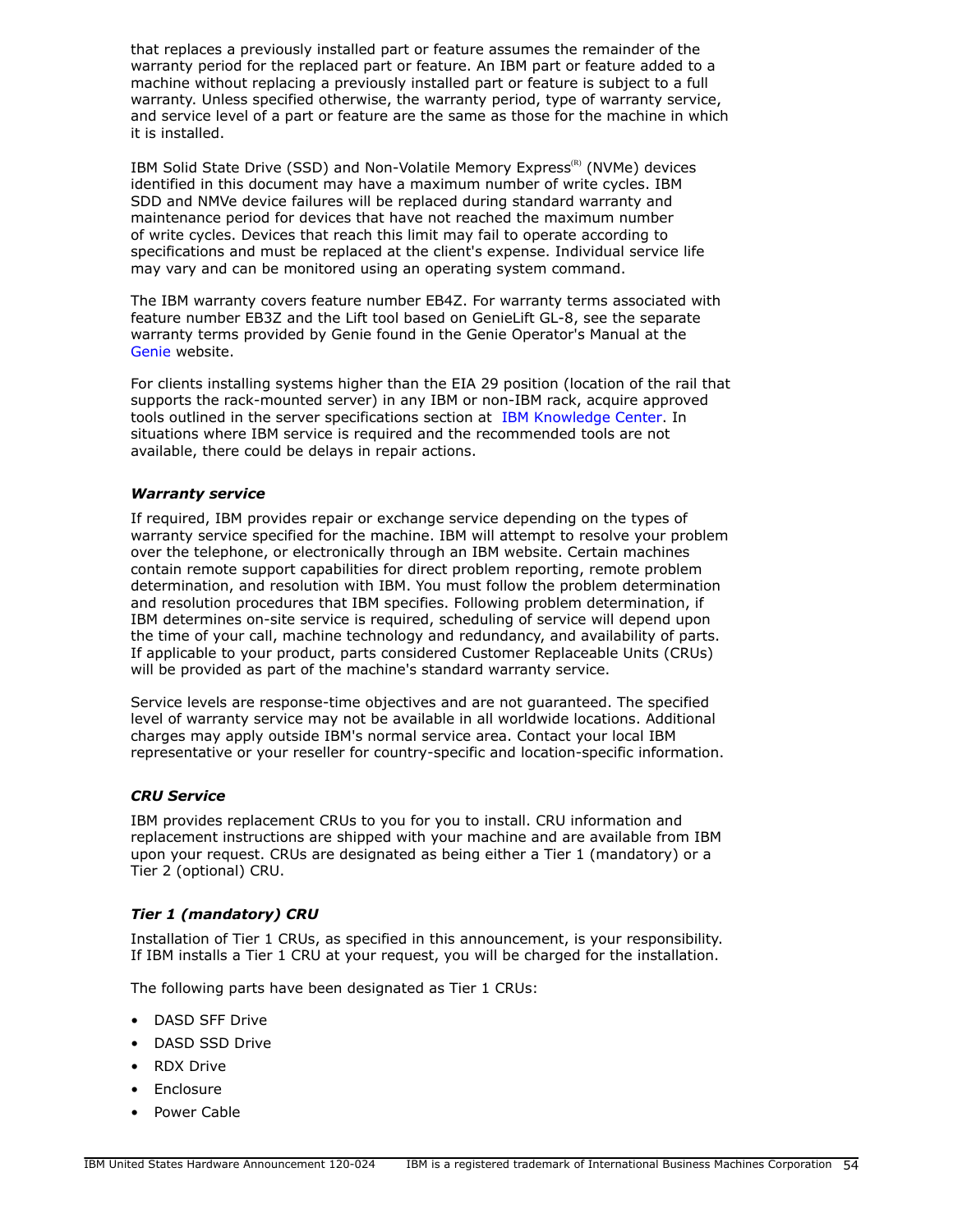- NVMe U.2
- SAS Card
- Op Panel -- Base
- Op Panel -- LCD
- Memory DIMM
- All PCI Adapters
- FAN
- Upper Fan cable
- TPM Card
- Power Supplies
- Service Processor Card/FSP
- TOD Battery
- Air Baffle
- Bezel
- SAS Cable
- Front Heatsink
- Service Cover
- DASD Backplane Power Cable
- DASD Backplane Signal Cable

# *Tier 2 (optional) CRU*

You may install a Tier 2 CRU yourself or request IBM to install it, at no additional charge.

Based upon availability, CRUs will be shipped for next-business-day (NBD) delivery. IBM specifies, in the materials shipped with a replacement CRU, whether a defective CRU must be returned to IBM. When return is required, return instructions and a container are shipped with the replacement CRU. You may be charged for the replacement CRU if IBM does not receive the defective CRU within 15 days of your receipt of the replacement.

# *CRU and On-site Service*

At IBM's discretion, you will receive specified CRU service, or IBM will repair the failing machine at your location and verify its operation. You must provide a suitable working area to allow disassembly and reassembly of the IBM machine. The area must be clean, well-lit, and suitable for the purpose.

Service level is:

• 9 hours per day, Monday through Friday, excluding holidays, next-business-day response. Calls must be received by 3:00 PM local time in order to qualify for next-business-day response.

# *Warranty service*

IBM is now shipping machines with selected non-IBM parts that contain an IBM field replaceable unit (FRU) part number label. These parts are to be serviced during the IBM machine warranty period. IBM is covering the service on these selected non-IBM parts as an accommodation to their customers, and normal warranty service procedures for the IBM machine apply.

# **International Warranty Service**

International Warranty Service allows you to relocate any machine that is eligible for International Warranty Service and receive continued warranty service in any country where the IBM machine is serviced. If you move your machine to a different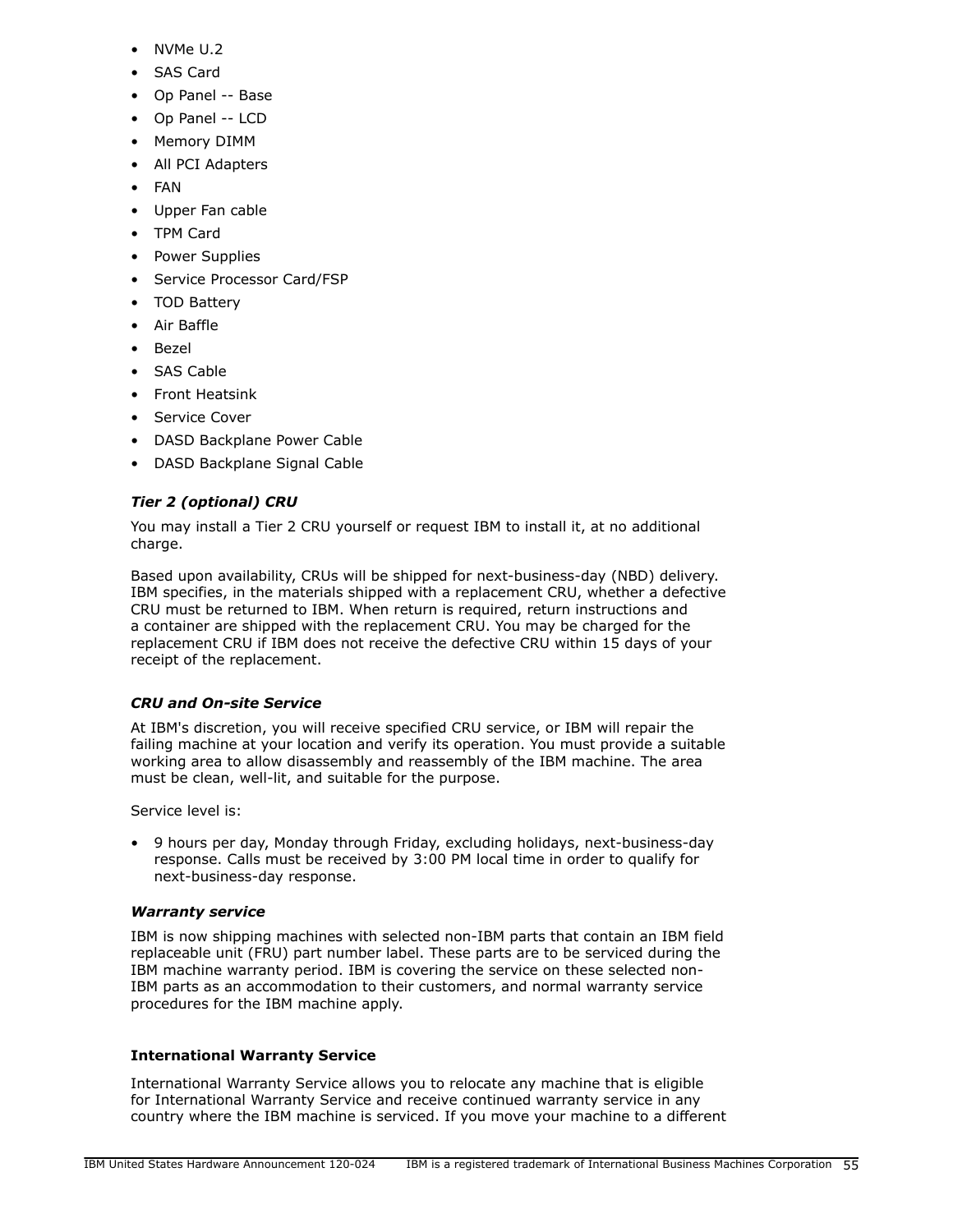country, you are required to report the machine information to your Business Partner or IBM representative.

The warranty service type and the service level provided in the servicing country may be different from that provided in the country in which the machine was purchased. Warranty service will be provided with the prevailing warranty service type and service level available for the eligible machine type in the servicing country, and the warranty period observed will be that of the country in which the machine was purchased.

The following types of information can be found on the [International Warranty](https://www.ibm.com/systems/support/machine_warranties/iws.html) [Service](https://www.ibm.com/systems/support/machine_warranties/iws.html) website

- Machine warranty entitlement and eligibility
- Directory of contacts by country with technical support contact information
- Announcement Letters

## *Warranty service upgrades*

During the warranty period, warranty service upgrades provide an enhanced level of On-site Service for an additional charge. Service levels are response-time objectives and are not guaranteed. See the Warranty services section for additional details.

IBM will attempt to resolve your problem over the telephone or electronically by access to an IBM website. Certain machines contain remote support capabilities for direct problem reporting, remote problem determination, and resolution with IBM. You must follow the problem determination and resolution procedures that IBM specifies. Following problem determination, if IBM determines on-site service is required, scheduling of service will depend upon the time of your call, machine technology and redundancy, and availability of parts.

#### *Maintenance service options*

#### *CRU and On-site Service*

At IBM's discretion, you will receive CRU service or IBM will repair the failing machine at your location and verify its operation. You must provide a suitable working area to allow disassembly and reassembly of the IBM machine. The area must be clean, well-lit, and suitable for the purpose. The following on-site responsetime objectives are available as warranty service upgrades for your machine. Available offerings are:

- On-Site Repair, Monday through Friday (excluding holidays), 8 AM to 5 PM, 4 hour on-site response objective. Response times are objectives and are not guaranteed
- On-Site Repair, 7 days a week, 24hrs/day.
- On-Site Repair, 7 days a week, 24hrs/day, 2-hour response objective. Response times are objectives and are not guaranteed.

Customer Replaceable Units (CRUs) may be provided as part of the machine's standard warranty CRU Service except that you may install a CRU yourself or request IBM installation, at no additional charge, under the CRU and On-site Service level specified above. For additional information on the CRU Service, see the warranty information.

#### **Maintenance services**

If required, IBM provides repair or exchange service depending on the types of maintenance service specified for the machine. IBM will attempt to resolve your problem over the telephone or electronically, through an IBM website. Certain machines contain remote support capabilities for direct problem reporting, remote problem determination, and resolution with IBM. You must follow the problem determination and resolution procedures that IBM specifies. Following problem determination, if IBM determines on-site service is required, scheduling of service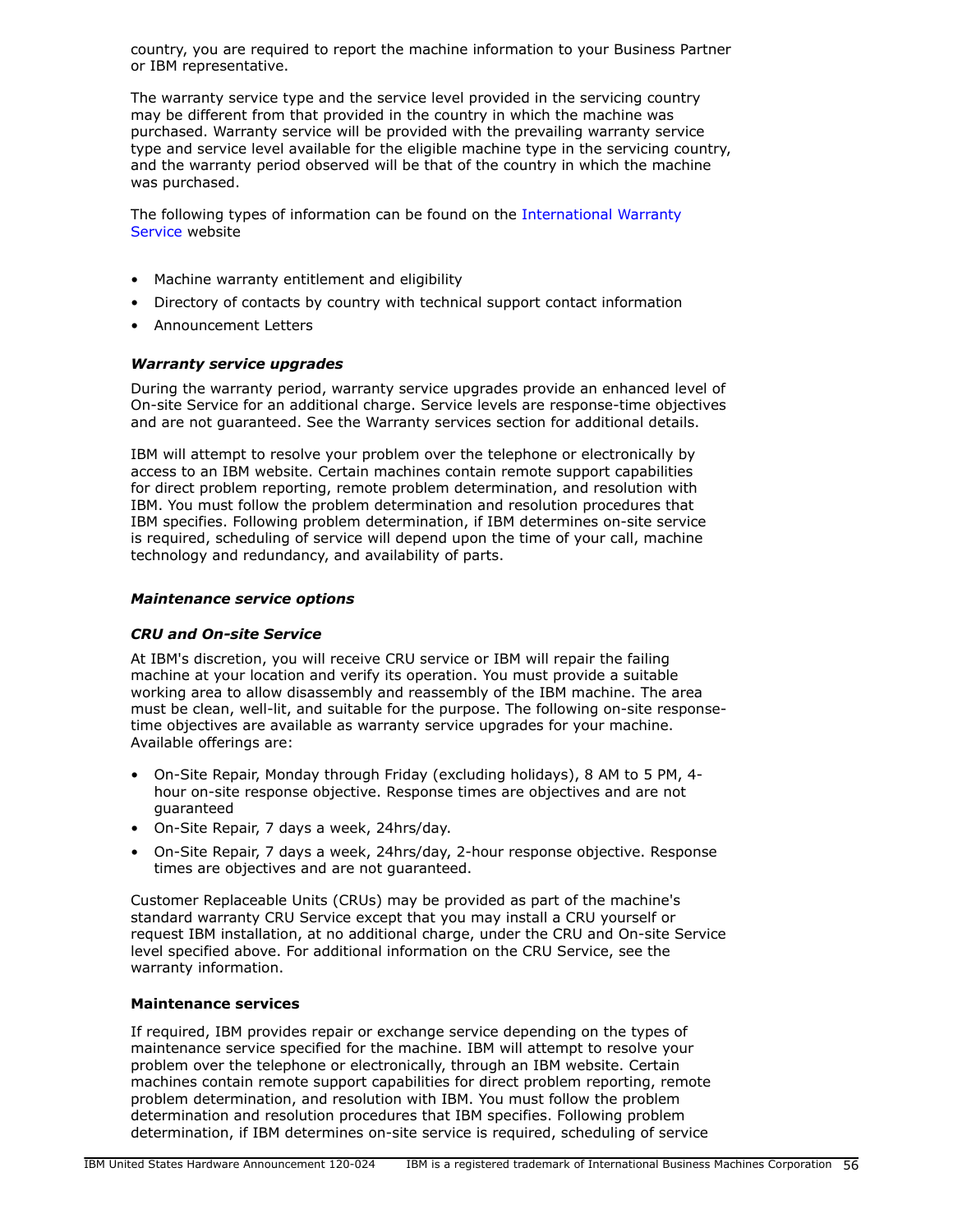will depend upon the time of your call, machine technology and redundancy, and availability of parts. Service levels are response-time objectives and are not guaranteed. The specified level of maintenance service may not be available in all worldwide locations. Additional charges may apply outside IBM's normal service area. Contact your local IBM representative or your reseller for country-specific and location-specific information.

The following service selections are available as maintenance options, at additional cost, for your machine type.

- On-Site Repair, Monday through Friday (excluding holidays), 8 AM to 5 PM, next business day.
- On-Site Repair, Monday through Friday (excluding holidays), 8 AM to 5 PM, 4 hour response objective. Response times are objectives and are not guaranteed.
- On-Site Repair, 7 days a week, 24hrs/day.
- On-Site Repair, 7 days a week, 24hrs/day, 2-hour response objective. Response times are objectives and are not guaranteed.

## *On-site Service*

IBM will repair the failing machine at your location and verify its operation. You must provide a suitable working area to allow disassembly and reassembly of the IBM machine. The area must be clean, well-lit, and suitable for the purpose.

## *Customer Replaceable Unit (CRU) Service*

If your problem can be resolved with a CRU (for example, keyboard, mouse, speaker, memory, or hard disk drive), and depending upon the maintenance service offerings in your geography, IBM will ship the replacement CRU to you for you to install. CRU information and replacement instructions are shipped with your machine and are available from IBM upon your request.

CRUs will be shipped based upon availability. IBM specifies, in the materials shipped with a replacement CRU, whether a defective CRU must be returned to IBM. When return is required, 1) return instructions and a container are shipped with the replacement CRU, and 2) you may be charged for the replacement CRU if IBM does not receive the defective CRU within 15 days of your receipt of the replacement.

CRUs are designated as being either a Tier 1 (mandatory) or a Tier 2 (optional) CRU.

Tier 1 (mandatory) CRUs: Installation of Tier 1 CRUs, as specified in this announcement, is your responsibility. If IBM installs a Tier 1 CRU at your request, you will be charged for the installation.

For machines with On-site Same-day Response Service, IBM will replace a Tier 1 CRU part at your request, at no additional charge.

The following parts have been designated as Tier 1 CRUs:

- DASD SFF Drive
- DASD SSD Drive
- RDX Drive
- **Fnclosure**
- Power Cable
- NVMe U.2
- SAS Card
- Op Panel -- Base
- Op Panel -- LCD
- Memory DIMM
- All PCI Adapters
- FAN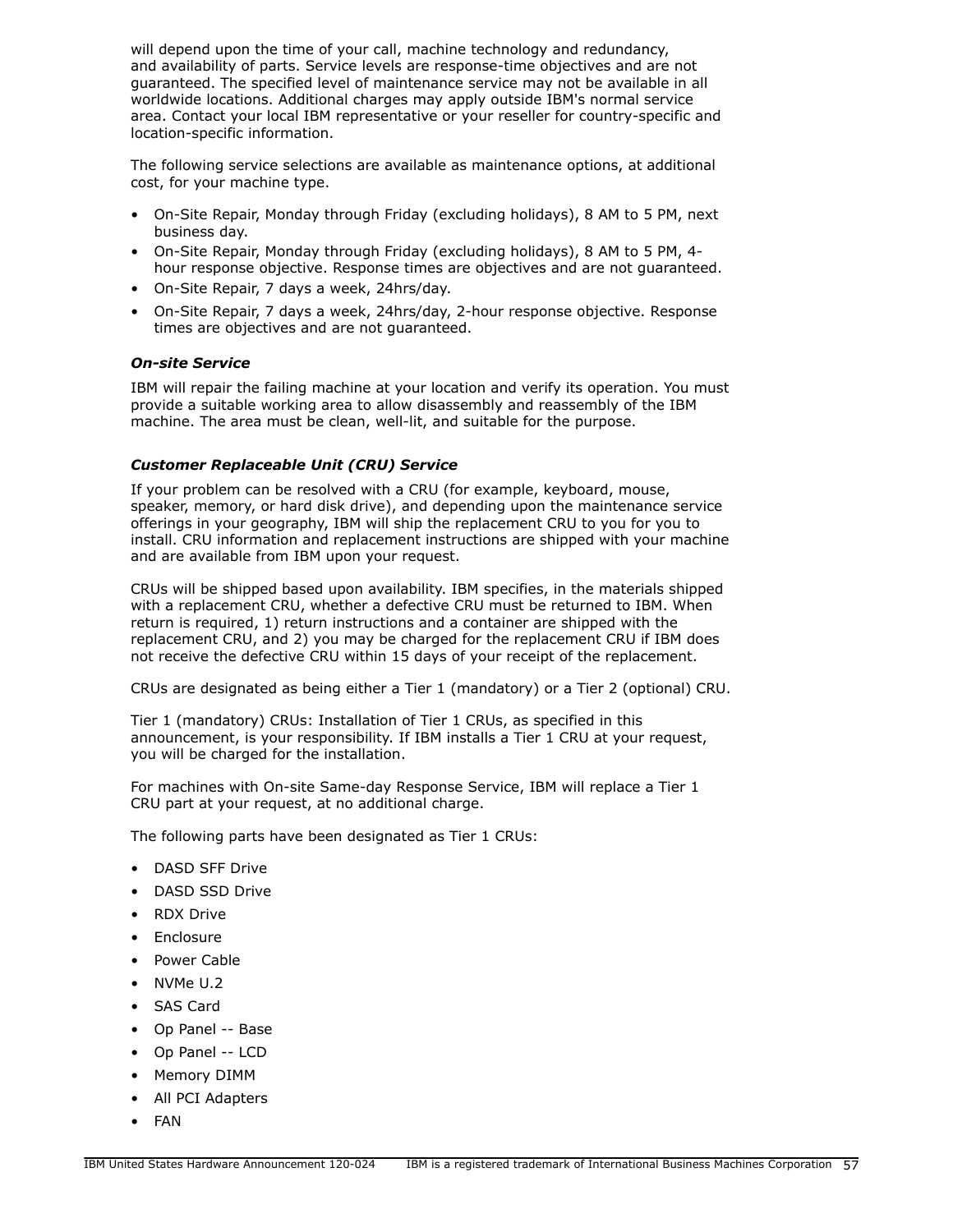- Upper Fan cable
- TPM Card
- Power Supplies
- Service Processor Card/FSP
- TOD Battery
- Air Baffle
- Bezel
- SAS Cable Front
- Heatsink
- Service Cover
- DASD Backplane Power Cable
- DASD Backplane Signal Cable

Tier 2 (optional) CRUs: You may install a Tier 2 CRU yourself or request IBM to install it, at no additional charge.

# *Additional reference for Europe*

The following European documents can be found on the [IBM Maintenance and](http://www-5.ibm.com/services/europe/maintenance/) [Technical Support Services](http://www-5.ibm.com/services/europe/maintenance/) website.

- European Announcement Letter ZS03-0150 for IBM Customer Agreement (ICA)
- European Announcement Letter ZS04-0135 for Enterprise Agreement Contract
- European Announcement Letter ZS98-0118 for ServiceSuite Contract

# *Non-IBM parts service*

Under certain conditions, IBM provides services for selected non-IBM parts at no additional charge for machines that are covered under warranty service upgrades or maintenance services.

This service includes hardware problem determination (PD) on the non-IBM parts (for example, adapter cards, PCMCIA cards, disk drives, memory) installed within IBM machines and provides the labor to replace the failing parts at no additional charge.

If IBM has a Technical Service Agreement with the manufacturer of the failing part, or if the failing part is an accommodations part (a part with an IBM FRU label), IBM may also source and replace the failing part at no additional charge. For all other non-IBM parts, customers are responsible for sourcing the parts. Installation labor is provided at no additional charge, if the machine is covered under a warranty service upgrade or a maintenance service.

# *Usage plan machine*

No

# *IBM hourly service rate classification*

Two

When a type of service involves the exchange of a machine part, the replacement may not be new, but will be in good working order.

# **General terms and conditions**

# *Field-installable features*

Yes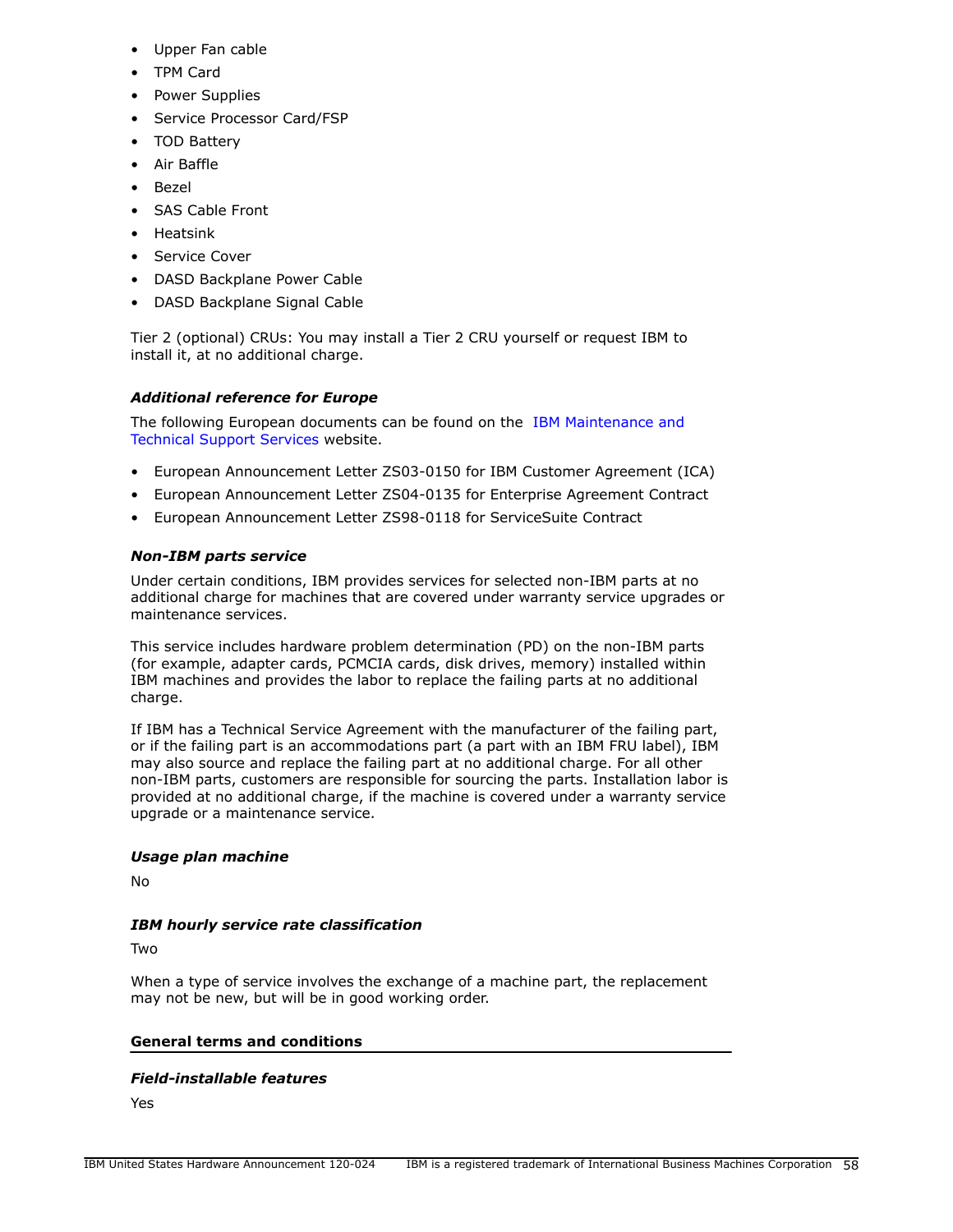#### *Model conversions*

No

## *Machine installation*

Client setup. Clients are responsible for installation according to the instructions IBM provides with the machine.

## *Graduated program license charges apply*

Yes

The applicable processor group is: Small.

## *Licensed Machine Code*

IBM Machine Code is licensed for use by a client on the IBM machine for which it was provided by IBM under the terms and conditions of the IBM License Agreement for Machine Code, to enable the machine to function in accordance with its specifications, and only for the capacity authorized by IBM and acquired by the client. You can obtain the agreement by contacting your IBM representative. It can also be found on the [License Agreement for Machine Code and Licensed Internal](http://www.ibm.com/systems/support/machine_warranties/machine_code.html) **[Code](http://www.ibm.com/systems/support/machine_warranties/machine_code.html)** 

Machine using LMC Type Model 9009-42G

Access to Machine Code updates is conditioned on entitlement and license validation in accordance with IBM policy and practice. IBM may verify entitlement through client number, serial number, electronic restrictions, or any other means or methods employed by IBM in its discretion.

If the machine does not function as warranted and your problem can be resolved through your application of downloadable Machine Code, you are responsible for downloading and installing these designated Machine Code changes as IBM specifies. If you would prefer, you may request IBM to install downloadable Machine Code changes; however, you may be charged for that service.

#### *Educational allowance*

A reduced charge is available to qualified education clients. The educational allowance may not be added to any other discount or allowance.

The educational allowance is 8% for the products in this announcement.

## **Prices**

For additional information and current prices, contact your local IBM representative or IBM Business Partner.

#### **Product charges**

The following are newly announced features on the specific models of the IBM Power Systems 9009 machine type:

| Description           |     | Model Feature Purchase Maint. Both/<br>number number price charge support CSU MES | Monthly MES/ | Minimum Initial/ |     | <b>RP</b> |
|-----------------------|-----|-----------------------------------------------------------------------------------|--------------|------------------|-----|-----------|
| IBM Power System S924 | 42G |                                                                                   |              |                  | Yes |           |
| One CSC Billing Unit  |     |                                                                                   |              |                  |     |           |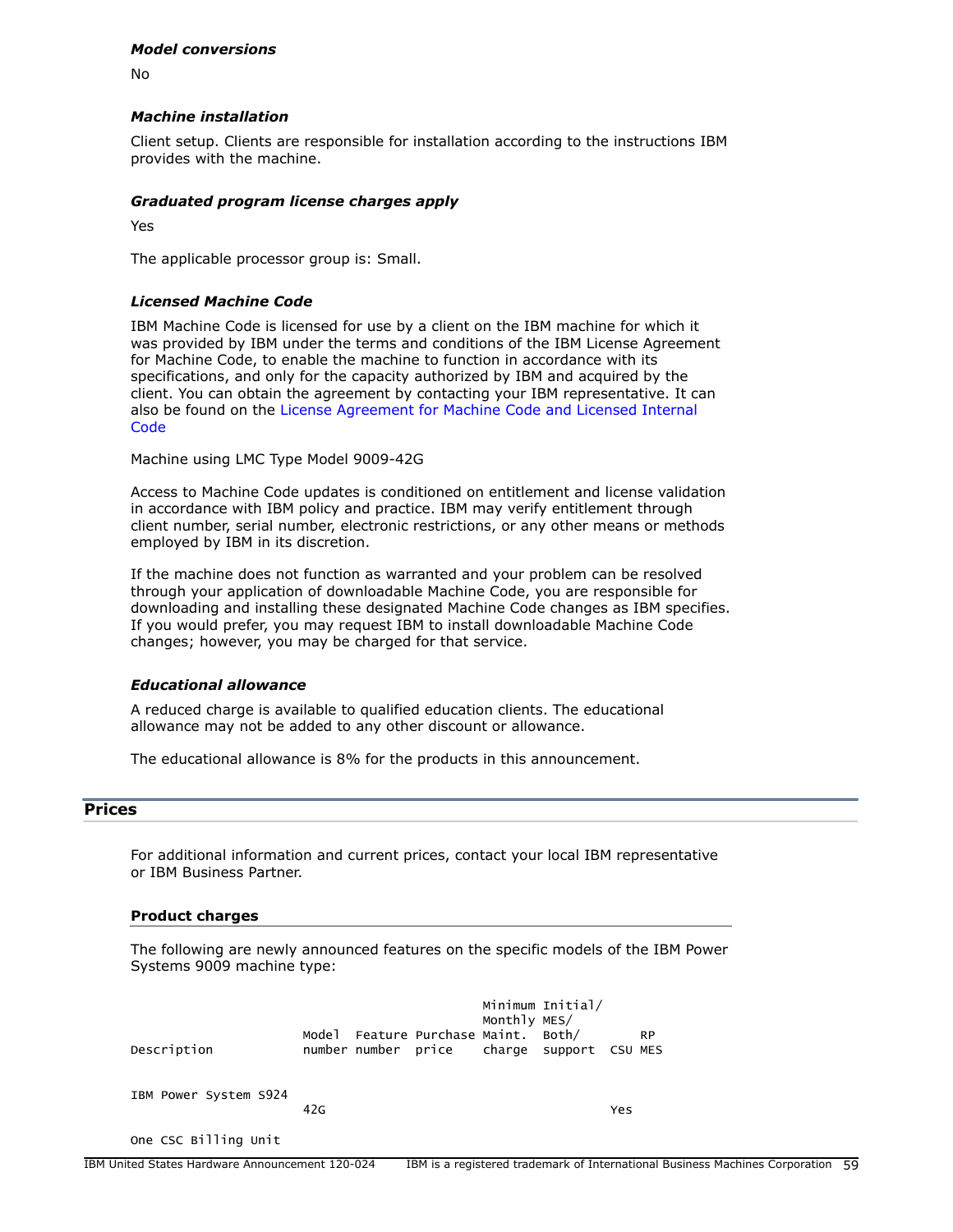| 42G                                   | 0010 | Both       | Yes No   |
|---------------------------------------|------|------------|----------|
| Ten CSC Billing Units<br>42G          | 0011 | Both       | Yes No   |
| Mirrored System Disk Level, Sp<br>42G | 0040 | Both       | Yes No   |
| Device Parity Protection All<br>42G   | 0041 | Both       | Yes No   |
| Mirrored System Bus Level<br>42G      | 0043 | Both       | Yes No   |
| Device Parity RAID 6 All<br>42G       | 0047 | Both       | Yes No   |
|                                       |      |            |          |
| RISC to RISC Data Migration<br>42G    | 0205 | Initial    | $N/A$ No |
| AIX Partition Specify<br>42G          | 0265 | Both       | Yes No   |
| Linux Partition Specify<br>42G        | 0266 | Both       | Yes No   |
| IBM i Partition Specify<br>42G        | 0267 | Both       | Yes No   |
| Specify Custom Data Protection<br>42G | 0296 |            |          |
| Mirrored Level System Specify         |      | Both       | Yes No   |
| 42G<br>RAID Hot Spare Specify         | 0308 | Both       | Yes No   |
| 42G<br>V.24/EIA232 6.1m (20 Ft) PCI C | 0347 | Both       | Yes No   |
| 42G<br>V.35 6.1m (20 Ft) PCI Cable    | 0348 | Both       | Yes No   |
| 42G<br>X.21 6.1m (20 Ft) PCI Cable    | 0353 | Both       | Yes No   |
| 42G                                   | 0359 | Both       | Yes No   |
| CBU Specify                           |      |            |          |
| 42G<br>Customer Specified Placement   | 0444 | Initial    | $N/A$ No |
| 42G<br>19 inch, 1.8 meter high rack   | 0456 | Initial    | $N/A$ No |
| 42G<br>19 inch, 2.0 meter high rack   | 0551 | MES        | Yes No   |
| 42G<br>Rack Filler Panel Kit          | 0553 | MES        | Yes No   |
| 42G                                   | 0599 | Both       | Yes No   |
| Load Source Not in CEC<br>42G         | 0719 | Both       | Yes No   |
| 5887/EL1S Load Source Specify<br>42G  | 0728 | <b>MES</b> | Yes No   |
| SAN Load Source Specify<br>42G        | 0837 | Both       | Yes No   |
| 1948 Load Source Specify<br>42G       | 0872 | MES        | Yes No   |
| 1962 Load Source Specify<br>42G       | 0875 | MES        | Yes No   |
| ESD2 Load Source Specify<br>42G       | 0911 | MES        | Yes No   |
|                                       |      |            |          |
| US TAA Compliance Indicator<br>42G    | 0983 | Both       | Yes No   |
| Asm in USA manufacturing plant<br>42G | 0984 | Both       | Yes No   |
|                                       |      |            |          |
| Modem Cable US/Canada and GU          |      |            |          |
| 42G<br>USB 500 GB Removable Disk Dr   | 1025 | Both       | Yes No   |
| 42G<br>Custom Serv. Specify, Roch     | 1107 | Both       | Yes No   |
| 42G<br>Quantity 150 of 1962           | 1140 | Both       | Yes No   |
| 42G                                   | 1817 | Support    | Yes No   |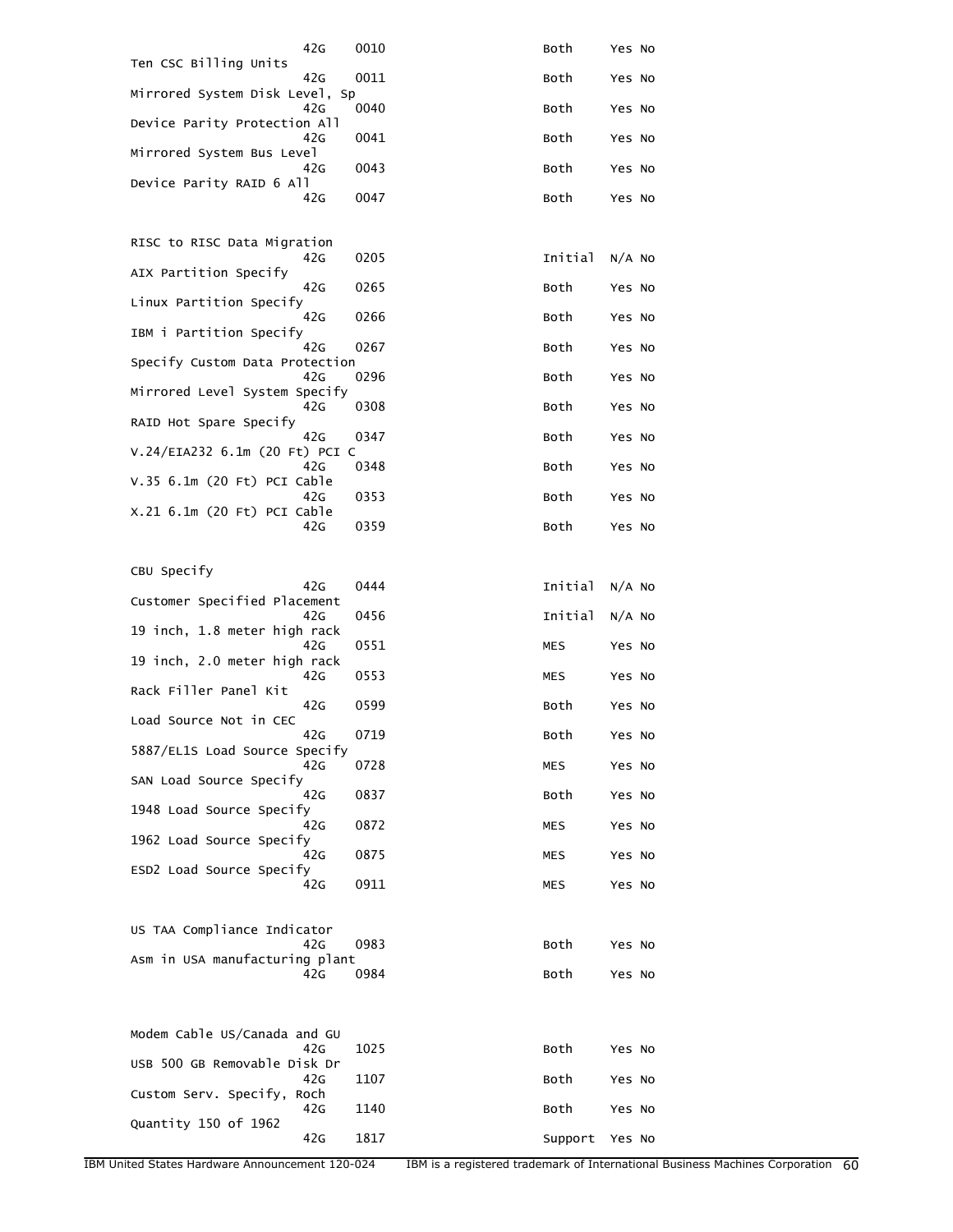| Quantity 150 of #1964                                                                  |              |                 |          |
|----------------------------------------------------------------------------------------|--------------|-----------------|----------|
| 42G<br>Quantity 150 of 1948                                                            | 1818         | Both            | Yes No   |
| 42G<br>Quantity 150 of #1953<br>42G                                                    | 1927<br>1929 | Support<br>Both | Yes No   |
| 283GB 15k RPM SAS SFF-2 Disk                                                           |              |                 | Yes No   |
| 42G<br>300GB 15k RPM SAS SFF-2 Disk                                                    | 1948         | Support         | Yes No   |
| 42G<br>571GB 10k RPM SAS SFF-2 Disk                                                    | 1953         | Both            | Yes No   |
| 42G<br>600GB 10k RPM SAS SFF-2 Disk                                                    | 1962         | Support         | Yes No   |
| 42G<br>Primary OS - IBM i                                                              | 1964         | Both            | Yes No   |
| 42G<br>Primary OS AIX                                                                  | 2145         | Both            | Yes No   |
| 42G<br>Primary OS Linux                                                                | 2146         | Both            | Yes No   |
| 42G<br>Factory Deconfiguration of 1 c                                                  | 2147         | Both            | Yes No   |
| 42G<br>LC-SC 50 Micron Fiber Cony Cab                                                  | 2319         | Initial         | $N/A$ No |
| 42G<br>LC-SC 62.5 Mic.Fib.Conv.Cable                                                   | 2456         | Both            | Yes No   |
| 42G                                                                                    | 2459         | Both            | Yes No   |
| PCIe 2 Line WAN w/Modem<br>42G                                                         | 2893         | Support         | Yes No   |
|                                                                                        |              |                 |          |
| Asynch.Termin/Print.Cbl EIA232<br>42G                                                  | 2934         | Both            | Yes No   |
| Asynchronous Cable EIA 232/V<br>42G                                                    | 2936         | Both            | Yes No   |
| Ser to Ser Port Cab Draw/Draw<br>42G                                                   | 3124         | Both            | Yes No   |
| Serial to Se. Port Cbl Rack 8M                                                         |              |                 |          |
| 42G<br>Widescreen LCD Monitor                                                          | 3125         | Both            | Yes No   |
| 42G<br>0.3M Serial Prt Converter Cbl                                                   | 3632         | Support         | Yes No   |
| 42G<br>Serial Port Null Mod Cab 3.7M                                                   | 3925         | Both            | Yes No   |
| 42G<br>Ser.Port Null Modem Cable, 10M                                                  | 3927         | Both            | Yes No   |
| 42G<br>System Serial Port Converter C                                                  | 3928         | Both            | Yes No   |
| 42G<br>6Foot Extend.Cbl for Displays                                                   | 3930         | Both            | Yes No   |
| 42G<br>Extender Cable USB Keybo 1.8M                                                   | 4242         | Support         | Yes No   |
| 42G                                                                                    | 4256         | Both            | Yes No   |
| VGA to DVI Connection Converter<br>42G                                                 | 4276         | Both            | Yes No   |
| Rack Integration Services<br>42G                                                       | 4649         | Initial         | $N/A$ No |
| One and only one rack indicator feature is required on<br>all orders (#4650 to #4666). |              |                 |          |
| No Factory Integration Ind.                                                            |              |                 |          |
| 42G<br>Rack Indicator, Rack 1                                                          | 4650         | Initial         | $N/A$ No |
| 42G<br>Rack Indicator, Rack 2                                                          | 4651         | Initial         | $N/A$ No |
| 42G<br>Rack Indicator, Rack 3                                                          | 4652         | Initial         | $N/A$ No |
| 42G<br>Rack Indicator, Rack 4                                                          | 4653         | Initial         | $N/A$ No |
| 42G<br>Rack Indicator, Rack 5                                                          | 4654         | Initial         | $N/A$ No |
| 42G<br>Rack Indicator, Rack 6                                                          | 4655         | Initial         | $N/A$ No |
| 42G                                                                                    | 4656         | Initial         | $N/A$ No |
| Rack Indicator, Rack 7<br>42G                                                          | 4657         | Initial         | $N/A$ No |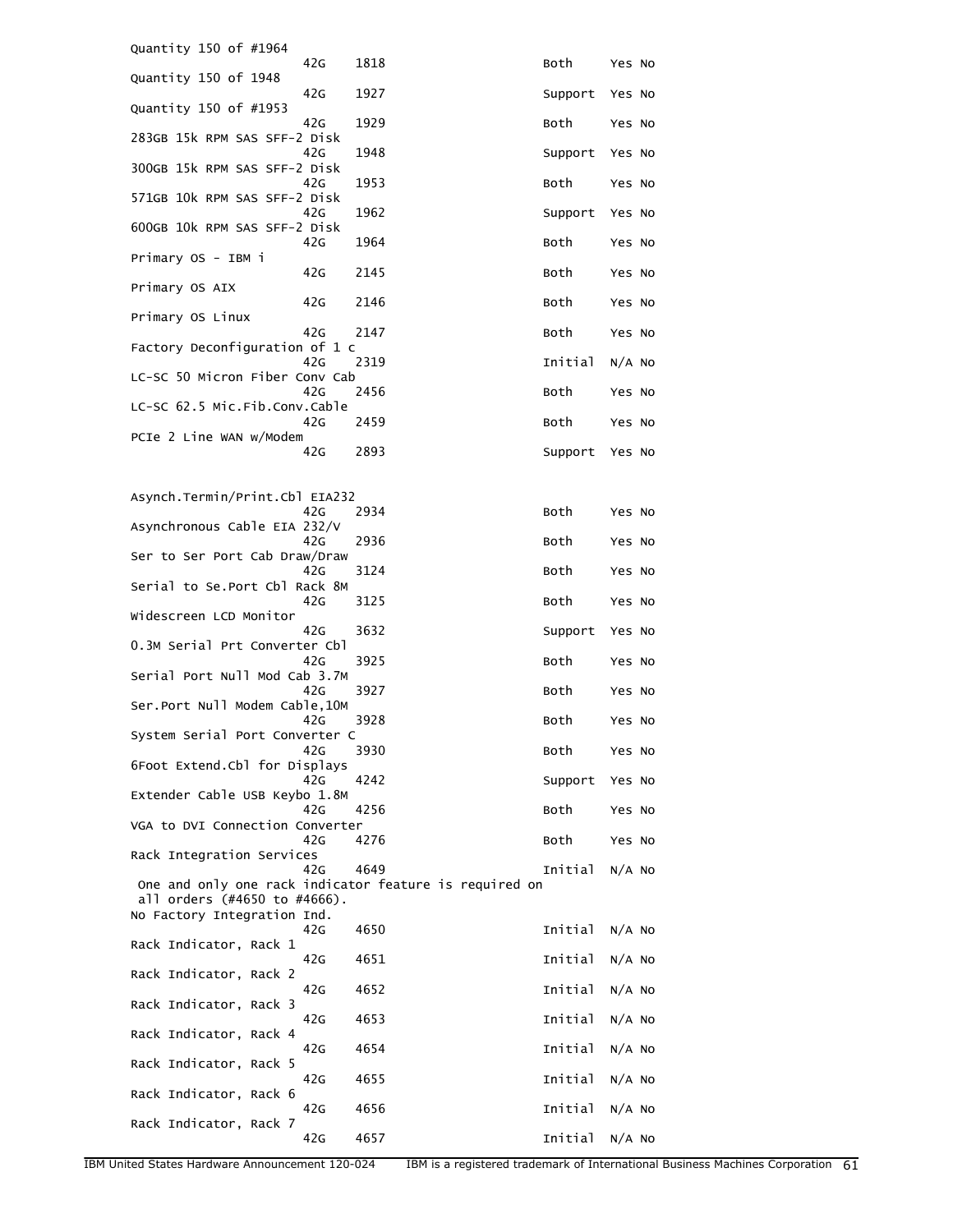| Rack Indicator, Rack 8<br>42G                        | 4658 | Initial | $N/A$ No |
|------------------------------------------------------|------|---------|----------|
| Rack Indicator, Rack 9<br>42G                        | 4659 | Initial | $N/A$ No |
| Rack Indicator, Rack 10<br>42G                       | 4660 | Initial | $N/A$ No |
| Rack Indicator, Rack 11<br>42G                       | 4661 | Initial | $N/A$ No |
| Rack Indicator, Rack 12<br>42G                       | 4662 | Initial | $N/A$ No |
| Rack Indicator, Rack 13<br>42G                       | 4663 | Initial | $N/A$ No |
| Rack Indicator, Rack 14<br>42G                       | 4664 | Initial | $N/A$ No |
| Rack Indicator, Rack 15<br>42G                       | 4665 | Initial | $N/A$ No |
| Rack Indicator, Rack 16<br>42G                       | 4666 | Initial | $N/A$ No |
| Power Active Memory Expansion                        | 4794 |         |          |
| 42G<br>One Processor of 5250 Enterpri                |      | Both    | Yes No   |
| 42G<br>Full 5250 Enterprise Enablemen                | 4970 | Both    | Yes No   |
| 42G<br>Software Preload Required                     | 4974 | Both    | Yes No   |
| 42G<br>PowerVM Enterprise Edition                    | 5000 | Initial | $N/A$ No |
| 42G<br>Sys Console On HMC                            | 5228 | Both    | Yes No   |
| 42G<br>Sys Console-Ethernet LAN                      | 5550 | Both    | Yes No   |
| 42G<br>PCIe2 8Gb 4-port Fibre Channel                | 5557 | Initial | $N/A$ No |
| 42G<br>8 Gigabit PCI Express Dual Por                | 5729 | Support | Yes No   |
| 42G                                                  | 5735 | Support | Yes No   |
| POWER <sup>(R)</sup> GXT145 PCI Express Graph<br>42G | 5748 | Both    | Yes No   |
| 4 Port Async EIA 232 PCIe Adap<br>42 <sub>G</sub>    | 5785 | Support | Yes No   |
| EXP24S SFF Gen2-bay Drawer<br>42G                    | 5887 | Support | Yes No   |
| PCIe2 4-port 1GbE Adapter<br>42G                     | 5899 | Both    | Yes No   |
| Opt Front Door for 1.8m Rack<br>42G                  | 6068 | MES     | Yes No   |
| Opt Front Door for 2.0m Rack<br>42G                  | 6069 | MES     | Yes No   |
| 1.8m Rack Acoustic Doors<br>42G                      | 6248 | MES     | Yes No   |
| 2.0m Rack Acoustic Doors<br>42G                      | 6249 | MES     | Yes No   |
| 1.8m Rack Trim Kit                                   | 6263 |         |          |
| 42G<br>2.0m Rack Trim Kit                            |      | MES     | Yes No   |
| 42G<br>Pwr Crd 4.3m 14ft to IBM PDU                  | 6272 | MES     | Yes No   |
| 42G<br>Pwr Crd (14FT), Drwr - OEM PDU                | 6458 | Both    | Yes No   |
| 42G<br>Pwr Crd 4.3m 14ft Wall OEM PDU                | 6460 | Both    | Yes No   |
| 42G<br>Pwr Crd 1.8m 6ft Wall 125V/15A                | 6469 | Both    | Yes No   |
| 42G<br>Pwr Crd 2.7m 9ft Wall OEM PDU                 | 6470 | Both    | Yes No   |
| 42G<br>Pwr Crd 2.7m 9ft Wall OEM PDU                 | 6471 | Both    | Yes No   |
| 42G<br>Pwr Crd 2.7m 9ft Wall OEM PDU                 | 6472 | Both    | Yes No   |
| 42G<br>Pwr Crd 2.7m 9ft Wall OEM PDU                 | 6473 | Both    | Yes No   |
| 42G<br>Pwr Crd 2.7m 9ft Wall OEM PDU                 | 6474 | Both    | Yes No   |
|                                                      |      |         |          |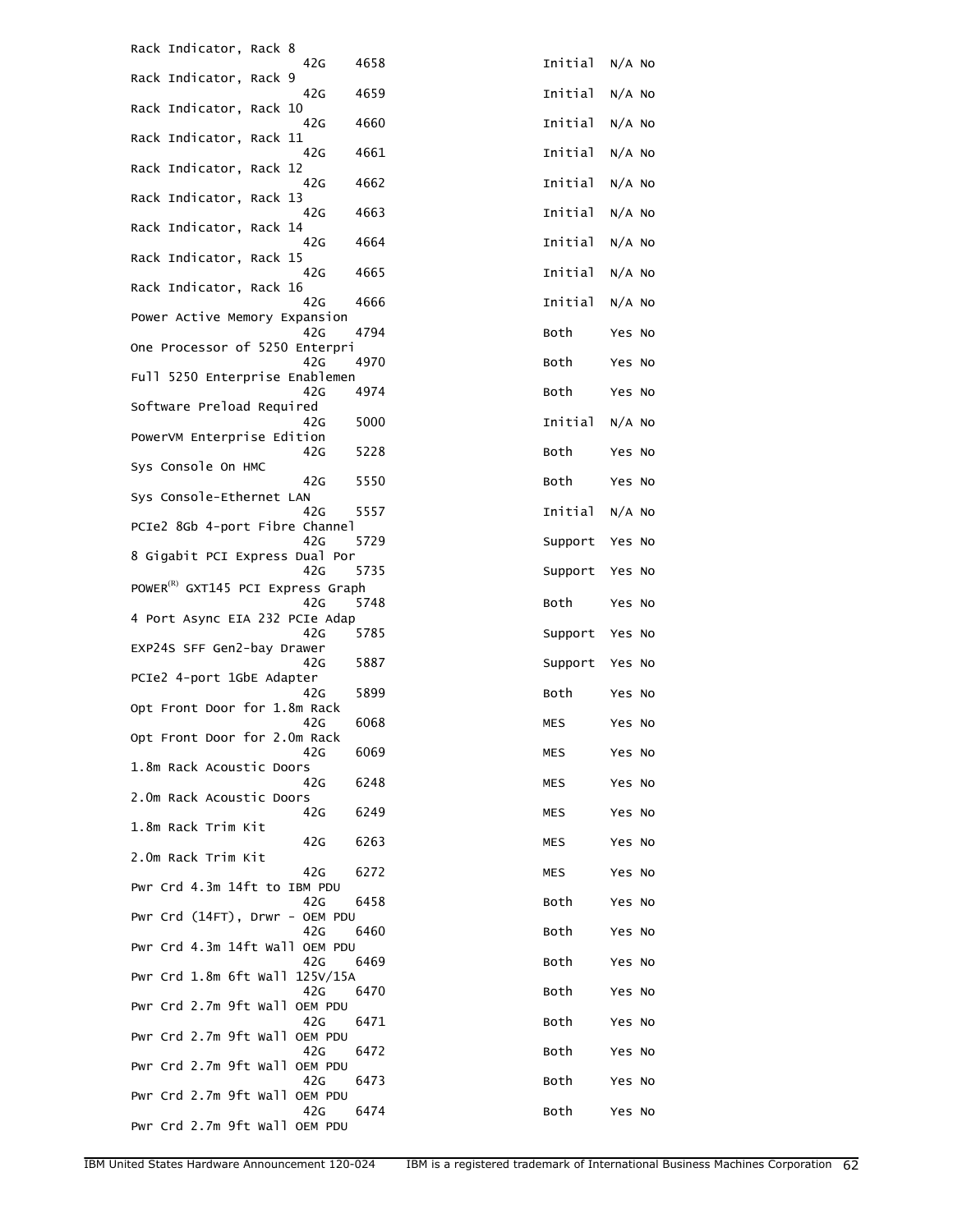| 42G                                    | 6475 | Both    | Yes No   |
|----------------------------------------|------|---------|----------|
| Pwr Crd 2.7m 9ft Wall OEM PDU<br>42G   | 6476 | Both    | Yes No   |
| Pwr Crd 2.7m 9ft Wall OEM PDU<br>42G   | 6477 | Both    | Yes No   |
| Pwr Crd 2.7m 9ft Wall OEM PDU<br>42G   | 6478 | Both    | Yes No   |
| Pwr Crd 2.7m 9ft Wall OEM PDU          |      |         |          |
| 42G<br>4.3m 14 Ft 3PH/32A Pwr Cord     | 6488 | Both    | Yes No   |
| 42G<br>4.3m (14 Ft) 1PH/63A Pwr Cord   | 6489 | Both    | Yes No   |
| 42G<br>4.3m (14 Ft) 1PH/48A PwrCord    | 6491 | Both    | Yes No   |
| 42G<br>Pwr Crd 2.7m 9ft Wall OEM PDU   | 6492 | Both    | Yes No   |
| 42G                                    | 6493 | Both    | Yes No   |
| Pwr Crd 2.7m 9ft Wall OEM PDU<br>42G   | 6494 | Both    | Yes No   |
| Pwr Crd 2.7m 9ft Wall 250V, 10A<br>42G | 6496 | Both    | Yes No   |
| Power Cable Drawer to IBM PD<br>42G    | 6577 | Both    | Yes No   |
| Optional Rack Security Kit<br>42G      | 6580 | MES     | Yes No   |
| Pwr Crd 2.7m 9ft Wall 125V,15A         |      |         |          |
| 42G<br>4.3m 3PH/16A Power Cord         | 6651 | Both    | Yes No   |
| 42G<br>4.3m 1PH/24A Pwr Cord           | 6653 | Both    | Yes No   |
| 42G<br>4.3m 14Ft 1PH/24A WR Pwr        | 6654 | Both    | Yes No   |
| 42G<br>4.3m 14Ft 1PH/32A Power Cord    | 6655 | Both    | Yes No   |
| 42G                                    | 6656 | Both    | Yes No   |
| 4.3m 14Ft 1PH/32A Power Cord<br>42G    | 6657 | Both    | Yes No   |
| 4.3m 14Ft 1PH/24A Pwr Cd Kor<br>42G    | 6658 | Both    | Yes No   |
| Pwr.Cord(9ft), To Wall/OEM PDU<br>42G  | 6659 | Both    | Yes No   |
| Pwr Crd 14ft 4.3m WallOEM PDU<br>42G   | 6660 | Both    | Yes No   |
| Pwr Crd 2.8m 9.2ft PDU<br>42G          | 6665 | Both    | Yes No   |
| 4.3m 14Ft 3PH/32A Pwr Cd Aus           |      |         |          |
| 42G<br>Pwr Crd 4.3M, Drwr - OEM PDU    | 6667 | Both    | Yes No   |
| 42G<br>Pwr Crd 2.7m, Drwr - IBM PDU    | 6669 | Both    | Yes No   |
| 42G<br>Pwr Crd 2M, Drwr - IBM PDU      | 6671 | Both    | Yes No   |
| 42G<br>Pwr Crd 2.7m 9ft Wall OEM PDU   | 6672 | Both    | Yes No   |
| 42G                                    | 6680 | Both    | Yes No   |
| Intelligent PDU+ 1 EIA Unit<br>42G     | 7109 | Support | Yes No   |
| Environmental Monitoring Probe<br>42G  | 7118 | Both    | Yes No   |
| Power Distribution Unit<br>42G         | 7188 | Both    | Yes No   |
| PowDistribUnit(US)Fixed PowCrd<br>42G  | 7196 | Support | Yes No   |
| Eth Cbl 15M HW Management<br>42G       | 7802 | Both    | Yes No   |
| Linux Software Preinstall              |      |         |          |
| 42G<br>Linux Software Preinstall BP    | 8143 | Initial | $N/A$ No |
| 42G<br>USB Mouse                       | 8144 | Initial | $N/A$ No |
| 42G<br>Order Routing Indicator System  | 8845 | Support | Yes No   |
| 42G<br>Language Group Spcf-US Eng      | 9169 | Initial | $N/A$ No |
|                                        |      |         |          |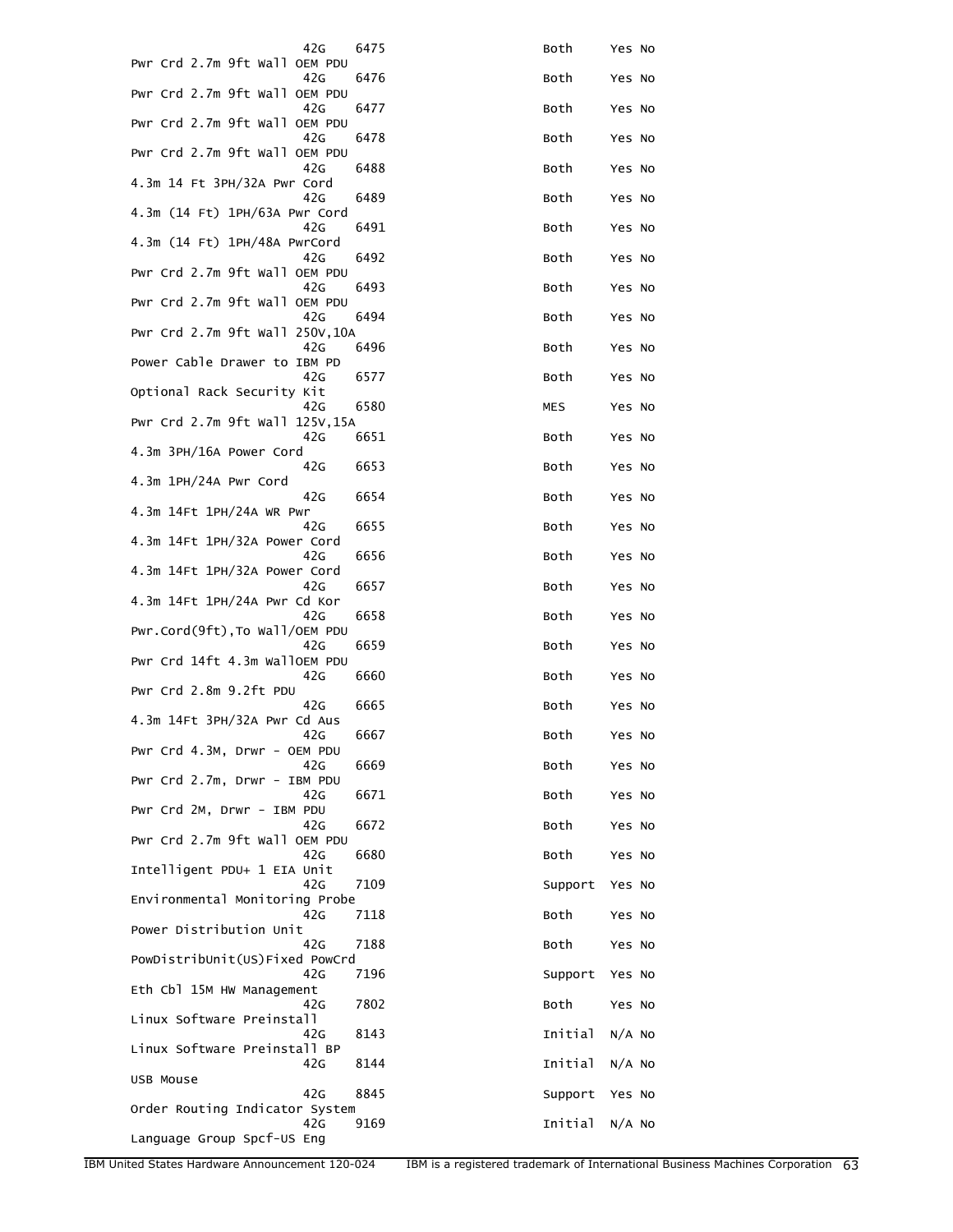| 42G                                   | 9300 | Initial        | $N/A$ No |
|---------------------------------------|------|----------------|----------|
| Specify mode-1 & CEC SAS port<br>42G  | 9387 | <b>MES</b>     | Yes No   |
| New AIX License Core Counter<br>42G   | 9440 | Initial        | $N/A$ No |
| New IBM i Lic Core Counter<br>42G     | 9441 | Initial        | $N/A$ No |
| New Red Hat Lic Core Counter<br>42G   | 9442 | Initial        | $N/A$ No |
| New SUSE Lic Core Counter<br>42G      | 9443 | Initial        | $N/A$ No |
| Other AIX Lic Core Counter<br>42G     | 9444 | Initial        | $N/A$ No |
| Other Linux Lic Core Counter<br>42G   | 9445 | Initial        | $N/A$ No |
| 3rd Party Linux Lic Core Cnt<br>42G   | 9446 | Initial        | $N/A$ No |
| VIOS Core Counter<br>42G              | 9447 | Initial        | $N/A$ No |
| Other License Core Counter<br>42G     | 9449 | Initial        | $N/A$ No |
| Ubuntu Linux License Core Cntr<br>42G | 9450 | Initial        | $N/A$ No |
| Month Indicator<br>42G                | 9461 | Initial        | $N/A$ No |
| Day Indicator<br>42G                  | 9462 | Initial        | $N/A$ No |
| Hour Indicator<br>42G                 | 9463 | Initial        | $N/A$ No |
| Minute Indicator<br>42G               | 9464 | Initial        | $N/A$ No |
| Qty Indicator<br>42G                  |      | Initial        |          |
| Countable Member Indicator            | 9465 |                | $N/A$ No |
| 42G<br>Language Group Spcf-Dutch      | 9466 | Initial        | $N/A$ No |
| 42G<br>Language Group Spcf-French     | 9700 | Initial        | $N/A$ No |
| 42G<br>Language Group Spcf-German     | 9703 | Initial        | $N/A$ No |
| 42G<br>Language Group Spcf-Polish     | 9704 | Initial        | $N/A$ No |
| 42G<br>Lang Group Specify - Norwegian | 9705 | Initial        | $N/A$ No |
| 42G<br>Lang.Group Spcf-Portuguese     | 9706 | Initial        | $N/A$ No |
| 42G<br>Language Group Spcf-Spanish    | 9707 | Initial N/A No |          |
| 42G<br>Language Group Spcf-Italian    | 9708 | Initial        | $N/A$ No |
| 42G<br>Langua Gr Speci Canadian Frenc | 9711 | Initial        | $N/A$ No |
| 42G                                   | 9712 | Initial        | $N/A$ No |
| Language Group Spcf-Japanese<br>42G   | 9714 | Initial        | $N/A$ No |
| Language Group Specify Tr Chin<br>42G | 9715 | Initial        | $N/A$ No |
| Language Group Spcf-Korean<br>42G     | 9716 | Initial        | $N/A$ No |
| Language Group Spcf-Turkish<br>42G    | 9718 | Initial        | $N/A$ No |
| Language Group Spcf-Hungarian<br>42G  | 9719 | Initial        | $N/A$ No |
| Language Group Spcf-Slovakian<br>42G  | 9720 | Initial        | $N/A$ No |
| Language Group Spcf-Russian<br>42G    | 9721 | Initial        | $N/A$ No |
| Lang Group Spcf Simpl Chinese<br>42G  | 9722 | Initial        | $N/A$ No |
| Language Group Spcf-Czech<br>42G      | 9724 | Initial        | $N/A$ No |
| Language Group Spcf-Romanian<br>42G   | 9725 | Initial        | $N/A$ No |
| Lang Group Specify - Croatian         |      |                |          |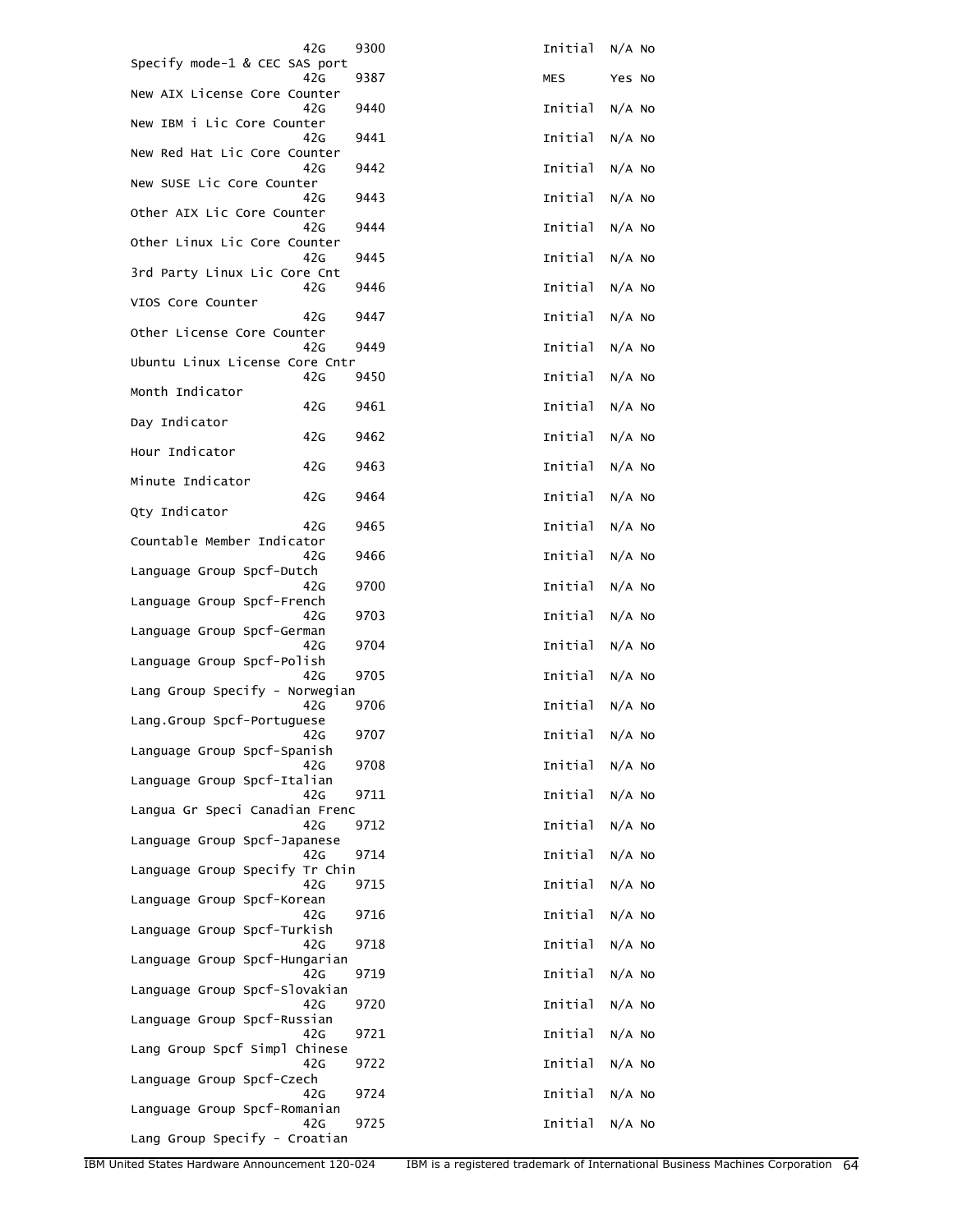| 42G                                   | 9726              | Initial | $N/A$ No |
|---------------------------------------|-------------------|---------|----------|
| Language Group Spcf-Slovenian<br>42G  | 9727              | Initial | $N/A$ No |
| Lang Group Specify - Braz Port<br>42G | 9728              | Initial | $N/A$ No |
| Lang Group Specify - Thai<br>42G      | 9729              | Initial | $N/A$ No |
| QSFP+ 40GbE Transceiver<br>42G        | EB <sub>27</sub>  | Both    | Yes No   |
| 1m Passive QSFP+ to QSFP+ Cbl         |                   |         |          |
| 42G<br>3m Passive QSFP+ to QSFP+ Cbl  | EB2B              | Both    | Yes No   |
| 42G<br>10m QSFP+ MTP Optical Cable    | EB2H              | Both    | Yes No   |
| 42G<br>30m QSFP+ MTP Optical Cable    | EB2J              | Both    | Yes No   |
| 42G<br>Power Supply 1400w 200-240 VAC | EB <sub>2</sub> K | Both    | Yes No   |
| 42G<br>Lift tool GenieLift GL-8       | EB <sub>2</sub> M | Both    | Yes No   |
| 42G<br>10GbE Optical Transc SFP+ SR   | EB3Z              | Both    | Yes No   |
| 42G<br>25GbE Opt Transceiver SFP28    | EB46              | Both    | Yes No   |
| 42G<br>0.5 SFP/25GbE CU Cable         | EB47              | Both    | Yes No   |
| 42G                                   | EB4J              | Both    | Yes No   |
| 1.0 SFP/25GbE CU Cable<br>42G         | EB4K              | Both    | Yes No   |
| 1.5 SFP/25GbE CU Cable<br>42G         | EB4L              | Both    | Yes No   |
| 2.0 SFP/25GbE CU Cable<br>42G         | EB4M              | Both    | Yes No   |
| 2.5 QSFP28/100GbE CU Cable<br>42G     | EB4P              | Both    | Yes No   |
| Service wedge shelf for EB3Z<br>42G   | EB4Z              | Both    | No<br>No |
| 0.5m EDR IB Copper Cable<br>42G       | EB <sub>50</sub>  | Support | Yes No   |
| 1.0m EDR IB Copper Cable<br>42G       | EB51              | Both    | Yes No   |
| 2.0M EDR IB Copper Cable<br>42G       | EB <sub>52</sub>  | Both    | Yes No   |
| 1.5M EDR IB Copper Cable<br>42G       | EB54              | Both    | Yes No   |
| 100GbE Optic Transc QSFP28<br>42G     | EB59              | Both    | Yes No   |
| 3M EDR IB Optical Cable<br>42G        | EB5A              | Both    | Yes No   |
| 5M EDR IB Optical Cable<br>42G        |                   |         |          |
|                                       |                   |         |          |
| 10M EDR IB Optical Cable              | EB5B              | Both    | Yes No   |
| 42G<br>15M EDR IB Optical Cable       | EB5C              | Both    | Yes No   |
| 42G<br>20M EDR IB Optical Cable       | EB5D              | Both    | Yes No   |
| 42G<br>30M EDR IB Optical Cable       | EB5E              | Both    | Yes No   |
| 42G<br>50M EDR IB Optical Cable       | EB5F              | Both    | Yes No   |
| 42G<br>100M EDR IB Optical Cable      | EB5G              | Both    | Yes No   |
| 42G<br>0.5M 100GbE Cu Cable QSFP28    | EB5H              | Both    | Yes No   |
| 42G<br>1.0M 100GbE Cu Cable QSFP28    | EB5J              | Both    | Yes No   |
| 42G<br>1.5M 100GbE Cu Cable QSFP28    | EB5K              | Both    | Yes No   |
| 42G<br>2.0M 100GbE Cu Cable QSFP28    | EB5L              | Both    | Yes No   |
| 42G<br>25M EDR IB Optical Cable       | EB5M              | Both    | Yes No   |

IBM United States Hardware Announcement 120-024 IBM is a registered trademark of International Business Machines Corporation 65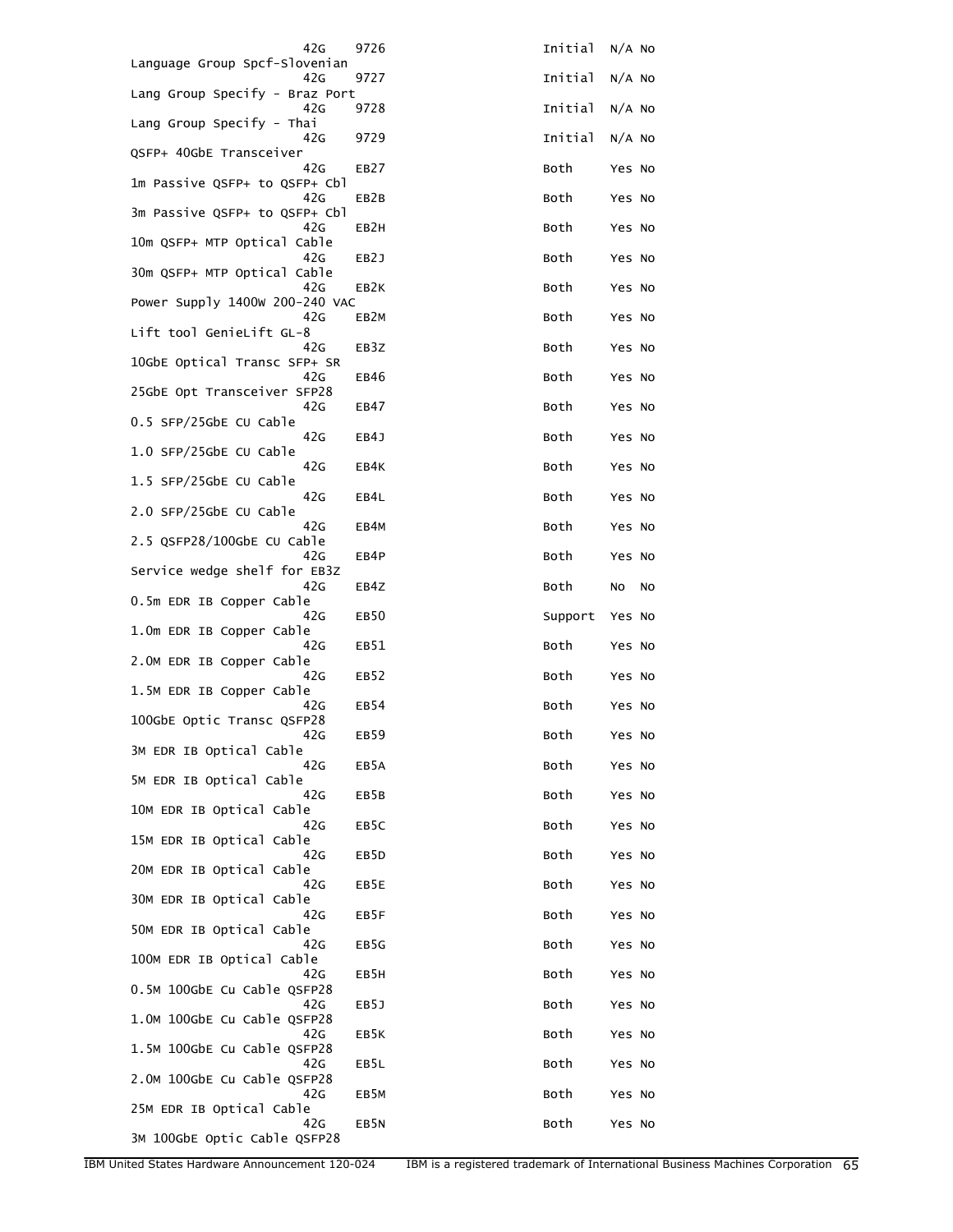| 42G<br>5M 100GbE Optic Cable QSFP28         | EB5R              | Both       | Yes No |
|---------------------------------------------|-------------------|------------|--------|
| 42G                                         | EB5S              | Both       | Yes No |
| 10M 100GbE Optic Cable QSFP28<br>42G        | EB5T              | Both       | Yes No |
| 15M 100GbE Optic Cable QSFP28<br>42G        | EB <sub>5U</sub>  | Both       | Yes No |
| 20M 100GbE Optic Cable QSFP28<br>42G        | EB5V              | Both       | Yes No |
| 30M 100GbE Optic Cable QSFP28<br>42G        | EB5W              | Both       | Yes No |
| 50M 100GbE Optic Cable QSFP28<br>42G        | EB5X              | Both       | Yes No |
| 100M 100GbE Optic Cable QSFP28<br>42G       | EB5Y              | Both       | Yes No |
| IBM i 7.2 Indicator<br>42G                  | EB72              | Support    | Yes No |
| IBM i 7.3 Indicator<br>42G                  | EB73              | Both       | Yes No |
| IBM i 7.4 Indicator                         |                   |            |        |
| 42G<br>Slim Rear Acoustic Door              | <b>EB74</b>       | Both       | Yes No |
| 42G<br>Slim Front Acoustic Door             | EC <sub>07</sub>  | MES        | Yes No |
| 42G<br>PCIe3 2-Port 10Gb NIC&ROCE           | EC <sub>08</sub>  | <b>MES</b> | Yes No |
| 42G<br>PCIe3 2-Port 25/10Gb NIC&Ro          | EC2S              | Both       | Yes No |
| 42G<br>PCIe3 2-port 10GbE NIC&RoCE Cu       | EC2U              | Both       | Yes No |
| 42G<br>PCIe3 2-Port 40GbE NIC RoCE          | EC38              | Support    | Yes No |
| 42G                                         | EC3B              | Support    | Yes No |
| PCIe3 2port 100Gb EDR IB Ad<br>42G          | EC3F              | Support    | Yes No |
| PCIe3 2-port 100GbE Adapterx16<br>42G       | EC3M              | Support    | Yes No |
| PCIe3 1port 100Gb EDR IB Ad<br>42G          | EC3U              | Support    | Yes No |
| PCIe2 4-Port USB 3.0 Adapter<br>42G         | EC46              | Both       | Yes No |
| PCIe3 $\times$ 8 1.6 TB NVMe AIX/Lin<br>42G | EC5B              | Both       | Yes No |
| PCIe3 x8 3.2 TB NVMe AIX/Lin<br>42G         | EC <sub>5</sub> D | Both       | Yes No |
| PCIe3 x8 6.4 TB NVMe AIX/Lin<br>42G         | EC5F              | Both       | Yes No |
| Enterprise 6.4TB NVMe U.2<br>42G            | EC5V              | Both       | Yes No |
| Enterprise 6.4TB NVMe U.2<br>42G            | EC5W              | Both       | Yes No |
| Mainstream 800GB SSD NVMe                   |                   |            |        |
| 42G<br>PCIe4 1-port 100Gb EDR IB            | EC <sub>5</sub> X | Both       | Yes No |
| 42G<br>PCIe4 2-port 100Gb EDR IB            | EC63              | Both       | Yes No |
| 42G<br>PCIe4 2-port 100Gb ROCE EN           | EC65              | Support    | Yes No |
| 42G<br>PCIe3 x8 1.6TB NVMe IBMi             | EC66              | Both       | Yes No |
| 42G<br>PCIe3 x8 3.2TB NVMe IBM i            | EC <sub>6</sub> V | Both       | Yes No |
| 42G<br>PCIe3 x8 6.4TB NVMe IBM i            | EC6X              | Both       | Yes No |
| 42G<br>SAS X Cable 3m - HD Narrow           | EC6Z              | Both       | Yes No |
| 42G                                         | <b>ECBJ</b>       | Both       | Yes No |
| SAS X Cable 6m - HD Narrow<br>42G           | ECBK              | Both       | Yes No |
| SAS X Cable 10m - HD Narrow<br>42G          | ECBL              | Both       | Yes No |
| SAS X Cable 15m -HD Narrow 3Gb<br>42G       | ECBM              | Both       | Yes No |
| 5m Passive QSFP+ to QSFP+ Cbl               |                   |            |        |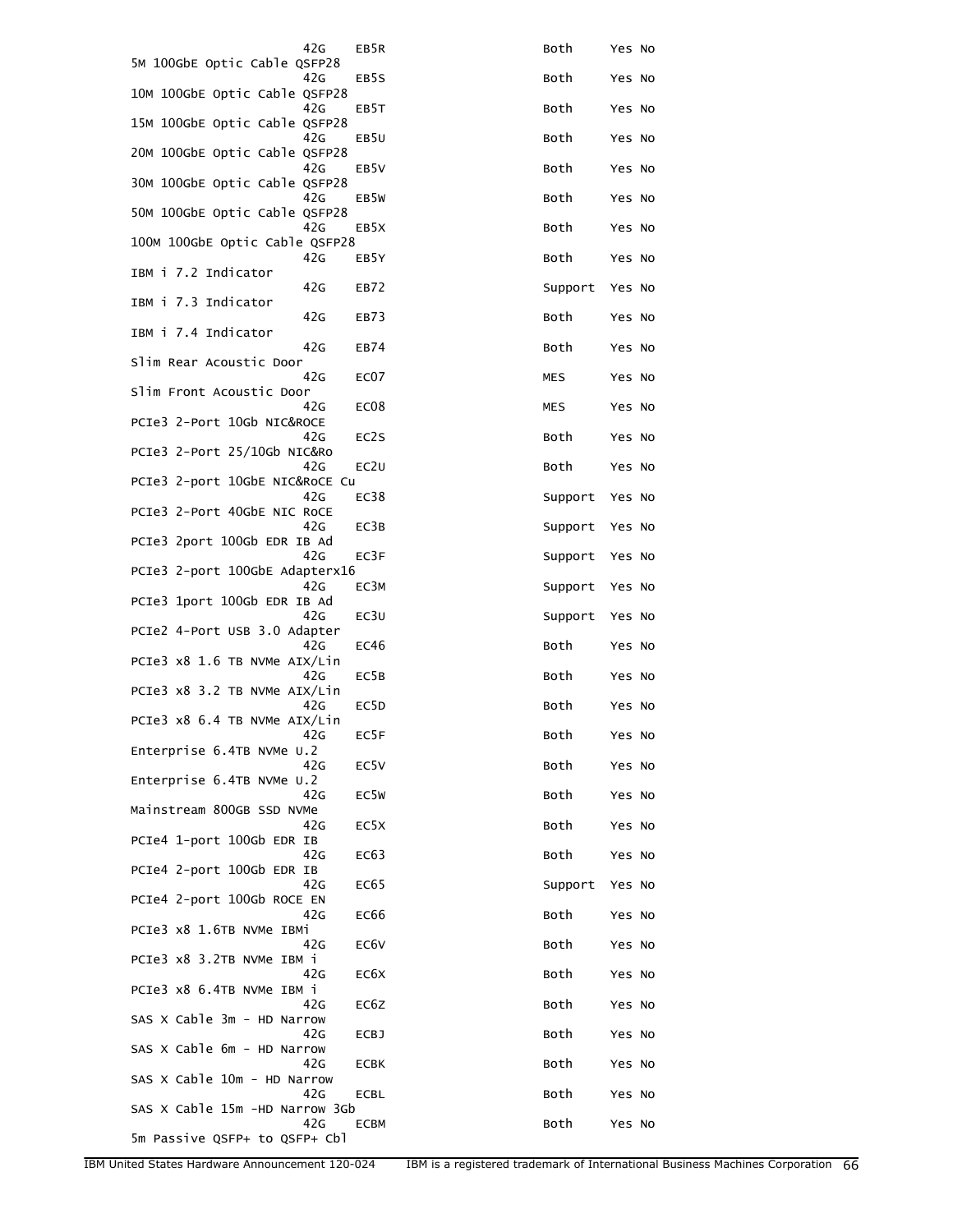| 42G                                   | <b>ECBN</b>       | Support    | Yes No   |
|---------------------------------------|-------------------|------------|----------|
| SAS YO Cable 1.5m - HD Narrow<br>42G  | ECBT              | Both       | Yes No   |
| SAS YO Cable 3m - HD Narrow<br>42G    | ECBU              | Both       | Yes No   |
| SAS YO Cable 6m - HD Narrow<br>42G    | <b>ECBV</b>       | Both       | Yes No   |
| SAS YO Cable 10m - HD Narrow          |                   |            |          |
| 42G<br>SAS YO Cable 15m-HD Narrow 3Gb | <b>ECBW</b>       | Both       | Yes No   |
| 42G<br>SAS AE1 Cable 4m - HD Narrow   | ECBX              | Both       | Yes No   |
| 42G<br>SAS YE1 Cable 3m - HD Narrow   | ECBY              | Both       | Yes No   |
| 42G<br>3M Optical Cable Pair          | ECBZ              | Both       | Yes No   |
| 42G<br>10M Optical Cable Pair         | ECC7              | Support    | Yes No   |
| 42G                                   | ECC8              | Support    | Yes No   |
| Port Converter Cable for UPS<br>42G   | <b>ECCF</b>       | Both       | $N/A$ No |
| 3M Copper CXP Cable Pair<br>42G       | <b>ECCS</b>       | Both       | Yes No   |
| 3M Active Optical Cable Pair<br>42G   | <b>ECCX</b>       | Both       | Yes No   |
| 10M Active Optical Cbl Pair<br>42G    | ECCY              | Both       | Yes No   |
| 3.0M SAS X12 Cable<br>42G             | <b>ECDJ</b>       | Both       | Yes No   |
| 4.5M SAS X12 Cable<br>42G             | <b>ECDK</b>       | Both       | Yes No   |
| 10M SAS X12 Cable                     |                   |            |          |
| 42G<br>1.5M SAS YO12 Cable            | ECDL              | Both       | Yes No   |
| 42G<br>3.OM SAS YO12 Cable            | ECDT              | Both       | Yes No   |
| 42G<br>4.5M SAS YO12 Cable            | ECDU              | Both       | Yes No   |
| 42G<br>10M SAS YO12 Cable             | <b>ECDV</b>       | Both       | Yes No   |
| 42G<br>0.6M SAS AA12 Cable            | <b>ECDW</b>       | Both       | Yes No   |
| 42G<br>3.0M SAS AA12 Cable            | ECE <sub>0</sub>  | Both       | Yes No   |
| 42G                                   | ECE3              | Both       | Yes No   |
| 4.5M SAS AA12 Cable<br>42G            | ECE4              | Both       | Yes No   |
| 4.3m (14-Ft) PDU to Wall Pwr<br>42G   | EC <sub>J</sub> 5 | Both       | Yes No   |
| 4.3m (14-Ft) PDU to Wall Pwr<br>42G   | ECJ7              | Both       | Yes No   |
| High Function 9xC19 PDU plus<br>42G   | ECJJ              | Both       | Yes No   |
| High Function9xC19 PDU plus<br>42G    | ECJL              | Both       | Yes No   |
| High Function12xC13 PDU plus          |                   |            |          |
| 42G<br>High Function12xC13 PDU plus   | ECJN              | Both       | Yes No   |
| 42G<br>Cloud Private Solution         | <b>ECJQ</b>       | Both       | Yes No   |
| 42G<br>2.0 M Slim Rack                | ECP <sub>0</sub>  | Initial    | $N/A$ No |
| 42G<br>Rack Front Door                | ECR <sub>0</sub>  | <b>MES</b> | Yes No   |
| 42G<br>Rack Rear Door Black           | <b>ECRF</b>       | MES        | Yes No   |
| 42G<br>Rack Side Cover                | <b>ECRG</b>       | MES        | Yes No   |
| 42G                                   | <b>ECRJ</b>       | MES        | Yes No   |
| Rack Rear Extension 5-In<br>42G       | <b>ECRK</b>       | MES        | Yes No   |
| Rack Front Door (Black/Flat)<br>42G   | <b>ECRM</b>       | MES        | Yes No   |
| Custom Serv. Specify, France          |                   |            |          |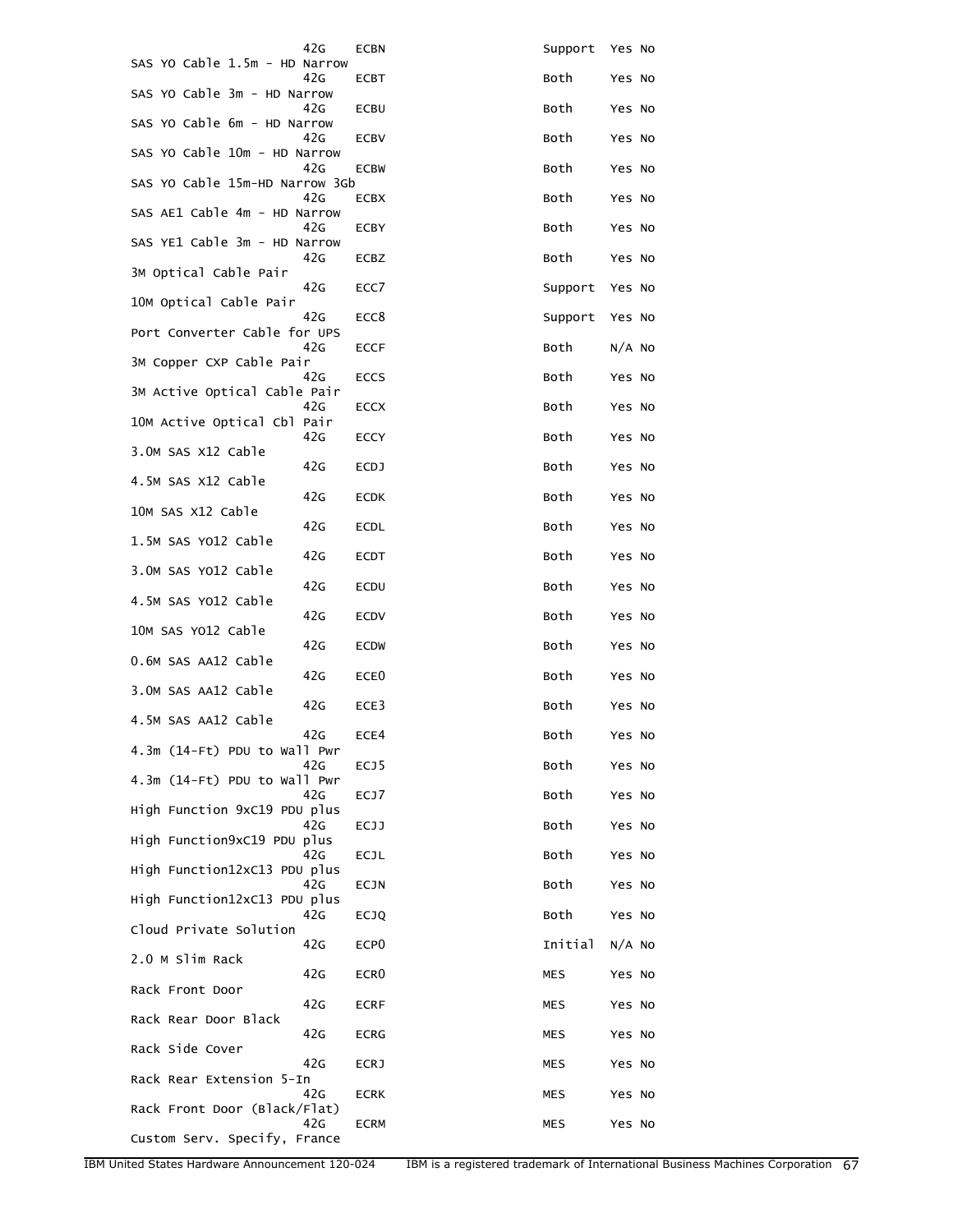| 42G                                   | <b>ECSF</b>      | Both       | Yes No   |
|---------------------------------------|------------------|------------|----------|
| Custom Serv. Specify, Mexico<br>42G   | <b>ECSM</b>      | Both       | Yes No   |
| Custom Serv. Spec Poughkeepsie<br>42G | ECSP             | Both       | Yes No   |
| Integrated Solution Packing<br>42G    | ECSS             | Initial    | $N/A$ No |
| Optical Wrap Plug                     |                  |            |          |
| 42G<br>1x HW Subscription Increment   | ECW <sub>0</sub> | Both       | Yes No   |
| 42G<br>10x HW Subscription Incremen   | EHB1             | <b>MES</b> | Yes No   |
| 42G<br>100x HW Subscription Increme   | EHB <sub>2</sub> | MES        | Yes No   |
| 42G<br>SAP HANA TRACKING FEAT         | EHB3             | <b>MES</b> | Yes No   |
| 42G<br>POWER9 Epic Solution for 42G   | <b>EHKV</b>      | Both       | Yes No   |
| 42G<br>Power for SAS Viya (Linux)     | EHLQ             | Initial    | $N/A$ No |
| 42G<br>Power for SAS 9.4 Grid (AIX)   | EHLU             | Both       | Yes No   |
| 42G                                   | EHLV             | Both       | Yes No   |
| Boot Drive in EXP12SX Specify<br>42G  | EHR1             | Both       | Yes No   |
| Boot / Load in EXP24SX Specify<br>42G | EHR <sub>2</sub> | Both       | Yes No   |
| SSD Placement Ind- #ESLS/#ELLS<br>42G | EHS <sub>2</sub> | Both       | Yes No   |
| PCIe3 Optical Cable Adapter<br>42G    | EJ08             | Support    | Yes No   |
| PCIe3 RAID SAS Adapter 4-port<br>42G  | EJ0J             | Both       | Yes No   |
| PCIe3 12GB Cache RAID SAS Adap<br>42G |                  |            |          |
| SAS Ports: Dual IOA Backplane         | EJ0L             | Support    | Yes No   |
| 42G<br>PCIe3 SAS Tape/DVD Adapter     | EJ0W             | Both       | Yes No   |
| 42G<br>PCIe3 12GB Cache RAID+ SAS Ada | EJ10             | Both       | Yes No   |
| 42G<br>Backplane 12 SFF & RDX Bay     | EJ14             | Both       | Yes No   |
| 42G<br>Backplane 18 SFF & Dual IOA    | EJ1C             | Both       | No<br>No |
| 42G<br>Split#EJ1C Add 2nd Controller  | EJ1D             | Both       | No<br>No |
| 42G<br>Backplane 12 SFF & RDX Bay     | EJ1E             | Both       | No<br>No |
| 42G                                   | EJ1M             | Both       | No<br>No |
| PCIe1 SAS Tape/DVD 2P 3Gb x8<br>42G   | EJ1P             | Both       | Yes No   |
| NVMe U.2 Passthru adapter<br>42G      | EJ1Q             | MES        | Yes No   |
| Backplane 6 SFF-3/2 NVMe U.2<br>42G   | EJ1S             | Both       | No<br>No |
| Backplane w/2 Gen4 NVMe U.2<br>42G    | EJ1T             | Both       | No<br>No |
| Backplane w/4 Gen4 NVMe U.2<br>42G    | EJ1U             | Both       | No<br>No |
| PCIe X16 to CXP Adapter<br>42G        |                  |            |          |
| PCIe3 Crypto Coproc noBSC 4767        | EJ20             | Both       | Yes No   |
| 42G<br>PCIe3 Crypto Coproc BSC-3 4767 | EJ32             | Both       | Yes No   |
| 42G<br>Specify Mode1 & (1)EJ0J-EXP24S | EJ33             | Both       | Yes No   |
| 42G<br>Specify Mode1 &1(2)EJ0J-EXP24S | EJR1             | MES        | Yes No   |
| 42G<br>Specify Mode2 & (2)EJ0J-EXP24S | EJR2             | MES        | Yes No   |
| 42G<br>Specify Mode2 & (4)EJ0J-EXP24S | EJR3             | MES        | Yes No   |
| 42G<br>Specify Mode4 & (4)EJ0J-EXP24S | EJR4             | MES        | Yes No   |
|                                       |                  |            |          |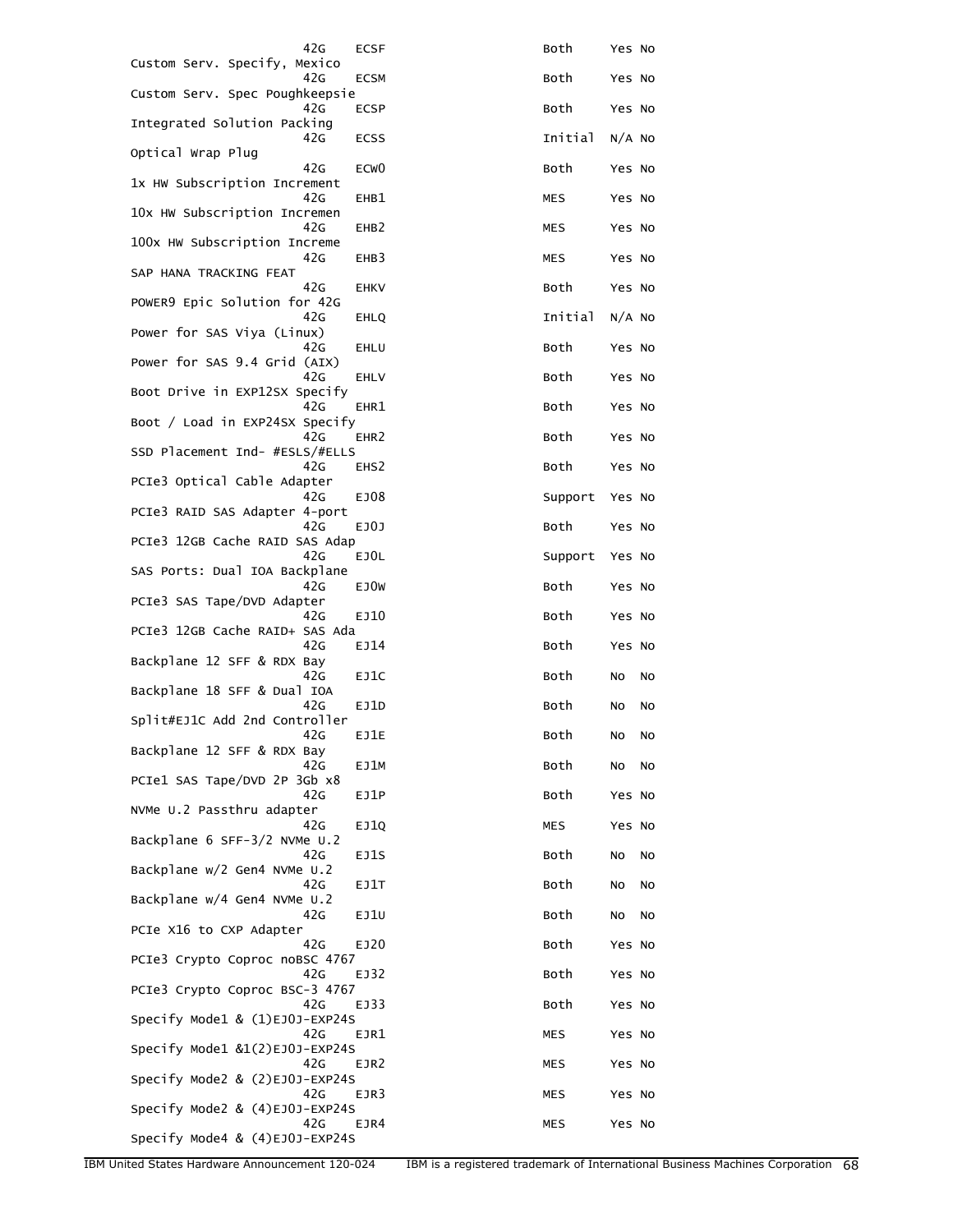| 42G<br>EJR5                                                      | MES        | Yes No |
|------------------------------------------------------------------|------------|--------|
| Specify Mode2 & (1)EJ0J-EXP24S<br>42 <sub>G</sub><br>EJR6        | MES        | Yes No |
| Specify Mode2 & (2)EJ0J-EXP24S<br>42G<br>EJR7                    | <b>MES</b> | Yes No |
| Specify Mode2 & (1)EJ0J-EXP24S<br>42 <sub>G</sub><br><b>EJRA</b> | MES        | Yes No |
| Specify Mode2 & (2)EJ0J-EXP24S<br>42G                            | <b>MES</b> |        |
| EJRB<br>Specify-Mode4 & (1)EJ0J-EXP24S                           |            | Yes No |
| 42G<br><b>EJRC</b><br>Specify-Mode4 & (2)EJ0J-EXP24S             | <b>MES</b> | Yes No |
| 42G<br><b>EJRD</b><br>Specify-Mode4 & (3)EJ0J-EXP24S             | MES        | Yes No |
| 42G<br>EJRE<br>Specify Mode1 & (2)EJ14-EXP24S                    | <b>MES</b> | Yes No |
| 42 <sub>G</sub><br>EJRF<br>Specify Mode2 & (2)EJ14-EXP24S        | MES        | Yes No |
| 42G<br>EJRG<br>Specify Mode2 & (2)EJ14-EXP24S                    | <b>MES</b> | Yes No |
| 42G<br>EJRH<br>Specify Mode2 & (4)EJ14+EXP24S                    | <b>MES</b> | Yes No |
| 42G<br>EJRJ<br>Non-paired Indicator EJOL PCIe                    | <b>MES</b> | Yes No |
| 42G<br>EJRL<br>Specify Mode1 & (2)EJOL-EXP24S                    | Both       | Yes No |
| 42G<br>EJRP<br>Specify Mode2 & (4)EJOL EXP24S                    | <b>MES</b> | Yes No |
| 42G<br>EJRR<br>Specify Mode2 & (2)EJOL-EXP24S                    | MES        | Yes No |
| 42G<br><b>EJRS</b>                                               | <b>MES</b> | Yes No |
| Specify Mode2 & (2)EJOL-EXP24S<br>42G<br><b>EJRT</b>             | MES        | Yes No |
| Non-paired Indicator EJOL PCIe<br>42G<br>EJRU                    | <b>MES</b> | Yes No |
| Front IBM Bezel 12-Bay BackP<br>42G<br>EJU3                      | Both       | Yes No |
| Front OEM Bezel 12-Bay BackP<br>42G<br>EJU4                      | Both       | Yes No |
| Front IBM Bezel 18-Bay BackP<br>42G<br><b>EJUG</b>               | Both       | Yes No |
| Front OEM Bezel 18-Bay BackP<br>42G<br><b>EJUH</b>               | Both       | Yes No |
| Front IBM Bezel 6 SAS/4 NVMe<br>42G<br><b>EJUK</b>               | Both       | Yes No |
| Front OEM Bezel 6SAS/4NVMe<br>42G<br>EJUL                        | Both       | Yes No |
| Specify Mode-1 & CEC Ports 2YO<br>42G<br>EJV0                    | Both       | Yes No |
| Specify Mode-1 for EXP12SX 1&1<br>42G<br>EJV1                    | Both       | Yes No |
| Specify Mode-1 for EXP12SX 2&2<br>42G<br>EJV2                    | Both       | Yes No |
| Specify Mode-2 for EXP12SX 2&2<br>42G<br>EJV3                    | Both       |        |
| Specify Mode-2 for EXP12SX 4&2                                   |            | Yes No |
| 42G<br>EJV4<br>Specify Mode-4 for EXP12SX 4&2                    | Both       | Yes No |
| 42G<br>EJV5<br>Specify Mode-2 for EXP12SX 1&2                    | Both       | Yes No |
| 42G<br>EJV6<br>Specify Mode-2 for EXP12SX 2&2                    | Both       | Yes No |
| 42G<br>EJV7<br>Specify Mode-2 for EXP12SX 1&1                    | Both       | Yes No |
| 42G<br>EJVA<br>Specify Mode-2 for EXP12SX 2&1                    | Both       | Yes No |
| 42G<br>EJVB<br>Specify Mode-4 for EXP12SX 1&1                    | Both       | Yes No |
| 42G<br>EJVC<br>Specify Mode-4 for EXP12SX 2&1                    | Both       | Yes No |
| 42 <sub>G</sub><br><b>EJVD</b><br>Specify Mode-4 for EXP12SX 3&2 | Both       | Yes No |
| 42G<br>EJVE<br>Specify Mode-1 for EXP12SX 2&2                    | Both       | Yes No |
|                                                                  |            |        |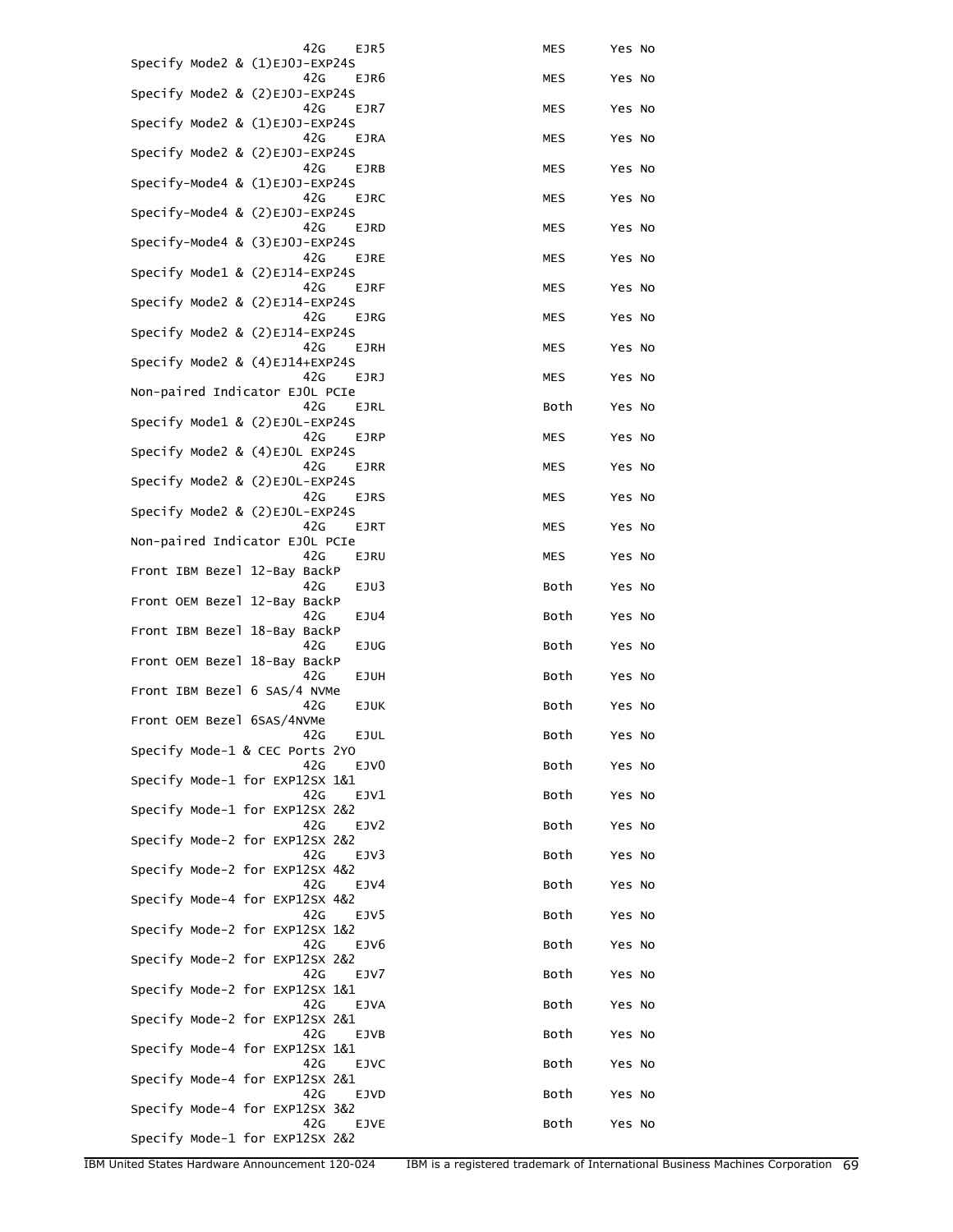| 42G                                               | EJVF             | Both           | Yes No |
|---------------------------------------------------|------------------|----------------|--------|
| Specify Mode-1 for EXP12SX 2&2<br>42 <sub>G</sub> | EJVP             | MES            | Yes No |
| Specify Mode-1 & CEC Ports 2YO<br>42G             |                  |                |        |
| Specify Mode-1 for EXP24SX 1&1                    | EJW0             | Both           | Yes No |
| 42G<br>Specify Mode-1 for EXP24SX 2&2             | EJW1             | Both           | Yes No |
| 42G<br>Specify Mode-2 for EXP24SX 2&2             | EJW <sub>2</sub> | Both           | Yes No |
| 42G<br>Specify Mode-2 for EXP24SX 4&2             | EJW3             | Both           | Yes No |
| 42G<br>Specify Mode-4 for EXP24SX 4&2             | EJW4             | Both           | Yes No |
| 42G<br>Specify Mode-2 for EXP24SX 1&2             | EJW5             | Both           | Yes No |
| 42G<br>Specify Mode-2 for EXP24SX 2&2             | EJW6             | Both           | Yes No |
| 42G<br>Specify Mode-2 for EXP24SX 1&1             | EJW7             | Both           | Yes No |
| 42G<br>Specify Mode-2 for EXP24SX 2&1             | EJWA             | Both           | Yes No |
| 42G<br>Specify Mode-4 for EXP24SX 1&1             | EJWB             | Both           | Yes No |
| 42G<br>Specify Mode-4 for EXP24SX 2&1             | EJWC             | Both           | Yes No |
| 42G<br>Specify Mode-4 for EXP24SX 3&2             | EJWD             | Both           | Yes No |
| 42G<br>Specify Mode-1 for EXP24SX 2&2             | EJWE             | Both           | Yes No |
| 42G<br>Specify Mode-2 for EXP24SX 2&2             | EJWF             | Both           | Yes No |
| 42G<br>Specify Mode-2 for EXP24SX 2&1             | EJWG             | Both           | Yes No |
| 42G<br>Specify Mode-2 for EXP24SX 4&2             | EJWH             | Both           | Yes No |
| 42 <sub>G</sub><br>Specify Mode-1 for EXP24SX 2&2 | EJWJ             | Both           | Yes No |
| 42G<br>Specify Mode-2 for EXP24SX 4&2             | EJWP             | MES            | Yes No |
| 42G<br>Specify Mode-2 for EXP24SX 2&2             | EJWR             | MES            | Yes No |
| 42G<br>Specify Mode-2 for EXP24SX 2&1             | <b>EJWS</b>      | MES            | Yes No |
| 42G                                               | <b>EJWT</b>      | MES            | Yes No |
| PDU Access Cord 0.38m<br>42G                      | ELC <sub>0</sub> | MES            | Yes No |
| Power Cord - Drawer to PDU<br>42G                 | ELC5             | Both           | Yes No |
| ES1F Load Source Specify                          |                  |                |        |
| 42G<br>#ESD4 Load Source Specify                  | ELS3             | Both           | Yes No |
| 42G<br>#ESDA Load Source Specify                  | ELS4             | <b>MES</b>     | Yes No |
| 42G<br>ESDN Load Source Specify                   | <b>ELSA</b>      | <b>MES</b>     | Yes No |
| 42G<br>ES1H Load Source Specify                   | <b>ELSN</b>      | <b>MES</b>     | Yes No |
| 42G<br>ESOR Load Source Specify                   | <b>ELSQ</b>      | Both           | Yes No |
| 42G<br>ESOT Load Source Specify                   | <b>ELSR</b>      | <b>MES</b>     | Yes No |
| 42G<br>#ESFU Load Source Specify                  | <b>ELST</b>      | <b>MES</b>     | Yes No |
| 42G<br>#ES81 Load Source Specify                  | ELT <sub>0</sub> | Both           | Yes No |
| 42G<br>#ESF2 Load Source Specify                  | ELT1             | MES            | Yes No |
| 42G<br>#ESF4 Load Source Specify                  | ELT <sub>2</sub> | Both           | Yes No |
| 42G<br>#ES86 Load Source Specify                  | ELT4             | Both           | Yes No |
| 42G                                               | ELT6             | Support Yes No |        |
| #ESF8 Load Source Specify                         |                  |                |        |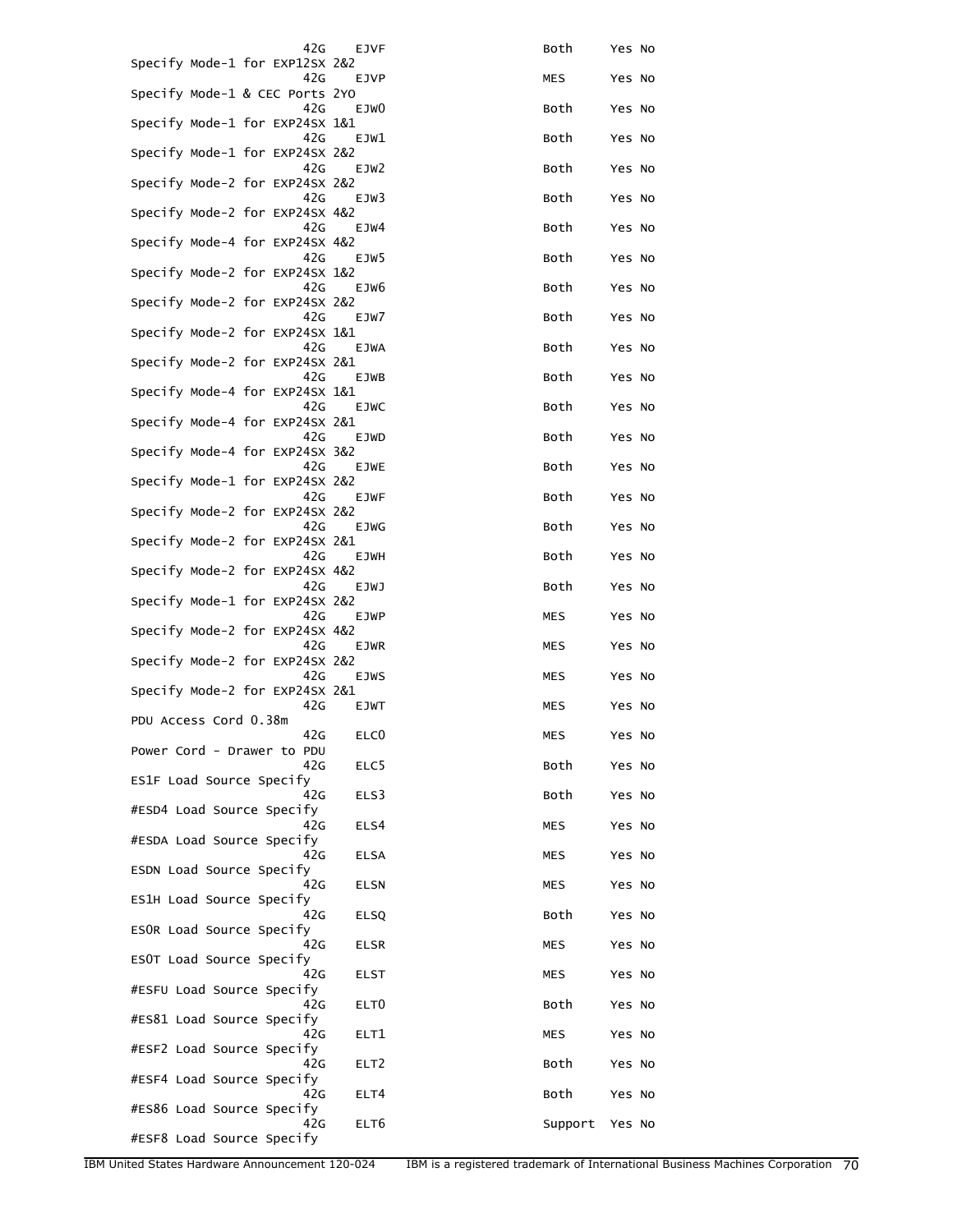| 42G                                   | ELT8             | Both    | Yes No |
|---------------------------------------|------------------|---------|--------|
| ES79 Load Source Specify<br>42G       | ELT <sub>9</sub> | Support | Yes No |
| #ESFA Load Source Specify<br>42G      | <b>ELTA</b>      | Support | Yes No |
| #ES8D Load Source Specify<br>42G      | ELTD             | Support | Yes No |
| #ESFE Load Source Specify<br>42G      | <b>ELTE</b>      | Support | Yes No |
| ES7F Load Source Specify<br>42G       | ELTF             | Support | Yes No |
| #ES8G Load Source Specify<br>42G      | <b>ELTG</b>      | Support | Yes No |
| #ES8K Load Source Specify<br>42G      | <b>ELTK</b>      | MES     | Yes No |
| #ES7L Load Source Specify             |                  |         |        |
| 42G<br>#ESFN Load Source Specify 571G | ELTL             | Support | Yes No |
| 42G<br>#ES8P Load Source Specify      | ELTN             | Support | Yes No |
| 42G<br>#ES7Q Load Source Specify      | <b>ELTP</b>      | Support | Yes No |
| 42G<br>#ES8R Load Source Specify      | <b>ELTQ</b>      | Support | Yes No |
| 42G<br>#ESFS Load Source Specify      | <b>ELTR</b>      | Support | Yes No |
| 42G<br>#ESEU Load Source Specify      | <b>ELTS</b>      | Both    | Yes No |
| 42G<br>#ES8W Load Source Specify      | ELTU             | Both    | Yes No |
| 42G<br>#ESEY Load Source Specify 283G | ELTW             | Support | Yes No |
| 42G                                   | ELTY             | Support | Yes No |
| #ESNJ Load Source Specify<br>42G      | <b>ELUJ</b>      | Both    | Yes No |
| #ESNL Load Source Specify<br>42G      | <b>ELUL</b>      | Both    | Yes No |
| #ESNN Load Source Specify<br>42G      | ELUN             | Both    | Yes No |
| #ESNQ Load Source Specify<br>42G      | ELUQ             | Both    | Yes No |
| EC5W Load Source Specify<br>42G       | <b>ELUW</b>      | Both    | Yes No |
| ES91 Load Source Specify<br>42G       | ELZ1             | Both    | Yes No |
| #ESE2 Load Source Specify<br>42G      | ELZ2             | Support | Yes No |
| #ES93 Load Source Specify<br>42G      | ELZ3             | Support | Yes No |
| #ES84 Load Source Specify<br>42G      | ELZ4             | Support | Yes No |
| ES95 Load Source Specify<br>42G       | ELZ5             | Both    | Yes No |
| ESG6 Load Source Specify<br>42G       | ELZ6             | Support | Yes No |
| #ES97 Load Source Specify             |                  |         |        |
| 42G<br>#ESE8 Load Source Specify      | ELZ7             | Support | Yes No |
| 42G<br>ESM9 Load Source Specify       | ELZ8             | Support | Yes No |
| 42G<br>#ESGA Load Source Specify      | ELZ9             | Support | Yes No |
| 42G<br>ESNB Load Source Specify       | <b>ELZA</b>      | Support | Yes No |
| 42G<br>#ESGC Load Source Specify      | ELZB             | Both    | Yes No |
| 42G<br>ESND Load Source Specify       | ELZC             | Support | Yes No |
| 42G<br>#ESGE Load Source Specify      | ELZD             | Both    | Yes No |
| 42G<br>ESNF Load Source Specify       | <b>ELZE</b>      | Support | Yes No |
| 42G<br>ESGG Load Source Specify       | ELZF             | Both    | Yes No |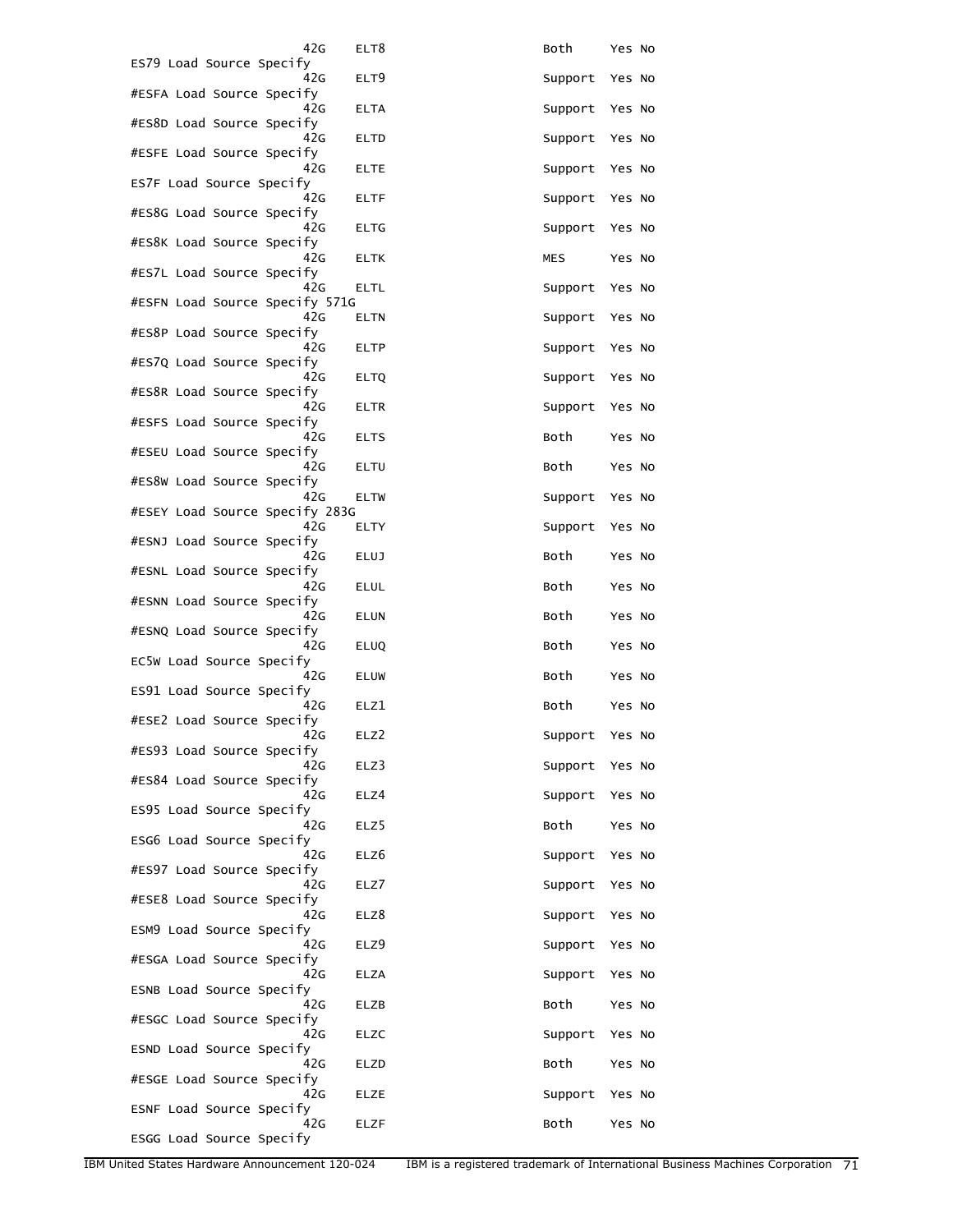|                                                                           | 42G | ELZG              | Support            | Yes No |  |
|---------------------------------------------------------------------------|-----|-------------------|--------------------|--------|--|
| ESNH Load Source Specify                                                  | 42G | ELZH              | Both               | Yes No |  |
| #ESGJ Load Source Specify                                                 | 42G | ELZJ              | Support            | Yes No |  |
| ESHK Load Source Specify                                                  | 42G | ELZK              | Support            | Yes No |  |
| #ESGL Load Source Specify                                                 | 42G | ELZL              | Support            | Yes No |  |
| ESHM Load Source Specify                                                  | 42G | <b>ELZM</b>       |                    | Yes No |  |
| #ESGN Load Source Specify                                                 | 42G | ELZN              | Support<br>Support | Yes No |  |
| #ESGQ Load Source Specify                                                 | 42G | ELZQ              | Support            | Yes No |  |
| ESMR Load Source Specify                                                  | 42G | ELZR              | Support            | Yes No |  |
| #ESGS Load Source Specify                                                 | 42G | ELZS              | Support            | Yes No |  |
| ESHT Load Source Specify                                                  | 42G | ELZT              |                    |        |  |
| ESHV Load Source Specify                                                  | 42G |                   | Support            | Yes No |  |
| #ES8Z Load Source Specify                                                 |     | ELZV              | Support            | Yes No |  |
| 8 GB DDR4 2666 RDIMM                                                      | 42G | ELZZ              | Support            | Yes No |  |
| 16 GB DDR4 Memory                                                         | 42G | <b>EM60</b>       | Support            | Yes No |  |
| 32 GB DDR4 Memory                                                         | 42G | <b>EM62</b>       | Both               | Yes No |  |
| 64 GB DDR4 Memory                                                         | 42G | <b>EM63</b>       | Both               | Yes No |  |
| 128 GB DDR4 Memory                                                        | 42G | <b>EM64</b>       | Both               | Yes No |  |
| 512GB (16x32GB) Memory DIMMs                                              | 42G | EM65              | Both               | Yes No |  |
| PCIe Gen3 I/O Expansion Drawer                                            | 42G | <b>EM67</b>       | Initial            | Yes No |  |
| AC Power Supply Conduit                                                   | 42G | EMX0              | Both               | Yes No |  |
| PCIe3 6-Slot Fanout Module                                                | 42G | <b>EMXA</b>       | Both               | Yes No |  |
| PCIe3 6-Slot Fanout Module                                                | 42G | EMXF              | Support            | Yes No |  |
| PCIe3 6-Slot Fanout Mod                                                   | 42G | <b>EMXG</b>       | Support            | Yes No |  |
| 1m 10GbE Cable SFP+ Act Twinax                                            | 42G | <b>EMXH</b>       | Both               | Yes No |  |
| 3m 10GbE Cable SFP+ Act Twinax                                            | 42G | EN01              | Both               | Yes No |  |
|                                                                           | 42G | <b>EN02</b>       | Both               | Yes No |  |
| 5m 10GbE Cable SFP+ Act Twinax                                            | 42G | EN <sub>03</sub>  | Both               | Yes No |  |
| PCIe3 16Gb 2-port Fibre Channe                                            | 42G | EN0A              | Both               | Yes No |  |
| PCIe2 8Gb 2-Port Fibre Channel                                            | 42G | EN <sub>O</sub> G | Support            | Yes No |  |
| PICe3 4-port 10Gb FCoE & 1GbE                                             | 42G | <b>ENOH</b>       | Both               | Yes No |  |
| PCIe3 4-port 10GB FCoE & 1GbE                                             | 42G | <b>ENOK</b>       | Both               | Yes No |  |
| PCIe2 4-pt(10+1 GbE)SR+RJ45                                               | 42G | EN <sub>O</sub> S | Both               | Yes No |  |
| PCIe2 4-pt(10+1GbE)CRSR+RJ45                                              | 42G | EN <sub>OU</sub>  | Both               | Yes No |  |
| PCIe2 2-pt 10/1GbE BaseT RJ45                                             | 42G | <b>ENOW</b>       | Both               | Yes No |  |
| PCIe2 8Gb 4-port Fibre Channel                                            | 42G | <b>EN12</b>       | Support            | Yes No |  |
| Not withdrawn in Japan until August 7, 2018<br>PCIe 1-port Bisync Adapter |     |                   |                    |        |  |
| PCIe3 4-port 10GbE SR Adapter                                             | 42G | EN13              | Support            | Yes No |  |
|                                                                           | 42G | EN15              | Both               | Yes No |  |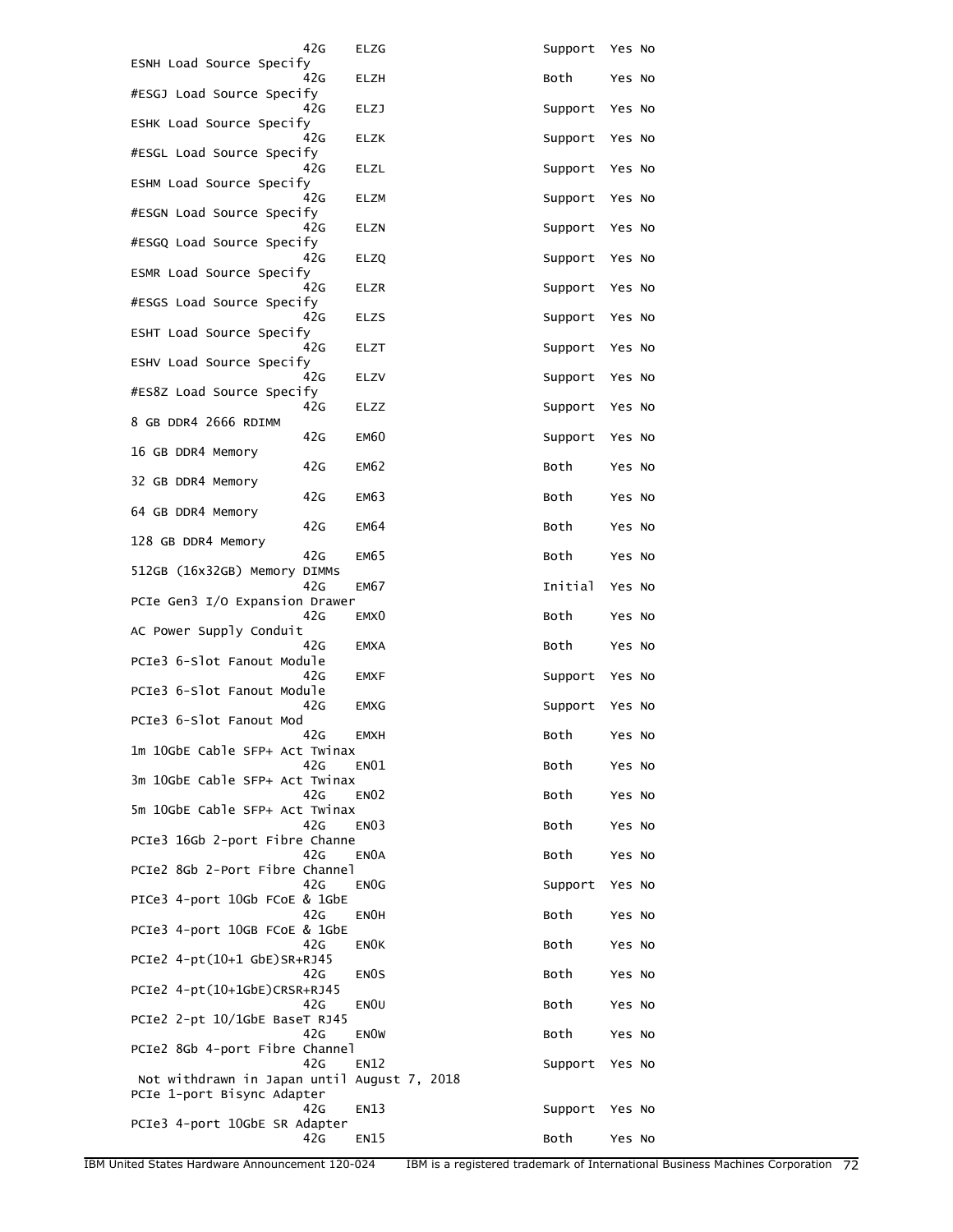| PCIe3 32Gb 2-port FC Adapter          |                  |         |        |           |
|---------------------------------------|------------------|---------|--------|-----------|
| 42G<br>PCIe3 16Gb 4-port FC Adapter   | EN1A             | Both    | Yes No |           |
| 42G<br>PCIe3 2-Port 16Gb FC Adapter   | EN1C             | Both    | Yes No |           |
| 42G                                   | EN1G             | Both    | Yes No |           |
|                                       |                  |         |        |           |
| 188 GB IBMi NVMe Load Source<br>42G   | ENS1             | Both    | Yes No |           |
| 393 GB IBM1 NVMe Load Source<br>42G   | ENS <sub>2</sub> | Both    | Yes No |           |
| 200GB IBM i NVMe Load Source<br>42G   | <b>ENSA</b>      | Both    | Yes No |           |
| 400GB IBM i NVMe Load Source<br>42G   | <b>ENSB</b>      | Both    | Yes No |           |
| $8$ -core $3.8/4.0$ GHz POWER9<br>42G | EP5E             | Both    | NO     | No        |
| 10-core 3.5/3.9 GHz POWER9<br>42G     | EP5F             | Both    | No     | No        |
| 12-core 3.4/3.9 GHz POWER9<br>42G     | EP5G             | Both    | NO     | <b>NO</b> |
| 11-core 3.45/3.9 GHz POWER9<br>42G    | EP5H             | Both    | NO     | No        |
| One Proc Activation for EP5E          |                  |         |        |           |
| 42G<br>One Proc Activation for EP5F   | EP6E             | Both    | Yes No |           |
| 42G<br>One Proc Activation for EP5G   | EP6F             | Both    | Yes No |           |
| 42G<br>One Proc Activation for EP5H   | EP6G             | Both    | Yes No |           |
| 42G<br>Deactivation of LPM            | EP6H             | Both    | Yes No |           |
| 42G<br>Horizontal PDU Mounting Hardwr | EPA0             | Both    | Yes No |           |
| 42G<br>High Function 9xC19 PDU        | <b>EPTH</b>      | Both    | Yes No |           |
| 42G<br>High Function 9xC19 PDU 3Phase | EPTJ             | Support | Yes No |           |
| 42G<br>High Function 12xC13 PDU       | EPTL             | Support | Yes No |           |
| 42G<br>High Function 12xC13 PDU 3-Phs | EPTN             | Support | Yes No |           |
| 42G                                   | <b>EPTQ</b>      | Support | Yes No |           |
| Qty 150 of ESOQ 387GB 4k SSD<br>42G   | EQ0Q             | Support | Yes No |           |
| Qty 150 of ESOR 387GB 4k SSD<br>42G   | EQ0R             | Support | Yes No |           |
| QTY 150 of ES0S 775GB 4k SSD<br>42G   | EQ0S             | Support | Yes No |           |
| Qty 150 of ESOT 775GB 4k SSD<br>42G   | EQ0T             | Support | Yes No |           |
| Qty 150 #ES62 3.86TB LFF Dsk<br>42G   | EQ62             | Both    | Yes No |           |
| Qty 150 #ES64 7.72TB LFF Dsk<br>42G   | EQ64             | Both    | Yes No |           |
| Qty 150 #ES78 SSD 387GB 5xx<br>42G    | EQ78             | Support | Yes No |           |
| Qty 150 ES79 SSD 387GB 5xx<br>42G     | EQ79             | Support | Yes No |           |
| Qty 150 #ES7E SSD 775GB 5xx<br>42G    |                  |         |        |           |
| Qty 150 ES7F SSD 775GB 5xx            | EQ7E             | Support | Yes No |           |
| 42G<br>Quantity 150 of ES80 1.9TB SSD | EQ7F             | Support | Yes No |           |
| 42G<br>Quantity 150 of ES81 1.9TB SSD | EQ80             | Support | Yes No |           |
| 42G<br>Qty 150 #ES85 SSD 387GB 4k     | EQ81             | Support | Yes No |           |
| 42G<br>Qty 150 #ES86 SSD 387GB 4k     | EQ85             | Support | Yes No |           |
| 42G<br>Qty 150 #ES8C SSD 775GB 4k     | EQ86             | Support | Yes No |           |
| 42G                                   | EQ8C             | Support | Yes No |           |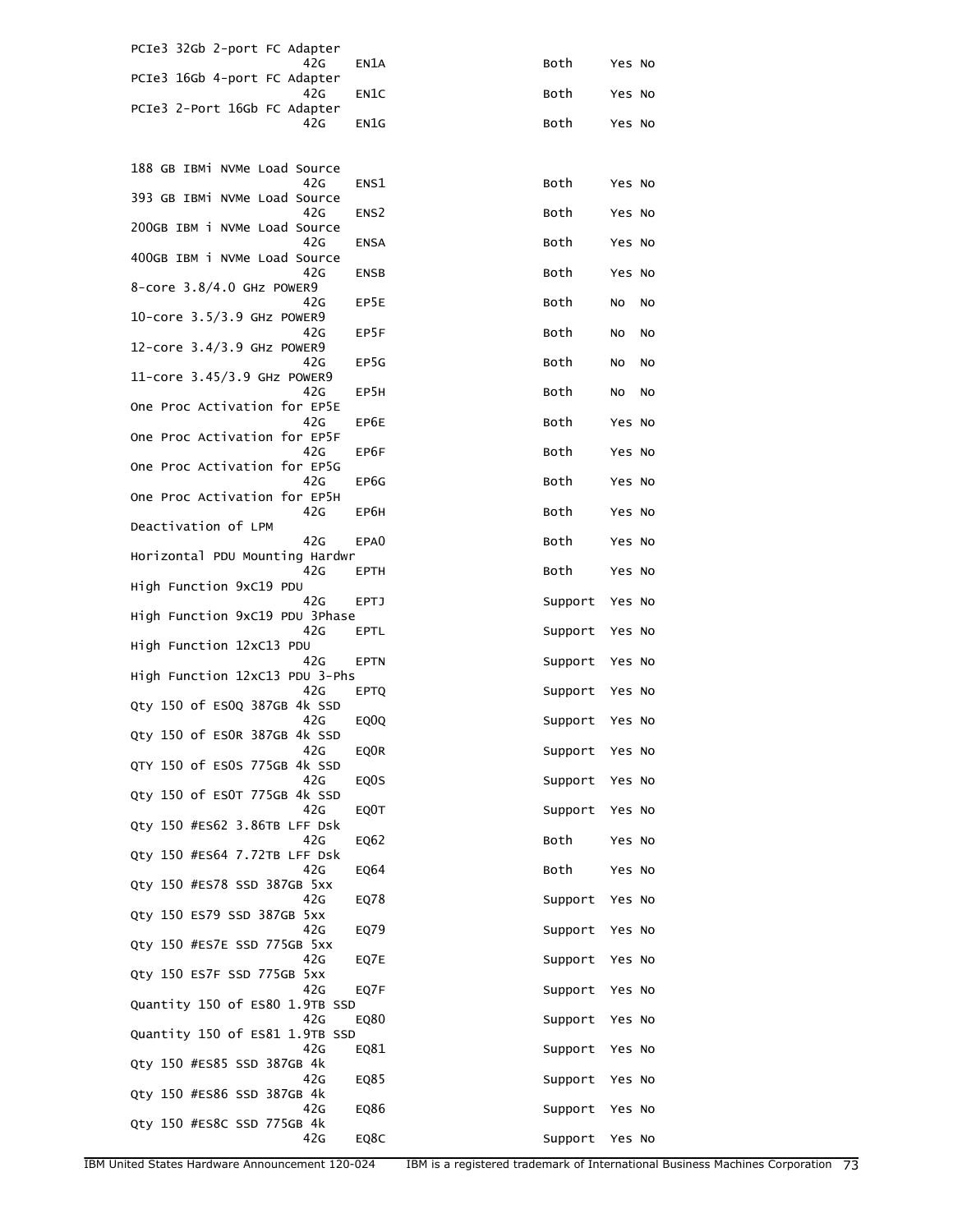| Qty 150 #ES8D SSD 775GB 4k            |                  |         |          |
|---------------------------------------|------------------|---------|----------|
| 42G<br>Qty 150 #ES8F SSD 1.55TB 4k    | EQ8D             | Support | Yes No   |
| 42G                                   | EQ8F             | Support | Yes No   |
| Qty 150 #ES8G SSD 1.55TB 4k<br>42G    | EQ8G             | Support | Yes No   |
| Quantity 150 of ES8Y 931GB<br>42G     | EQ8Y             | Support | Yes No   |
| Quantity 150 of ES8Z 931GB<br>42G     | EQ8Z             | Support | Yes No   |
| Quantity 150 of ES96 1.86TB<br>42G    | EQ96             | Support | Yes No   |
| Quantity 150 of ES97 1.86TB<br>42G    | EQ97             | Support | Yes No   |
| Quantity 150 ESD2 1.1TB Disk<br>42G   | EQD <sub>2</sub> | Support | Yes No   |
| Quantity 150 ESD3 1.2TB Disk<br>42G   | EQD3             | Support | Yes No   |
| Qty150 of ESDN 571GB 15k HDD          |                  |         |          |
| 42G<br>Qty150 of ESDP 600GB 15k HDD   | EQDN             | Support | Yes No   |
| 42G<br>Quantity 150 of #ESE7 3.72TB   | <b>EQDP</b>      | Support | Yes No   |
| 42G<br>Quantity 150 of ESE8 3.72TB    | EQE7             | Support | Yes No   |
| 42G<br>Quantity 150 of #ESEU 571GB    | EQE8             | Support | Yes No   |
| 42G<br>Quantity 150 of #ESEV 600GB    | EQEU             | Both    | Yes No   |
| 42G<br>Quantity 150 of #ESEY 283 GB S | EQEV             | Both    | Yes No   |
| 42G<br>Quantity 150 of #ESEZ 300GB    | EQEY             | Support | Yes No   |
| 42G                                   | EQEZ             | Support | Yes No   |
| Quantity 150 of #ESF2 1.2TB<br>42G    | EQF2             | Both    | Yes No   |
| Quantity 150 of #ESF3 1.2TB<br>42G    | EQF3             | Both    | Yes No   |
| Quantity 150 of #ESFN 571GB<br>42G    | <b>EQFN</b>      | Support | Yes No   |
| Quantity 150 of #ESFP 600GB<br>42G    | <b>EQFP</b>      | Support | Yes No   |
| Quantity 150 of #ESFS 1.7TB<br>42G    | <b>EQFS</b>      | Both    | Yes No   |
| Quantity 150 of #ESFT 1.8TB<br>42G    | <b>EQFT</b>      | Both    | Yes No   |
| Quantity 150 of #ESG5<br>42G          |                  |         |          |
| Quantity 150 of ESG6                  | EQG5             | Support | Yes No   |
| 42G<br>Quantity 150 of #ESGB          | EQG6             | Support | Yes No   |
| 42G<br>Quantity 150 of #ESGC          | EQGB             | Support | Yes No   |
| 42G<br>Quantity 150 of #ESGF          | <b>EQGC</b>      | Support | Yes No   |
| 42G<br>Quantity 150 of ESGG           | <b>EQGF</b>      | Support | Yes No   |
| 42G<br>Quantity 150 of #ESGK          | EQGG             | Support | Yes No   |
| 42G<br>Quantity 150 of #ESGL          | EQGK             | Support | Yes No   |
| 42G<br>Quantity 150 of #ESGP          | EQGL             | Support | Yes No   |
| 42G                                   | <b>EQGP</b>      | Support | Yes No   |
| Quantity 150 of #ESGQ<br>42G          | EQGQ             | Support | Yes No   |
| Quantity 150 of ES94 387GB<br>42G     | <b>ER94</b>      | Both    | Yes No   |
| Quantity 150 of ES95 387GB<br>42G     | ER95             | Both    | Yes No   |
| RFID Tags for Compute Nodes<br>42G    | ERF1             | Initial | $N/A$ No |
| Rear rack extension<br>42G            | ERG0             | MES     | Yes No   |
|                                       |                  |         |          |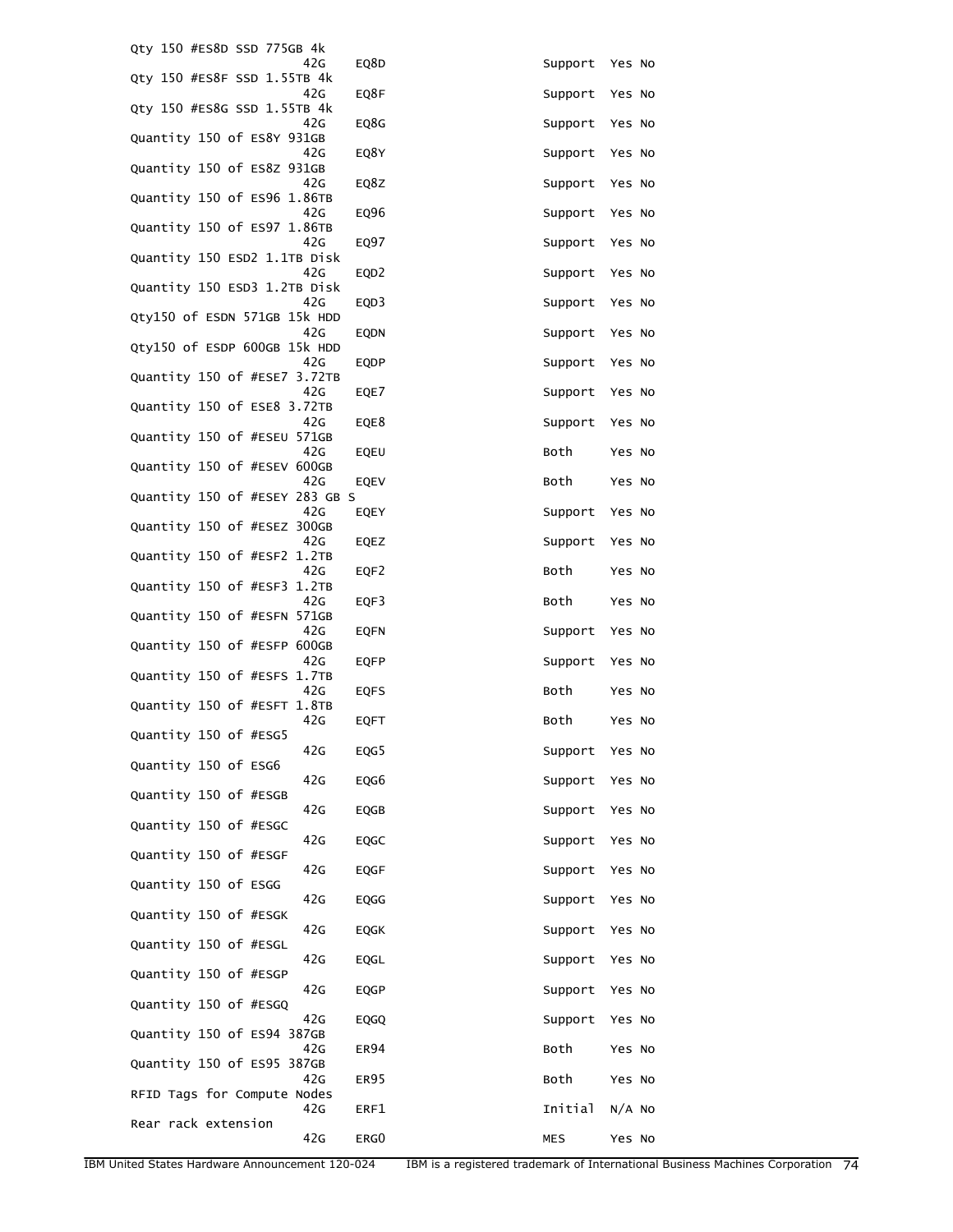| Quantity 150 of ESGV 387GB<br>42G    |                   |                |                  |
|--------------------------------------|-------------------|----------------|------------------|
| Quantity 150 of ESGZ 775GB<br>42G    | ERGV<br>ERGZ      | Both<br>Both   | Yes No<br>Yes No |
| Quantity 150 of ESHJ                 |                   |                |                  |
| 42G<br>Quantity 150 of ESHK          | <b>ERHJ</b>       | Support        | Yes No           |
| 42G<br>Quantity 150 of ESHL          | <b>ERHK</b>       | Support        | Yes No           |
| 42G<br>Quantity 150 of ESHM          | ERHL              | Support        | Yes No           |
| 42G<br>Quantity 150 of ESHN          | <b>ERHM</b>       | Support        | Yes No           |
| 42G<br>Quantity 150 of ESJ0 931GB    | <b>ERHN</b>       | Support        | Yes No           |
| 42G<br>Quantity 150 of ESJ1 931GB    | ERJ0              | Both           | Yes No           |
| 42G<br>Quantity 150 of ESJ2 1.86TB   | ERJ1              | Both           | Yes No           |
| 42G                                  | ERJ2              | Both           | Yes No           |
| Quantity 150 of ESJ3 1.86TB<br>42G   | ERJ3              | Both           | Yes No           |
| Quantity 150 of ESJ4 3.72TB<br>42G   | ERJ4              | Both           | Yes No           |
| Quantity 150 of ESJ5 3.72TB<br>42G   | ERJ5              | Both           | Yes No           |
| Quantity 150 of ESJ6 7.45TB          |                   |                |                  |
| 42G<br>Quantity 150 of ESJ7 7.45TB   | ERJ6              | Both           | Yes No           |
| 42G<br>Quantity 150 of ESM8          | ERJ7              | Both           | Yes No           |
| 42G<br>Quantity 150 of ESM9          | ERM8              | Support        | Yes No           |
| 42G<br>Quantity 150 of ESNA 775GB    | ERM9              | Support        | Yes No           |
| 42G<br>Quantity 150 of ESNB 775GB    | <b>ERNA</b>       | Both           | Yes No           |
| 42G<br>Quantity 150 of ESNE 1.55TB   | ERNB              | Both           | Yes No           |
| 42G<br>Quantity 150 of ESNF 1.55TB   | <b>ERNE</b>       | Both           | Yes No           |
| 42G<br>387GB SFF-2 4k SSD AIX/Linux  | <b>ERNF</b>       | Both           | Yes No           |
| 42G<br>387GB SFF-2 4k SSD for IBM i  | ES <sub>0</sub>   | Support        | Yes No           |
| 42G<br>775GB SFF-2 4k SSD AIX/Linux  | ES0R              | Support        | Yes No           |
| 42G                                  | ES <sub>0</sub> S | Support        | Yes No           |
| 775GB SFF-2 4k SSD for IBM i<br>42G  | ES0T              | Support        | Yes No           |
| Enterprise 1.6TB NVMe U.2<br>42G     | ES1E              | Both           | Yes No           |
| Enterprise 1.6TB NVMe U.2<br>42G     | ES1F              | Both           | Yes No           |
| Enterprise 3.2TB NVMe U.2<br>42G     | ES1G              | Both           | Yes No           |
| Enterprise 3.2TB NVMe U.2            |                   |                |                  |
| 42G<br>3.86TB 7200 RPM SAS LFF Disk  | ES1H              | Both           | Yes No           |
| 42G<br>7.72TB 7200 RPM SAS LFF Disk  | ES <sub>62</sub>  | Both           | Yes No           |
| 42G<br>387GB SFF-2 SSD 5xx for AIX/L | ES64              | Both           | Yes No           |
| 42G<br>387GB SFF-2 SSD 5xx for IBM i | ES78              | Support        | Yes No           |
| 42G<br>775GB SFF-2 SSD 5xx for AIX/L | <b>ES79</b>       | Support        | Yes No           |
| 42G                                  | ES7E              | Support        | Yes No           |
| 775GB SFF-2 SSD 5xx for IBM i<br>42G | ES7F              | Support        | Yes No           |
| 387GB SFF-3 SSD 5xx for AIX/L<br>42G | ES7K              | Support        | Yes No           |
| 387GB SFF-3 SSD 5xx for IBM i<br>42G | ES7L              | Support Yes No |                  |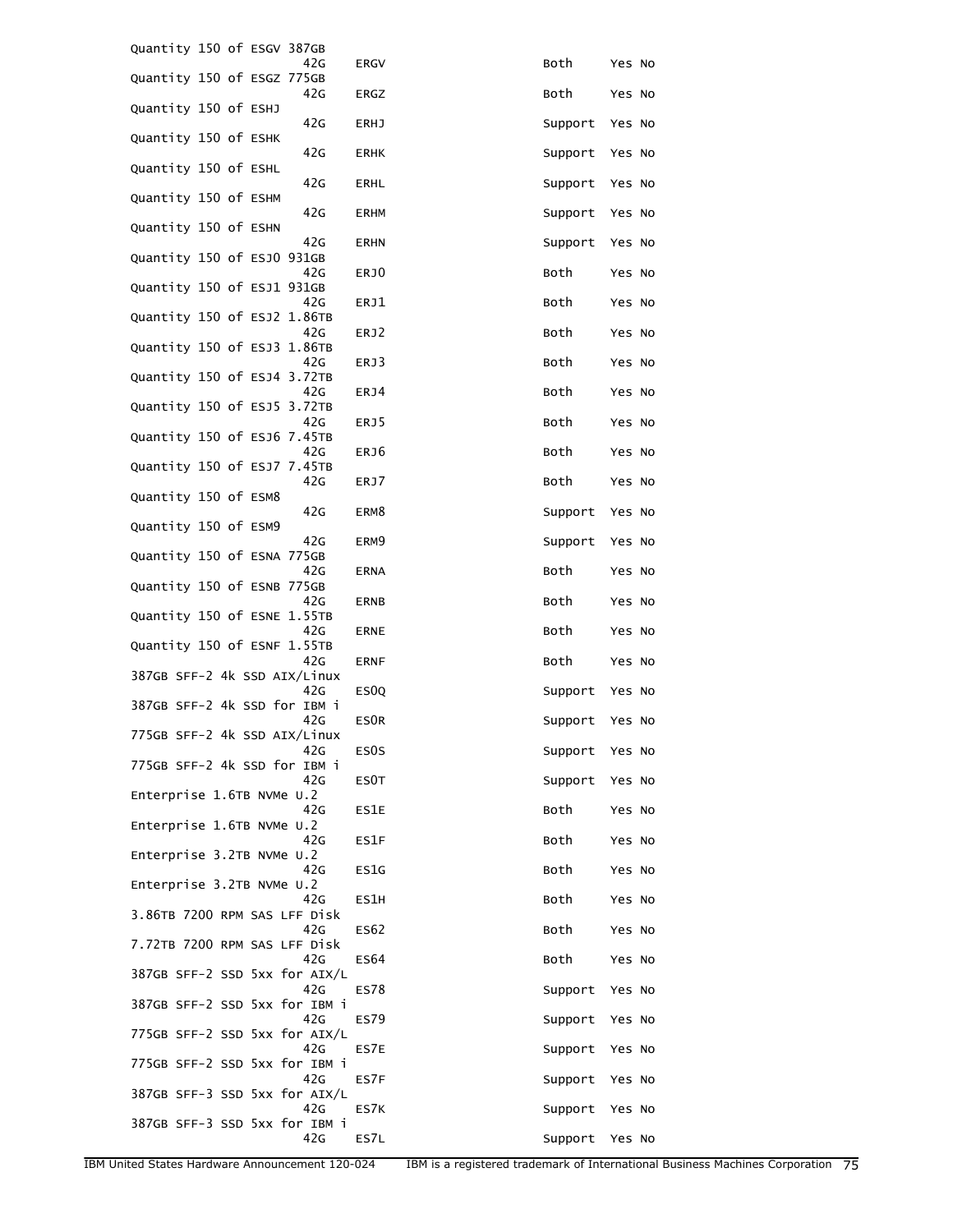| 775GB SFF-3 SSD 5xx for AIX/L        |                  |                |        |
|--------------------------------------|------------------|----------------|--------|
| 42G<br>775GB SFF-3 SSD 5xx for IBM i | ES7P             | Support Yes No |        |
| 42G<br>1.9TB RI SAS 4k SFF-2 SSD AIX | ES7Q             | Support        | Yes No |
| 42G<br>1.9TB RI SAS 4k SFF-2 SSD IBM | ES80             | Support        | Yes No |
| 42G<br>931GB Mainstream SAS 4k SSD   | ES81             | Support        | Yes No |
| 42G<br>931GB Mainstream SAS 4k SSD   | ES83             | Support        | Yes No |
| 42G<br>387GB SFF-2 SSD 4k for AIX/Li | ES84             | Support        | Yes No |
| 42G<br>387GB SFF-2 SSD 4k for IBM i  | ES85             | Support        | Yes No |
| 42G<br>775GB SFF-2 SSD 4k for AIX/Li | ES86             | Support        | Yes No |
| 42G<br>775GB SFF-2 SSD 4k for IBM i  | ES8C             | Support        | Yes No |
| 42G<br>1.55TB SFF-2 SSD 4k for AIX/L | ES8D             | Support        | Yes No |
| 42G<br>1.55TB SFF-2 SSD 4k for IBM i | ES8F             | Support        | Yes No |
| 42G<br>1.9TB RI SAS 4k SFF-3 SSD AIX | ES8G             | Support        | Yes No |
| 42G<br>1.9TB RI SAS 4k SFF-3 SSD IBM | ES8J             | Support        | Yes No |
| 42G<br>387GB SFF-3 SSD 4k for AIX/Li | ES8K             | Support        | Yes No |
| 42G<br>387GB SFF-3 SSD 4k for IBM i  | ES8N             | Support        | Yes No |
| 42G<br>775GB SFF-3 SSD 4k for AIX/Li | ES8P             | Support        | Yes No |
| 42G<br>775GB SFF-3 SSD 4k for IBM i  | ES8Q             | Support        | Yes No |
| 42G<br>1.55TB SFF-3 SSD 4k for AIX/L | ES8R             | Support        | Yes No |
| 42G<br>1.55TB SFF-3 SSD 4k for IBM i | ES8V             | Support        | Yes No |
| 42G<br>931GB Mainstream SAS 4k SSD   | ES8W             | Support        | Yes No |
| 42G<br>931GB Mainstream SAS 4k SSD   | ES8Y             | Support        | Yes No |
| 42G<br>387GB Enterprise SAS 4k SFF3  | ES8Z             | Support        | Yes No |
| 42G<br>387GB Enterprise SAS 4k SFF3  | <b>ES90</b>      | Both           | Yes No |
| 42G<br>1.86TB Mainstream SAS 4k SSD  | ES91             | Both           | Yes No |
| 42G<br>1.86TB Mainstream SAS 4k SSD  | <b>ES92</b>      | Support        | Yes No |
| 42G<br>387GB Enterprise SAS 4k SFF2  | <b>ES93</b>      | Support        | Yes No |
| 42G<br>387GB Enterprise SAS 4k SFF2  | <b>ES94</b>      | Both           | Yes No |
| 42G<br>1.86TB Mainstream SAS 4k SSD  | ES95             | Both           | Yes No |
| 42G<br>1.86TB Mainstream SAS 4k SSD  | <b>ES96</b>      | Support        | Yes No |
| 42G<br>387GB Enterprise SAS 5xxSFF3  | <b>ES97</b>      | Support        | Yes No |
| 42G<br>387GB Enterprise SAS 5xxSFF2  | ESB <sub>0</sub> | Both           | Yes No |
| 42G<br>775GB Enterprise SAS 5xxSFF3  | ESB <sub>2</sub> | Both           | Yes No |
| 42G<br>775GB Enterprise SAS 5xxSFF2  | ESB4             | Both           | Yes No |
| 42G<br>387GB Enterprise SAS 4k SFF3  | ESB6             | Both           | Yes No |
| 42G<br>387GB Enterprise SAS 4k SFF3  | ESB8             | Both           | Yes No |
| 42G<br>387GB Enterprise SAS 4k SFF2  | ESB9             | Both           | Yes No |
| 42G                                  | <b>ESBA</b>      | Both           | Yes No |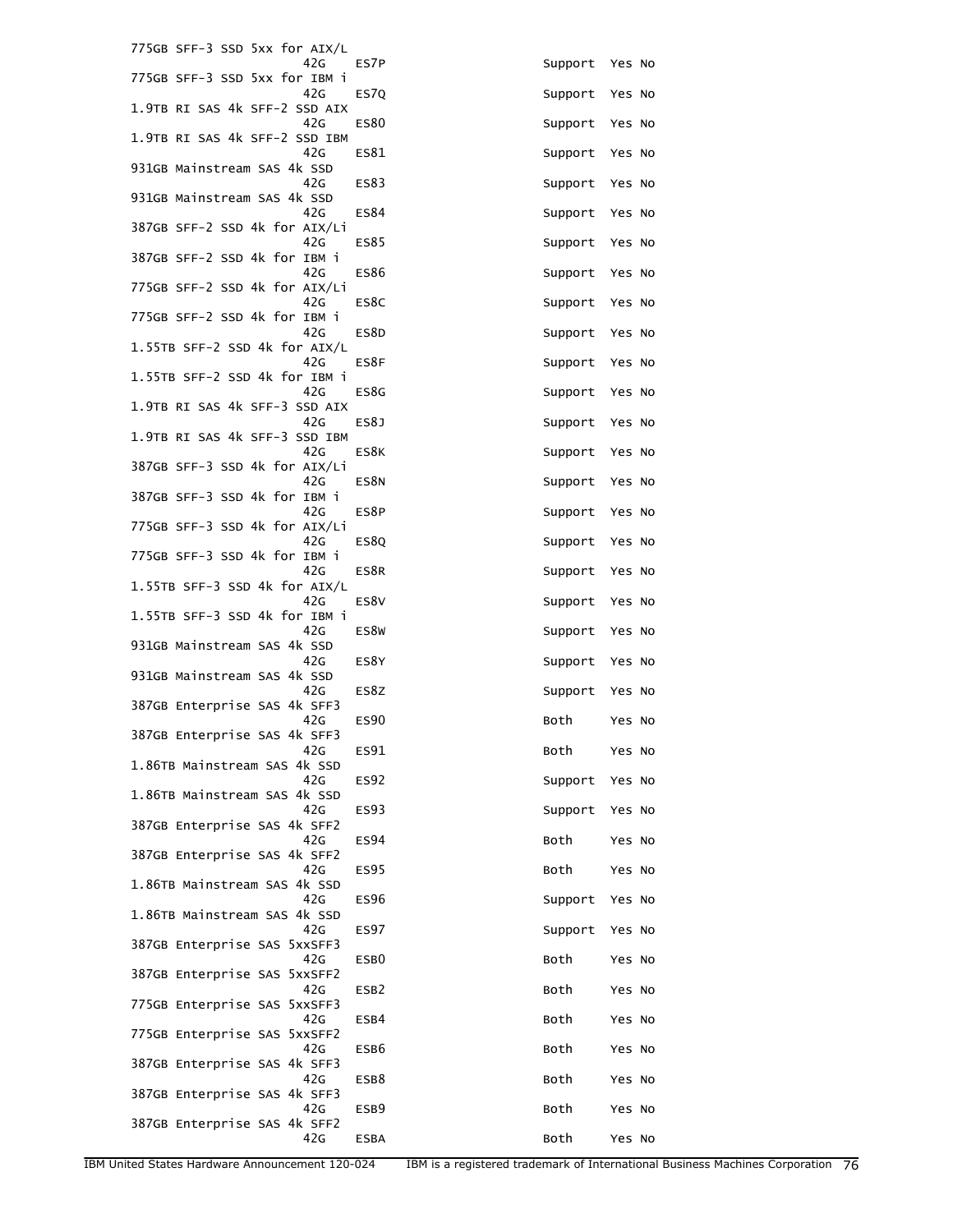| 387GB Enterprise SAS 4k SFF2          |                  |         |          |
|---------------------------------------|------------------|---------|----------|
| 42G<br>775GB Enterprise SAS 4k SFF3   | <b>ESBB</b>      | Both    | Yes No   |
| 42G<br>775GB Enterprise SAS 4k SFF3   | <b>ESBE</b>      | Both    | Yes No   |
| 42G<br>775GB Enterprise SAS 4k SFF2   | <b>ESBF</b>      | Both    | Yes No   |
| 42G<br>775GB Enterprise SAS 4k SFF2   | <b>ESBG</b>      | Both    | Yes No   |
| 42G<br>1.55TB Enterprise SAS 4kSFF3   | <b>ESBH</b>      | Both    | Yes No   |
| 42G<br>1.55TB Enterprise SAS 4kSFF3   | <b>ESBJ</b>      | Both    | Yes No   |
| 42G<br>1.55TB Enterprise SAS 4kSFF2   | <b>ESBK</b>      | Both    | Yes No   |
| 42G<br>1.55TB Enterprise SAS 4kSFF2   | ESBL             | Both    | Yes No   |
| 42G<br>S&H - No Charge                | <b>ESBM</b>      | Both    | Yes No   |
| 42G<br>S&H-b                          | ESC <sub>0</sub> | Both    | $N/A$ NO |
| 42G                                   | ESC <sub>6</sub> | Initial | $N/A$ No |
| 1.1TB 10K RPM SAS SFF-2 Disk<br>42G   | ESD <sub>2</sub> | Support | Yes No   |
| 1.2TB 10K RPM SAS SFF-2 (AIX/<br>42G  | ESD3             | Support | Yes No   |
| 571GB 10K RPM SAS SFF-3 Disk<br>42G   | ESD4             | Support | Yes No   |
| 600GB 10K RPM SAS SFF3 Disk<br>42G    | ESD <sub>5</sub> | Both    | Yes No   |
| 283GB 15K RPM SAS SFF-3 Disk<br>42G   | <b>ESDA</b>      | Support | Yes No   |
| 300GB 15K RPM SAS SFF-3 Disk<br>42G   | <b>ESDB</b>      | Both    | Yes No   |
| 571GB 15k SAS SFF-2 Disk Drive<br>42G | ESDN             | Support | Yes No   |
| 600GB 15k SAS SFF-2 Disk Drive<br>42G | <b>ESDP</b>      | Support | Yes No   |
| 3.72TB Mainstream SAS 4k SSD<br>42G   | ESE1             | Support | Yes No   |
| 3.72TB Mainstream SAS 4k SSD<br>42G   |                  |         |          |
| 3.72TB Mainstream SAS 4k SSD          | ESE2             | Support | Yes No   |
| 42G<br>3.72TB Mainstream SAS 4k SSD   | ESE7             | Support | Yes No   |
| 42G<br>571GB 10K RPM SFF-2 Disk 4K    | ESE8             | Support | Yes No   |
| 42G<br>600GB 10K RPM SFF-2 Disk 4K    | ESEU             | Both    | Yes No   |
| 42G<br>283GB 15K SAS SFF-2 4K BLK HDD | <b>ESEV</b>      | Both    | Yes No   |
| 42G<br>300GB 15K SAS SFF-2 4K BLK HDD | ESEY             | Support | Yes No   |
| 42G<br>1.1TB 10K RPM SFF-2 Disk 4K    | <b>ESEZ</b>      | Support | Yes No   |
| 42G<br>1.2TB 10K RPM SFF-2 Disk 4K    | ESF <sub>2</sub> | Both    | Yes No   |
| 42G<br>571GB 10K RPM SFF-3 Disk 4K    | ESF3             | Both    | Yes No   |
| 42G<br>600GB 10K RPM SFF-3 Disk 4K    | ESF4             | Both    | Yes No   |
| 42G<br>1.1TB 10K RPM SFF-3 Disk 4K    | ESF5             | Both    | Yes No   |
| 42G<br>1.2TB 10K RPM SFF-3 Disk 4K    | ESF8             | Both    | Yes No   |
| 42G<br>283GB 15K SAS SFF-3 4K BLK HDD | ESF9             | Both    | Yes No   |
| 42G<br>300GB 15K SAS SFF-3 4K BLK HDD | <b>ESFA</b>      | Support | Yes No   |
| 42G                                   | <b>ESFB</b>      | Support | Yes No   |
| 571GB 15K SAS SFF-3 4K BLK HDD<br>42G | ESFE             | Support | Yes No   |
| 600GB 15K SAS SFF-3 4K BLK HDD<br>42G | <b>ESFF</b>      | Support | Yes No   |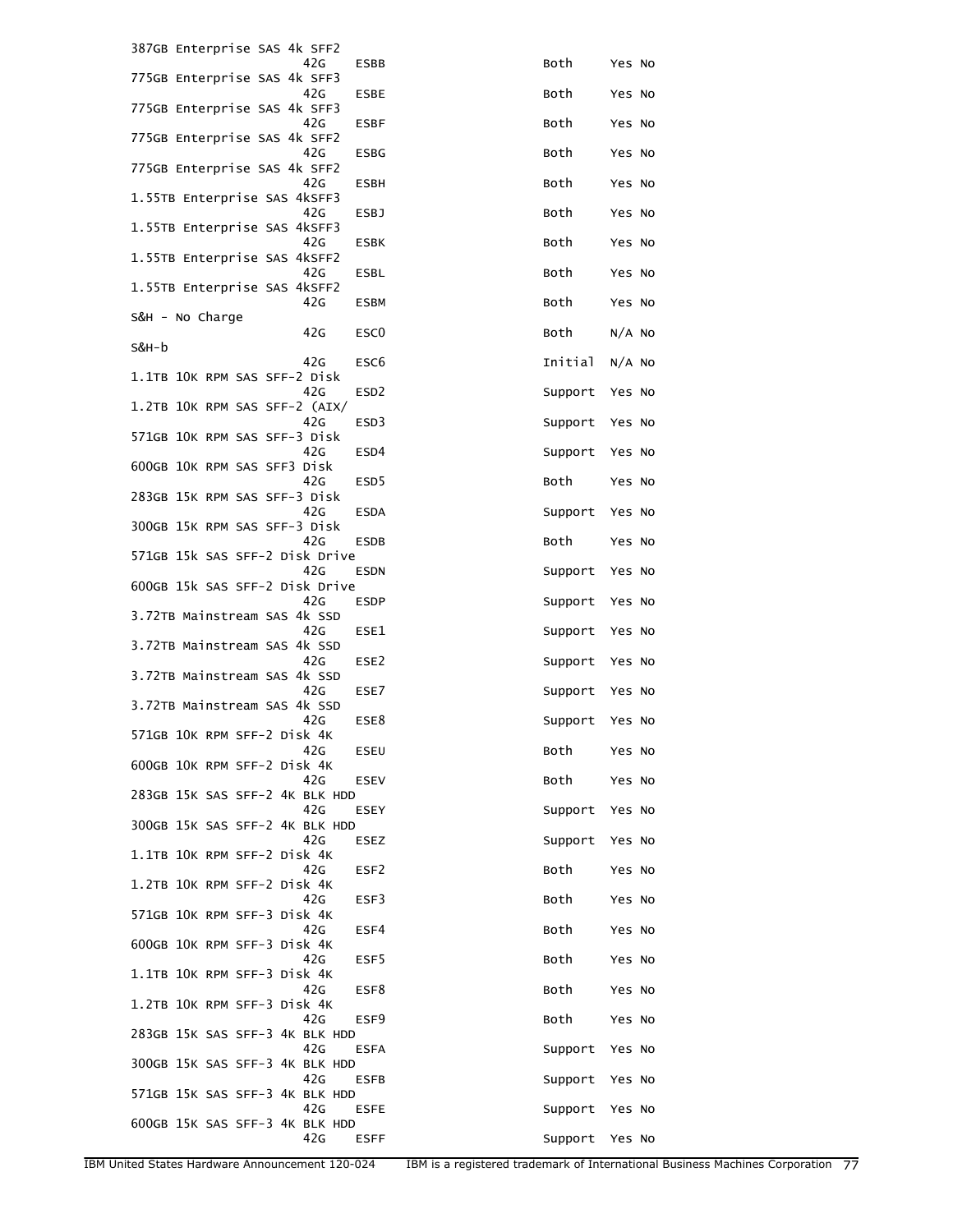| 571GB 15K SAS SFF-2 4K BLK HDD                  |             |         |        |
|-------------------------------------------------|-------------|---------|--------|
| 42G<br>600GB 15K SAS SFF-2 4K BLK HDD           | <b>ESFN</b> | Support | Yes No |
| 42G<br>1.7TB 10K RPM SFF-2 Disk 4K              | ESFP        | Support | Yes No |
| 42G<br>1.8TB 10K RPM SFF-2 Disk 4K              | <b>ESFS</b> | Both    | Yes No |
| 42G<br>1.7TB 10K RPM SFF-3 Disk 4K              | <b>ESFT</b> | Both    | Yes No |
| 42G<br>1.8TB 10K RPM SFF-3 Disk 4K              | <b>ESFU</b> | Both    | Yes No |
| 42G<br>387GB Enterprise SAS 5xx SSD             | <b>ESFV</b> | Both    | Yes No |
| 42G<br>387GB Enterprise SAS 5xx SSD             | ESG5        | Support | Yes No |
| 42 <sub>G</sub><br>387GB Enterprise SAS 5xx SSD | ESG6        | Support | Yes No |
| 42 <sub>G</sub><br>387GB Enterprise SAS 5xx SSD | ESG9        | Support | Yes No |
| 42G                                             | <b>ESGA</b> | Support | Yes No |
| 387GB Enterprise SAS 4k SSD<br>42G              | <b>ESGB</b> | Support | Yes No |
| 387GB Enterprise SAS 4k SSD<br>42G              | <b>ESGC</b> | Support | Yes No |
| 387GB Enterprise SAS 4k SSD<br>42G              | <b>ESGD</b> | Support | Yes No |
| 387GB Enterprise SAS 4k SSD<br>42G              | <b>ESGE</b> | Support | Yes No |
| 775GB Enterprise SAS 5xx SSD<br>42G             | <b>ESGF</b> | Support | Yes No |
| 775GB Enterprise SAS 5xx SSD<br>42G             | <b>ESGG</b> | Support | Yes No |
| 775GB Enterprise SAS 5xx SSD<br>42G             | ESGH        | Support | Yes No |
| 775GB Enterprise SAS 5xx SSD<br>42G             | <b>ESGJ</b> | Support | Yes No |
| 775GB Enterprise SAS 4k SSD<br>42G              | <b>ESGK</b> | Support | Yes No |
| 775GB Enterprise SAS 4k SSD<br>42G              | ESGL        | Support | Yes No |
| 775GB Enterprise SAS 4k SSD<br>42G              | <b>ESGM</b> | Support | Yes No |
| 775GB Enterprise SAS 4k SSD<br>42G              | ESGN        | Support | Yes No |
| 1.55TB Enterprise SAS 4k SSD<br>42G             | <b>ESGP</b> | Support | Yes No |
| 1.55TB Enterprise SAS 4k SSD<br>42G             | <b>ESGQ</b> | Support | Yes No |
| 1.55TB Enterprise SAS 4k SSD<br>42G             | <b>ESGR</b> | Support | Yes No |
| 1.55TB Enterprise SAS 4k SSD<br>42G             | <b>ESGS</b> | Support | Yes No |
| 387GB Enterprise SAS 5xxSFF3<br>42G             |             | Both    |        |
| 387GB Enterprise SAS 5xxSFF2                    | <b>ESGT</b> |         | Yes No |
| 42G<br>775GB Enterprise SAS 5xxSFF3             | <b>ESGV</b> | Both    | Yes No |
| 42G<br>775GB Enterprise SAS 5xxSFF2             | ESGX        | Both    | Yes No |
| 42G<br>931GB Mainstream SAS 4k SSD              | ESGZ        | Both    | Yes No |
| 42G<br>931GB Mainstream SAS 4k SSD              | ESHJ        | Support | Yes No |
| 42G<br>1.86TB Mainstream SAS 4k SSD             | <b>ESHK</b> | Support | Yes No |
| 42G<br>1.86TB Mainstream SAS 4k SSD             | <b>ESHL</b> | Support | Yes No |
| 42G<br>7.45TB Mainstream SAS 4k SSD             | <b>ESHM</b> | Support | Yes No |
| 42G<br>931GB Mainstream SAS 4k SSD              | <b>ESHN</b> | Support | Yes No |
| 42G<br>931GB Mainstream SAS 4k SSD              | <b>ESHS</b> | Support | Yes No |
| 42G                                             | <b>ESHT</b> | Support | Yes No |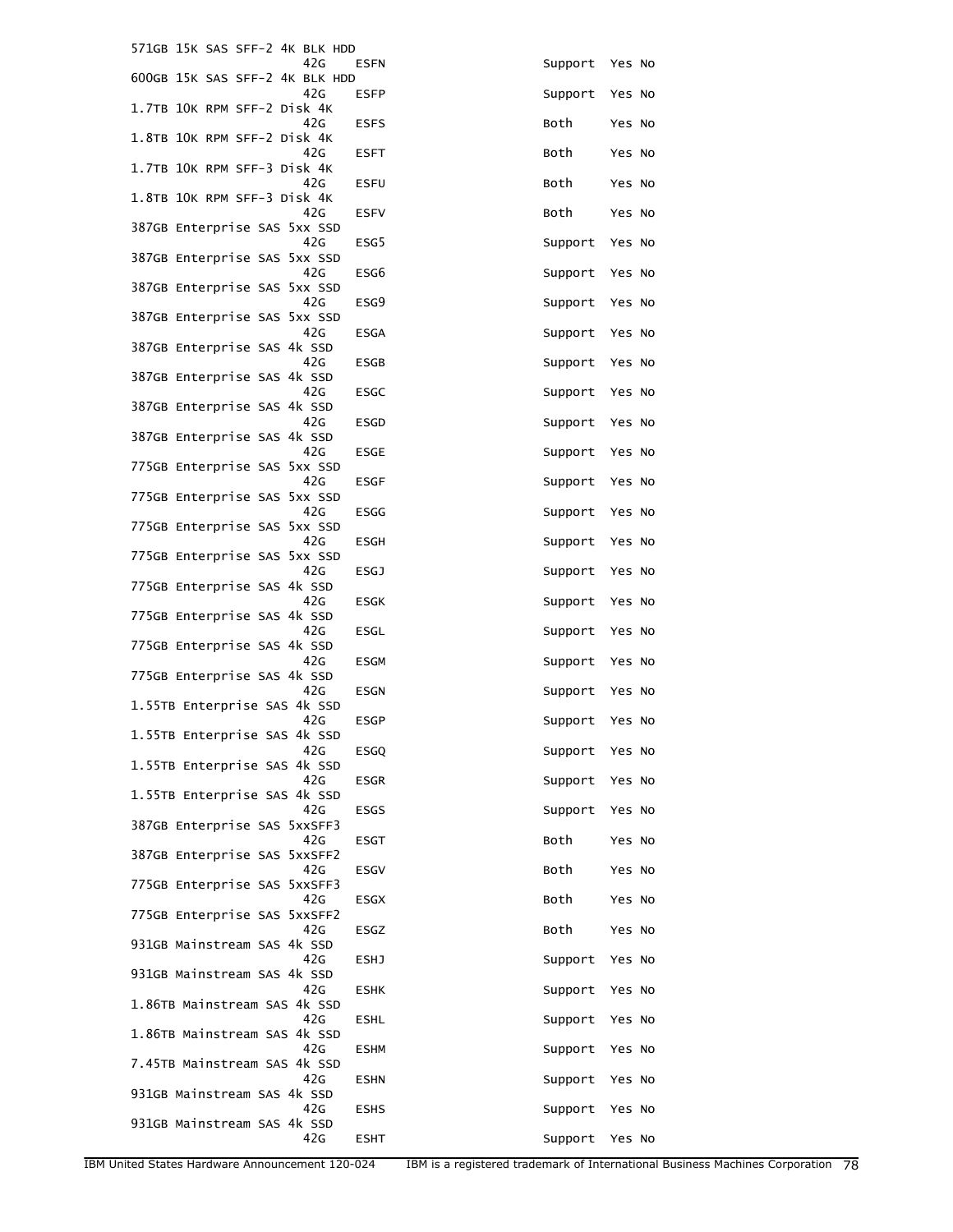| 1.86TB Mainstream SAS 4k SSD                                     |                  |         |        |
|------------------------------------------------------------------|------------------|---------|--------|
| 42G<br>1.86TB Mainstream SAS 4k SSD                              | <b>ESHU</b>      | Support | Yes No |
| 42G<br>7.45TB Mainstream SAS 4k SSD                              | <b>ESHV</b>      | Support | Yes No |
| 42G<br>931GB Mainstream SAS 4k SFF2                              | <b>ESHW</b>      | Support | Yes No |
| 42G<br>931GB Mainstream SAS 4k SFF2                              | ESJ0             | Both    | Yes No |
| 42G<br>1.86TB Mainstream SAS 4kSFF2                              | ESJ1             | Both    | Yes No |
| 42G<br>1.86TB Mainstream SAS 4kSFF2                              | ESJ2             | Both    | Yes No |
| 42G<br>3.72TB Mainstream SAS 4kSFF2                              | ESJ3             | Both    | Yes No |
| 42G<br>3.72TB Mainstream SAS 4kSFF2                              | ESJ4             | Both    | Yes No |
| 42G<br>7.45TB Mainstream SAS 4kSFF2                              | ESJ5             | Both    | Yes No |
| 42 <sub>G</sub><br>7.45TB Mainstream SAS 4kSFF2                  | ESJ6             | Both    | Yes No |
| 42G<br>931GB Mainstream SAS 4k SFF3                              | ESJ7             | Both    | Yes No |
| 42G<br>931GB Mainstream SAS 4k SFF3                              | ESJ8             | Both    | Yes No |
| 42G<br>1.86TB Mainstream SAS 4kSFF3                              | ESJ9             | Both    | Yes No |
| 42G<br>1.86TB Mainstream SAS 4kSFF3                              | <b>ESJA</b>      | Both    | Yes No |
| 42 <sub>G</sub><br>3.72TB Mainstream SAS 4kSFF3                  | <b>ESJB</b>      | Both    | Yes No |
| 42G<br>3.72TB Mainstream SAS 4kSFF3                              | <b>ESJC</b>      | Both    | Yes No |
| 42 <sub>G</sub><br>7.45TB Mainstream SAS 4kSFF3                  | ESJD             | Both    | Yes No |
| 42G<br>7.45TB Mainstream SAS 4kSFF3                              | ESJE             | Both    | Yes No |
| 42G<br>ESB9 Load Source Specify                                  | <b>ESJF</b>      | Both    | Yes No |
| 42G<br>Specify AC Power Supply                                   | ESL9             | Both    | Yes No |
| 42G<br>ESBB Load Source Specify                                  | <b>ESLA</b>      | Both    | Yes No |
| 42G<br>ESBF Load Source Specify                                  | ESLB             | Both    | Yes No |
| 42G<br>ESBH Load Source Specify                                  | <b>ESLF</b>      | Both    | Yes No |
| 42G<br>ESBK Load Source Specify                                  | ESLH             | Both    | Yes No |
| 42G                                                              | <b>ESLK</b>      | Both    | Yes No |
| EXP12SX SAS Storage Enclosure<br>42G<br>ESBM Load Source Specify | ESLL             | Both    | Yes No |
| 42G                                                              | <b>ESLM</b>      | Both    | Yes No |
| EXP24SX SAS Storage Enclosure<br>42G                             | <b>ESLS</b>      | Both    | Yes No |
| Load Source Specify for EC6V<br>42G                              | <b>ESLV</b>      | Both    | Yes No |
| Load Source Specify for EC6X<br>42G                              | <b>ESLX</b>      | Both    | Yes No |
| Load Source Specify for EC6Z<br>42G                              | ESLZ             | Both    | Yes No |
| 3.72TB Mainstream SAS 4k SSD<br>42G                              | ESM8             | Support | Yes No |
| 3.72TB Mainstream SAS 4k SSD<br>42G                              | ESM <sub>9</sub> | Support | Yes No |
| 3.72TB Mainstream SAS 4k SSD<br>42G                              | <b>ESMQ</b>      | Support | Yes No |
| 3.72TB Mainstream SAS 4k SSD<br>42G                              | <b>ESMR</b>      | Support | Yes No |
| 775GB Enterprise SAS 4k SFF2<br>42G                              | <b>ESNA</b>      | Both    | Yes No |
| 775GB Enterprise SAS 4k SFF2<br>42G                              | <b>ESNB</b>      | Both    | Yes No |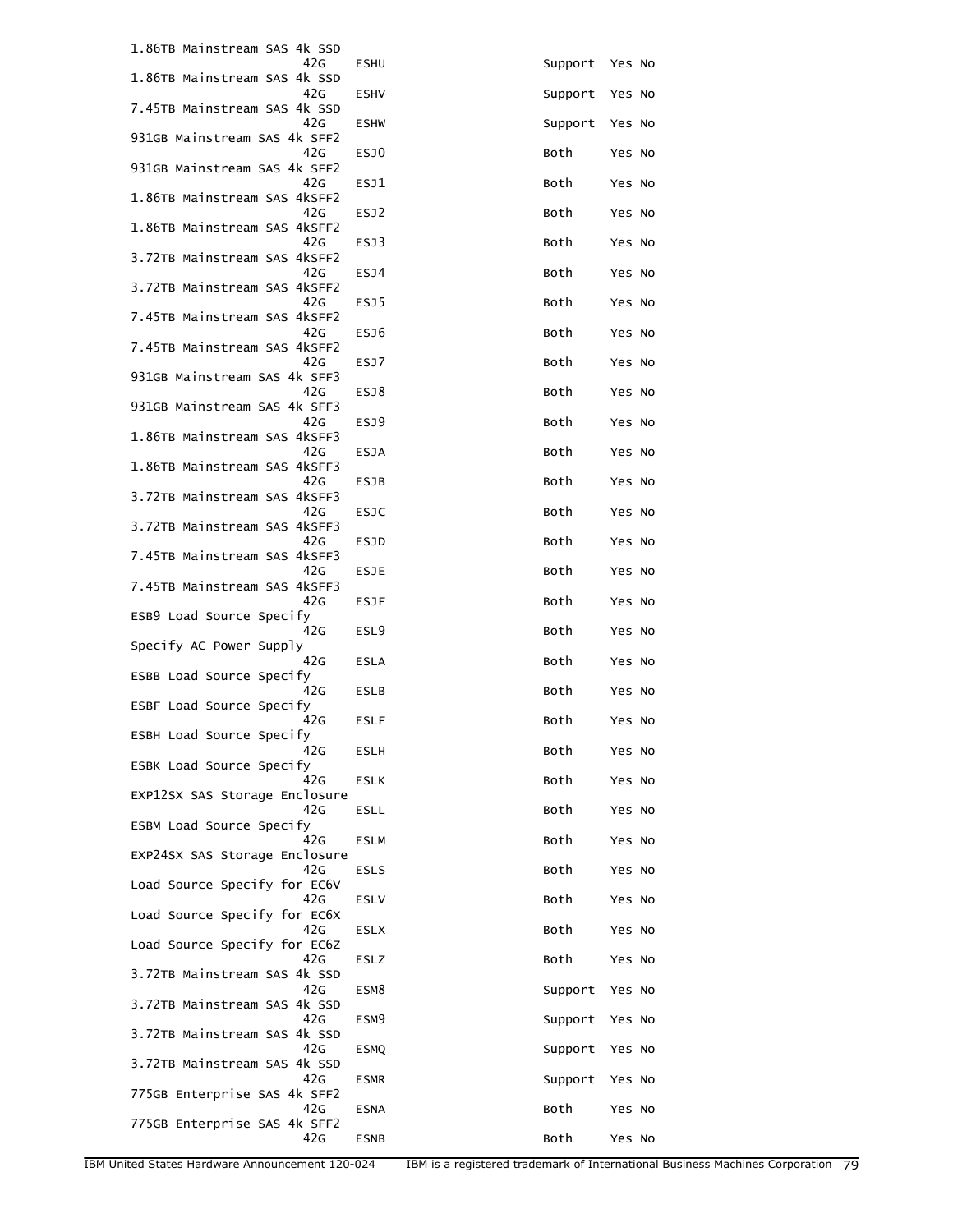| 775GB Enterprise SAS 4k SFF3                                     |                  |         |        |  |
|------------------------------------------------------------------|------------------|---------|--------|--|
| 42G<br>775GB Enterprise SAS 4k SFF3                              | <b>ESNC</b>      | Both    | Yes No |  |
| 42G<br>1.55TB Enterprise SAS 4kSFF2                              | <b>ESND</b>      | Both    | Yes No |  |
| 42G<br>1.55TB Enterprise SAS 4kSFF2                              | <b>ESNE</b>      | Both    | Yes No |  |
| 42G<br>1.55TB Enterprise SAS 4kSFF3                              | <b>ESNF</b>      | Both    | Yes No |  |
| 42G<br>1.55TB Enterprise SAS 4kSFF3                              | <b>ESNG</b>      | Both    | Yes No |  |
| 42G<br>283GB 15K SAS SFF-3 4k HDD                                | <b>ESNH</b>      | Both    | Yes No |  |
| 42G                                                              | ESNJ             | Both    | Yes No |  |
| 300GB 15K SAS SFF-3 4k HDD<br>42G                                | <b>ESNK</b>      | Both    | Yes No |  |
| 283GB 15K SAS SFF-2 4K HDD<br>42G                                | <b>ESNL</b>      | Both    | Yes No |  |
| 300GB 15K SAS SFF-2 4k HDD<br>42G                                | <b>ESNM</b>      | Both    | Yes No |  |
| 571GB 15K SAS SFF-3 4K HDD<br>42G                                | <b>ESNN</b>      | Both    | Yes No |  |
| 600GB 15K SAS SFF-3 4k HDD<br>42G                                |                  |         |        |  |
| 571GB 15K SAS SFF-2 4K HDD                                       | <b>ESNP</b>      | Both    | Yes No |  |
| 42G<br>600GB 15K SAS SFF-2 4k HDD                                | <b>ESNQ</b>      | Both    | Yes No |  |
| 42G<br>Quantity 150 of #ESNL 283GB                               | <b>ESNR</b>      | Both    | Yes No |  |
| 42G<br>Quantity 150 of #ESNM 300GB                               | ESPL             | Both    | Yes No |  |
| 42G                                                              | <b>ESPM</b>      | Both    | Yes No |  |
| Quantity 150 of #ESNQ 571GB<br>42 <sub>G</sub>                   | <b>ESPQ</b>      | Both    | Yes No |  |
| Quantity 150 of #ESNR 600GB<br>42G                               | <b>ESPR</b>      | Both    | Yes No |  |
| Quantity 150 of ESB2 387GB<br>42G                                | ESQ <sub>2</sub> | Both    | Yes No |  |
| Quantity 150 of ESB6 775GB<br>42G                                | ESQ6             | Both    | Yes No |  |
| Quantity 150 of ESBA 387GB                                       |                  |         |        |  |
| 42G<br>Quantity 150 of ESBB 387GB                                | <b>ESQA</b>      | Both    | Yes No |  |
| 42G<br>Quantity 150 of ESBG 775GB                                | ESQB             | Both    | Yes No |  |
| 42G<br>Quantity 150 of ESBH 775GB                                | ESQG             | Both    | Yes No |  |
| 42G<br>Quantity 150 of ESBL 1.55TB                               | ESQH             | Both    | Yes No |  |
| 42G<br>Quantity 150 of ESBM 1.55TB                               | ESQL             | Both    | Yes No |  |
| 42G<br>RDX USB Internal Docking                                  | <b>ESQM</b>      | Both    | Yes No |  |
| 42G                                                              | EU00             | Both    | Yes No |  |
| 1TB Removable Disk Cartridge<br>42G                              | EU01             | Both    | Yes No |  |
| Not available in US, EMEA, and Japan<br>RDX USB External Docking |                  |         |        |  |
| 42G<br>RDX 320 GB Removable Disk Driv                            | EU04             | Both    | Yes No |  |
| 42G<br>Operator Panel LCD Display                                | EU08             | Support | Yes No |  |
| 42G<br>1.5TB Removable Disk Cartridge                            | EU0B             | Both    | Yes No |  |
| 42G                                                              | EU15             | Support | Yes No |  |
| Cable Ties & Labels<br>42G                                       | EU19             | Both    | Yes No |  |
| Order Placed Indicator<br>42G                                    | EU29             | Both    | Yes No |  |
| 2TB Removable Disk Cartrdg-RDX<br>42G                            | EU2T             | Both    | Yes No |  |
| ESJ1 Load Source Specify<br>42G                                  | EU41             | Both    | Yes No |  |
| ESJ3 Load Source Specify                                         |                  |         |        |  |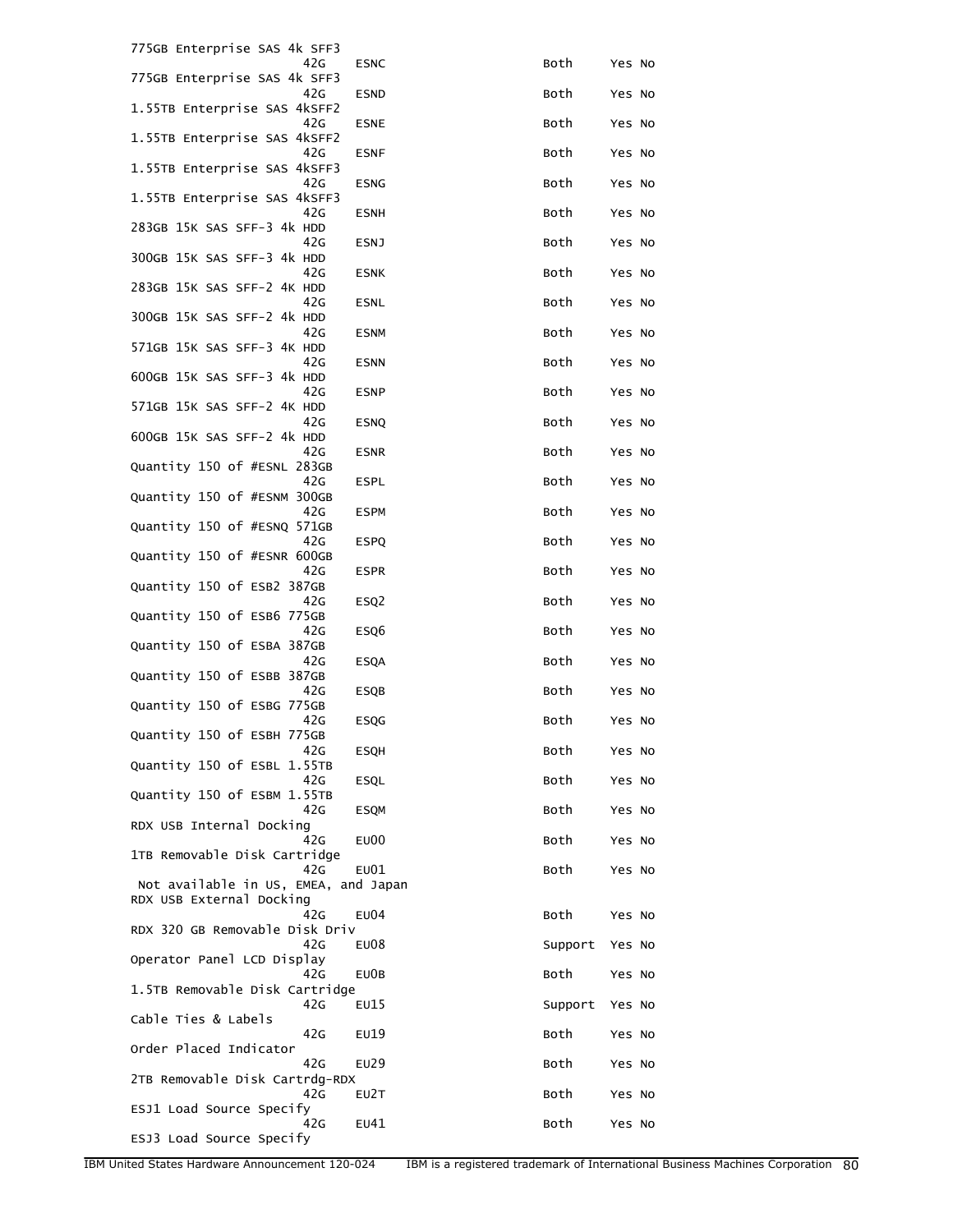|                              | 42G | EU43             | Both       | Yes No |  |
|------------------------------|-----|------------------|------------|--------|--|
| ESJ5 Load Source Specify     | 42G | EU45             | Both       | Yes No |  |
| ESJ7 Load Source Specify     |     |                  |            |        |  |
|                              | 42G | EU47             | Both       | Yes No |  |
| ESJ9 Load Source Specify     | 42G | EU49             | Both       | Yes No |  |
| ESJB Load Source Specify     |     |                  |            |        |  |
|                              | 42G | EU4B             | Both       | Yes No |  |
| ESJD Load Source Specify     | 42G |                  | Both       |        |  |
| ESJF Load Source Specify     |     | EU4D             |            | Yes No |  |
|                              | 42G | EU4F             | Both       | Yes No |  |
|                              |     |                  |            |        |  |
| RDX USB External Docking Sta |     |                  |            |        |  |
|                              | 42G | EUA4             | Both       | Yes No |  |
|                              |     |                  |            |        |  |
|                              |     |                  |            |        |  |
| Standalone USB DVD drive w/c | 42G | EUA <sub>5</sub> | Both       | Yes No |  |
| Core Use HW Feature          |     |                  |            |        |  |
|                              | 42G | EUC <sub>6</sub> | <b>MES</b> | Yes No |  |
| Core Use HW Feature 10       | 42G | EUC7             |            |        |  |
| BP Post-Sales Service 1 Day  |     |                  | <b>MES</b> | Yes No |  |
|                              | 42G | <b>SVBP</b>      | Both       | Yes No |  |
| Post-Sales Service 1 Day     |     |                  |            |        |  |
| Other Post-Sale Svcs: 1 Day  | 42G | <b>SVCS</b>      | Both       | Yes No |  |
|                              | 42G | <b>SVNN</b>      | Both       | Yes No |  |
|                              |     |                  |            |        |  |

The following are newly announced features on the specific models of the IBM Power Systems 7014 and 7965 machine type:

| Description<br>Machine type 7014 | Mode 1<br>number |      | Feature Purchase Maint. Both/<br>number price | Monthly MES/ | Minimum Initial/<br>charge support CSU MES |        | <b>RP</b> |
|----------------------------------|------------------|------|-----------------------------------------------|--------------|--------------------------------------------|--------|-----------|
| Rack Specify 42G - 4EIA          | T00<br>T42       | ER35 |                                               |              | Initial<br>Initial N/A No                  | N/A NO |           |
| Description<br>Machine type 7965 | Model<br>number  |      | Feature Purchase Maint. Both/<br>number price | Monthly MES/ | Minimum Initial/<br>charge support CSU MES |        | <b>RP</b> |
| Rack Specify 42G - 4EIA          | S42              | ER35 |                                               |              | Initial                                    | N/A NO |           |

RP MES = Return parts, miscellaneous equipment specifications CSU = Customer setup

## **Pricing terms**

Prices in the following PDF prices link are suggested list prices on day of announcement for the U.S. only. They are provided for your information only. Dealer prices may vary, and prices may also vary by country. IBM list price does not include tax or shipping and is subject to change without notice.

[ENUS-120-024-LIST\\_PRICES\\_2020\\_07\\_14.PDF](#page-0-0)

# **Annual minimum maintenance charges**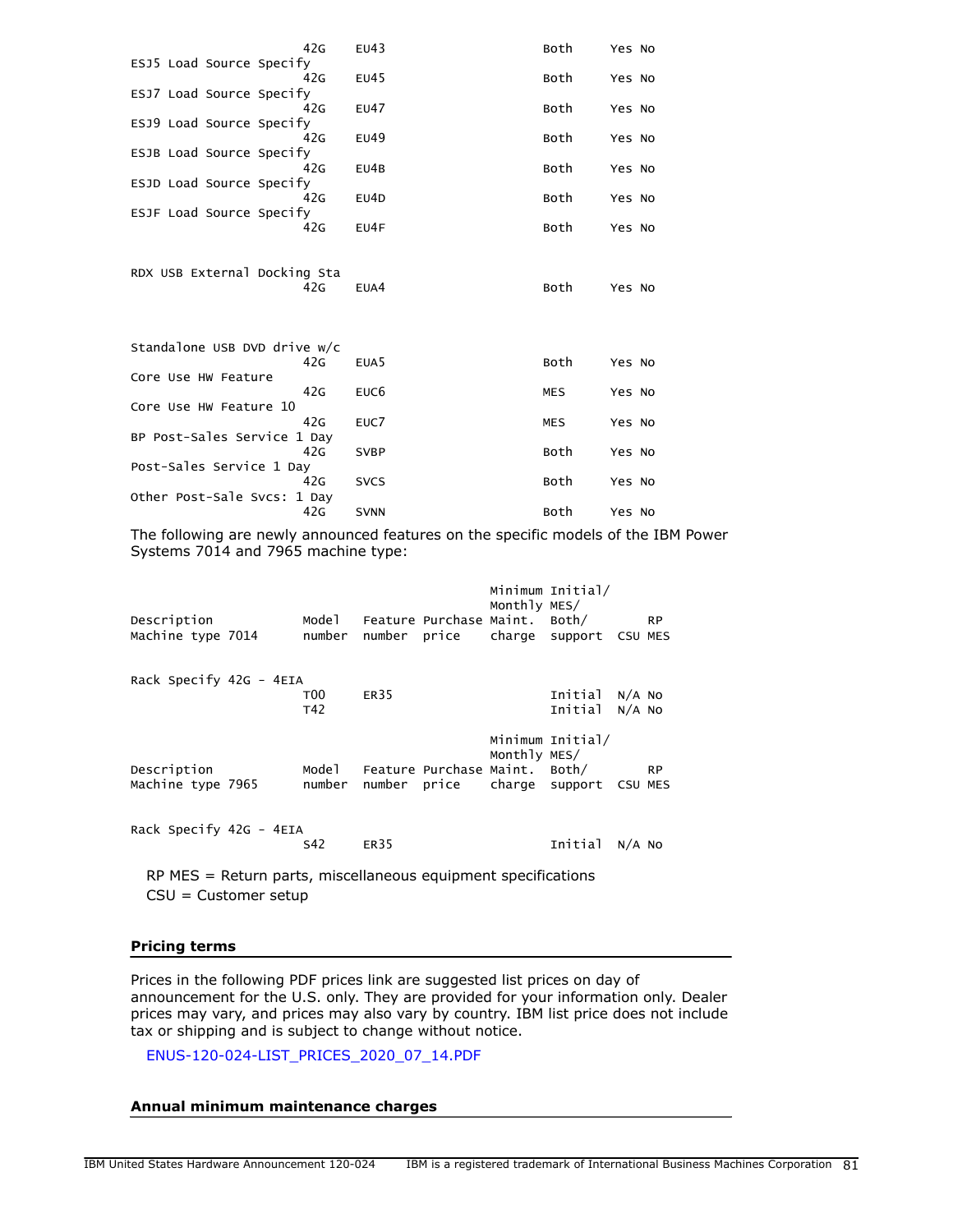# **ServiceElect (ESA) charges**

For ServiceElect (ESA) maintenance service charges, contact IBM Global Services at 888-IBM-4343 (426-4343).

### **Feature conversion purchase price**

#### **Feature Conversions**

#### *Feature conversions for 9009-42G adapters features:*

| From FC:                                         | TO FC:                                           | Parts Purchase<br>returned price |  |
|--------------------------------------------------|--------------------------------------------------|----------------------------------|--|
| $EJ32 - PCIe3$ Crypto<br>Coprocessor no BSC 4767 | EJ33 - PCIe3 Crvpto<br>Coprocessor BSC-Gen3 4767 | N0.                              |  |

### **IBM Global Financing**

IBM Global Financing offers competitive financing to credit-qualified clients to assist them in acquiring IT solutions. Offerings include financing for IT acquisition, including hardware, software, and services, from both IBM and other manufacturers or vendors. Offerings (for all client segments: small, medium, and large enterprise), rates, terms, and availability can vary by country. Contact your local IBM Global Financing organization or go to the [IBM Global Financing](http://www.ibm.com/financing) website for more information.

IBM Global Financing offerings are provided through IBM Credit LLC in the United States and other IBM subsidiaries and divisions worldwide to qualified commercial and government clients. Rates are based on a client's credit rating, financing terms, offering type, equipment type and options, and may vary by country. Other restrictions may apply. Rates and offerings are subject to change, extension, or withdrawal without notice.

Financing solutions from IBM Global Financing can help you stretch your budget and affordably acquire the new product. But beyond the initial acquisition, our endto-end approach to IT management can also help keep your technologies current, reduce costs, minimize risk, and preserve your ability to make flexible equipment decisions throughout the entire technology lifecycle.

### *Trademarks*

POWER9 is a trademark of IBM Corporation in the United States, other countries, or both.

IBM, Power, Db2, AIX, PowerVM, IBM Cloud, PowerHA, IBM Spectrum, Global Technology Services, POWER, PowerPC, POWER8, Express and POWER7 are registered trademarks of IBM Corporation in the United States, other countries, or both.

The registered trademark Linux® is used pursuant to a sublicense from the Linux Foundation, the exclusive licensee of Linus Torvalds, owner of the mark on a worldwide basis.

Red Hat and OpenShift are registered trademarks of Red Hat Inc. in the U.S. and other countries.

Other company, product, and service names may be trademarks or service marks of others.

### *Terms of use*

IBM products and services which are announced and available in your country can be ordered under the applicable standard agreements, terms, conditions, and prices in effect at the time. IBM reserves the right to modify or withdraw this